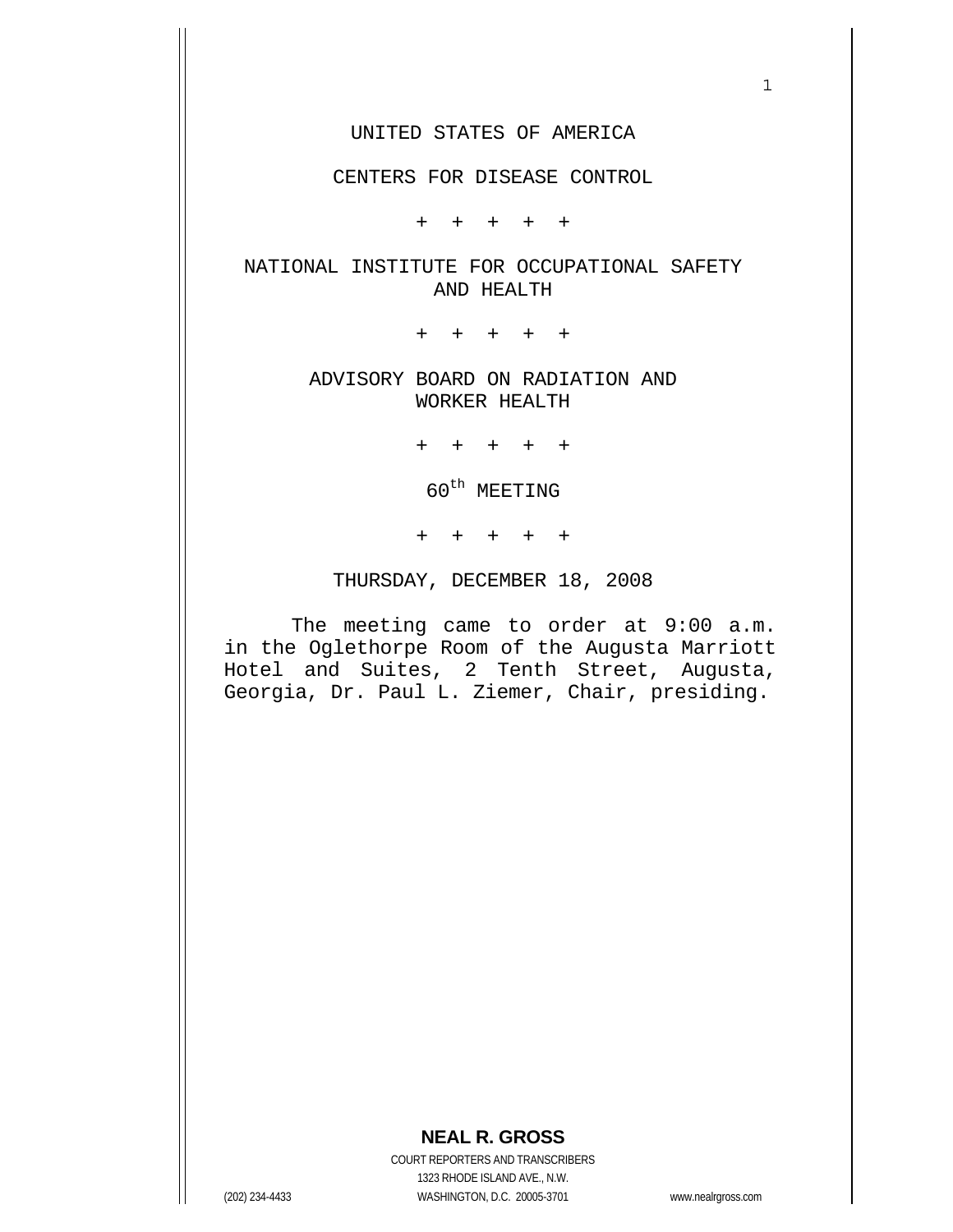PRESENT:

PAUL L. ZIEMER, Chair JOSIE M. BEACH, Member BRADLEY P. CLAWSON, Member MICHAEL H. GIBSON, Member MARK A. GRIFFON, Member WANDA I. MUNN, Member ROBERT W. PRESLEY, Member JOHN W. POSTON, Member GENEVIEVE S. ROESSLER, Member (via telephone) PHILLIP M. SCHOFIELD, Member

TED KATZ, Acting Designated Federal Official

## **NEAL R. GROSS**

COURT REPORTERS AND TRANSCRIBERS 1323 RHODE ISLAND AVE., N.W. (202) 234-4433 WASHINGTON, D.C. 20005-3701 www.nealrgross.com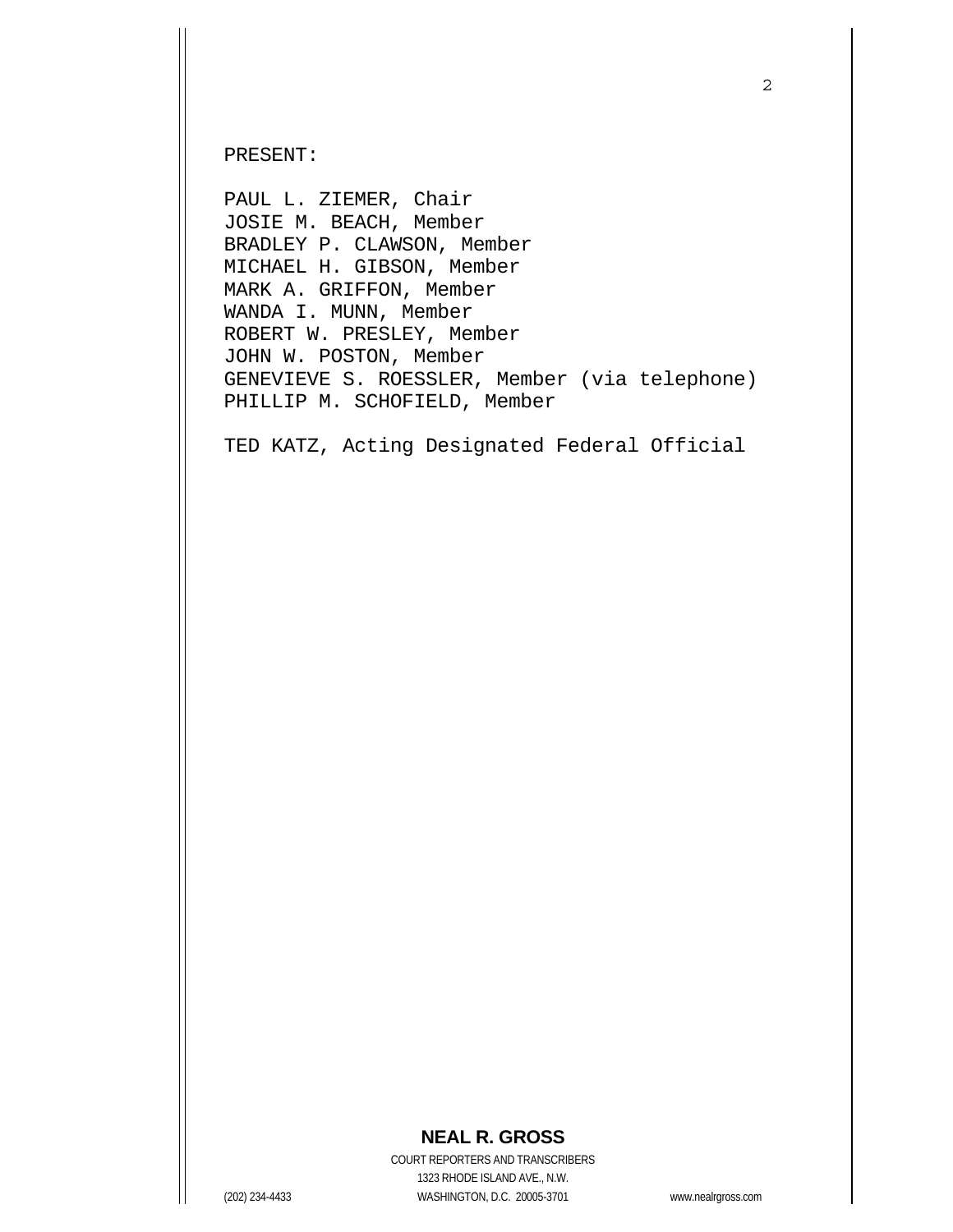|                                  |                                           |                                               | 1a                 |
|----------------------------------|-------------------------------------------|-----------------------------------------------|--------------------|
|                                  |                                           |                                               |                    |
| 1                                |                                           |                                               |                    |
| $\overline{c}$<br>$\overline{3}$ |                                           | REGISTERED AND/OR PUBLIC COMMENT PARTICIPANTS |                    |
| 4                                |                                           | ADAMS, NANCY, NIOSH CONTRACTOR                |                    |
| 5                                |                                           | BRADFORD, SHANNON, NIOSH                      |                    |
| 6                                | BROEHM, JASON, CDC                        |                                               |                    |
| 7                                | CHEW, MEL, ORAU                           |                                               |                    |
| 8                                |                                           | DEGARMO, DENISE, SIUE/DOW                     |                    |
| 9<br>10                          | HANSON, JOHN, SIUE                        | FITZGERALD, JOE, SC&A                         |                    |
| 11                               |                                           | HINNEFELD, STU, NIOSH                         |                    |
| 12                               | HOWELL, EMILY, HHS                        |                                               |                    |
| 13 <sup>1</sup>                  |                                           | KOTSCH, JEFF, US DOL                          |                    |
| 14                               |                                           | MAKHIJANI, ARJUN, SC&A                        |                    |
| 15                               | MAURO, JOHN, SC&A                         |                                               |                    |
| 16<br>17                         | MILLER, RELADA, OCAS<br>MCFEE, MATT, ORAU |                                               |                    |
| 18                               | MORGAN, THOMAS                            |                                               |                    |
| 19                               | PARADISE, CAROLYN                         |                                               |                    |
| 20                               |                                           | SCOGGS, WILLIAM, DEPOT                        |                    |
| 21                               |                                           | SIMPSON, CHARLES, Retired DOE                 |                    |
| 22                               | VOLSCH, JOE, SIUE                         |                                               |                    |
| 23<br>24                         | WALK, JOHN, BNL<br>WREN, JERRY            |                                               |                    |
| 25                               | ZIEMER, MARILYN                           |                                               |                    |
|                                  |                                           |                                               |                    |
|                                  |                                           |                                               |                    |
|                                  |                                           |                                               |                    |
|                                  |                                           |                                               |                    |
|                                  |                                           |                                               |                    |
|                                  |                                           |                                               |                    |
|                                  |                                           |                                               |                    |
|                                  |                                           |                                               |                    |
|                                  |                                           |                                               |                    |
|                                  |                                           |                                               |                    |
|                                  |                                           |                                               |                    |
|                                  |                                           |                                               |                    |
|                                  |                                           |                                               |                    |
|                                  |                                           |                                               |                    |
|                                  |                                           |                                               |                    |
|                                  |                                           |                                               |                    |
|                                  |                                           |                                               |                    |
|                                  |                                           | <b>NEAL R. GROSS</b>                          |                    |
|                                  |                                           | <b>COURT REPORTERS AND TRANSCRIBERS</b>       |                    |
|                                  |                                           | 1323 RHODE ISLAND AVE., N.W.                  |                    |
|                                  | (202) 234-4433                            | WASHINGTON, D.C. 20005-3701                   | www.nealrgross.com |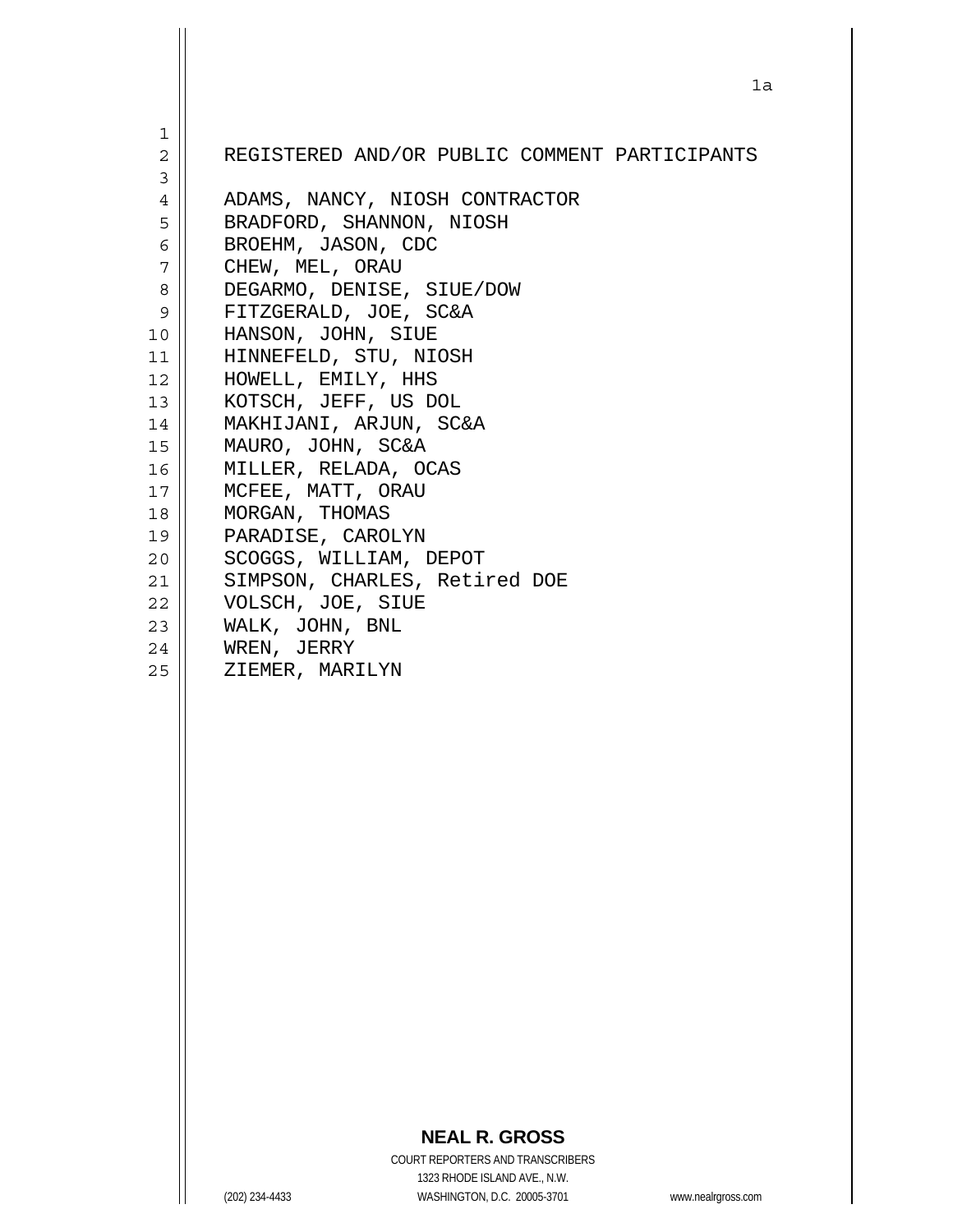| 1              | TABLE OF CONTENTS                   |
|----------------|-------------------------------------|
| $\overline{2}$ |                                     |
| 3              | AGENDA ITEM<br>PAGE                 |
| $\overline{4}$ |                                     |
| 5              |                                     |
| 6              |                                     |
| 7              | Board Working Time                  |
| 8              | Review of SEC Petition Write-Ups  4 |
| 9              | Tracking of Board Actions  43       |
| 10             |                                     |
| 11             | Subcommittee, Work Group Reports    |
| 12             |                                     |
| 13             | Next Set of Reviews 89              |
| 14             | Work Group Reports 95               |
| 15             |                                     |
| 16             | Future Plans and Meetings           |
| 17             | Status of IT Arrangements 127       |
| 18             | Location for October Meeting132     |
| 19             |                                     |
| 20             | Adjourn                             |
|                |                                     |

 $\mathbf{I}$ 

 $\mathsf{I}$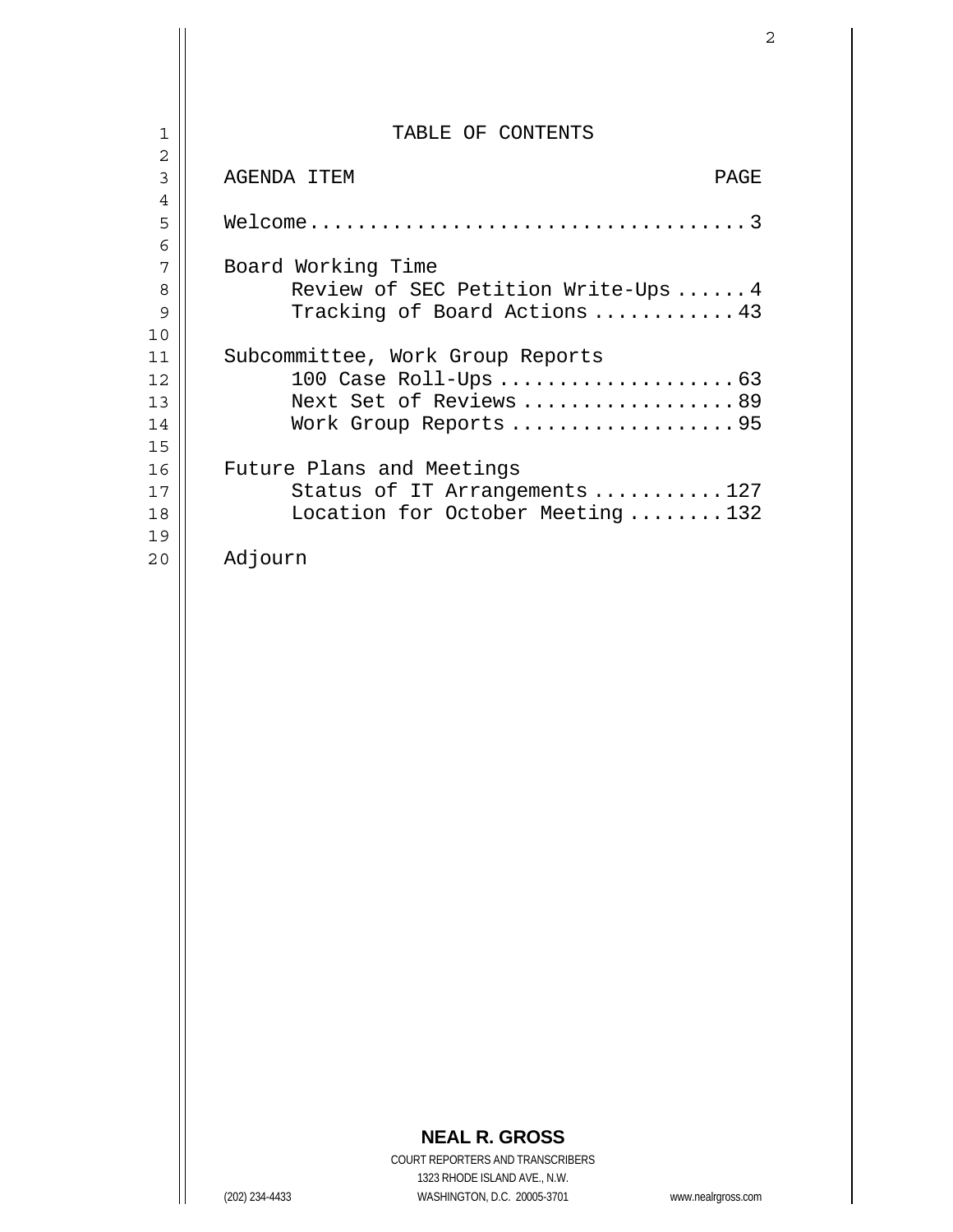**NEAL R. GROSS** COURT REPORTERS AND TRANSCRIBERS 1323 RHODE ISLAND AVE., N.W. 1 2 3 4 5 6 7 8 9 10 11 12 13 14 15 16 17 18 19 20 21 22 P-R-O-C-E-E-D-I-N-G-S 9:05 a.m. CHAIR ZIEMER: Good morning, everyone. We're going to begin Day 3 of our deliberations for the Advisory Board on Radiation and Worker Health. I must begin with my usual comment to remind you to register and in doing so, I remember that I forgot to do that myself, so be sure to sign the registration book before you leave today. There is no public comment period today. Mr. Katz, do you have any opening remarks for the group? MR. KATZ: Nothing, just for the folks on the telephone, if someone could let us know, can you hear this well? Gen, are you there? MEMBER ROESSLER: I'm here and I can hear you well, it's very good. MR. KATZ: Great, and otherwise, everyone who is on the phone, please mute your phones, \*6, if you don't have a mute button,

(202) 234-4433 WASHINGTON, D.C. 20005-3701 www.nealrgross.com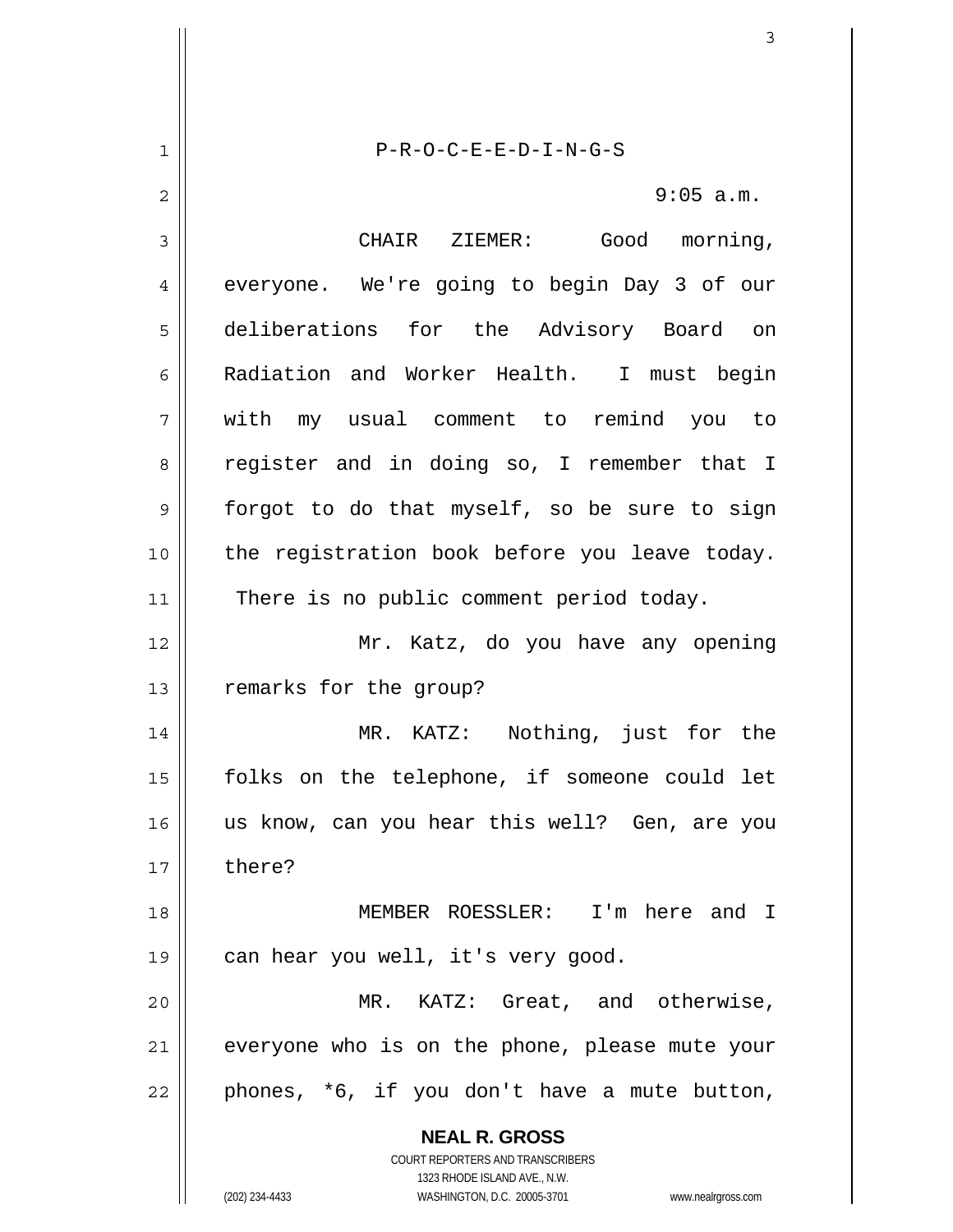1 thanks.

2 3 4 5 CHAIR ZIEMER: And for the record, again, Dr. Lockey is not with us today and Dr. Melius is not able to be with us today. Dr. Roessler is here by phone.

6 7 8 9 10 11 12 13 14 15 16 17 18 19 Today is devoted mainly to working sessions of the Board and a variety of Board reports, internal reports. It's the Chair's intention that we try to get ahead of schedule. In fact, normally, we allow about 15 minutes at the front end of each day's agenda, something called welcome, which is where you mingle and greet each other and catch up on activities of the evening before such as how many times you went on the treadmill or whatever turned you on last night. But in any event, we'll be a little ahead of schedule to start and I hope we gain on the agenda as we move along.

20 21 22 We'll try to be efficient. Many folks are flying out yet today and we want to make sure we get all our work done before

> **NEAL R. GROSS** COURT REPORTERS AND TRANSCRIBERS 1323 RHODE ISLAND AVE., N.W. (202) 234-4433 WASHINGTON, D.C. 20005-3701 www.nealrgross.com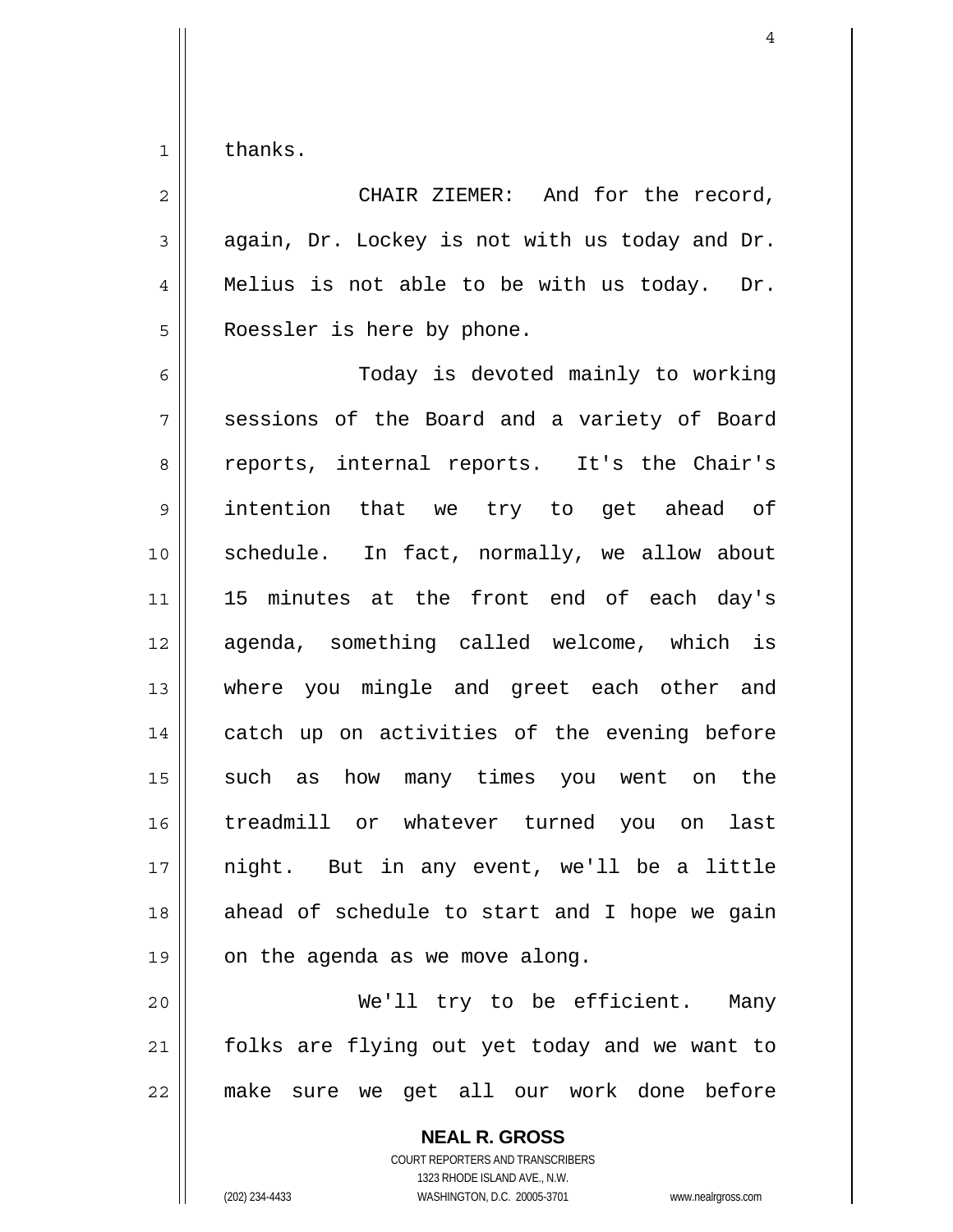people start leaving for the airport. First of all, we have three SEC petitions whose final wording needs to be examined. It's the Chair's intention to sign those yet today and submit them to the -- to NIOSH and in turn they are transmitted to the Secretary.

7 8 9 10 11 12 13 14 15 16 17 18 19 20 21 22 Normally, we allow about a threeweek time period for all the odds and ends to be taken care of but because there's a transition going on and we'd like to come to closure on these three items before Secretary Leavitt leaves office, I'm hopeful that we can get these out today. So if you would take the drafts that were given to you yesterday evening, and I don't know -- I believe that counsel -- did counsel get copies of these and also NIOSH and Labor because we always want to make sure everybody agrees to what the wording is; NIOSH to define the class and Labor to understand if it's a class that they can administer. Sometimes we have fine details in the wording that can cause snags.

> **NEAL R. GROSS** COURT REPORTERS AND TRANSCRIBERS 1323 RHODE ISLAND AVE., N.W. (202) 234-4433 WASHINGTON, D.C. 20005-3701 www.nealrgross.com

1

2

3

4

5

6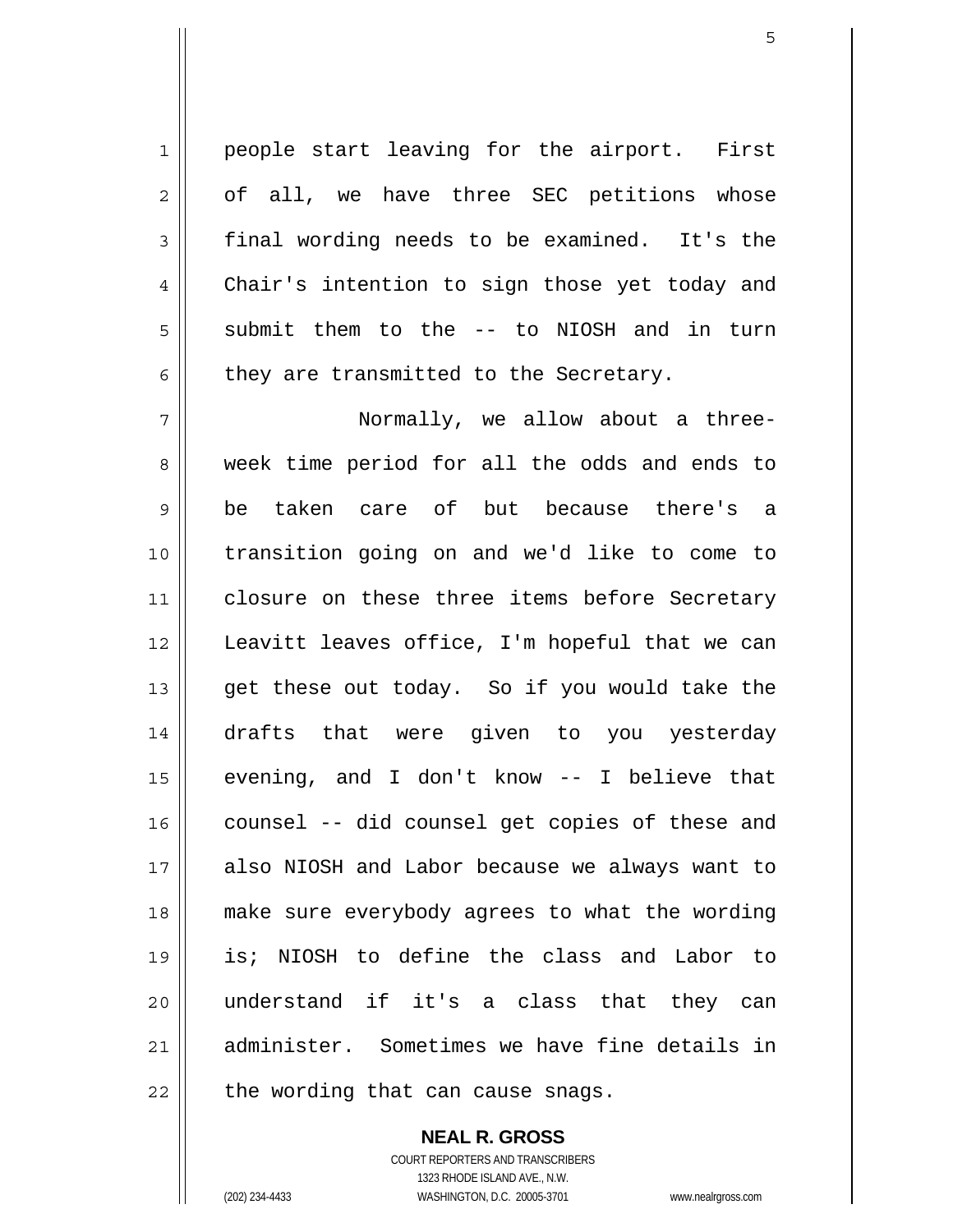| 1  | But let's begin with -- we'll take             |
|----|------------------------------------------------|
| 2  | in the order that we acted on them.<br>them    |
| 3  | Let's begin with the Metallurgy Collaboratory  |
| 4  | draft. Now, the part of the boilerplate that   |
| 5  | you have before you, the first paragraph, is   |
| 6  | not part of the letter that goes to the        |
| 7  | Secretary. This is the normal instruction to   |
| 8  | the Chair to submit the letter within 21 days. |
| 9  | I'm not going to ask you to examine that.      |
| 10 | That's the same first paragraph we have every  |
| 11 | time when we make these motions.               |
| 12 | The second paragraph describes the             |
| 13 | And it states in the usual way that<br>class.  |
| 14 | we've evaluated the petition, it numbers the   |
| 15 | petition. It names the laboratory or the       |
| 16 | facility, the Metallurgical Laboratory in      |
| 17 | Chicago, Illinois. It refers to the statutes.  |
| 18 | These are all standard wordings and then it    |
| 19 | gives the statement that we recommend that     |
| 20 | special exposure cohort status be accorded to  |
| 21 | the -- to all AWE employees who work at the    |
| 22 | lab between those specified dates, so here's   |

**NEAL R. GROSS**

COURT REPORTERS AND TRANSCRIBERS 1323 RHODE ISLAND AVE., N.W. (202) 234-4433 WASHINGTON, D.C. 20005-3701 www.nealrgross.com

 $\mathbf{I}$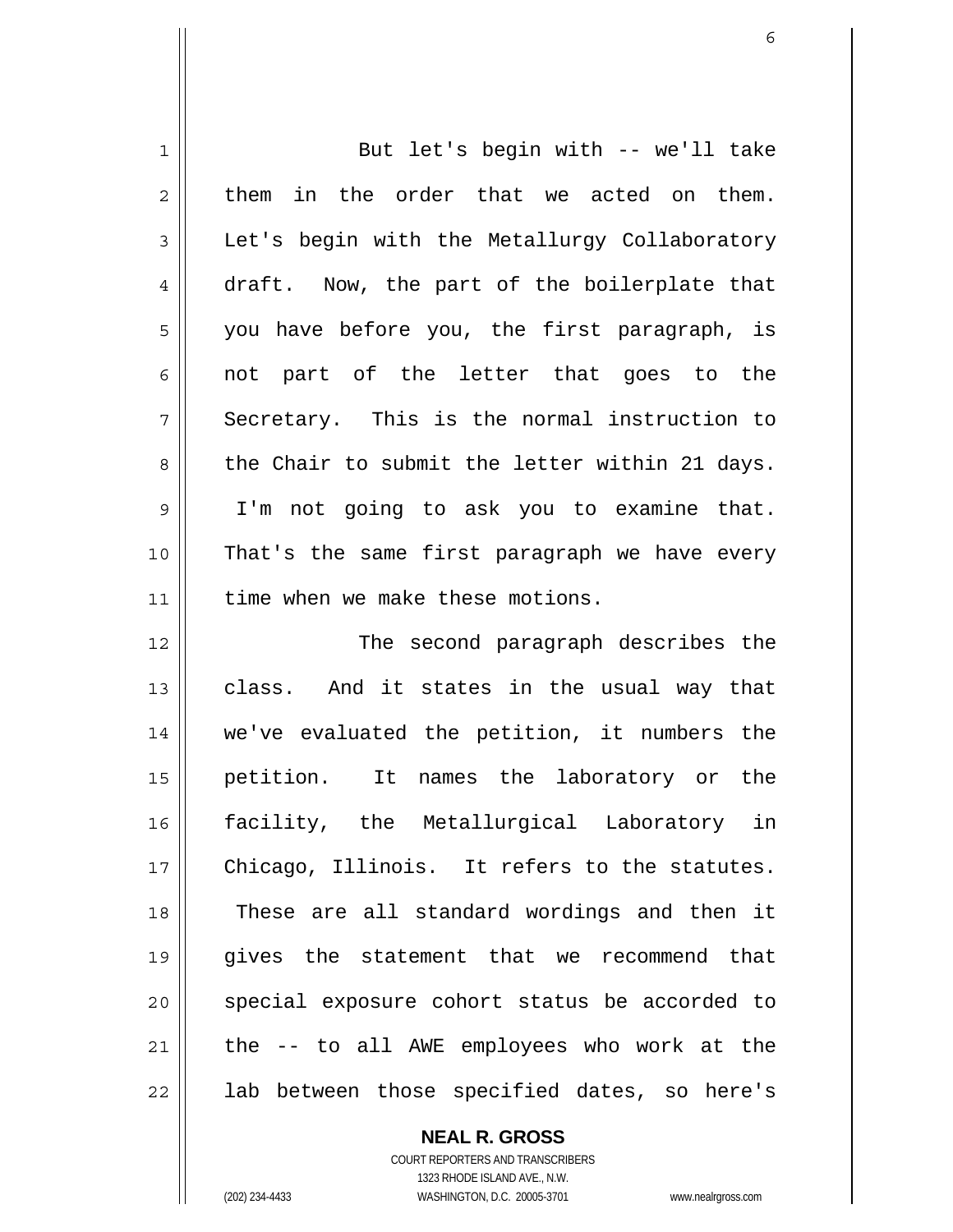1 the class.

| $\overline{2}$ | It's all the employees and it's                              |
|----------------|--------------------------------------------------------------|
| 3              | August $13^{th}$ , '42 to June $30^{th}$ , '46 and the usual |
| 4              | statement about the number of work days                      |
| 5              | aggregating 250 either solely or in                          |
| 6              | combination with other eligible employment.                  |
| 7              | So that's all standard wording, but I want to                |
| 8              | ask, are there any questions, Board members,                 |
| $\mathsf 9$    | NIOSH, counsel or Labor on the description of                |
| 10             | the class as given in that paragraph? If                     |
| 11             | there are none, I'd want to look at the last                 |
| 12             | sentence of that paragraph which -- where we                 |
| 13             | always describe what can be done for those for               |
| 14             | whom partial dose reconstructions may be                     |
| 15             | needed if they have non-specified cancers. In                |
| 16             | this case, the statement is that NIOSH                       |
| 17             | believes they are able to reconstruct portions               |
| 18             | of the external and internal doses and the                   |
| 19             | occupational medical dose.                                   |
| 20             | believe this<br>And<br>is<br>the<br>I.                       |
| 21             | description that grows out of the evaluation                 |

22 report that was presented to the Board. I

> **NEAL R. GROSS** COURT REPORTERS AND TRANSCRIBERS 1323 RHODE ISLAND AVE., N.W. (202) 234-4433 WASHINGTON, D.C. 20005-3701 www.nealrgross.com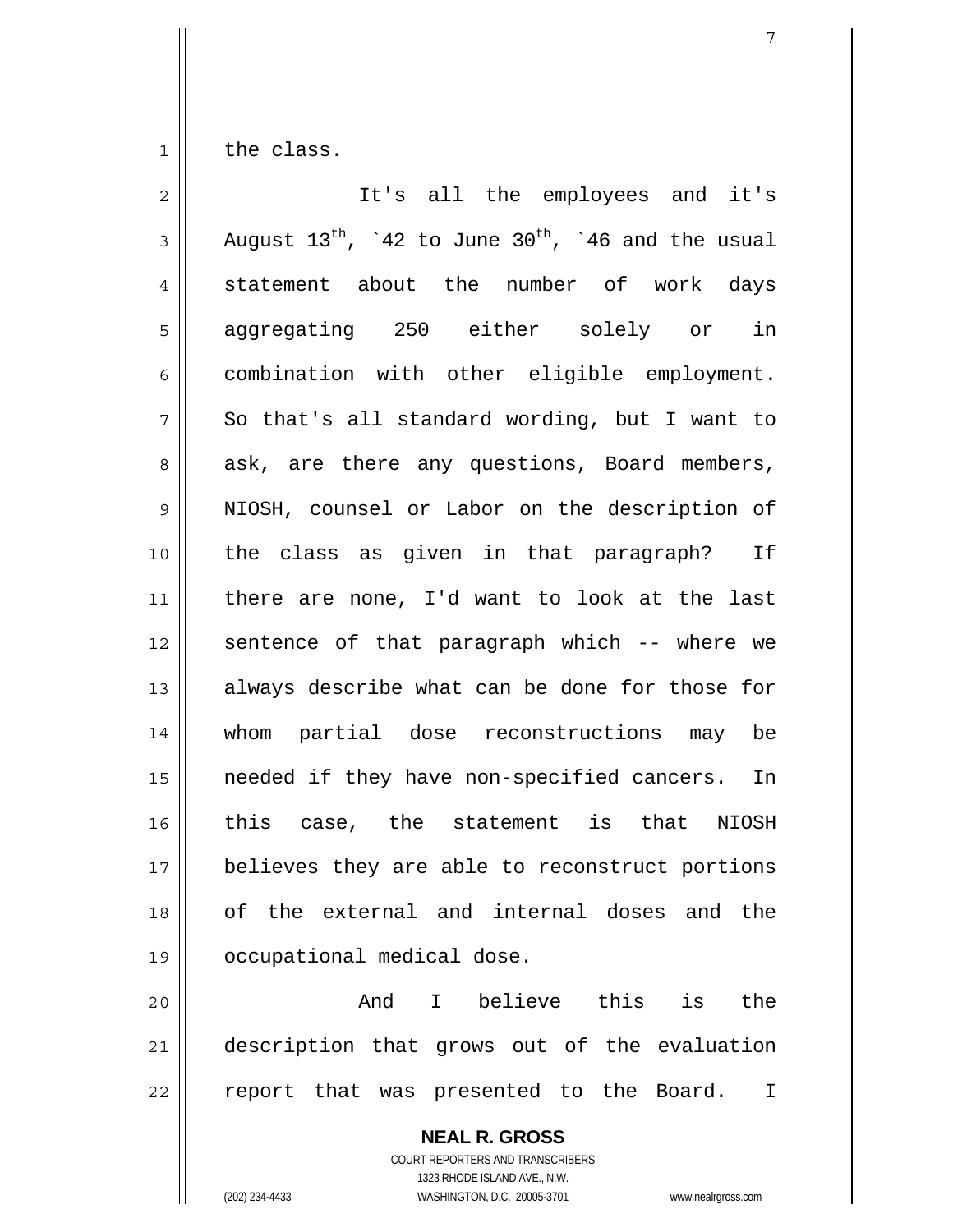| $\mathbf{1}$   | want to make sure again, that NIOSH and Labor   |
|----------------|-------------------------------------------------|
| $\overline{2}$ | and counsel are all in agreement with that      |
| $\mathfrak{Z}$ | description. Okay. Then we always provide       |
| $\overline{4}$ | several bullet points to describe or explain    |
| 5              | basis on which the findings were made.<br>the   |
| 6              | And let us enumerate them here in case you      |
| 7              | hadn't had a chance to look at them in detail.  |
| 8              | One, the Metallurgical Laboratory               |
| 9              | involved in the earliest research and<br>was    |
| 10             | development work for the manufacture of atomic  |
| 11             | weapons. The second bullet point, NIOSH was     |
| 12             | unable to locate sufficient monitoring data or  |
| 13             | information on<br>radiological operations<br>at |
| 14             | laboratories in order to be able to<br>these    |
| 15             | individual<br>complete<br>dose<br>accurate      |
| 16             | reconstructions for the potential internal and  |
| 17             | external exposures to plutonium,<br>radium,     |
| 18             | fission products, uranium and uranium progeny   |
| 19             | which these workers may have<br>been<br>to      |
| 20             | subjected. The<br>Board concurs with<br>this    |
| 21             | conclusion.                                     |

I'm going to stop here just for a

**NEAL R. GROSS** COURT REPORTERS AND TRANSCRIBERS 1323 RHODE ISLAND AVE., N.W. (202) 234-4433 WASHINGTON, D.C. 20005-3701 www.nealrgross.com

22

 $\prod$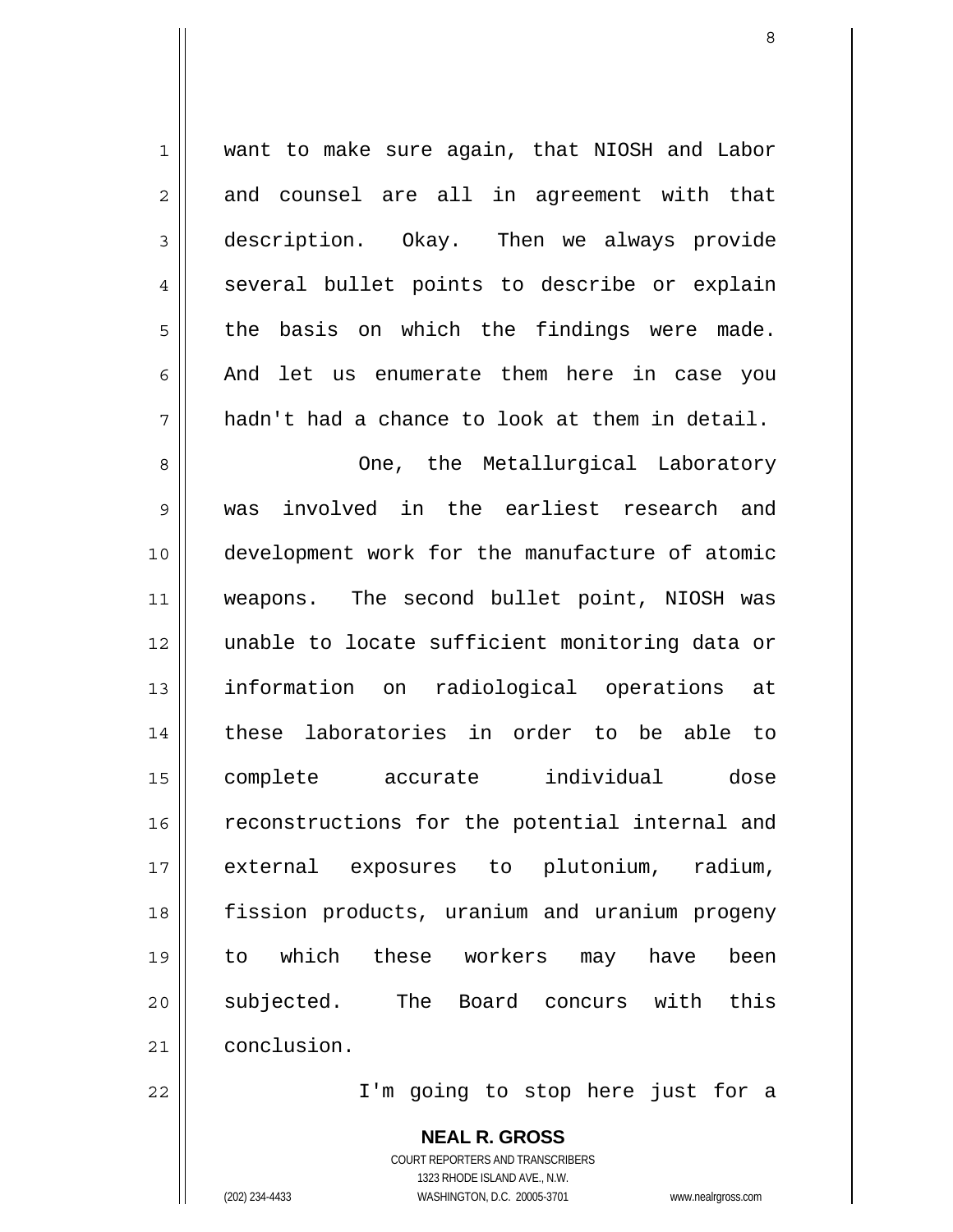| 1           | moment because there's one item in here that I |
|-------------|------------------------------------------------|
| 2           | think may need clarification.<br>It<br>says    |
| 3           | radiological operations at these laboratories. |
| 4           | This is collectively called the Metallurgical  |
| 5           | Laboratory. I know it includes more than one   |
| 6           | facility but that is not delineated in this    |
| 7           | letter and I'm wondering and again, I ask      |
| 8           | NIOSH and counsel as well as the Board, would  |
| $\mathsf 9$ | we not be better to say this laboratory        |
| 10          | referring to the Metallurgical Laboratory and  |
| 11          | it could be capitalized even?                  |
| 12          | Wanda Munn, you're one of our                  |
| 13          | experts on the king's English, not the         |
| 14          | president's English, the king's English.       |
| 15          | in<br>MEMBER<br>MUNN:<br>Regardless,           |
| 16          | current use. It would appear -- unless it      |
| 17          | continues to be confusing for all concerned,   |
| 18          | it would appear that we should either say      |
| 19          | these laboratories -- these facilities rather  |
| 20          | than laboratories or that we do as you have    |
| 21          | suggested and use the name, Metallurgical      |
| 22          | Laboratory.                                    |

**NEAL R. GROSS** COURT REPORTERS AND TRANSCRIBERS 1323 RHODE ISLAND AVE., N.W. (202) 234-4433 WASHINGTON, D.C. 20005-3701 www.nealrgross.com

 $\mathbf{I}$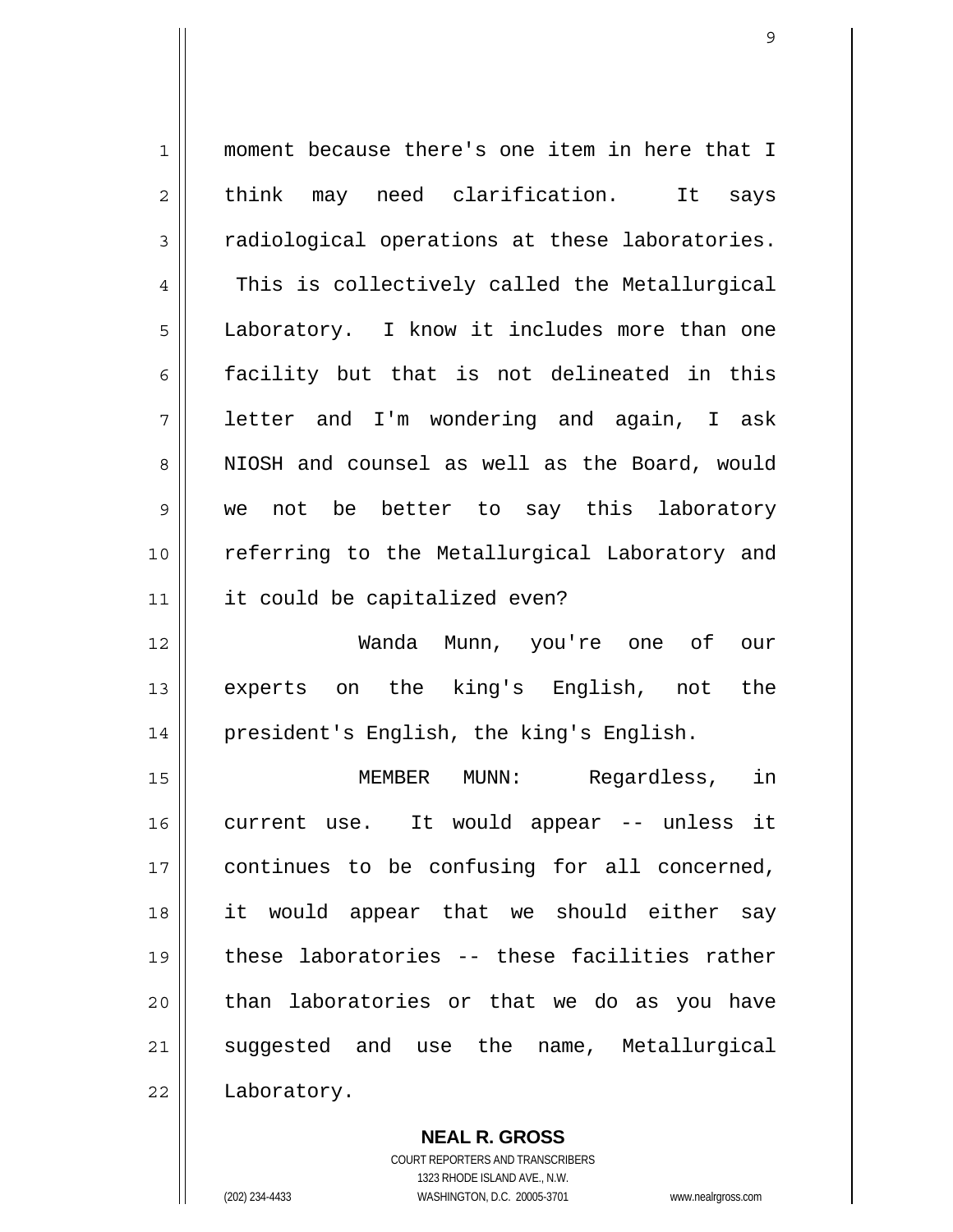**NEAL R. GROSS** COURT REPORTERS AND TRANSCRIBERS 1323 RHODE ISLAND AVE., N.W. 1 2 3 4 5 6 7 8 9 10 11 12 13 14 15 16 17 18 19 20 21 22 CHAIR ZIEMER: Or we could say this facility I suppose. MEMBER MUNN: Yes, we could say this facility. CHAIR ZIEMER: Counsel can help us here. MS. HOMOKI-TITUS: I just want to clarify, facility is a term of art in this law, so you shouldn't say these facilities because we only do SECs for one facility. So I would -- CHAIR ZIEMER: No, I was going to use it as a singular, this facility. MS. HOMOKI-TITUS: Yes, or use it as a singular. Right, this facility is fine. MEMBER MUNN: Which may leave a question in minds somewhere with respect to whether or not there is more than one physical location for this facility but -- CHAIR ZIEMER: Well, I believe the quote facility is described both in the petition and in the evaluation report and it

(202) 234-4433 WASHINGTON, D.C. 20005-3701 www.nealrgross.com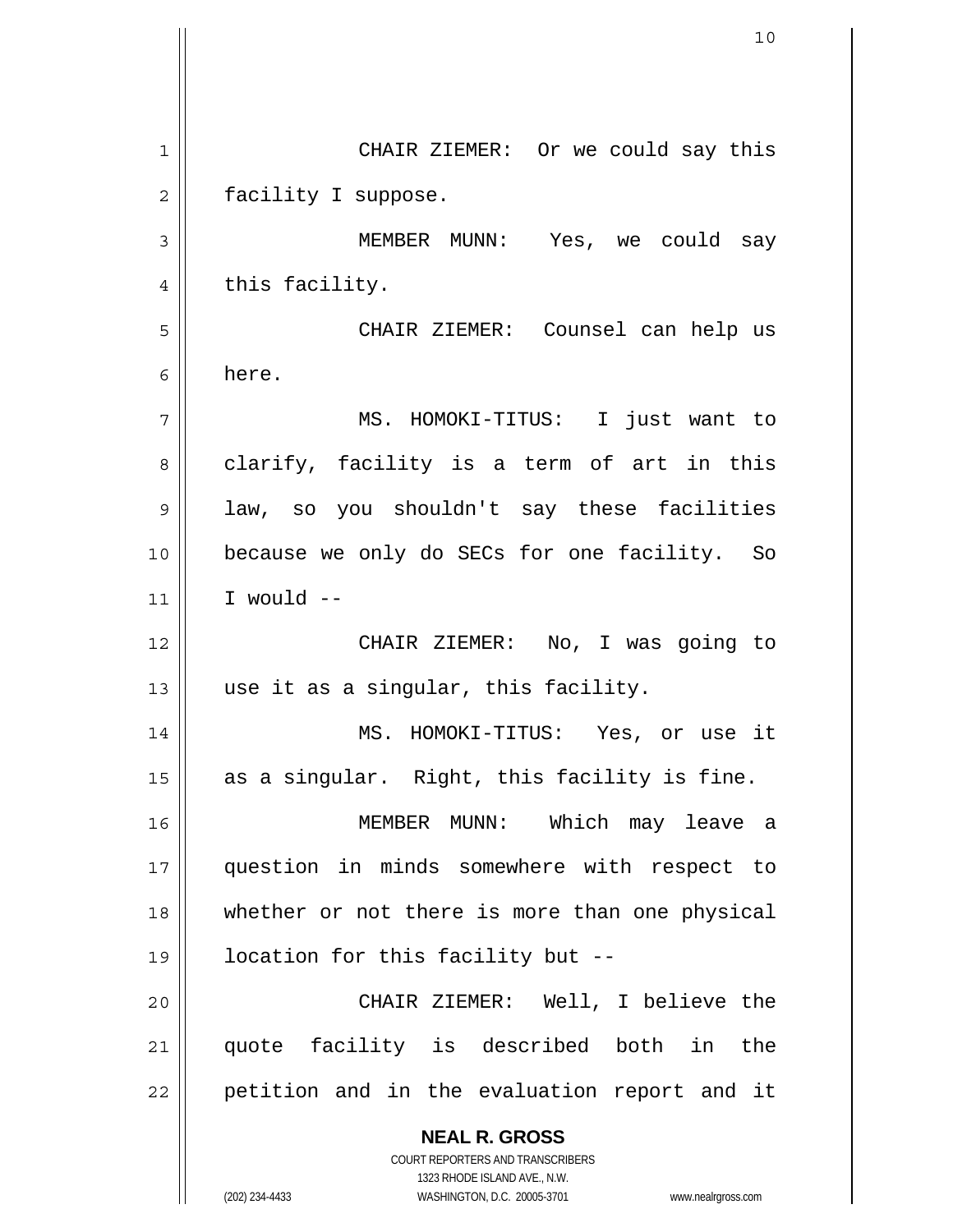**NEAL R. GROSS** COURT REPORTERS AND TRANSCRIBERS 1 2 3 4 5 6 7 8 9 10 11 12 13 14 15 16 17 18 19 20 21 22 lists a number of laboratories. MEMBER MUNN: Laboratories and several -- CHAIR ZIEMER: Perhaps the word facility would be preferable. Would there by any objection to changing that to facility or did someone have a better suggestion? Josie? MEMBER BEACH: If you look at the next one under Vitro, it does say this facility, under the same description. CHAIR ZIEMER: Yes, so perhaps if no one objects, let's change that. I think I'm looking for -- we have to -- we're going to have to change something else anyway, so let's change that. So it will say radiological operations at this facility rather than at these laboratories. MEMBER MUNN: I'm still not sure that's exactly what we want to do. CHAIR ZIEMER: Well, I think counsel told us that under the regulation -- MEMBER MUNN: We can't say --

1323 RHODE ISLAND AVE., N.W.

(202) 234-4433 WASHINGTON, D.C. 20005-3701 www.nealrgross.com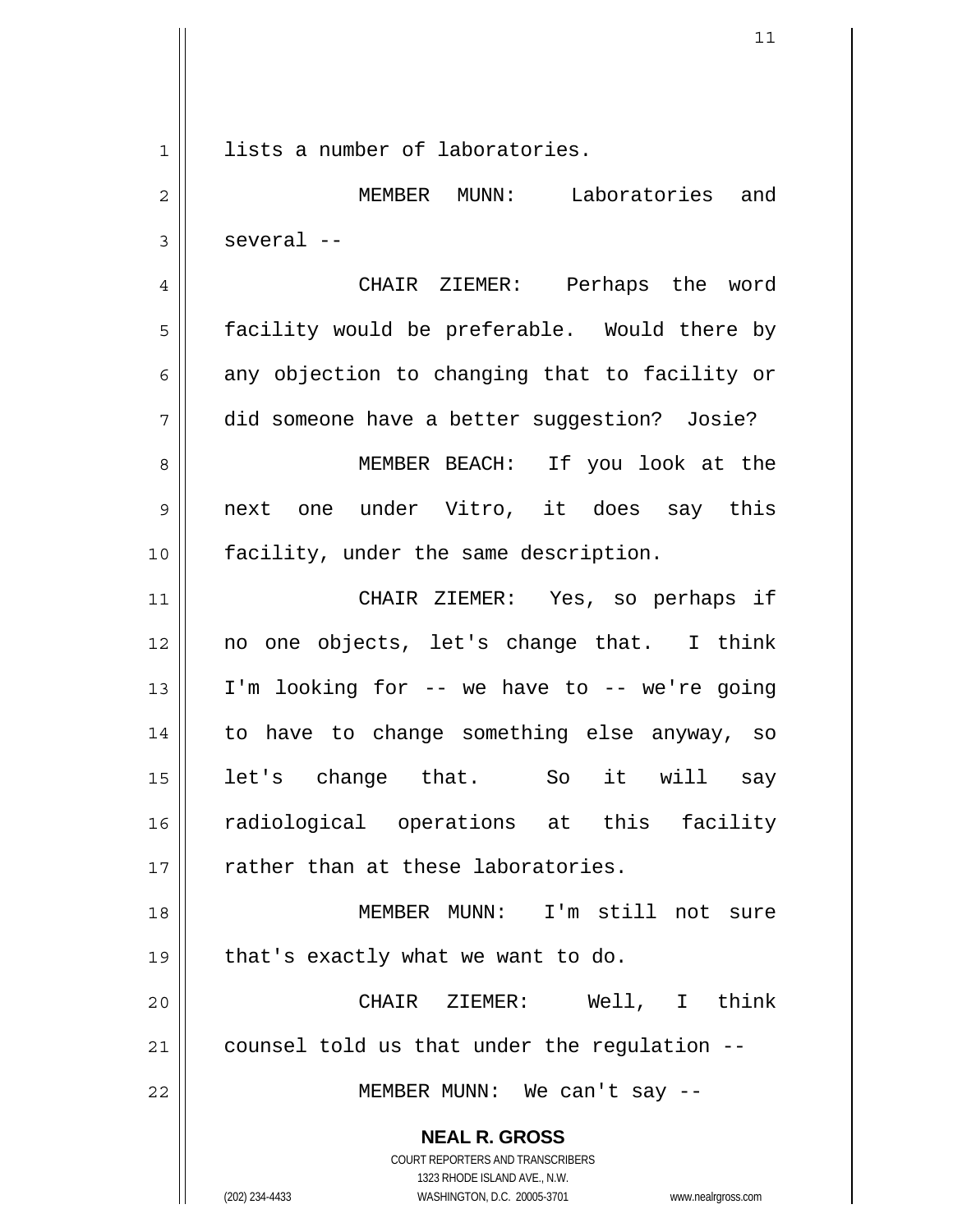1 2 3 4 5 6 7 8 9 10 11 12 13 14 15 16 17 18 19 20 21 22 CHAIR ZIEMER: -- this item is a facility. Yes. It's one facility. All the buildings constitute a facility and that's the wording that's used in the law itself. Is that not correct, counsel? Are you okay on that? MEMBER MUNN: Right, my only concern was a casual reader not grasping that or the potential claimants not grasping it, but that's fine. I have no objection. CHAIR ZIEMER: And then we referred -- well, let's see, did I read the third bullet then? No, the third bullet says, NIOSH determined that health may have been endangered for the workers exposed to radiation at this facility during the time period in question. The Board concurs with this determination. And then we have the normal sentence referring to supporting documentation which in this case includes the transcripts of the meeting at which the discussion took place as well as, I believe

**NEAL R. GROSS**

COURT REPORTERS AND TRANSCRIBERS 1323 RHODE ISLAND AVE., N.W. (202) 234-4433 WASHINGTON, D.C. 20005-3701 www.nealrgross.com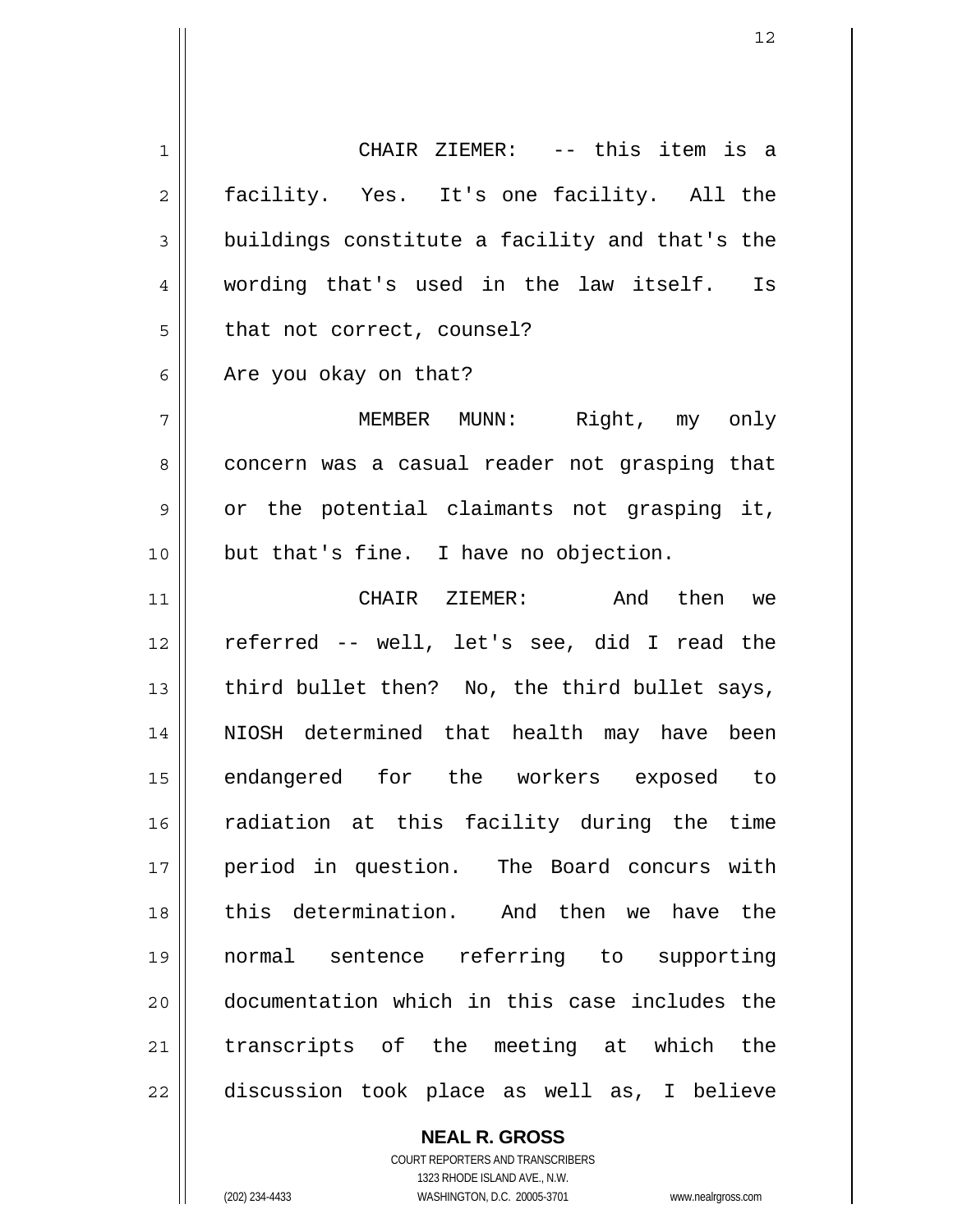the petition and related documents.

1

| $\overline{2}$ | Okay, any questions on this? We've             |
|----------------|------------------------------------------------|
| 3              | already approved the motion, so if there are   |
| 4              | no other changes, that will be the document as |
| 5              | it goes forward. Any other changes or          |
| 6              | questions? And again, as I understand it       |
| 7              | then, NIOSH and Labor and counsel are all okay |
| 8              | on this. Thank you.                            |
| 9              | Let's to on to Vitro, the standard             |
| 10             | starting paragraph instructing the Chairman,   |
| 11             | and then the second paragraph describing this  |
| 12             | facility, it says, Petition 00134 concerning   |
| 13             | workers at Vitro Manufacturing Facility in     |
| 14             | Canonsburg, Pennsylvania under the statutory   |
| 15             | requirements, et cetera. Our recommendation    |
| 16             | for providing SEC status and<br>the<br>then    |
| 17             | description of the class. All AWE employees    |
| 18             | who worked at Vitro Manufacturing, I think it  |
| 19             | should say at the Vitro, shouldn't it,         |
| 20             | Manufacturing Facility in Canonsburg,          |
| 21             | Pennsylvania from August 13 1942 through       |
| 22             | December 31st, 1957 for a number of work days  |

**NEAL R. GROSS** COURT REPORTERS AND TRANSCRIBERS 1323 RHODE ISLAND AVE., N.W. (202) 234-4433 WASHINGTON, D.C. 20005-3701 www.nealrgross.com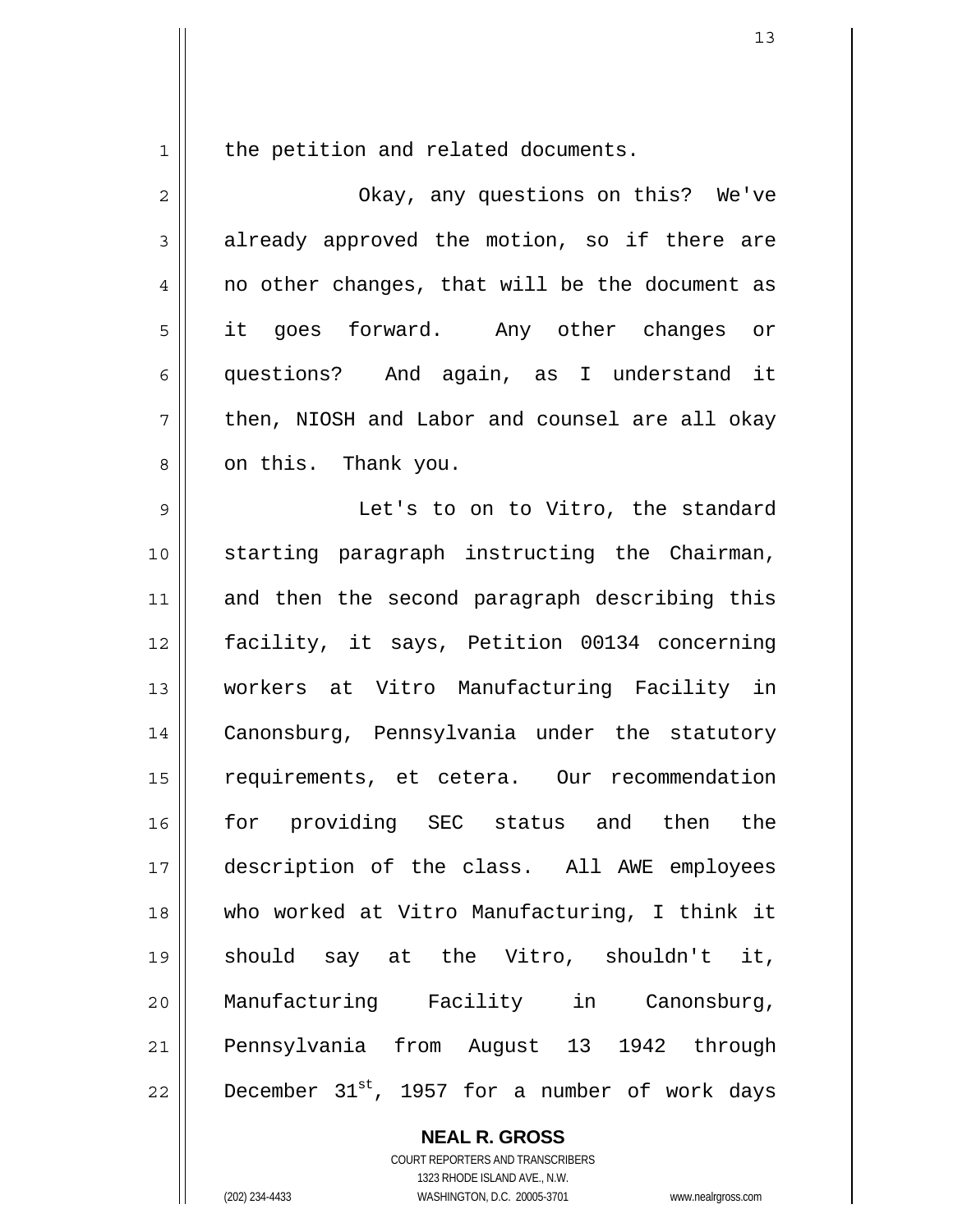1 2 3 4 5 6 7 8 9 10 11 12 13 14 15 16 17 18 19 20 aggregating at least 250, et cetera. And then -- are we okay on that class description, everybody? Okay. MEMBER MUNN: You have verified those dates, I wouldn't be that person, but I'm assuming -- CHAIR ZIEMER: I believe that was double -checked, yes. And then the sentence dealing with partial dose reconstructions, the Board notes that although NIOSH found that they were unable to completely reconstruct doses, radiation doses for these employees, they believe they are able to reconstruct portions of the external and internal radiation doses and the occupation of medical dose. Everything okay there? And then the three bullets, The Vitro Manufacturing Facility was involved early uranium processing work for the manufacture of atomic weapons. The second bullet, NIOSH was unable to locate sufficient

21

22

**NEAL R. GROSS** COURT REPORTERS AND TRANSCRIBERS 1323 RHODE ISLAND AVE., N.W.

monitoring data or information on radiological

(202) 234-4433 WASHINGTON, D.C. 20005-3701 www.nealrgross.com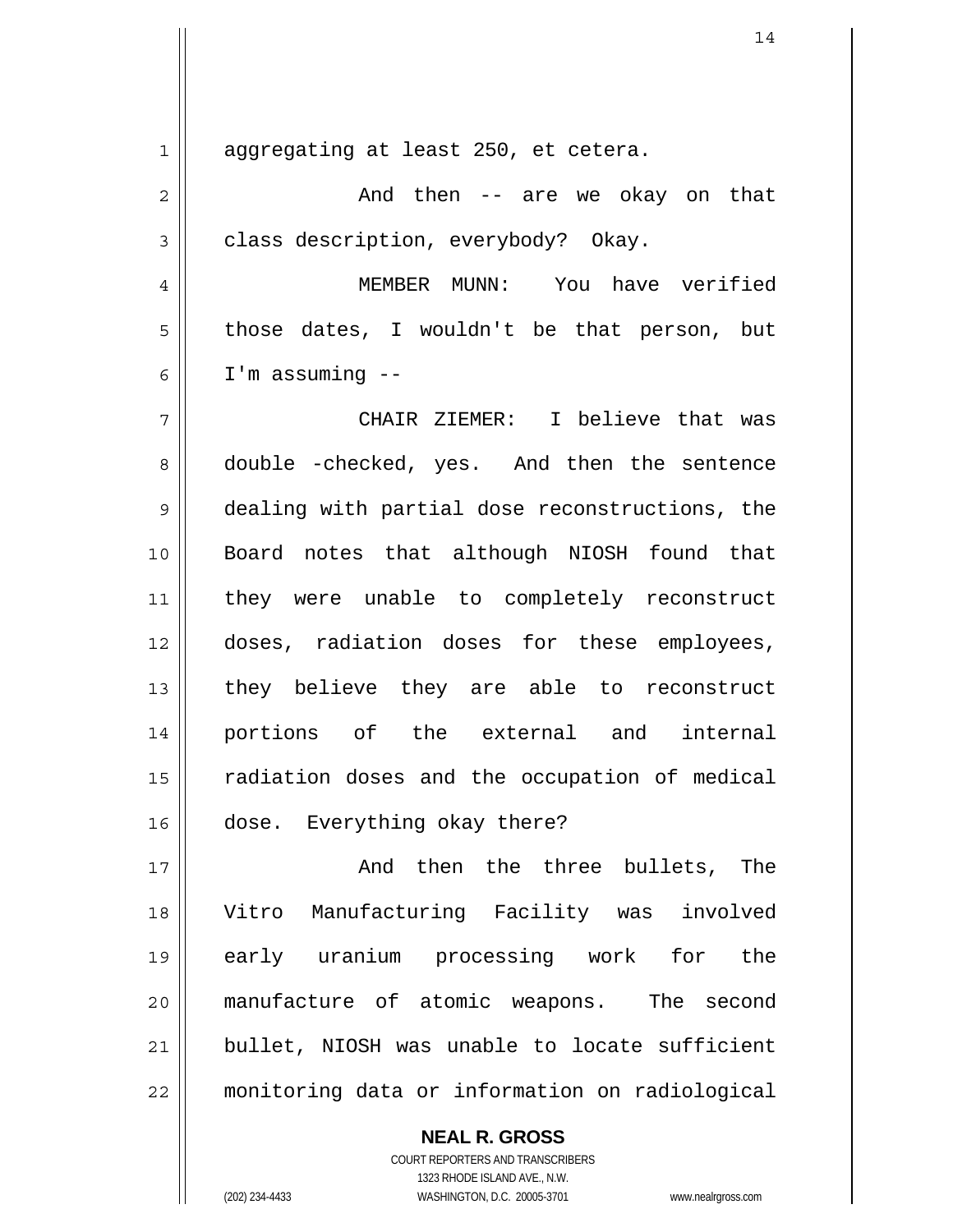1 2 3 4 5 6 operations at this facility in order to be able to complete accurate individual dose reconstructions for the potential internal exposures to uranium and uranium progeny to which these workers may have been subjected. The Board concurs with this conclusion.

7 8 9 10 11 12 The third bullet, NIOSH determined that health may have been endangered for the workers exposed to radiation at this facility during the time period in question. The Board concurs with this determination. Any questions on Vitro?

13 14 15 16 If not, that will be the document that goes forward, or the wording that goes forward together with the supplementary material.

17 18 19 Mallinckrodt -- Emily, you have a comment on Vitro? MS. HOWELL: No, Mallinckrodt.

okay, thank you.

MS. HOWELL: The facility name is

CHAIR ZIEMER: On Mallinckrodt,

**NEAL R. GROSS** COURT REPORTERS AND TRANSCRIBERS 1323 RHODE ISLAND AVE., N.W.

20

21

22

(202) 234-4433 WASHINGTON, D.C. 20005-3701 www.nealrgross.com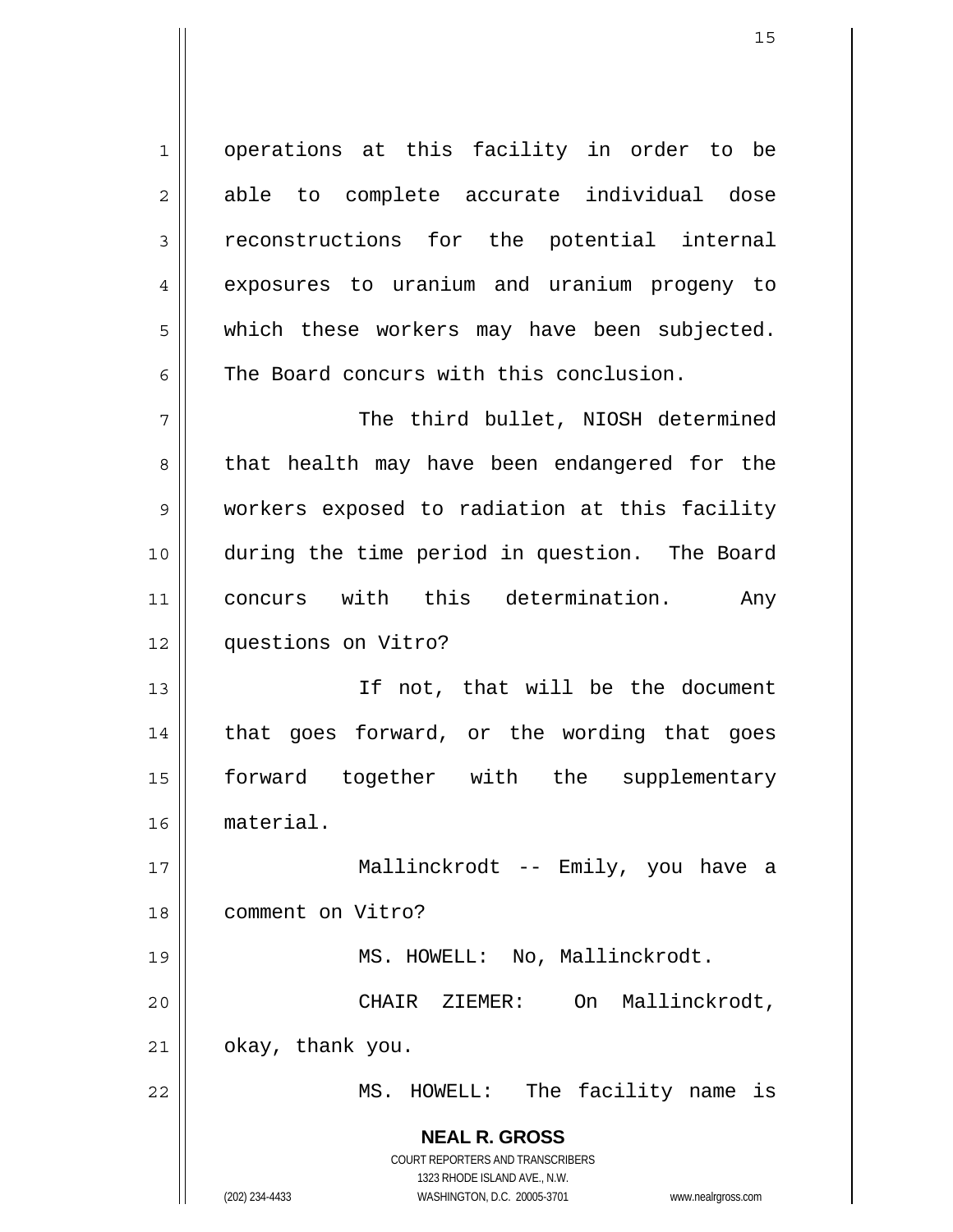1 2 misspelled throughout the document. There's a c, M-a-l-l-i-n-c-k-r-o-d-t.

3 4 5 6 7 8 9 10 CHAIR ZIEMER: Yes. And that occurs several times, actually. The second line of the second paragraph, line 7, and then the first bullet. Yes, we'll globally correct it, but I want to make sure that we -- those corrections are going to be made here shortly. Make sure out copy is marked up. Thank you, Emily.

11 12 13 14 15 16 17 18 19 20 21 22 So the second paragraph identifies Petition 00133 and the Mallinckrodt Chemical Company, Destrehan Plant, St. Louis, Missouri and the description of the class is, all employees of DOE, its predecessor agencies and their contractors and subcontractors who worked in the Uranium Division at the Mallinckrodt Chemical Company, Destrehan Plant, in St. Louis, Missouri from January 1st, 1958 through December  $31^{st}$ , 1958 for a number of work days aggregating at least 250, et cetera.

> COURT REPORTERS AND TRANSCRIBERS 1323 RHODE ISLAND AVE., N.W. (202) 234-4433 WASHINGTON, D.C. 20005-3701 www.nealrgross.com

**NEAL R. GROSS**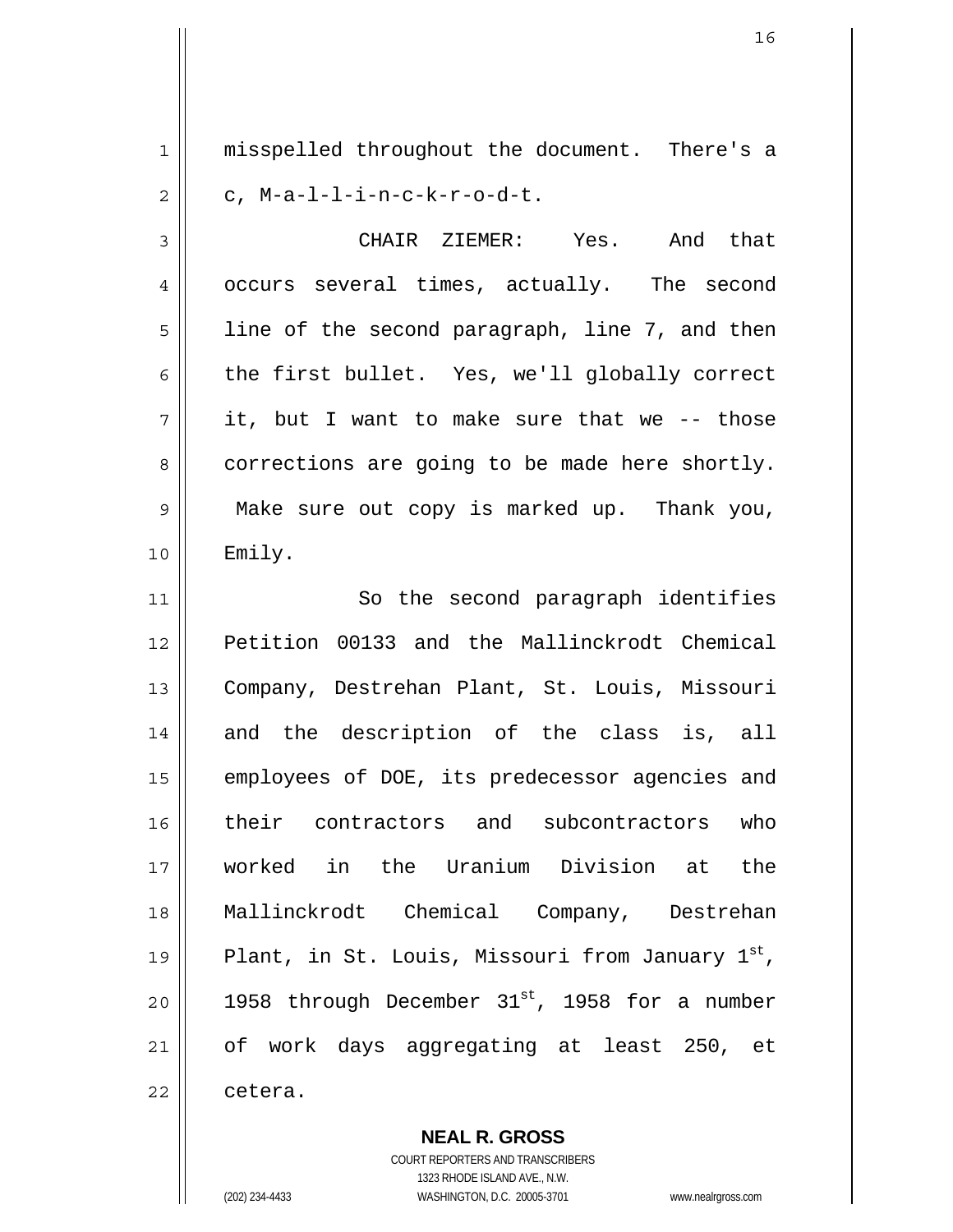1 2 3 Any question or comment on that class? We're okay, all agencies, counsel, thank you.

4 5 6 7 8 9 10 11 12 13 14 15 16 17 18 19 The statement on partial dose reconstruction, the last statement or sentence of the paragraph, the Board notes that although NIOSH found that they were unable to completely reconstruct radiation doses for these employees, they believe that they are able to reconstruct the external and occupational medical doses and portions of the internal radiation dose. I'm looking at that. The wording is a little different, but I think the reason that was changed and Dr. Melius did the editing for us on this, is that the external and the medical were fully covered and the internal is partial. I guess that was the reason, yes. Are we okay on that in NIOSH and Labor? Okay.

20 21 22 And then the factors, Mallinckrodt Chemical Company, Destrehan Plant was involved in early uranium processing work for the

> **NEAL R. GROSS** COURT REPORTERS AND TRANSCRIBERS 1323 RHODE ISLAND AVE., N.W. (202) 234-4433 WASHINGTON, D.C. 20005-3701 www.nealrgross.com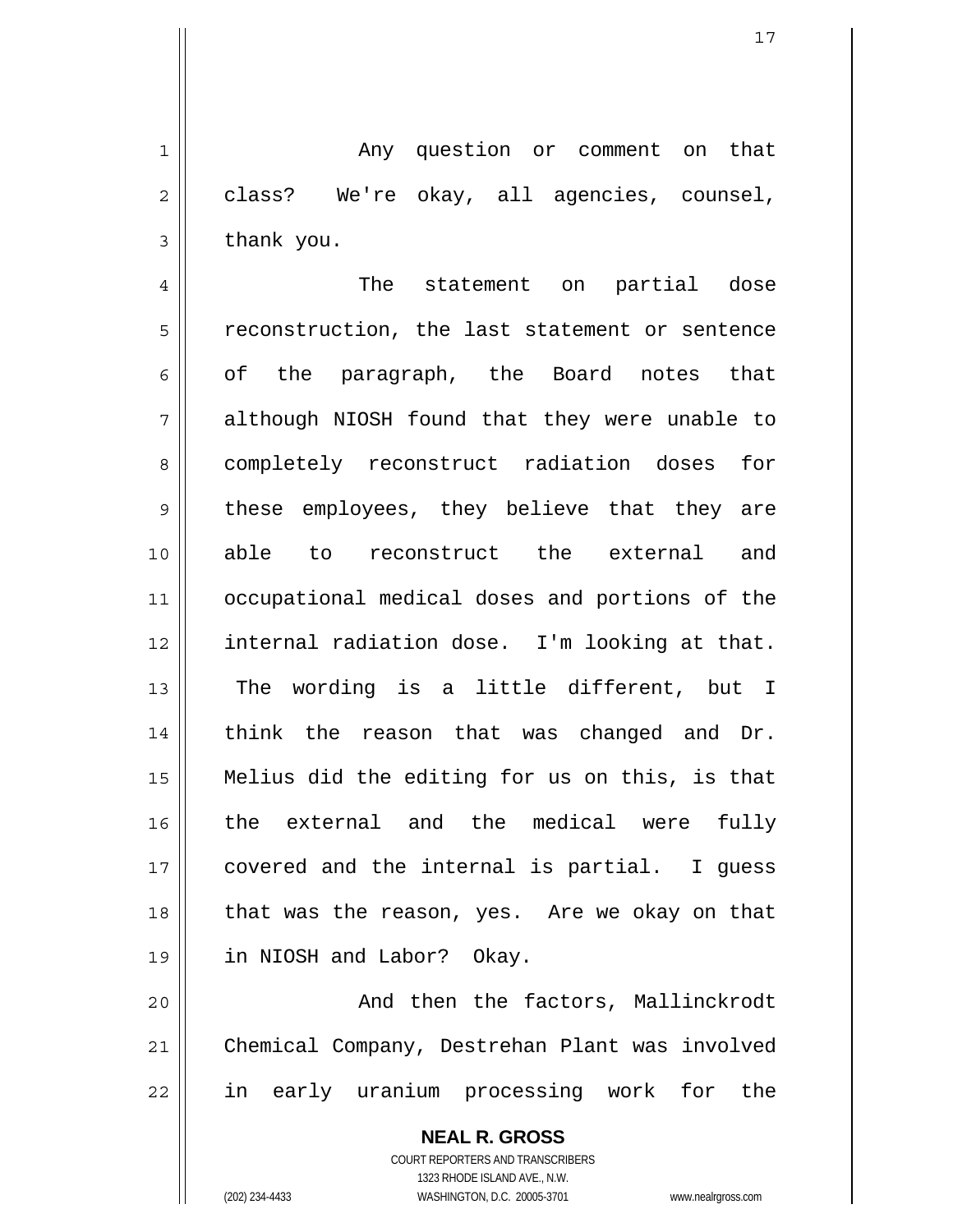1 2 3 4 5 6 7 8 manufacture of atomic weapons. The Board had already recommended that special exposure cohort status be granted to employees in the Uranium Division who worked there between 1949 and 1957 be added to the special exposure cohort. Something is wrong with that sentence. I'm going to return to that in a minute.

9 10 11 12 13 14 15 16 17 18 19 20 21 22 NIOSH reported that there were no substantial differences in site operations or workplace monitoring practices at this facility for 1958 as compared to the earlier time period. NIOSH reported, the third bullet, reported they were unable to locate sufficient monitoring data or information on radiological operations at this facility in order to be able to complete accurate individual dose reconstructions for the potential internal exposures to uranium progeny to which these workers may have been subjected. The Board concurs with this conclusion.

> **NEAL R. GROSS** COURT REPORTERS AND TRANSCRIBERS 1323 RHODE ISLAND AVE., N.W. (202) 234-4433 WASHINGTON, D.C. 20005-3701 www.nealrgross.com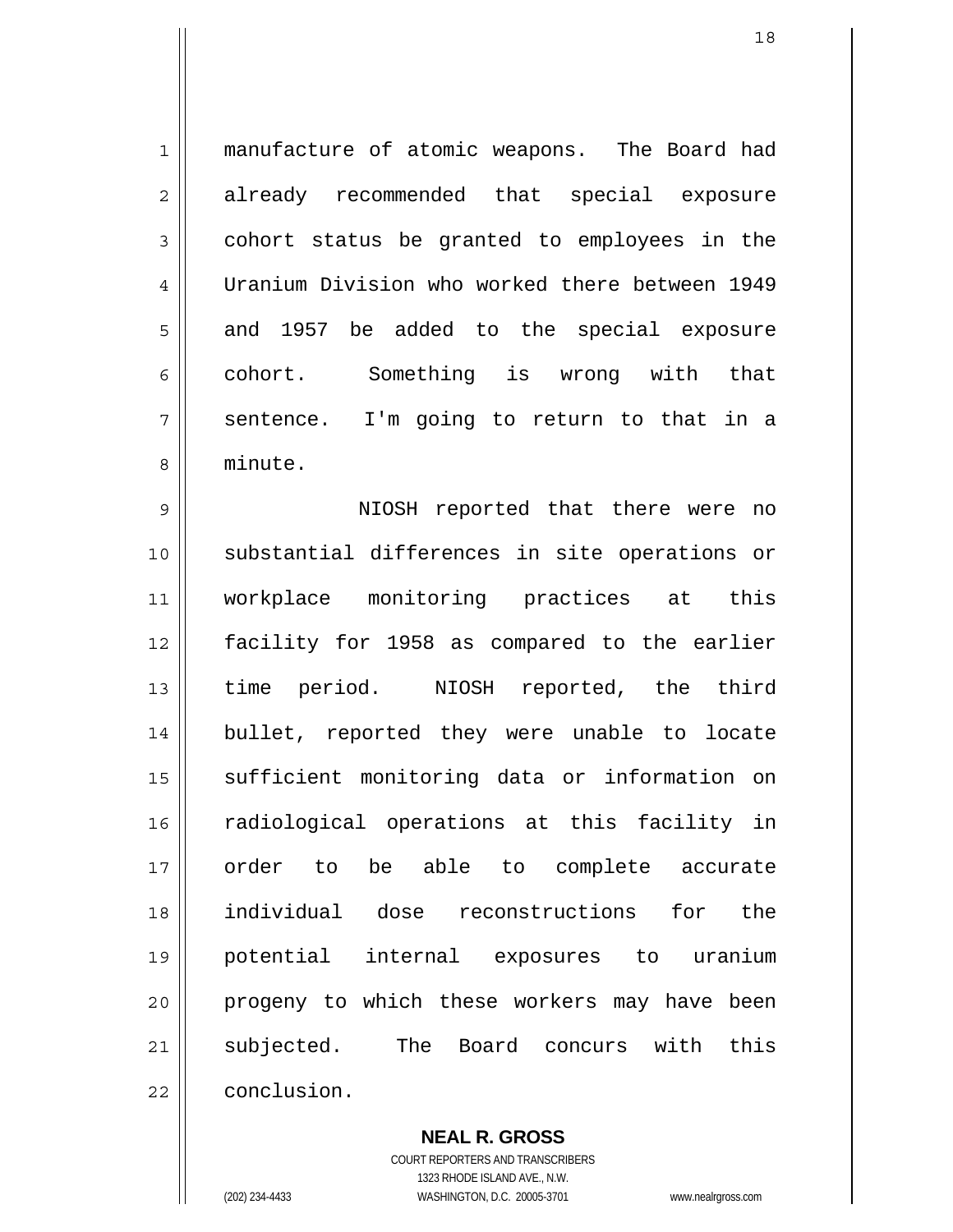| 1              | The last bullet, NIOSH determined                                   |
|----------------|---------------------------------------------------------------------|
| $\overline{2}$ | that health may have been endangered for the                        |
| 3              | workers exposed to radiation at this facility                       |
| 4              | during the time period in question. The Board                       |
| 5              | concurs with this determination. We're okay,                        |
| 6              | I guess, on the content of those. I believe                         |
| 7              | the first sentence of the second bullet is                          |
| 8              | grammatically wrong.                                                |
| 9              | MEMBER MUNN: I think a line has                                     |
| 10             | been left out. It seems that first sentence                         |
| 11             | should read, he Board had already recommended                       |
| 12             | that special exposure status be granted to                          |
| 13             | employees in the Uranium Division who worked                        |
| 14             | there between 1949 and '57, period.                                 |
| 15             | CHAIR ZIEMER: I think the rest of                                   |
| 16             | that sentence can probably be deleted because                       |
| 17             | it, in a sense, is redundant and it's dangling                      |
| 18             | in there by itself, be added to the --                              |
| 19             | MEMBER MUNN: That's why I think a                                   |
| 20             | sentence -- a line of type has been --                              |
| 21             | CHAIR ZIEMER: Shouldn't the                                         |
| 22             | sentence end after `57? Am I understanding                          |
|                | <b>NEAL R. GROSS</b>                                                |
|                | COURT REPORTERS AND TRANSCRIBERS                                    |
|                | 1323 RHODE ISLAND AVE., N.W.                                        |
|                | (202) 234-4433<br>WASHINGTON, D.C. 20005-3701<br>www.nealrgross.com |

 $\mathsf{I}$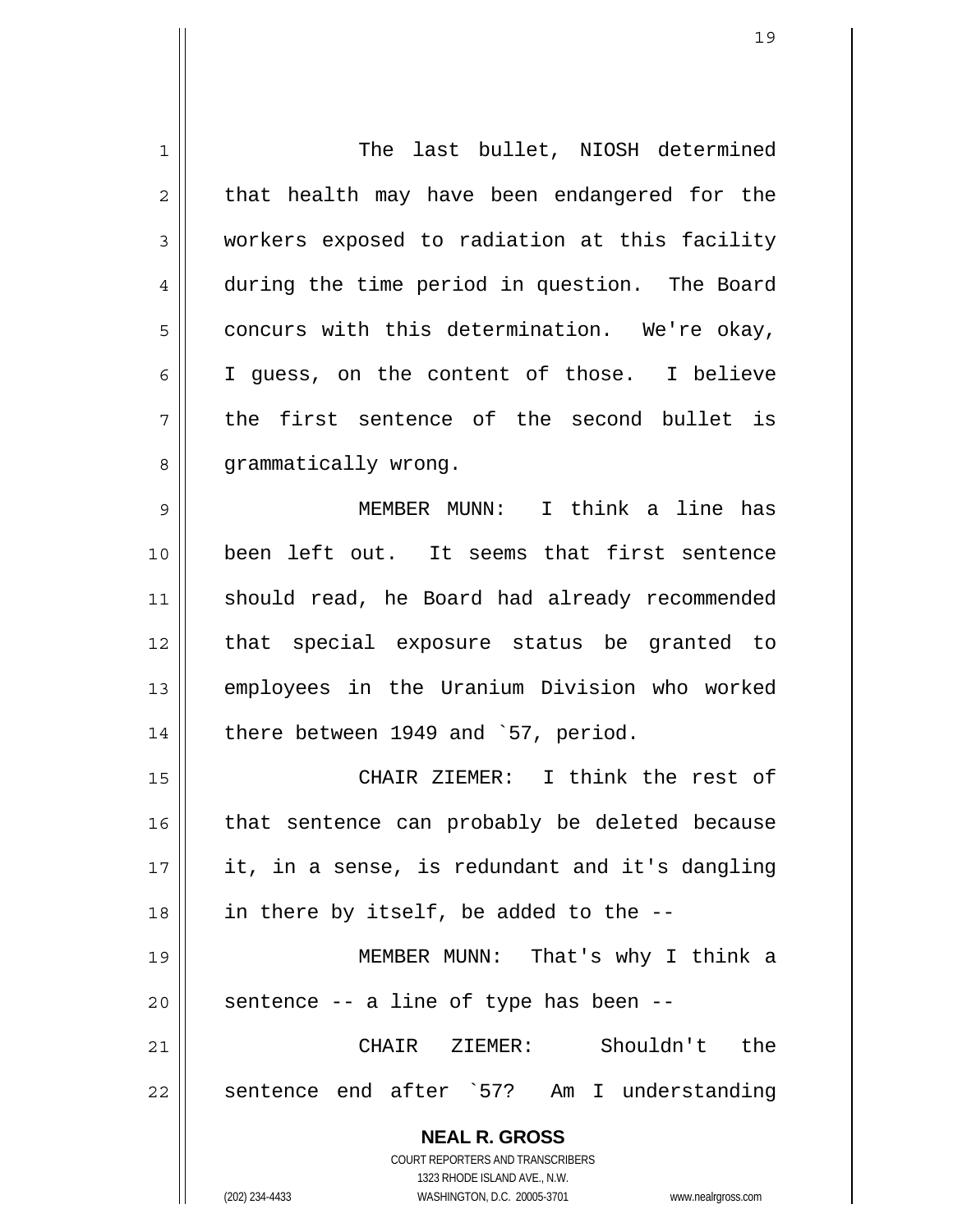1 2 3 4 5 6 7 8 9 10 11 12 13 14 15 16 17 18 19 20 21 22 that? MEMBER MUNN: I suspect if you -- CHAIR ZIEMER: If we recommended that special exposure status be granted to those workers. MEMBER MUNN: Period, after `57. And then it appears a new sentence should be - - CHAIR ZIEMER: Or maybe it's -- and they have been added to this -- well, I think we can just leave the rest of that sentence off. It just doesn't need to be there, does it? MEMBER MUNN: Well, I -- CHAIR ZIEMER: Does it add anything? It's repetitious from the earlier part of the sentence and it doesn't fit grammatically into that sentence. Unless somebody can convince me otherwise, I think we should leave that out. It's grammatically wrong and it doesn't tell us anything that the first part of the sentence doesn't already

> **NEAL R. GROSS** COURT REPORTERS AND TRANSCRIBERS 1323 RHODE ISLAND AVE., N.W. (202) 234-4433 WASHINGTON, D.C. 20005-3701 www.nealrgross.com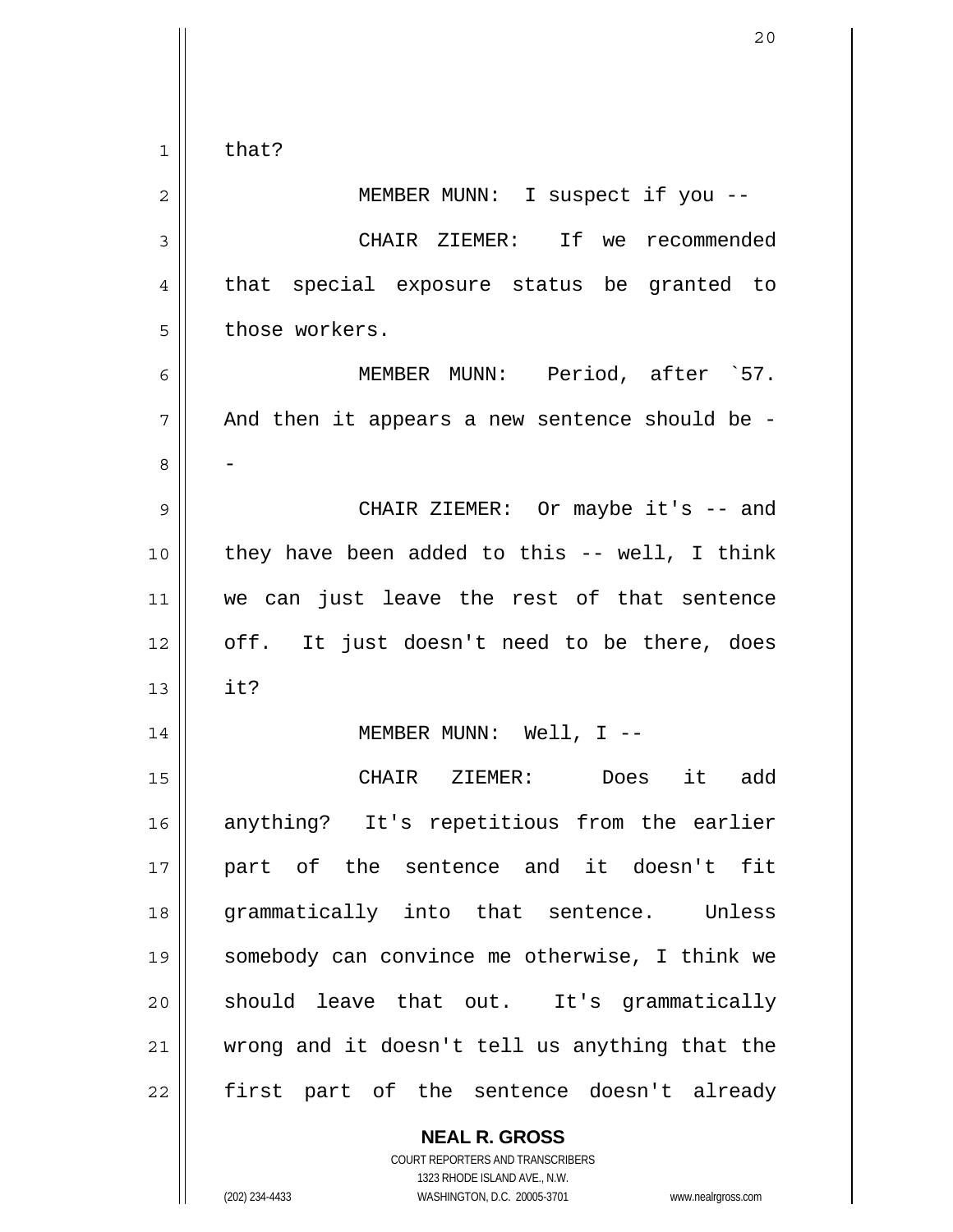1 tell us.

| $\overline{2}$ | MEMBER MUNN: I still think that                |
|----------------|------------------------------------------------|
| 3              | part of the second sentence was left out. I    |
| 4              | suspect that it should have read, as it does,  |
| 5              | to 1957, period. And then I suspect a second   |
| 6              | sentence was intended that says, this current  |
| 7              | SEC is a recommendation that and additional    |
| 8              | year be included or be added to the -- the     |
| 9              | words need to be tweaked a little, but I think |
| 10             | it's trying to clarify that the SEC already    |
| 11             | exists up to 1957. This simply adds --         |
| 12             | CHAIR ZIEMER: Yes, but the                     |
| 13             | recommendation has already been given. This    |
| 14             | is an explanation of why we are recommending   |
| 15             | it, not that we recommend it. So again, I --   |
| 16             | MEMBER MUNN: That can easily be                |
| 17             | deleted.                                       |
| 18             | CHAIR ZIEMER: Unless it was                    |
| 19             | intended to say that that recommendation had   |
| 20             | already been acted on and the group had been   |
| 21             | added, but I think that's immaterial at this   |
| 22             | point. I want to ask NIOSH and counsel; do     |
|                | <b>NEAL R. GROSS</b>                           |

COURT REPORTERS AND TRANSCRIBERS 1323 RHODE ISLAND AVE., N.W.

(202) 234-4433 WASHINGTON, D.C. 20005-3701 www.nealrgross.com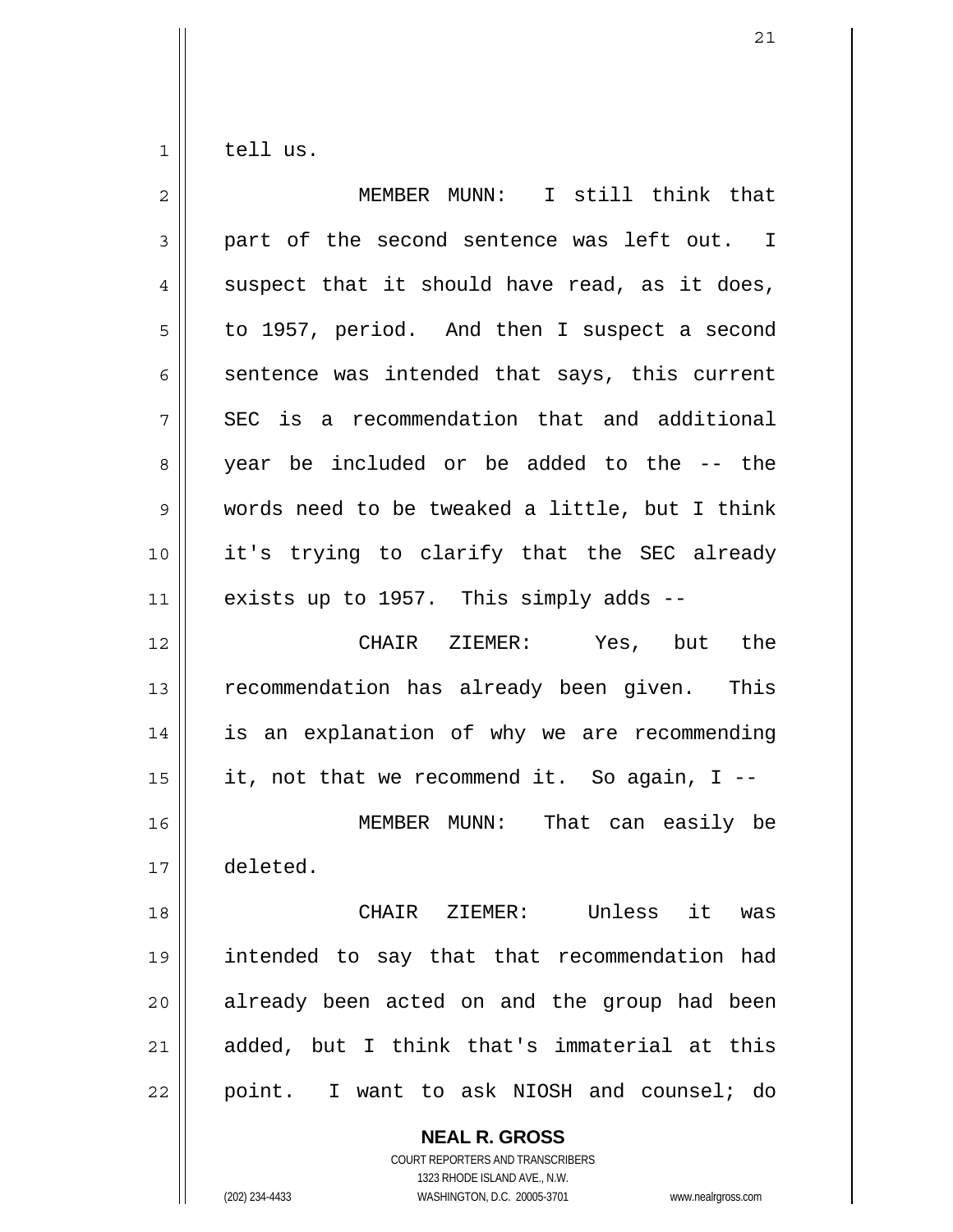| 1  | you see any reason for that phrase to be in   |
|----|-----------------------------------------------|
| 2  | there? It's clearly grammatically wrong. If   |
| 3  | we leave it out, does anything -- no, okay.   |
| 4  | I'm striking it. Any other                    |
| 5  | comments on this one? Okay, that's how it     |
| 6  | will appear. Is Nancy Adams still in the      |
| 7  | assembly?                                     |
| 8  | MS. ADAMS: Yes.                               |
| 9  | CHAIR ZIEMER: Okay, Nancy, did you            |
| 10 | get all of those? Nancy is helping us get     |
| 11 | the final drafts ready for the Secretary's    |
| 12 | office. So I want to make sure that she got   |
| 13 | all of those. I think that then, completes    |
| 14 | the actions on the SEC Petitions and their    |
| 15 | write-ups. Yes, Mark.                         |
| 16 | MEMBER GRIFFON: Paul, can I ask               |
| 17 | one? I was catching up on my reading, I'm     |
| 18 | sorry, but on the Met Lab, I know yesterday   |
| 19 | during our discussion it was raised about the |
| 20 | incident, you know, or the experiments, I     |
| 21 | guess, not really incidents, that were        |
| 22 | criticality experiments and whether there     |
|    |                                               |

**NEAL R. GROSS** COURT REPORTERS AND TRANSCRIBERS 1323 RHODE ISLAND AVE., N.W.

 $\mathsf{I}$ 

(202) 234-4433 WASHINGTON, D.C. 20005-3701 www.nealrgross.com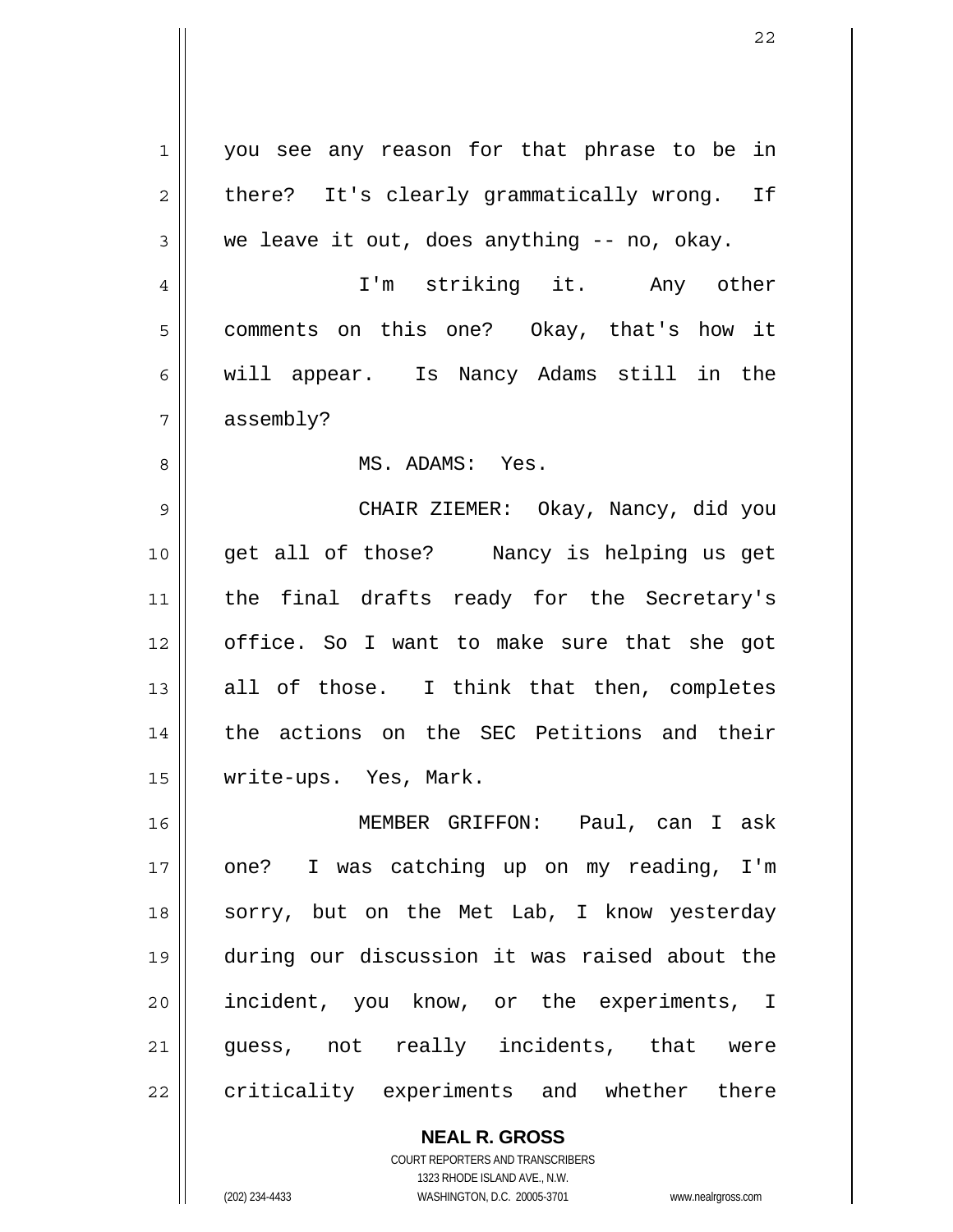1 2 3 4 5 6 7 8 9 could be something constituting a less than 250 day clause in this. And I know in the past letters that we've written we've left an opening that the Board would look into whether a shorter time span is warranted for special cases at this site and I wonder if we shouldn't leave that place holder for the Met Lab as well. I don't have -- I was looking

10 11 12 13 14 15 through old letters where we've put that line in and I think it might be warranted in this case. It won't change the class or anything at this point, but it would leave a placeholder for us to consider that in the 250 day work group.

16 17 18 19 20 CHAIR ZIEMER: Yes, I think you're saying if there was someone in that original group during those weeks of the initial experiments where we had the unshielded critical facility --

21 22 MEMBER GRIFFON: Right. CHAIR ZIEMER: Whether or not they

> **NEAL R. GROSS** COURT REPORTERS AND TRANSCRIBERS 1323 RHODE ISLAND AVE., N.W. (202) 234-4433 WASHINGTON, D.C. 20005-3701 www.nealrgross.com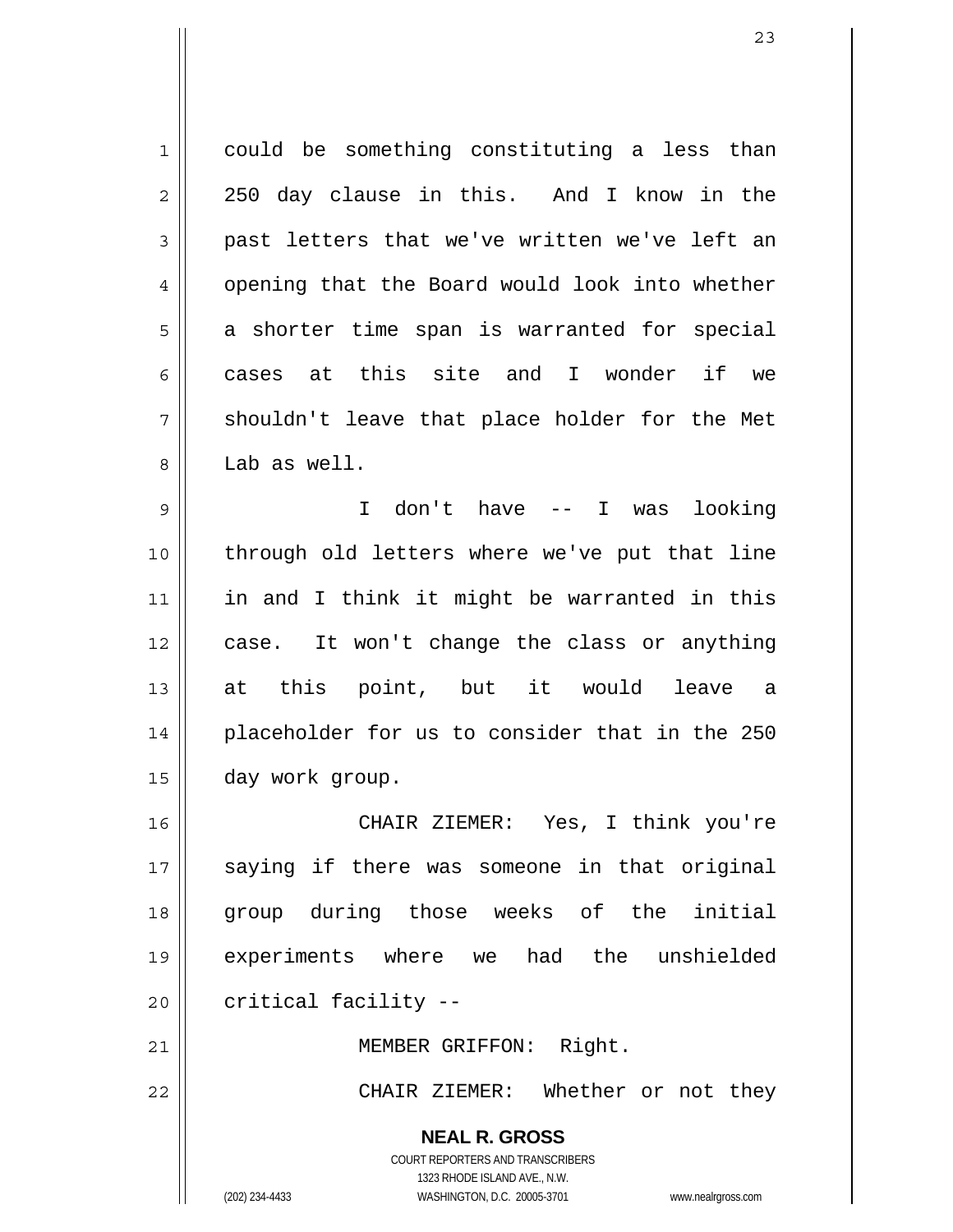1 2 would be included if they didn't accumulate the  $--$ 

3 4 5 6 7 MEMBER GRIFFON: If they didn't accumulate, and likely, as we discussed yesterday, likely most of those people probably did accumulate, but I mean, we can't be sure of that, I guess. So --

8 9 CHAIR ZIEMER: I don't think we know that a priori.

MEMBER GRIFFON: Right, right.

11 12 13 CHAIR ZIEMER: It's fairly likely that most of them continued in the project at one of the succeeding facilities but --

14 15 16 17 MEMBER GRIFFON: Yes, yes, right. But I know we've left that placeholder before and I think it would be wise for us to do that, that same sentence in.

18 19 20 21 CHAIR ZIEMER: So you're asking about the wording that -- but, that still is covered, whether we state it or not, I believe, right?

MEMBER GRIFFON: I wish we could

**NEAL R. GROSS** COURT REPORTERS AND TRANSCRIBERS

1323 RHODE ISLAND AVE., N.W.

10

22

(202) 234-4433 WASHINGTON, D.C. 20005-3701 www.nealrgross.com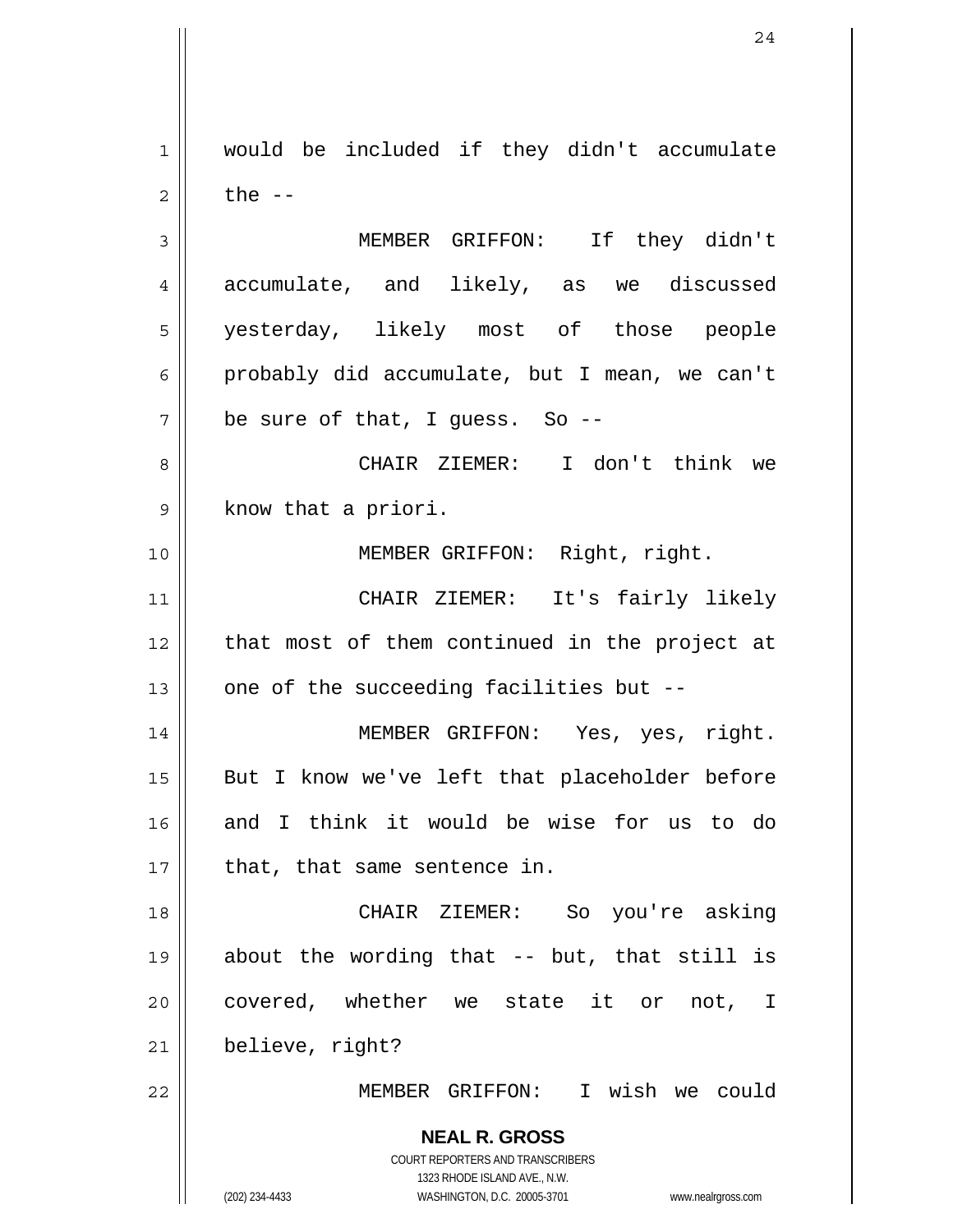| 1            | pull up a letter where we've done that.<br>$\mathbf I$                                              |
|--------------|-----------------------------------------------------------------------------------------------------|
| $\mathbf{2}$ | don't know if you have past letters.                                                                |
| 3            | CHAIR ZIEMER: I do have some of                                                                     |
| 4            | them. Liz?                                                                                          |
| 5            | MS. HOMOKI-TITUS: You certainly                                                                     |
| 6            | could leave that information in. I just want                                                        |
| 7            | to clarify for you that you need to be careful                                                      |
| 8            | about saying you are leaving it open for a                                                          |
| 9            | shorter time frame. The regulation says                                                             |
| 10           | presence or 250 days. So if you want to use                                                         |
| 11           | language that says we're leaving open the                                                           |
| 12           | option of considering an SEC presence, that's                                                       |
| 13           | fine.                                                                                               |
| 14           | MEMBER GRIFFON: Yes, that's why I                                                                   |
| 15           | was asking for the specific because we labored                                                      |
| 16           | over those words and I think we should be                                                           |
| 17           | consistent with the way we phrased it in other                                                      |
| 18           | reports.                                                                                            |
| 19           | you remember<br>CHAIR ZIEMER:<br>Do                                                                 |
| 20           | which facility we referenced that to before?                                                        |
| 21           | MEMBER GRIFFON:<br>Somebody help me                                                                 |
| 22           | out. Was Ames, what's the status on Ames?                                                           |
|              | <b>NEAL R. GROSS</b>                                                                                |
|              | <b>COURT REPORTERS AND TRANSCRIBERS</b>                                                             |
|              | 1323 RHODE ISLAND AVE., N.W.<br>(202) 234-4433<br>WASHINGTON, D.C. 20005-3701<br>www.nealrgross.com |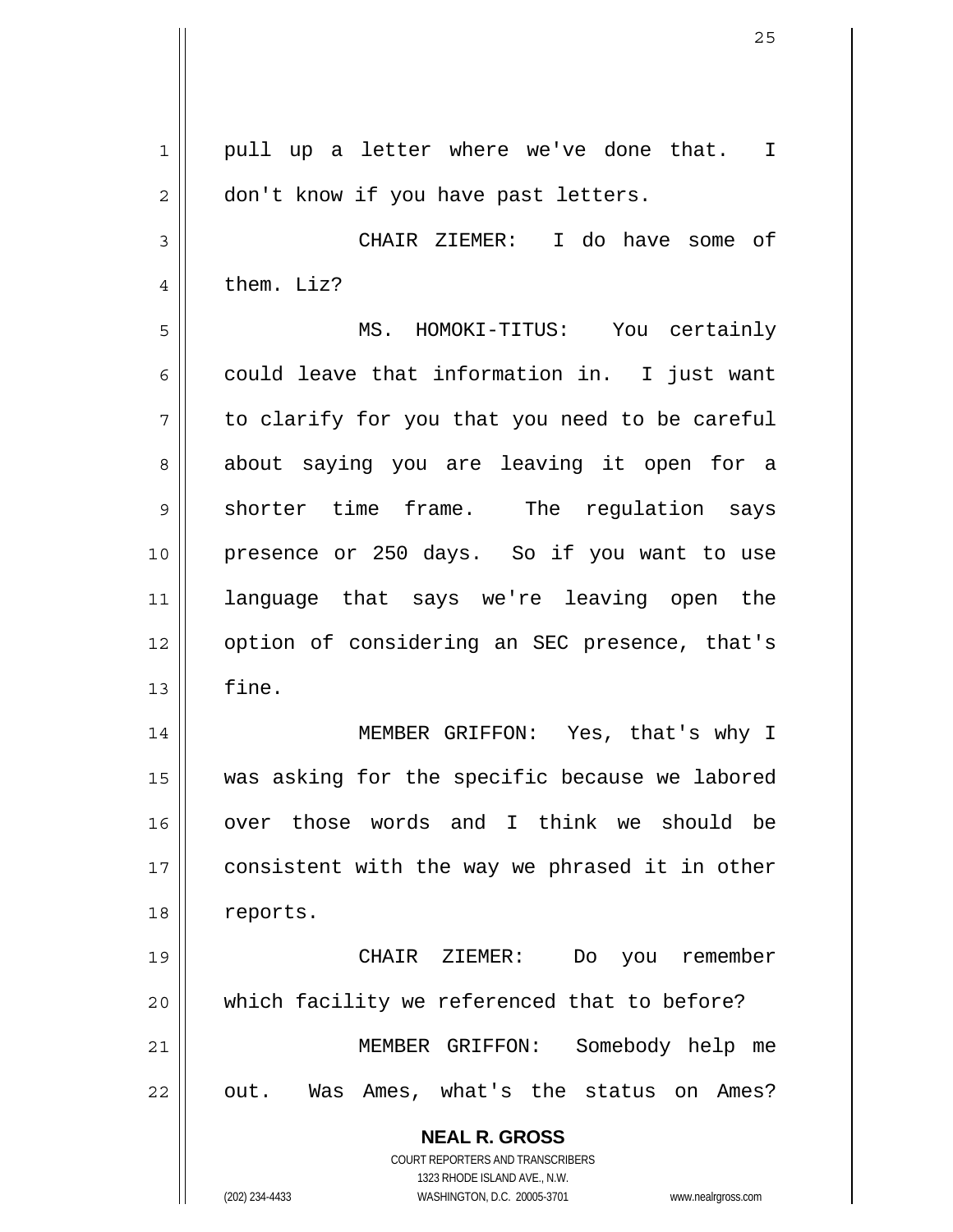**NEAL R. GROSS** COURT REPORTERS AND TRANSCRIBERS 1323 RHODE ISLAND AVE., N.W. (202) 234-4433 WASHINGTON, D.C. 20005-3701 www.nealrgross.com 1 2 3 4 5 6 7 8 9 10 11 12 13 14 15 16 17 18 19 20 21 22 I'm trying to remember but I know Ames is one of the ones we're considering in the 250-day work group. CHAIR ZIEMER: You're talking about the blowouts at Ames, I guess. MEMBER GRIFFON: Yes. I mean, I think in the language on that one, we -- CHAIR ZIEMER: It was Ames? You're thinking that the letter on Ames may have stated that? MEMBER GRIFFON: Right, or put something in there. CHAIR ZIEMER: Okay, I have the Ames letter here. Let me pull it up. Where's the speed when you need it, right? Okay, I'm looking at the Ames letter from August 2007. There is no statement in the Ames letter to this effect. MEMBER GRIFFON: I know I'm not dreaming this. I know we put it in something. The monitor should have been monitored. MEMBER GRIFFON: Maybe it was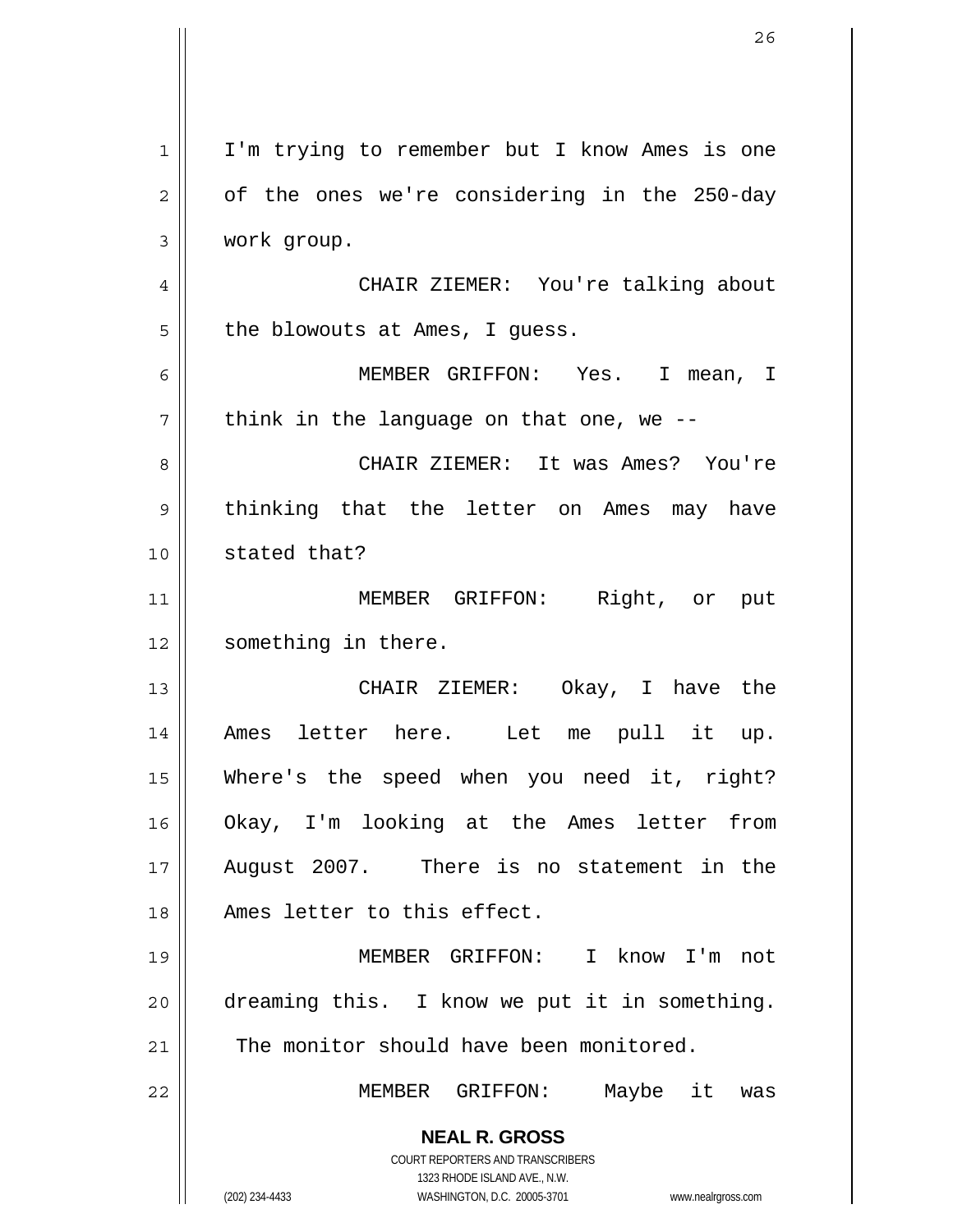1 2 3 4 5 6 7 8 9 10 11 12 13 14 15 16 17 18 19 20 21 22 Nevada Test Site, yes, the early years, yes, it might have been Nevada. CHAIR ZIEMER: Actually, we had a couple of Ames. MEMBER BEACH: There was two. CHAIR ZIEMER: I wonder if it was an earlier one. MEMBER GRIFFON: It might have been the earlier one. CHAIR ZIEMER: I think August 2007, was that the last Ames facility? Let's see, I'm looking at the Wilhelm Hall Metallurgy Building. Let's see. There's nothing in that letter referring to the presence. It's the usual statement about aggregating 250 days either solely or under this appointment or in combination. I'm looking at the end; I'm looking at the bullets. Maintenance activities, NIOSH reviewed all available monitoring data and lacked adequate information, determined health may have been endangered. There's nothing that -- no,

> **NEAL R. GROSS** COURT REPORTERS AND TRANSCRIBERS 1323 RHODE ISLAND AVE., N.W.

(202) 234-4433 WASHINGTON, D.C. 20005-3701 www.nealrgross.com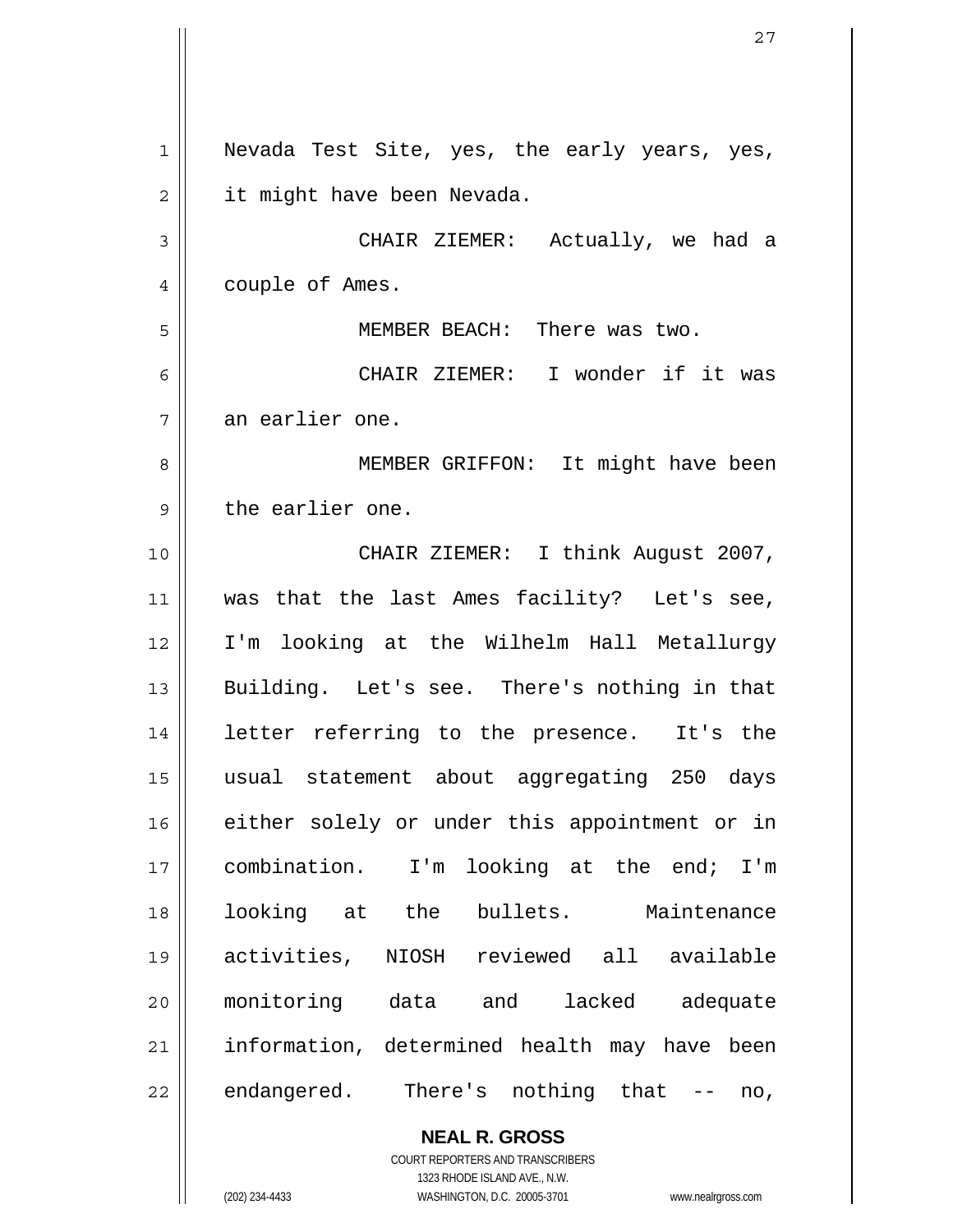**NEAL R. GROSS** COURT REPORTERS AND TRANSCRIBERS 1323 RHODE ISLAND AVE., N.W. (202) 234-4433 WASHINGTON, D.C. 20005-3701 www.nealrgross.com 1 2 3 4 5 6 7 8 9 10 11 12 13 14 15 16 17 18 19 20 21 22 that's what I say, this is probably the wrong one. This is the Wilhelm Hall Old Metallurgy Building. Was it the other Ames petition? DR. NETON: That one was for cleaning up the thorium docks? CHAIR ZIEMER: I think that's probably true. DR. NETON: That's the second Ames. CHAIR ZIEMER: Let me see if I have another Ames one? Just a second. MEMBER BEACH: There's a July 5, 2006. CHAIR ZIEMER: Do you have that? MEMBER BEACH: Yes. CHAIR ZIEMER: I think the earlier one was on my old computer. Do you have that, Josie? MEMBER BEACH: Yes. CHAIR ZIEMER: Okay. MEMBER BEACH: Okay, so on this one it does say, the Board will still evaluate issues related to people who may have been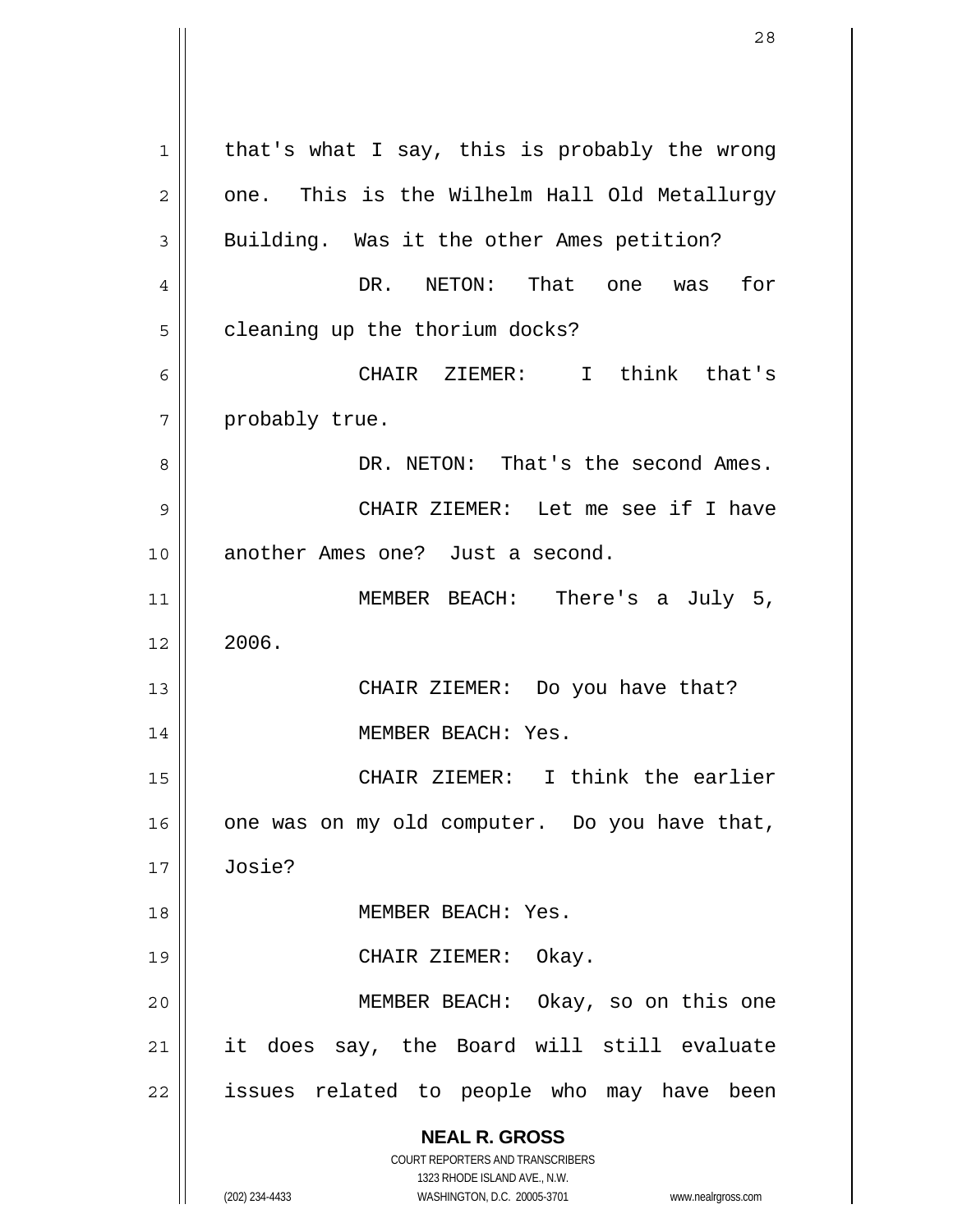1 2 3 4 5 6 7 8 9 10 11 12 13 14 15 16 17 18 19 20 21 22 exposed to radiation during the discrete incidents that could have involved exceptionally high exposures to radiation while working at the Ames Laboratory. Those who were present during explosions and fires and some of the buildings and who may not meet the 250-day requirement described above. MEMBER GRIFFON: So those are the presence of the -- MEMBER BEACH: That's July 2006. CHAIR ZIEMER: Those are actually incidents. The controlled chain reaction is not really an incident, an unplanned event, so I'm not sure how it fits into that description in the reg. DR. NETON: My recollection was that at Ames there were some assertions that these type of incidents may have occurred and the Board allowed for an additional investigation. In fact, those are still ongoing with Dr. Melius' working group. In this case, I think there's nothing been put

> **NEAL R. GROSS** COURT REPORTERS AND TRANSCRIBERS 1323 RHODE ISLAND AVE., N.W.

(202) 234-4433 WASHINGTON, D.C. 20005-3701 www.nealrgross.com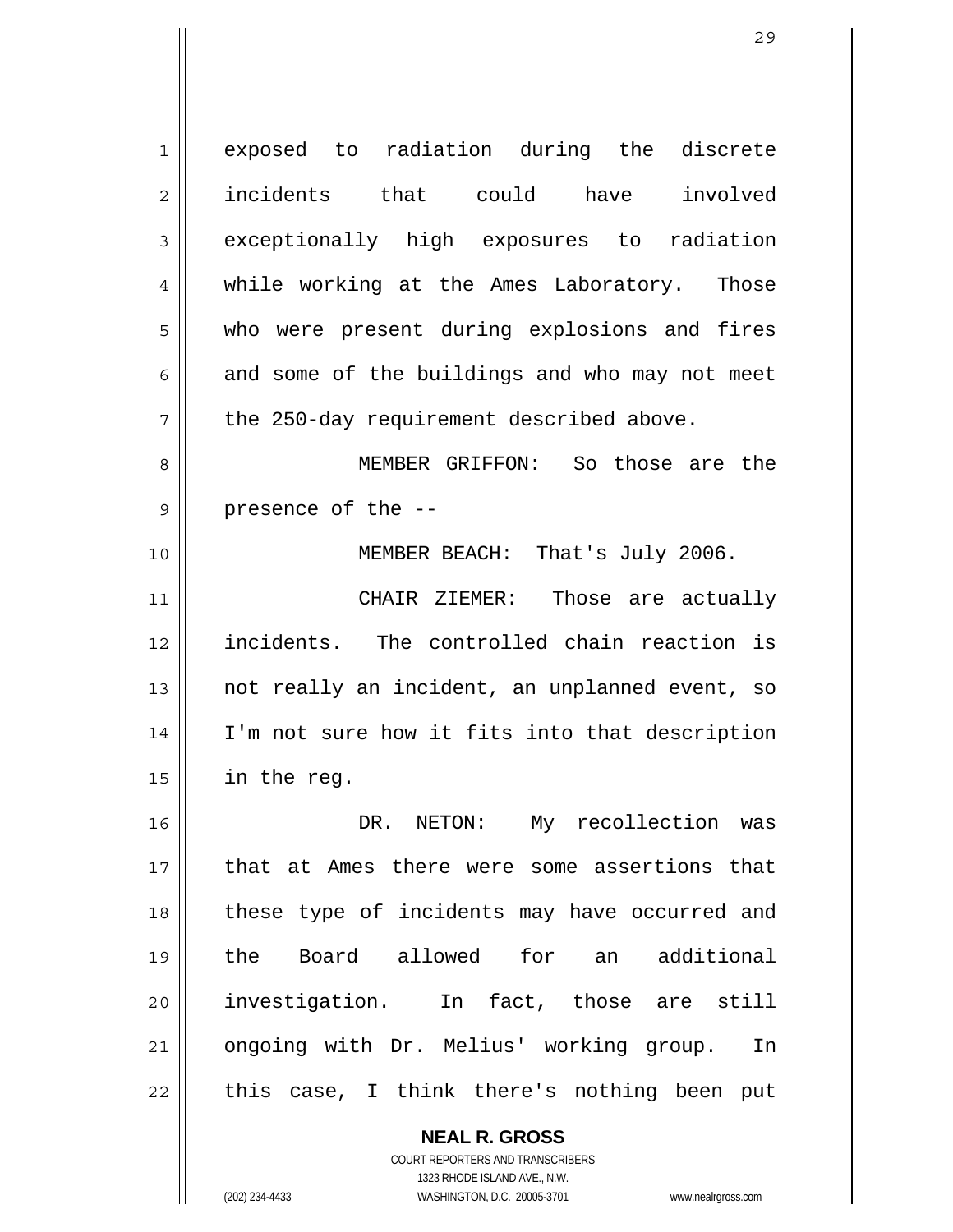1 2 3 4 forward that is sort of credible at this point, I guess, but being silent on it doesn't close the book on adding another class based on presence down the line.

5 6 7 8 9 10 11 12 13 14 15 16 I mean, it would have to be an additional class of workers at any rate. So, you know, if you're silent on the presence for this particular class does not mean another class couldn't be added based on presence. So I think this first two, the NTS and Ames had some inkling that there may have been something behind the scenes and the Board reserved the right to go back and review further for further examples of possible presence. So I think it's a little different in this case.

17 18 19 20 21 22 CHAIR ZIEMER: And even if we're silent on the issue, it doesn't exclude us -- DR. NETON: No, it would have to be -- CHAIR ZIEMER: -- adding a class at some later time if that --

> **NEAL R. GROSS** COURT REPORTERS AND TRANSCRIBERS 1323 RHODE ISLAND AVE., N.W. (202) 234-4433 WASHINGTON, D.C. 20005-3701 www.nealrgross.com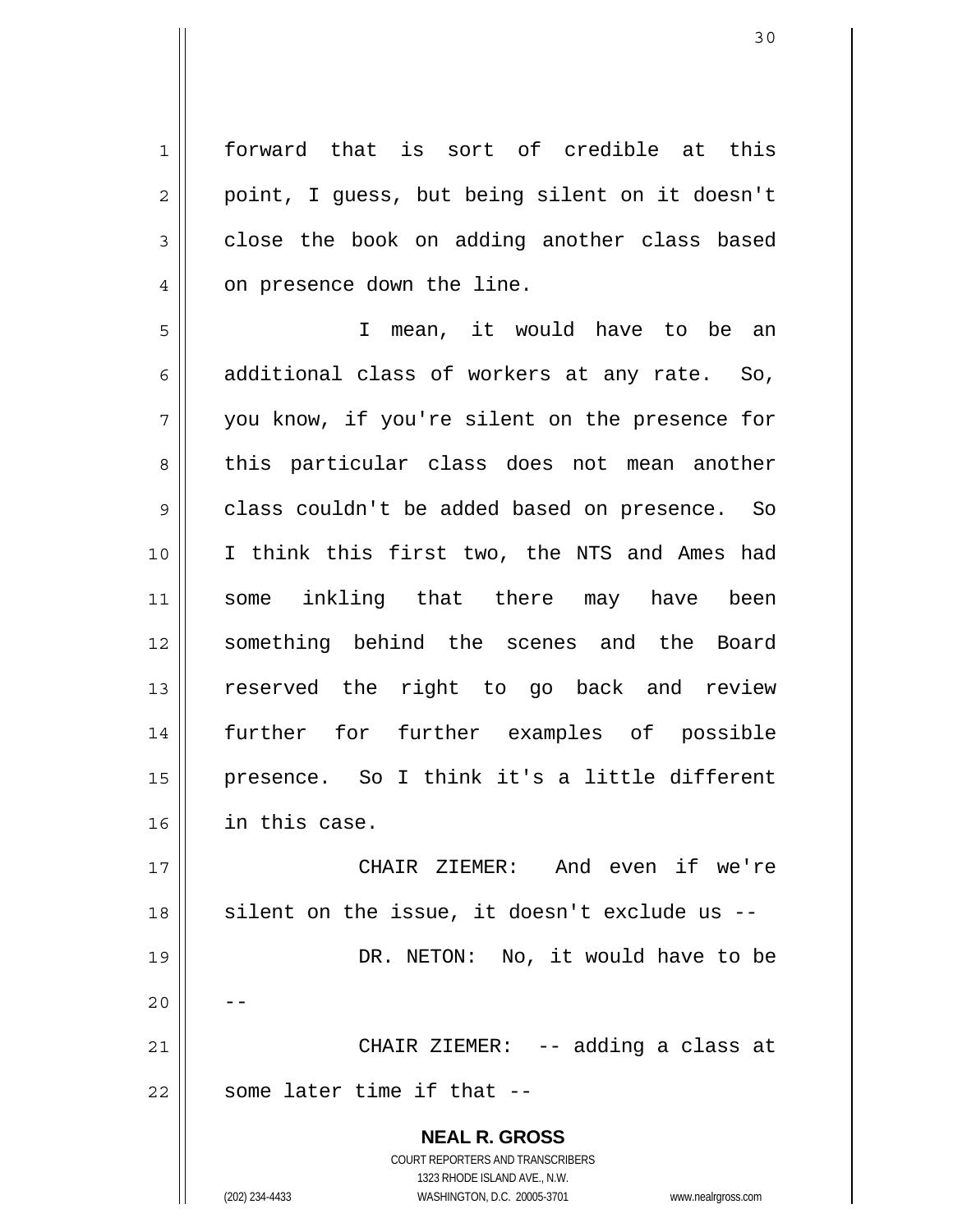**NEAL R. GROSS** COURT REPORTERS AND TRANSCRIBERS 1 2 3 4 5 6 7 8 9 10 11 12 13 14 15 16 17 18 19 20 21 22 DR. NETON: Exactly. It would have to be a separate class anyways. You'd have to identify those workers who were in a presence at some event that occurred, you know, a discrete event. CHAIR ZIEMER: Right. This kind of event looks a little more like the group in one of the existing cohorts that, you know, and it wasn't an accident, went into the shafts after a weapons test in the sense that you know, that was not an incident. That was a planned event. But you know, if the Board wishes to add wording, we can do that or again -- MEMBER GRIFFON: Well, an incident versus a planned event, I guess is one question, and the other question is could - you know, was it of the magnitude to receive a significant dose in less than 250 -- CHAIR ZIEMER: Right, I think the real issue is could there be significant dose. I was raising that because I wasn't sure if

1323 RHODE ISLAND AVE., N.W.

(202) 234-4433 WASHINGTON, D.C. 20005-3701 www.nealrgross.com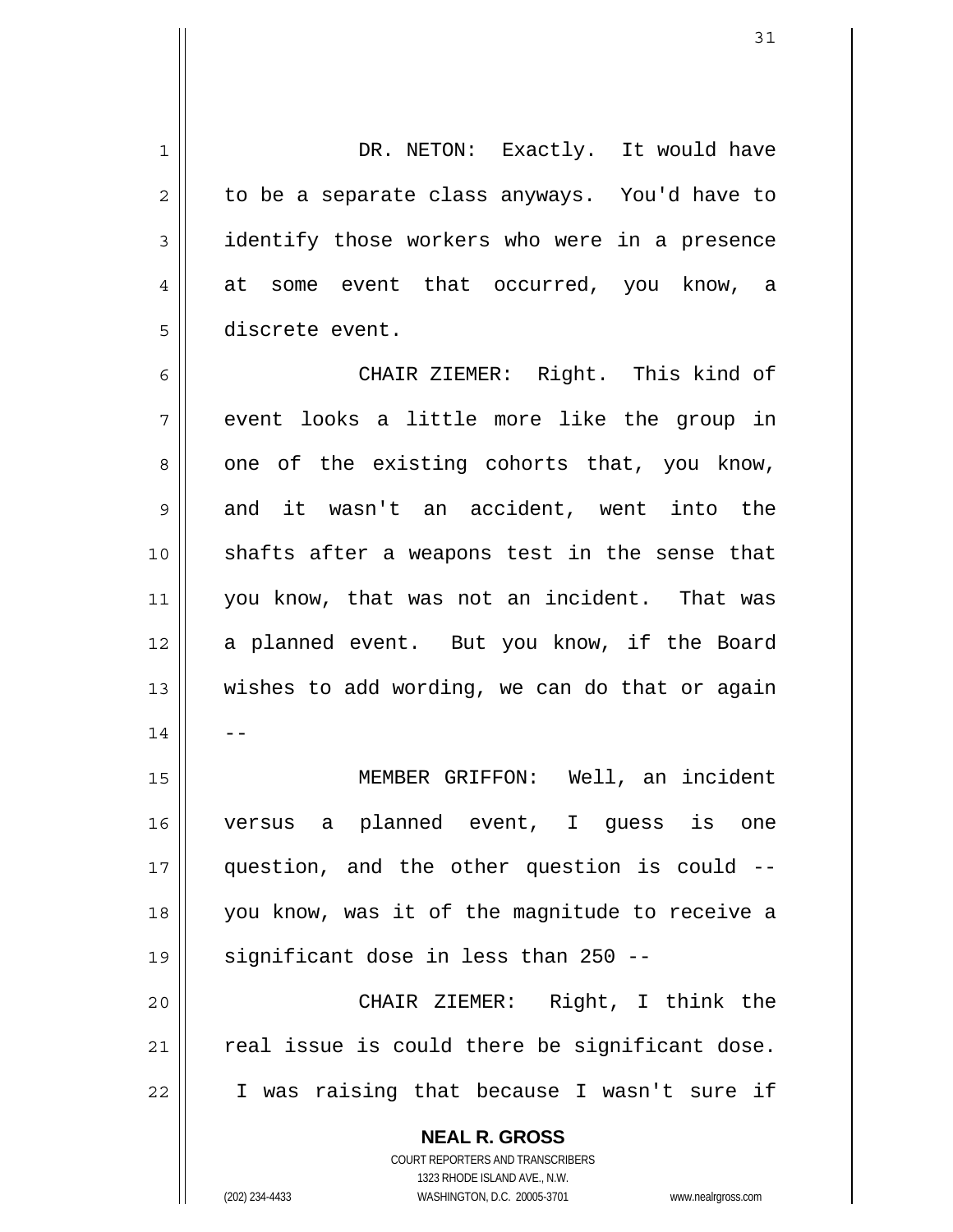| $\mathbf 1$    | the wording of the law specifically was                             |
|----------------|---------------------------------------------------------------------|
| $\overline{2}$ | intended to refer to unplanned incidents                            |
| 3              | versus -- I mean, this was clearly a planned                        |
| 4              | event.                                                              |
| 5              | MEMBER GRIFFON: Right, I agree.                                     |
| 6              | CHAIR ZIEMER: But nonetheless,                                      |
| 7              | those who planned it had no idea what the                           |
| 8              | exposure rates were going to be.                                    |
| 9              | MEMBER GRIFFON: I guess by                                          |
| 10             | including it in the letter, it keeps us -- it                       |
| 11             | keeps it on our agenda as well, on the Board's                      |
| 12             | agenda, that we would task the 250-day work                         |
| 13             | group to look into this one as well or                              |
| 14             | whatever. I guess that's the one thing it                           |
| 15             | does, it keeps us -- keeps it on our, you                           |
| 16             | know, agenda.                                                       |
| 17             | MEMBER MUNN:<br>If<br>we have<br>no                                 |
| 18             | claimants, no, it's a moot point, unless                            |
| 19             | claimants come forward with those                                   |
| 20             | circumstances.                                                      |
| 21             | Right, but we're<br>MEMBER GRIFFON:                                 |
| 22             | not sure in any of these ones that we've added                      |
|                |                                                                     |
|                | <b>NEAL R. GROSS</b>                                                |
|                | COURT REPORTERS AND TRANSCRIBERS<br>1323 RHODE ISLAND AVE., N.W.    |
|                | (202) 234-4433<br>WASHINGTON, D.C. 20005-3701<br>www.nealrgross.com |

 $\mathsf{I}$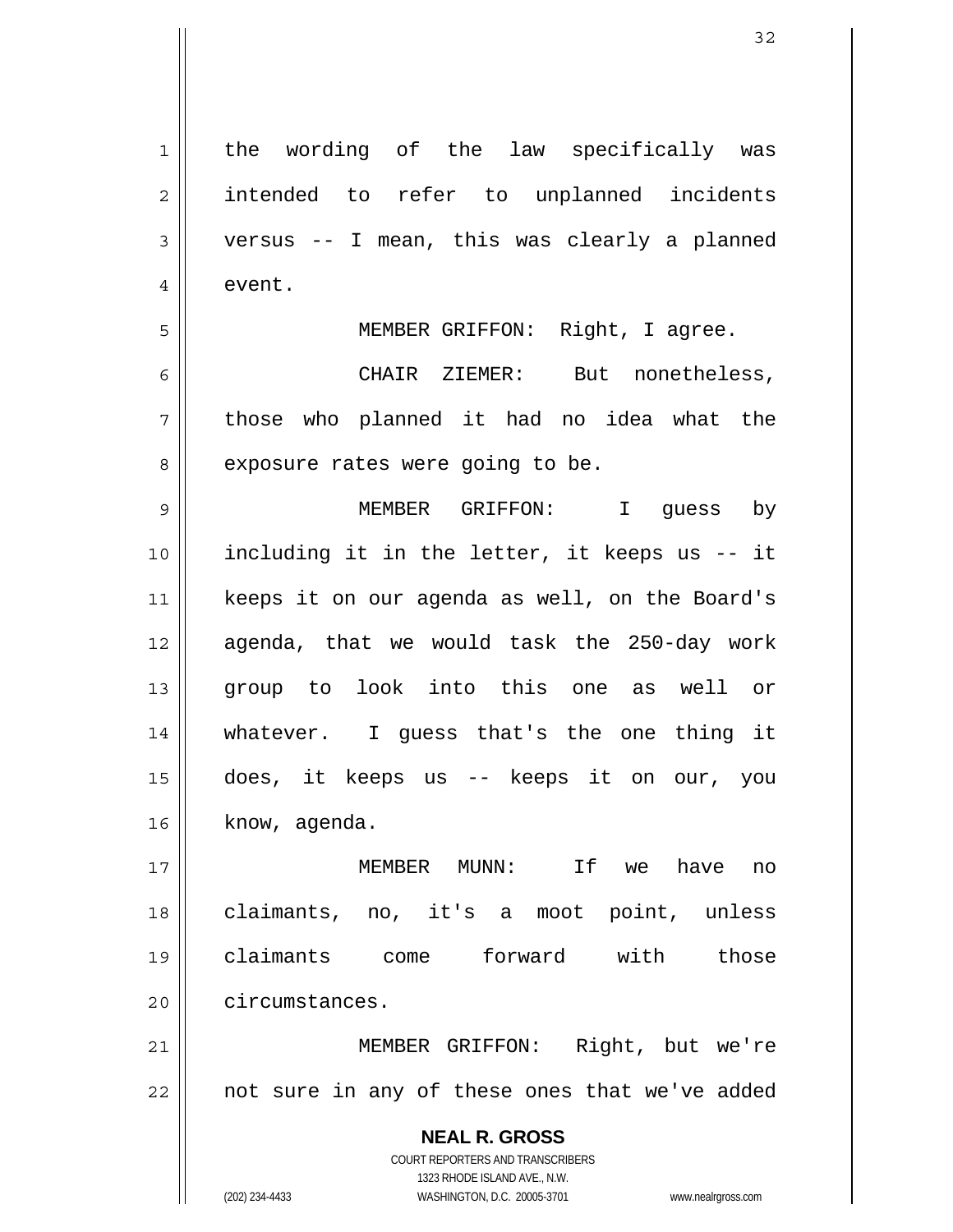**NEAL R. GROSS** COURT REPORTERS AND TRANSCRIBERS 1 2 3 4 5 6 7 8 9 10 11 12 13 14 15 16 17 18 19 20 21 22 on that we would have any claimants. I mean, I think at Ames it was shown pretty clearly that there was most of all the claimants they had met the 250 anyway. So -- but we were still investigating that one. So -- CHAIR ZIEMER: Well, we can certainly add a sentence or two. I'm concerned about trying to wordsmith a sentence here in the group, but I guess we could do it easily. DR. NETON: My concern is what Mark just said, though. This would add this to the -- effectively add this to the Board's working group on the 250-day requirement. Right now, their task is looking at NTS and Ames and I think that language was in both of those write-ups. CHAIR ZIEMER: Right. DR. NETON: So if you add to this one, it would effectively continue -- initiate some sort of ongoing investigation into this possibility and frankly, I'm not sure there's

1323 RHODE ISLAND AVE., N.W.

(202) 234-4433 WASHINGTON, D.C. 20005-3701 www.nealrgross.com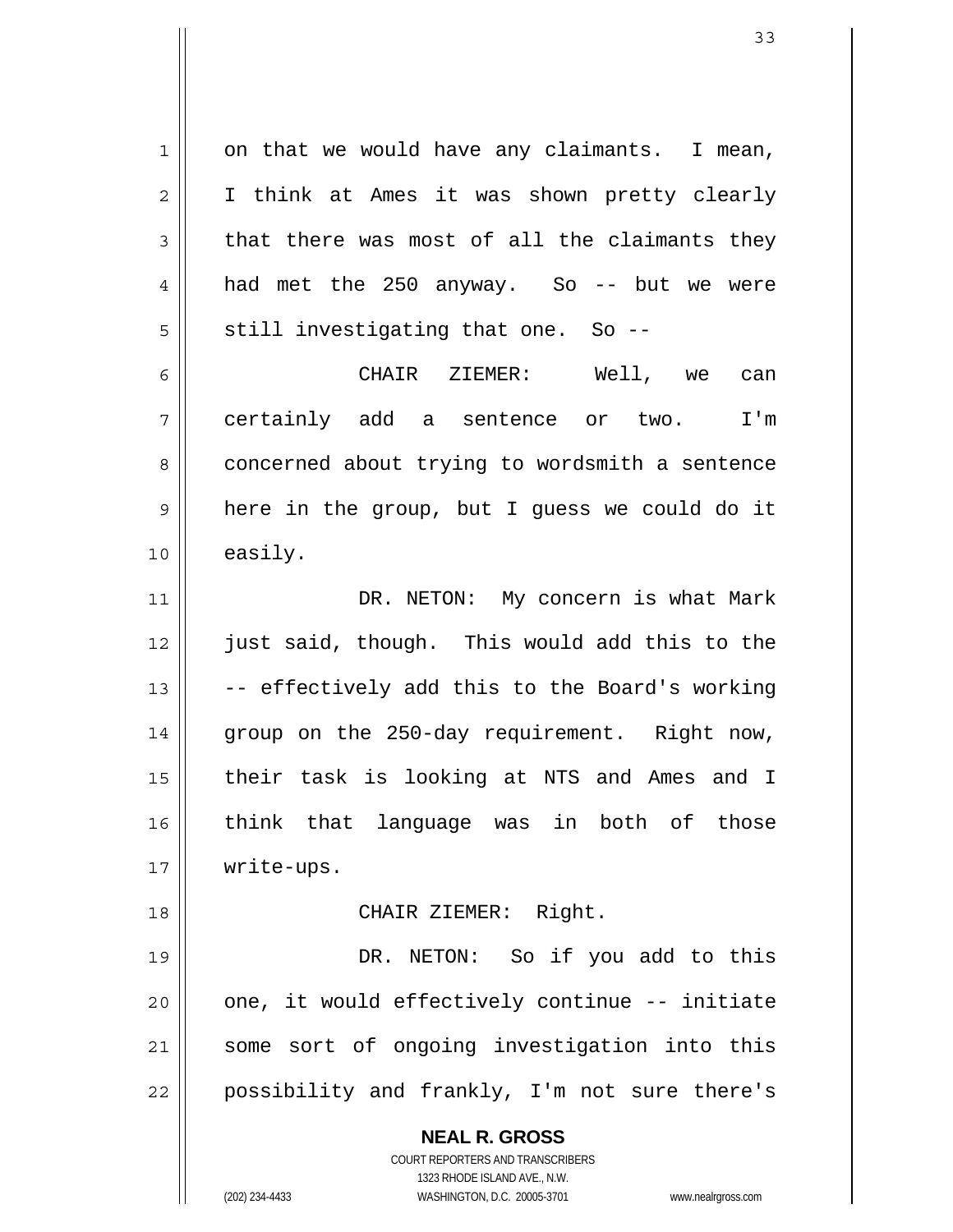1 2 3 4 5 6 7 8 9 10 11 12 13 14 15 16 17 18 19 20 21 22 anything to investigate there. I mean, we don't have any information one way or the other, but it's certainly your call. MEMBER MUNN: Since the absence of language does not preclude any further action, it would seem a gilding of the lily to try to craft language that would meet the concern and still make sense to people who are reading it. We have nothing that would bar us from considering new classifications. MEMBER GRIFFON: Right. Well, I don't think it would confuse the reader. I think it just says we're going to look into these, you know, known events that were less than 250 days and like you said, for most claimants, it's probably not going to be an issue because they qualify on the 250 anyway. MEMBER MUNN: Well, we try not to second-guess what's coming down the pike at us. It seems that if we say, and in the case that anything else comes along, we're going to look at that, too, or, no, we're going to keep

> **NEAL R. GROSS** COURT REPORTERS AND TRANSCRIBERS

> > 1323 RHODE ISLAND AVE., N.W.

(202) 234-4433 WASHINGTON, D.C. 20005-3701 www.nealrgross.com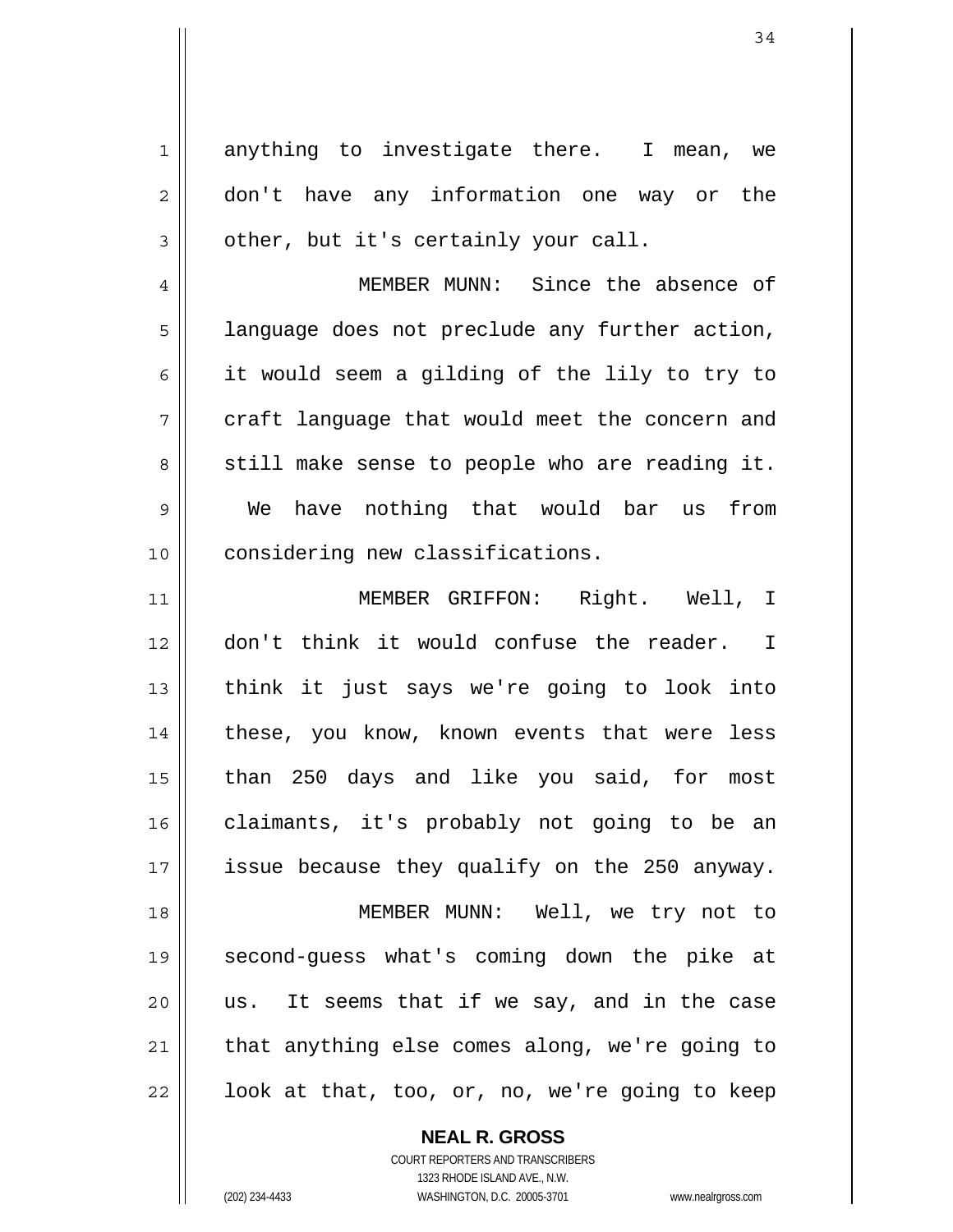| $\mathbf 1$<br>what we might find out, it seems redundant.<br>$\overline{c}$<br>$\mathfrak{Z}$<br>MEMBER GRIFFON:<br>I don't<br>necessarily see it as second-guessing. We're<br>4<br>just -- we're not second-guessing the science<br>5<br>here, we're $--$<br>6<br>7<br>MEMBER MUNN: No, but second-<br>guessing what might transpire with respect to<br>8<br>9<br>possibility.<br>10<br>MEMBER GRIFFON: Right, right.<br>11<br>12<br>it is. We're not barring anything at all.<br>13<br>14<br>MEMBER GRIFFON: Yes, right now<br>you're not including people that would be --<br>15<br>you know, that could have been in there for 50<br>16<br>days and they just happened to be there at the<br>17<br>right time, you know.<br>18<br>CHAIR ZIEMER: Well, you're not<br>19<br>suggesting that we put a statement in they be<br>20<br>included in this.<br>21<br>22<br>MEMBER GRIFFON: No, no, no. |                                            |
|----------------------------------------------------------------------------------------------------------------------------------------------------------------------------------------------------------------------------------------------------------------------------------------------------------------------------------------------------------------------------------------------------------------------------------------------------------------------------------------------------------------------------------------------------------------------------------------------------------------------------------------------------------------------------------------------------------------------------------------------------------------------------------------------------------------------------------------------------------------------------------------------------|--------------------------------------------|
|                                                                                                                                                                                                                                                                                                                                                                                                                                                                                                                                                                                                                                                                                                                                                                                                                                                                                                    | this on our plate indefinitely just to see |
|                                                                                                                                                                                                                                                                                                                                                                                                                                                                                                                                                                                                                                                                                                                                                                                                                                                                                                    |                                            |
|                                                                                                                                                                                                                                                                                                                                                                                                                                                                                                                                                                                                                                                                                                                                                                                                                                                                                                    |                                            |
|                                                                                                                                                                                                                                                                                                                                                                                                                                                                                                                                                                                                                                                                                                                                                                                                                                                                                                    |                                            |
|                                                                                                                                                                                                                                                                                                                                                                                                                                                                                                                                                                                                                                                                                                                                                                                                                                                                                                    |                                            |
|                                                                                                                                                                                                                                                                                                                                                                                                                                                                                                                                                                                                                                                                                                                                                                                                                                                                                                    |                                            |
|                                                                                                                                                                                                                                                                                                                                                                                                                                                                                                                                                                                                                                                                                                                                                                                                                                                                                                    |                                            |
|                                                                                                                                                                                                                                                                                                                                                                                                                                                                                                                                                                                                                                                                                                                                                                                                                                                                                                    |                                            |
|                                                                                                                                                                                                                                                                                                                                                                                                                                                                                                                                                                                                                                                                                                                                                                                                                                                                                                    | the claimants. We're not barring any       |
|                                                                                                                                                                                                                                                                                                                                                                                                                                                                                                                                                                                                                                                                                                                                                                                                                                                                                                    |                                            |
|                                                                                                                                                                                                                                                                                                                                                                                                                                                                                                                                                                                                                                                                                                                                                                                                                                                                                                    |                                            |
|                                                                                                                                                                                                                                                                                                                                                                                                                                                                                                                                                                                                                                                                                                                                                                                                                                                                                                    | MEMBER MUNN: That's just the way           |
|                                                                                                                                                                                                                                                                                                                                                                                                                                                                                                                                                                                                                                                                                                                                                                                                                                                                                                    |                                            |
|                                                                                                                                                                                                                                                                                                                                                                                                                                                                                                                                                                                                                                                                                                                                                                                                                                                                                                    |                                            |
|                                                                                                                                                                                                                                                                                                                                                                                                                                                                                                                                                                                                                                                                                                                                                                                                                                                                                                    |                                            |
|                                                                                                                                                                                                                                                                                                                                                                                                                                                                                                                                                                                                                                                                                                                                                                                                                                                                                                    |                                            |
|                                                                                                                                                                                                                                                                                                                                                                                                                                                                                                                                                                                                                                                                                                                                                                                                                                                                                                    |                                            |
|                                                                                                                                                                                                                                                                                                                                                                                                                                                                                                                                                                                                                                                                                                                                                                                                                                                                                                    |                                            |
|                                                                                                                                                                                                                                                                                                                                                                                                                                                                                                                                                                                                                                                                                                                                                                                                                                                                                                    |                                            |
|                                                                                                                                                                                                                                                                                                                                                                                                                                                                                                                                                                                                                                                                                                                                                                                                                                                                                                    |                                            |
|                                                                                                                                                                                                                                                                                                                                                                                                                                                                                                                                                                                                                                                                                                                                                                                                                                                                                                    |                                            |
|                                                                                                                                                                                                                                                                                                                                                                                                                                                                                                                                                                                                                                                                                                                                                                                                                                                                                                    |                                            |
| COURT REPORTERS AND TRANSCRIBERS                                                                                                                                                                                                                                                                                                                                                                                                                                                                                                                                                                                                                                                                                                                                                                                                                                                                   | <b>NEAL R. GROSS</b>                       |
| 1323 RHODE ISLAND AVE., N.W.<br>(202) 234-4433<br>WASHINGTON, D.C. 20005-3701<br>www.nealrgross.com                                                                                                                                                                                                                                                                                                                                                                                                                                                                                                                                                                                                                                                                                                                                                                                                |                                            |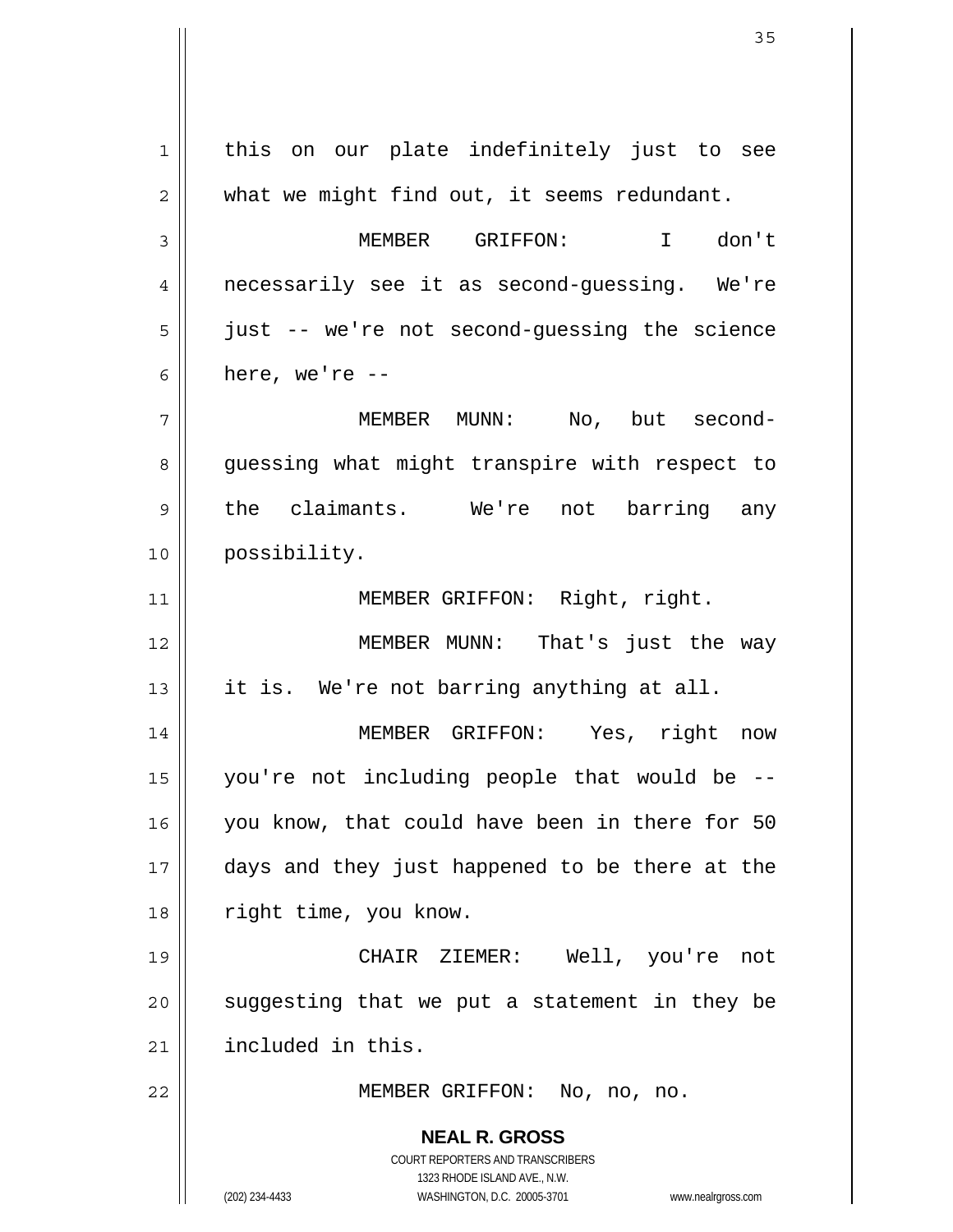1 2 3 4 5 6 7 8 9 10 11 12 13 14 15 16 17 18 19 20 21 22 CHAIR ZIEMER: No, no, you're only -- MEMBER GRIFFON: It's a placeholder, really. CHAIR ZIEMER: It would be a placeholder, and it wouldn't even require necessarily following up unless we had cases. MEMBER GRIFFON: Right, right, right. CHAIR ZIEMER: Emily, did you have an additional comment? MS. HOWELL: I guess I would just kind of second what Wanda has said. I mean, what -- your concerns earlier Dr. Ziemer, about whether or not the description of the CP1 event would even qualify as it is free incident as defined in the Act. That's something that we can't offer an opinion on right now and we would have to look into. Since it doesn't foreclose you looking into this anyways, if you don't leave it and if you don't insert such language, you know, a new

> **NEAL R. GROSS** COURT REPORTERS AND TRANSCRIBERS 1323 RHODE ISLAND AVE., N.W.

(202) 234-4433 WASHINGTON, D.C. 20005-3701 www.nealrgross.com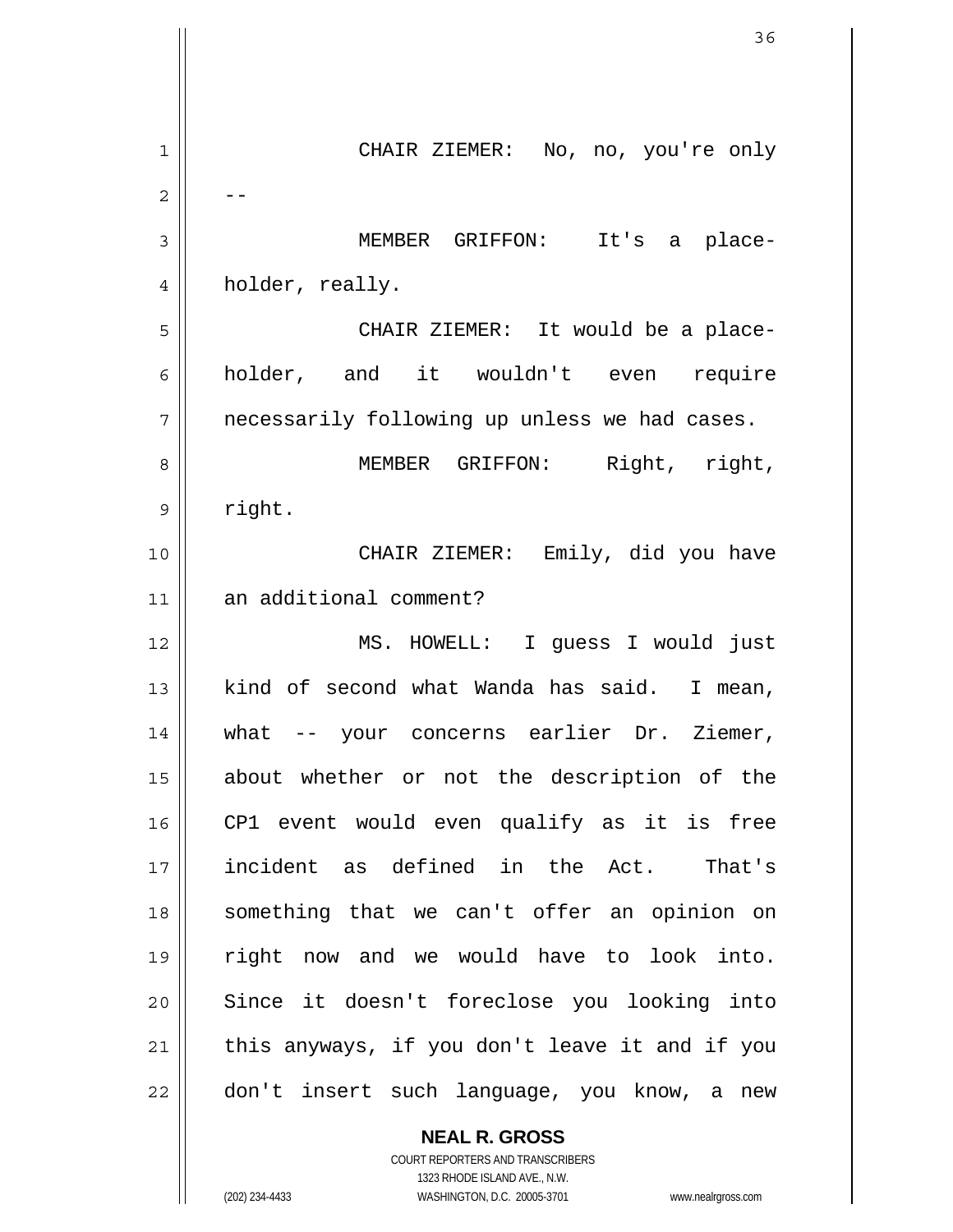1 class could always be brought out. There's no reason why you couldn't decide as a Board to have that work group examine this. You don't have to have it in this letter in order to task your working group to do that.

6 7 8 9 10 11 12 13 So I'm just concerned that it might muddy the waters because, you know, again, you have to have presence or a discrete incident. So this concern about people who are there for 50 days, the only way that's going to be resolved is with an additional class. So I'm just not sure if you're actually gaining anything.

14 15 16 17 18 19 20 21 22 MEMBER GRIFFON: The only thing we clearly gain is that you said we can certainly task this to a work group, but you know, et cetera. The reality is we won't. I mean, once it's voted on, it's done. It's off our table. We've got so many work groups, we're not going to go back to the Met Lab, you know. So, I guess that's the reason I'm saying as a place-holder it might be worth it. It's not a

**NEAL R. GROSS**

COURT REPORTERS AND TRANSCRIBERS 1323 RHODE ISLAND AVE., N.W. (202) 234-4433 WASHINGTON, D.C. 20005-3701 www.nealrgross.com

2

3

4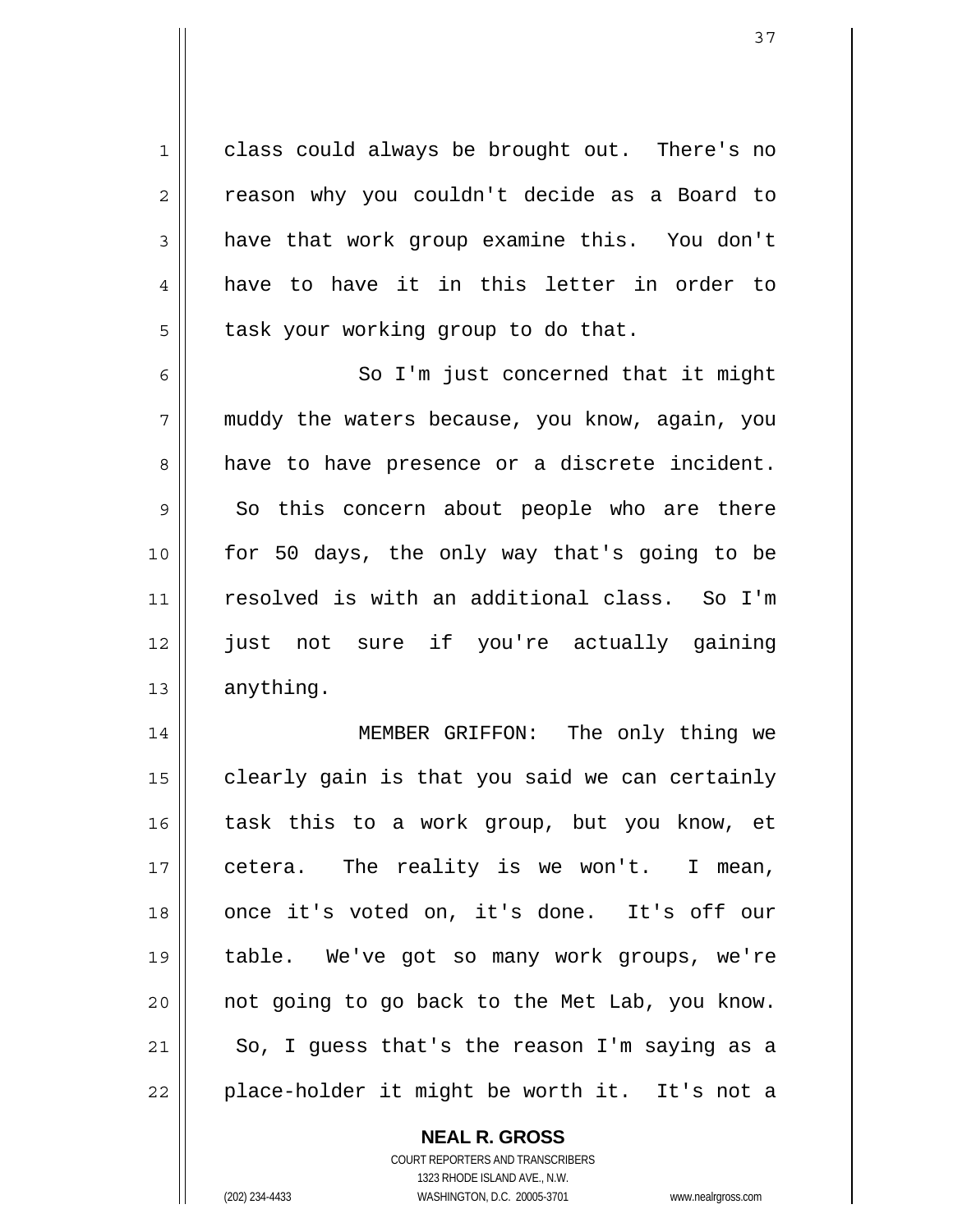**NEAL R. GROSS** 1 2 3 4 5 6 7 8 9 10 11 12 13 14 15 16 17 18 19 20 21 22 big item that I'm going to, you know, fight long on here, but I think we've done it in the past and -- MS. HOWELL: I guess my question is, though, if putting it in this letter basically tasks it to that work group but you have less information than you did at NTS, names which have been tasked to that work group. It's not clear to me how the Board then resolves that issue. Once it's tasked to the work group, this doesn't seem to be quite the same as those cases. CHAIR ZIEMER: Well, I don't believe it automatically tasks the work group. MEMBER GRIFFON: Yes, it doesn't necessarily automatically task it to them. It just keeps it on the agenda for the Board, I think, says that the Board will look into it. It could be a separate effort. CHAIR ZIEMER: I think the reality -- I think what might happen, let's suppose such a case actually came to NIOSH and you had

> COURT REPORTERS AND TRANSCRIBERS 1323 RHODE ISLAND AVE., N.W.

(202) 234-4433 WASHINGTON, D.C. 20005-3701 www.nealrgross.com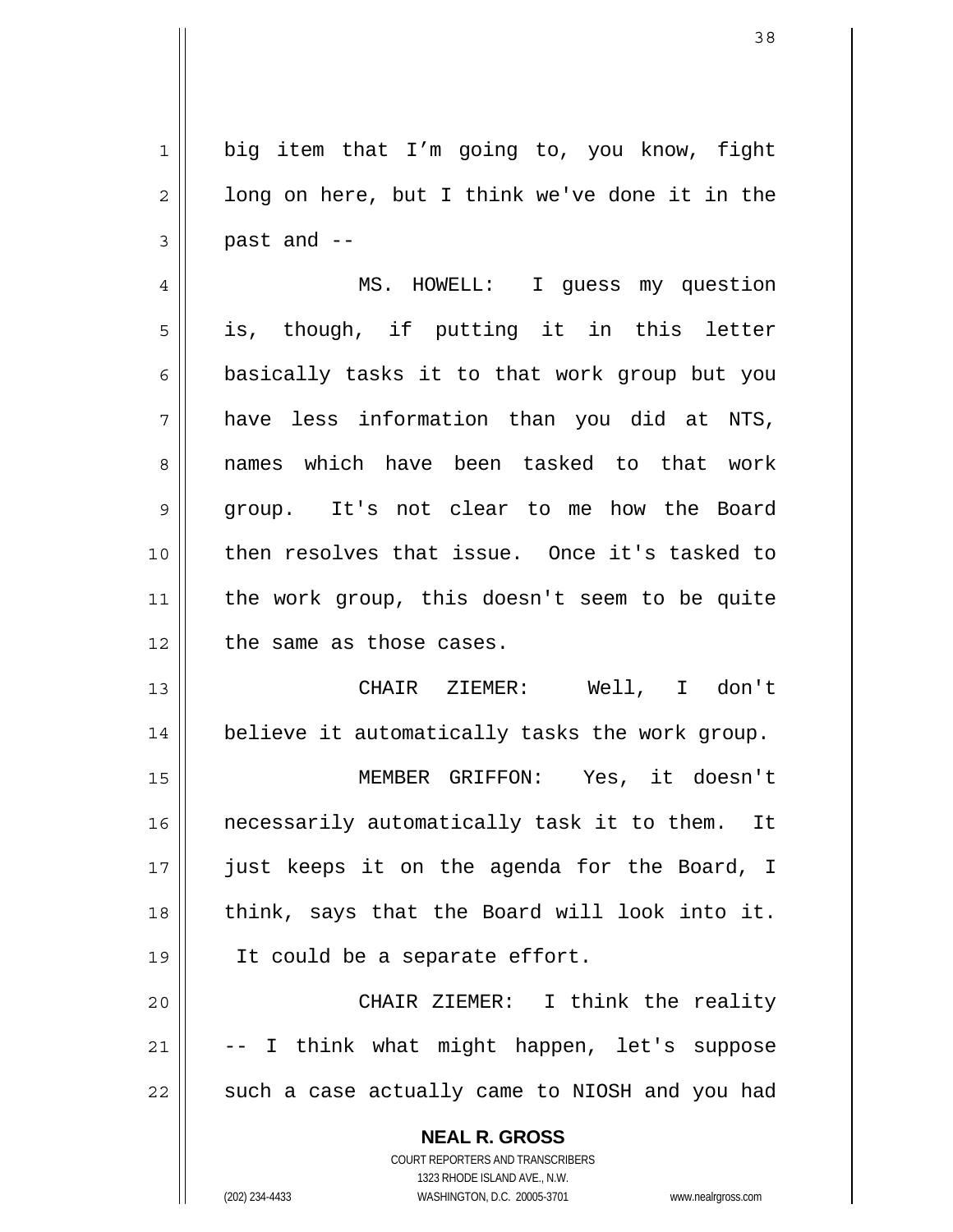**NEAL R. GROSS** COURT REPORTERS AND TRANSCRIBERS 1323 RHODE ISLAND AVE., N.W. (202) 234-4433 WASHINGTON, D.C. 20005-3701 www.nealrgross.com 1 2 3 4 5 6 7 8 9 10 11 12 13 14 15 16 17 18 19 20 21 22 an individual and you knew that they were present in that -- at that first event and that they didn't have the 250 days, would a dose reconstructor -- no, would it even get - it would not even get to NIOSH because it wouldn't pass the bar at Labor. MEMBER GRIFFON: That's DOL's decision. It wouldn't be -- CHAIR ZIEMER: So if it wouldn't pass the bar at Labor, we're not going to see it in any event unless it's a class. MR. ELLIOTT: No, we would get the case because it's an eligible claim as a dose reconstruction. CHAIR ZIEMER: Oh, as a dose reconstruction case, okay. MR. ELLIOTT: It does not fit into the class and needs a partial dose reconstruction. CHAIR ZIEMER: Okay, so you would get it under those conditions. MR. ELLIOTT: We would get it under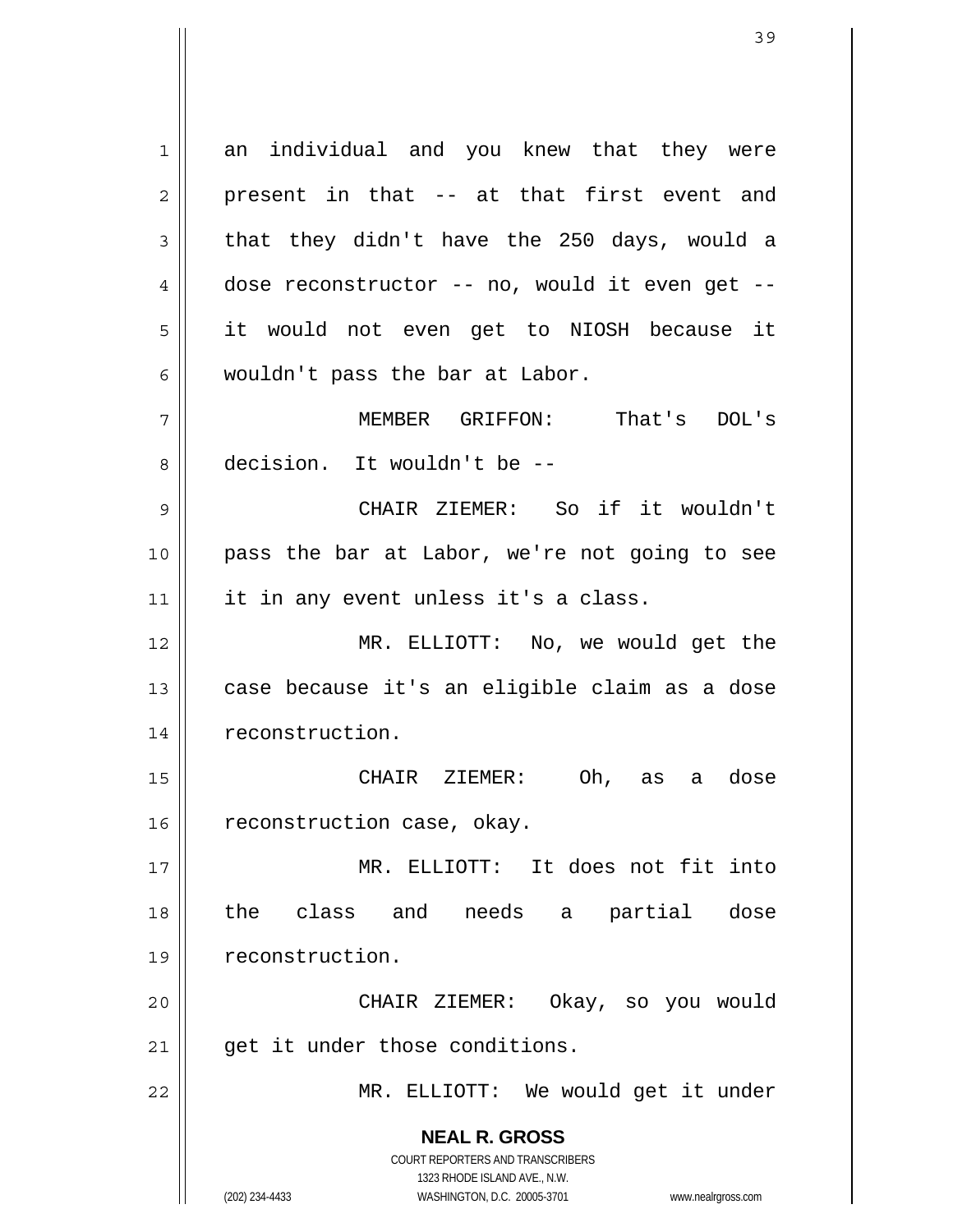1 those conditions.

| $\overline{2}$ | CHAIR ZIEMER: Right, right, okay.              |
|----------------|------------------------------------------------|
| $\mathfrak{Z}$ | MR. ELLIOTT: Now, what we would do             |
| $\overline{4}$ | with it, you know, I guess is another question |
| 5              | and in that instance, there would, I suppose,  |
| 6              | be an attempt to do a partial dose             |
| 7              | reconstruction with whatever information we    |
| 8              | had at hand. So it doesn't appear back on the  |
| 9              | Board's radar screen, per se, in a situation   |
| 10             | where the person wasn't eligible for the class |
| 11             | because they didn't have enough days.          |
| 12             | MEMBER GRIFFON: Yes, I guess what              |
| 13             | I'm hearing is that if we don't put it in this |
| 14             | letter, if we just say if NIOSH gets some      |
| 15             | unlikely case, I agree, where an individual    |
| 16             | was, you know, less than 250 days but happened |
| 17             | to be present at this event we're talking      |
| 18             | about, then you know, I would expect they      |
| 19             | might investigate that further to see if that  |
| 20             | event could constitute a -- under the clause   |
| 21             | of a present at an incident kind of language.  |
| 22             | CHAIR ZIEMER: Well, you would try              |

**NEAL R. GROSS** COURT REPORTERS AND TRANSCRIBERS

1323 RHODE ISLAND AVE., N.W.

(202) 234-4433 WASHINGTON, D.C. 20005-3701 www.nealrgross.com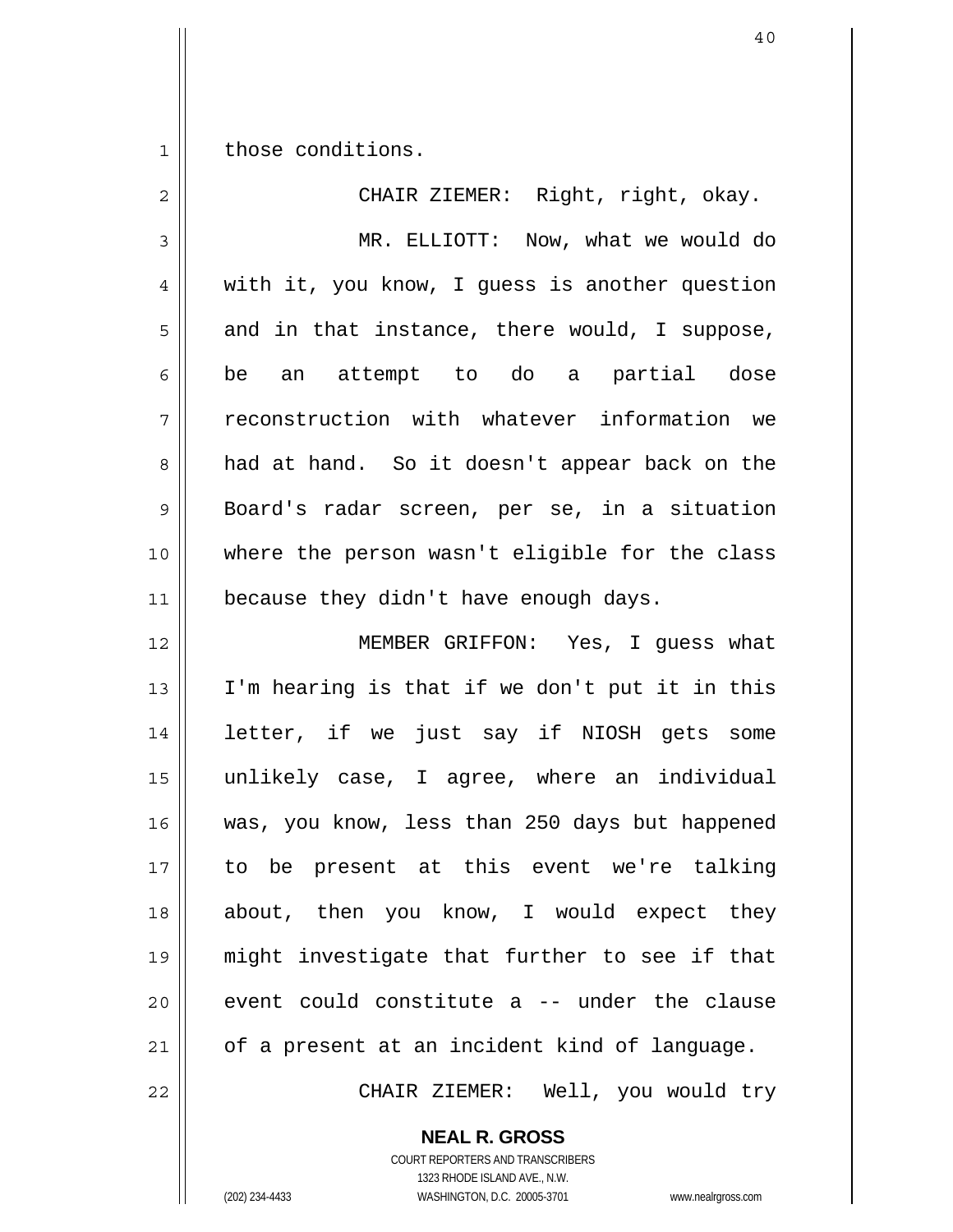**NEAL R. GROSS** COURT REPORTERS AND TRANSCRIBERS 1323 RHODE ISLAND AVE., N.W. (202) 234-4433 WASHINGTON, D.C. 20005-3701 www.nealrgross.com 1 2 3 4 5 6 7 8 9 10 11 12 13 14 15 16 17 18 19 20 21 22 to determine first if you could bound in it because there would be no dosimetry. And if you couldn't bound it, then what would happen? Right, so it would -- MEMBER GRIFFON: Well, yes. MEMBER MUNN: Any claimant that would indicate presence at CP1, CP2, SO1, you know, that's a red flag that would go up to any individual who had anything to do with this program ever. You immediately recognize that as requiring much further investigation and probably an immediate class. CHAIR ZIEMER: I'm wondering, in the interest of making sure this moves forward, if we perhaps, should leave it as it is for now. Would you be comfortable with that, Mark? I want to make sure that -- MEMBER GRIFFON: Yes, I mean, I guess -- CHAIR ZIEMER: It would be somewhat uncomfortable at that. MEMBER GRIFFON: Somewhat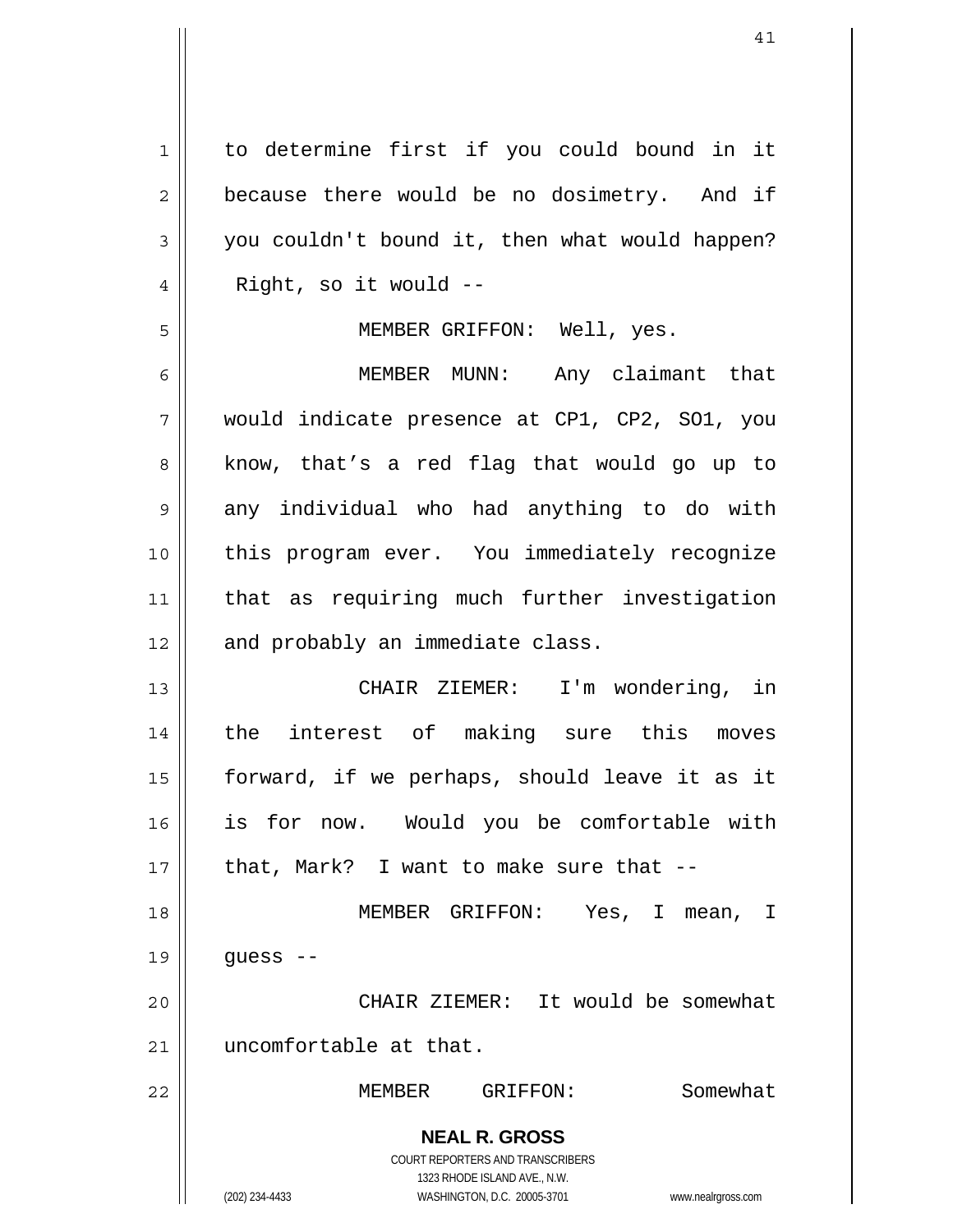1 2 3 4 5 6 7 8 9 10 11 12 13 14 15 16 17 18 19 20 21 uncomfortable, but I'm not going to -- you know, I think its fine. I think that if these claims -- I believe that NIOSH would identify these if such a rare case came through and I think at least if that did happen, it would be nice that we get a report back from NIOSH that we had a few of these cases and we are -- you know, and this is what we did and maybe it - you know, maybe the result is they don't believe it constitutes an 8314, you know, but I think we'd like to see a follow-up on that. That's all. Otherwise, I guess I would drop the issue of adding the language in. CHAIR ZIEMER: Okay, other comments then? Okay, thank you. And actually, this discussion will be in the record, even the record that goes with this, because that transcript will go forward. So it will be part of the content. Even if it doesn't appear in the letter, it will be part of the package that goes forward. So it will be, in

22

that sense, captured.

**NEAL R. GROSS** COURT REPORTERS AND TRANSCRIBERS 1323 RHODE ISLAND AVE., N.W. (202) 234-4433 WASHINGTON, D.C. 20005-3701 www.nealrgross.com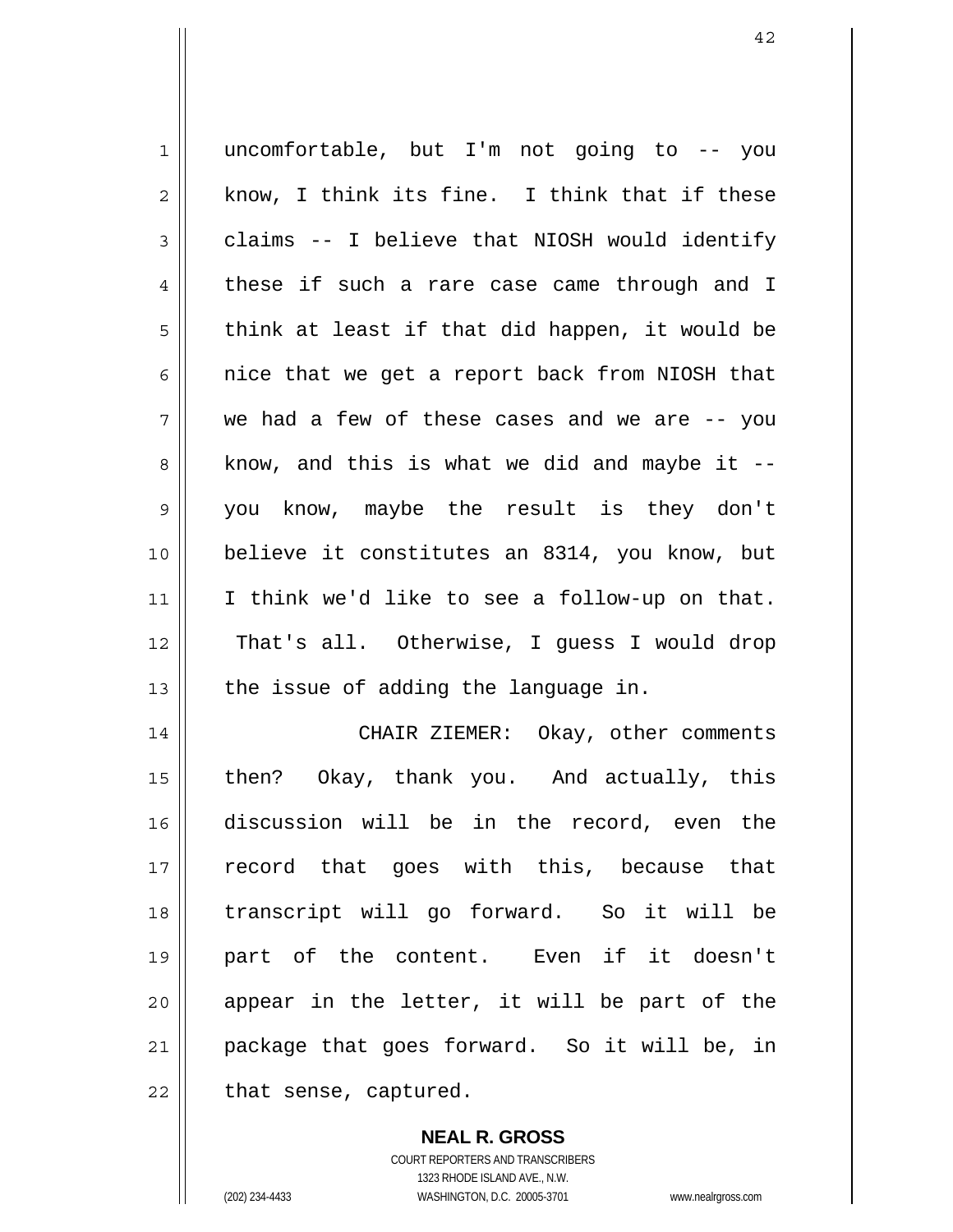Thank you for that discussion. Then this will be the document as previously approved to go forward.

4 5 6 7 8 9 10 11 12 13 14 15 16 17 18 19 20 21 22 Next item, if you have -- some of the Board members have what's called an annotated version of the agenda, where we give some breakdowns of what will be under the main topics. The next one is called Tracking Board Actions, and awhile back I asked Nancy Adams to take some early drafts that Lou and I had developed to try to track all of the various site profile work, the SEC work, and the various activities of this Board into kind of a master tracking list. Nancy has done that and we have kind of a draft version of what that looks like and Nancy, I guess I said I would pass my flash stick around here and let Board members look at it, but let me ask you if you could describe for us what you have on that and then I'm going to try to pull this up quickly and pass it around so people can download it.

> **NEAL R. GROSS** COURT REPORTERS AND TRANSCRIBERS 1323 RHODE ISLAND AVE., N.W. (202) 234-4433 WASHINGTON, D.C. 20005-3701 www.nealrgross.com

1

2

3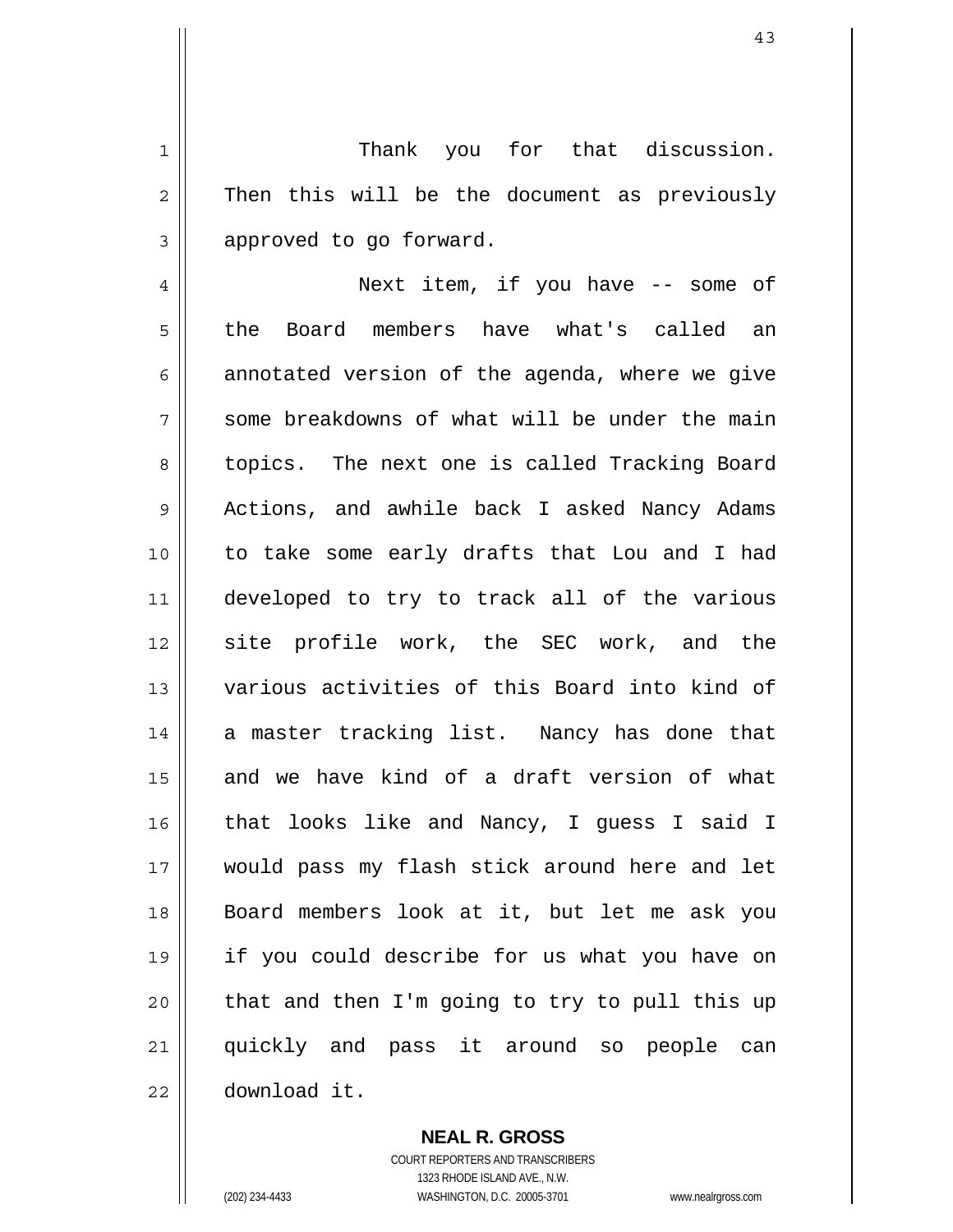| 1  | I guess I can project it if                    |
|----|------------------------------------------------|
| 2  | somebody knows how to make the connection      |
| 3  | between --                                     |
| 4  | MS. ADAMS: Do you want to do that?             |
| 5  | CHAIR ZIEMER: Shall we do that?                |
| 6  | MS. ADAMS: It would probably make              |
| 7  | it easier, since nobody has seen this.         |
| 8  | CHAIR ZIEMER: Hang on just a                   |
| 9  | second here. Let me make sure I have it here.  |
| 10 | Okay, Status Report on Board                   |
| 11 | Actions is what it's called. Okay. I do have   |
| 12 | it on my flash stick, so do I need to hook my  |
| 13 | computer to that or you just need the flash    |
| 14 | stick up there? My computer? Okay. Let's       |
| 15 | make it a little bigger and you can scroll     |
| 16 | back and forth. Would that be readable?        |
| 17 | Somewhat, just to give you an idea of what's   |
| 18 | on there and then what we'll try to do at      |
| 19 | future meetings is provide a current copy of   |
| 20 | this for everybody at the front end of the     |
| 21 | meeting which will just give you a summary of  |
| 22 | where we are on every site profile, every SEC, |

**NEAL R. GROSS**

COURT REPORTERS AND TRANSCRIBERS 1323 RHODE ISLAND AVE., N.W. (202) 234-4433 WASHINGTON, D.C. 20005-3701 www.nealrgross.com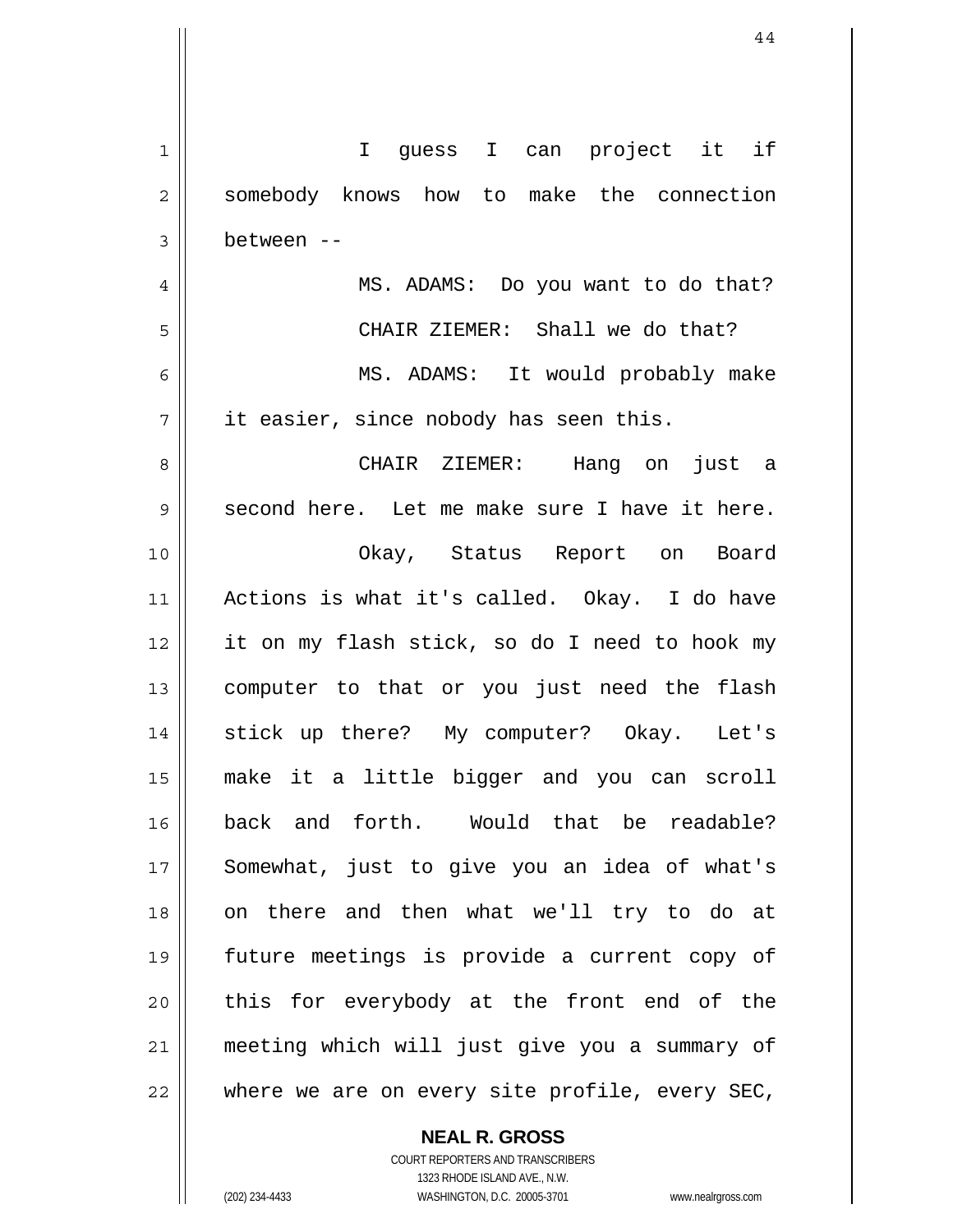| 1  | who's done what, what SC&A has done, what      |
|----|------------------------------------------------|
| 2  | NIOSH has done, what the Board has done and so |
| 3  | on. So Nancy, can you give us a quick          |
| 4  | overview?                                      |
| 5  | There's two parts to this. One is              |
| 6  | a site profile part and the other is an SEC    |
| 7  | part. And I think they are two different       |
| 8  | pages as I recall.                             |
| 9  | MS. ADAMS: Right.                              |
| 10 | CHAIR ZIEMER: It's an Excel                    |
| 11 | spreadsheet.                                   |
| 12 | MS. ADAMS: As Dr. Ziemer said,                 |
| 13 | this was a spreadsheet that he and Lou started |
| 14 | working on a long -- quite awhile ago and what |
| 15 | I did was to go back and take the last version |
| 16 | of the spreadsheet that he and Lou had put     |
| 17 | together and update it. They -- their headers  |
| 18 | include this SEC petition number, and then the |
| 19 | next column is actually the DOE or AUA site,   |
| 20 | AUE site, excuse me, the date the petition was |
| 21 | submitted, the date it qualified, the date the |
| 22 | evaluation report was completed, the date the  |

**NEAL R. GROSS**

 $\mathbf{I}$ 

COURT REPORTERS AND TRANSCRIBERS 1323 RHODE ISLAND AVE., N.W. (202) 234-4433 WASHINGTON, D.C. 20005-3701 www.nealrgross.com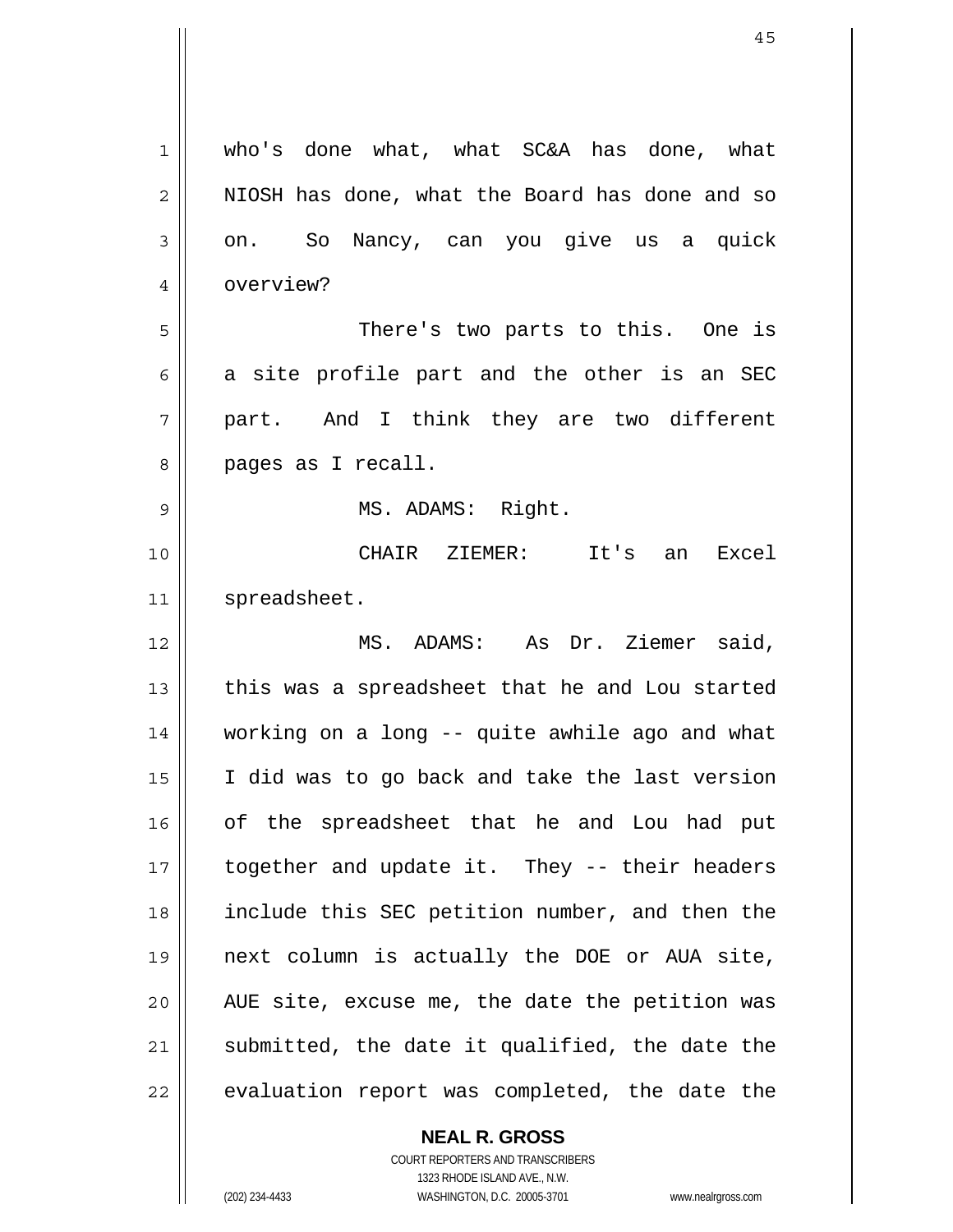1 2 3 4 5 6 7 8 9 evaluation report was presented to the Board, okay, whether or not there was SC&A review, which is this one, the date it was -- if there was SC&A review, the date it was assigned, dates of SC&A reports, Board meeting petition, how many Board meetings petitions were considered by the Board, date of the vote, the final recommendation date and then the final Secretary's date.

10 11 12 13 14 15 16 17 18 19 20 21 Actually John Mauro was also instrumental in helping me get this all pulled together here. And so this is the latest version of it which all this is historical information and then we get down to Petition Number 43, which is Chapman Valve and what I've done. And for this type of use, this is not a good color choice. All the light blue petitions, Chapman Valve, Blockson, Feed Materials, Bethlehem Steel, are all petitions that have been presented to the Board and are sitting and waiting for final action.

And then as you go across, it gives

**NEAL R. GROSS** COURT REPORTERS AND TRANSCRIBERS 1323 RHODE ISLAND AVE., N.W.

22

(202) 234-4433 WASHINGTON, D.C. 20005-3701 www.nealrgross.com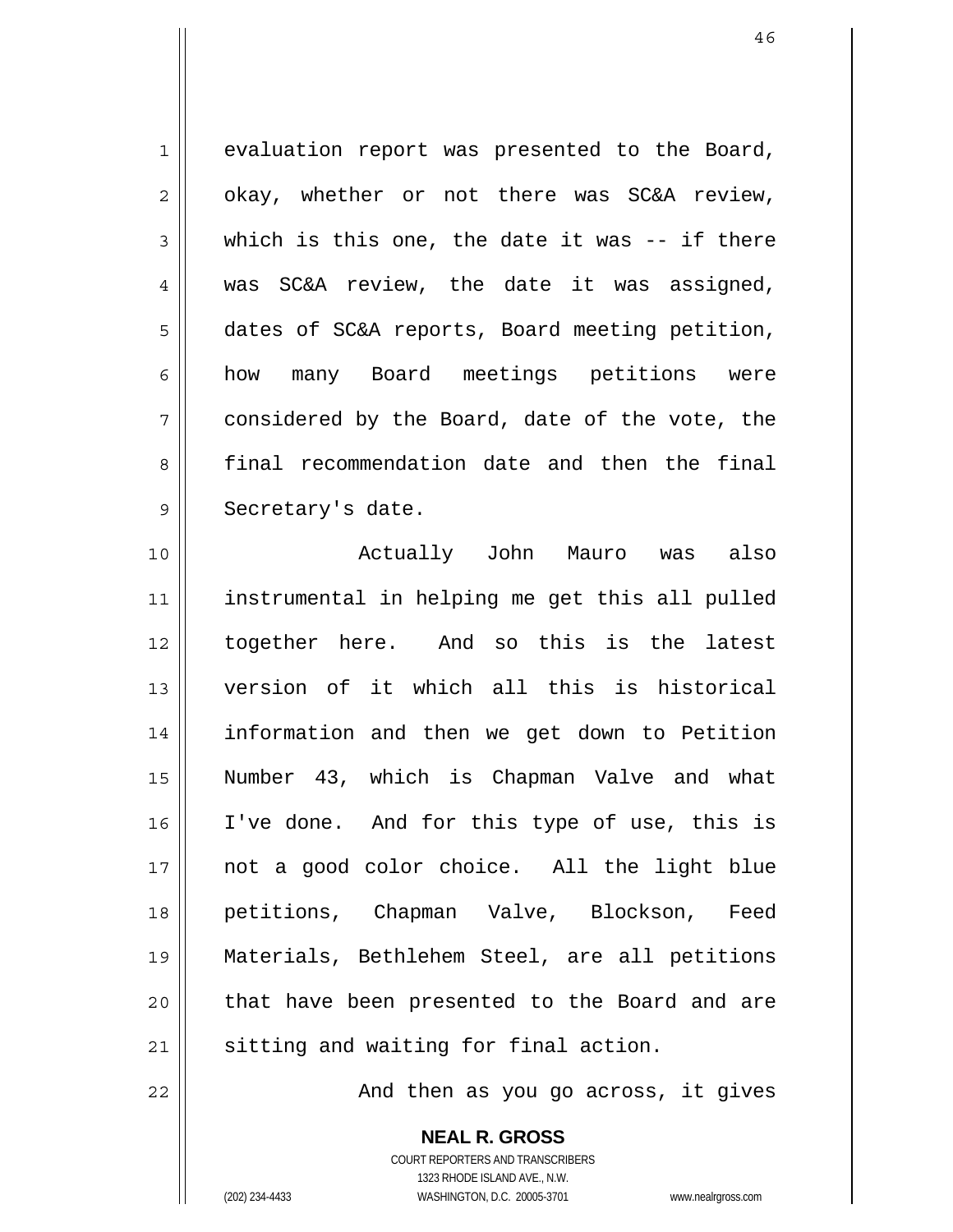1 2 3 4 5 6 7 8 9 you dates. There are a few fields on here clearly that some more research needs to be done. But this is the status of the spreadsheet now. You go down further and you get down to the bottom and we've got in the darker green, petitions that are in progress and then at the very bottom, 33, 34, and 35, are the petitions that were presented to the Board during this meeting.

10 11 12 13 14 So we will have some new information to add to this part of the spreadsheet before the next meeting in February. So this is the page that just deals with the SECs.

15 16 17 18 19 20 21 22 The other part of this spreadsheet deals with site profile information. And here it talks about the site profile when it was assigned to SC&A for review, the year that it was assigned or, I'm sorry, the first one is actually the site for which a profile was assigned to SC&A, the year it was assigned, the date of the report, the response, was as

> **NEAL R. GROSS** COURT REPORTERS AND TRANSCRIBERS 1323 RHODE ISLAND AVE., N.W. (202) 234-4433 WASHINGTON, D.C. 20005-3701 www.nealrgross.com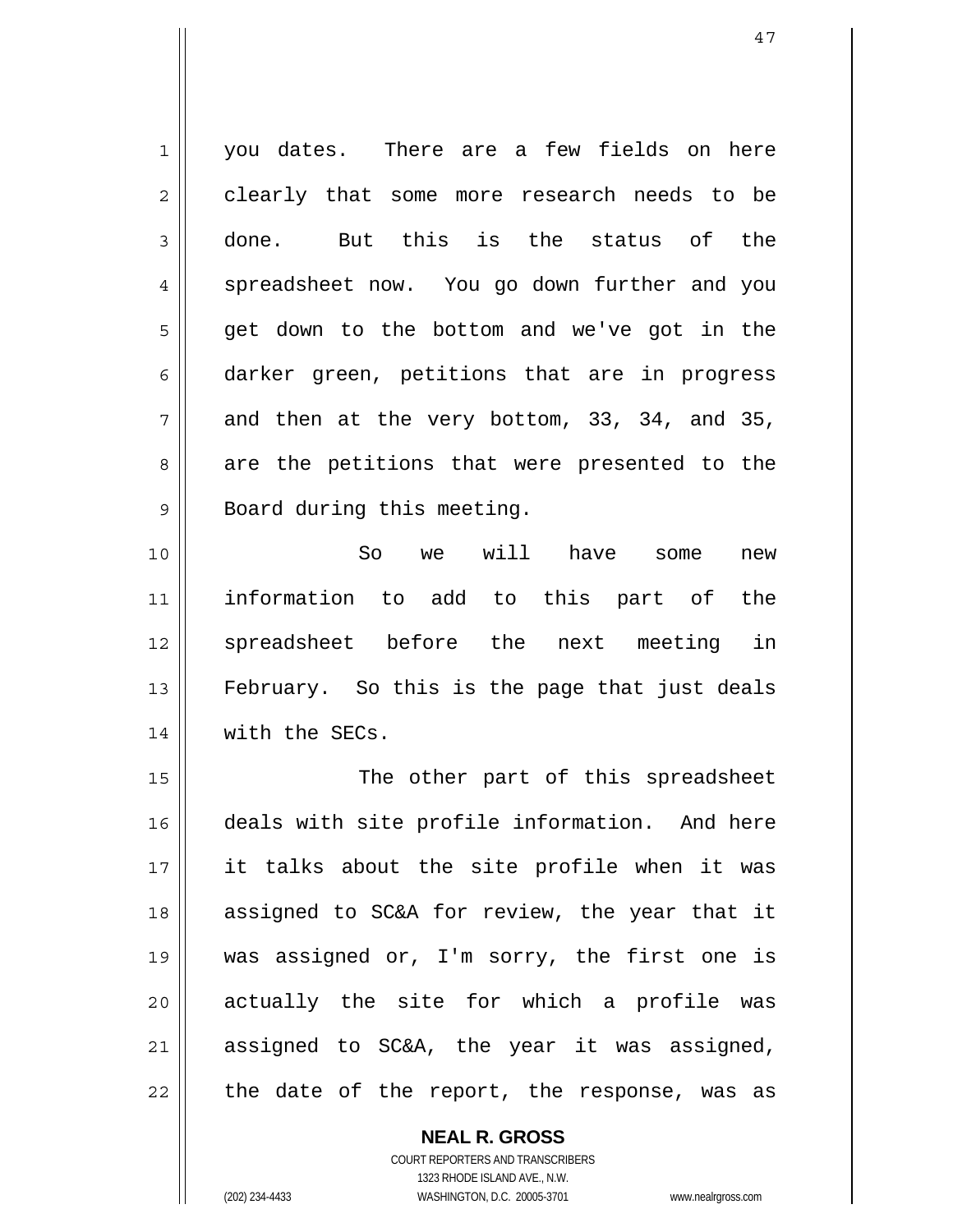1 2 3 4 5 6 7 8 9 10 11 12 13 14 15 16 17 matrix prepared? Was there a work group established? The meeting dates of the work groups, number of meetings, whether or not the matrix is opened or closed, whether NIOSH responses were included, dates of revisions, and dates things were closed. And there's a notes and a comments field here. This spreadsheet was a little bit more difficult to research and get some information in some of the other columns and Dr. Ziemer and I haven't had a chance to really sit down and talk about how much of this we still need to update but this is -- these are the two spreadsheets that he thought would be beneficial for quick looks to see where things stand with both the Board and reports that are prepared for the Board's consideration.

18 19 20 21 22 CHAIR ZIEMER: Okay, thank you, Nancy. Now, what I'd like to get in terms of feedback and it doesn't have to be today, but particularly work group chairs, if there's information in here that would be of help to

> **NEAL R. GROSS** COURT REPORTERS AND TRANSCRIBERS 1323 RHODE ISLAND AVE., N.W. (202) 234-4433 WASHINGTON, D.C. 20005-3701 www.nealrgross.com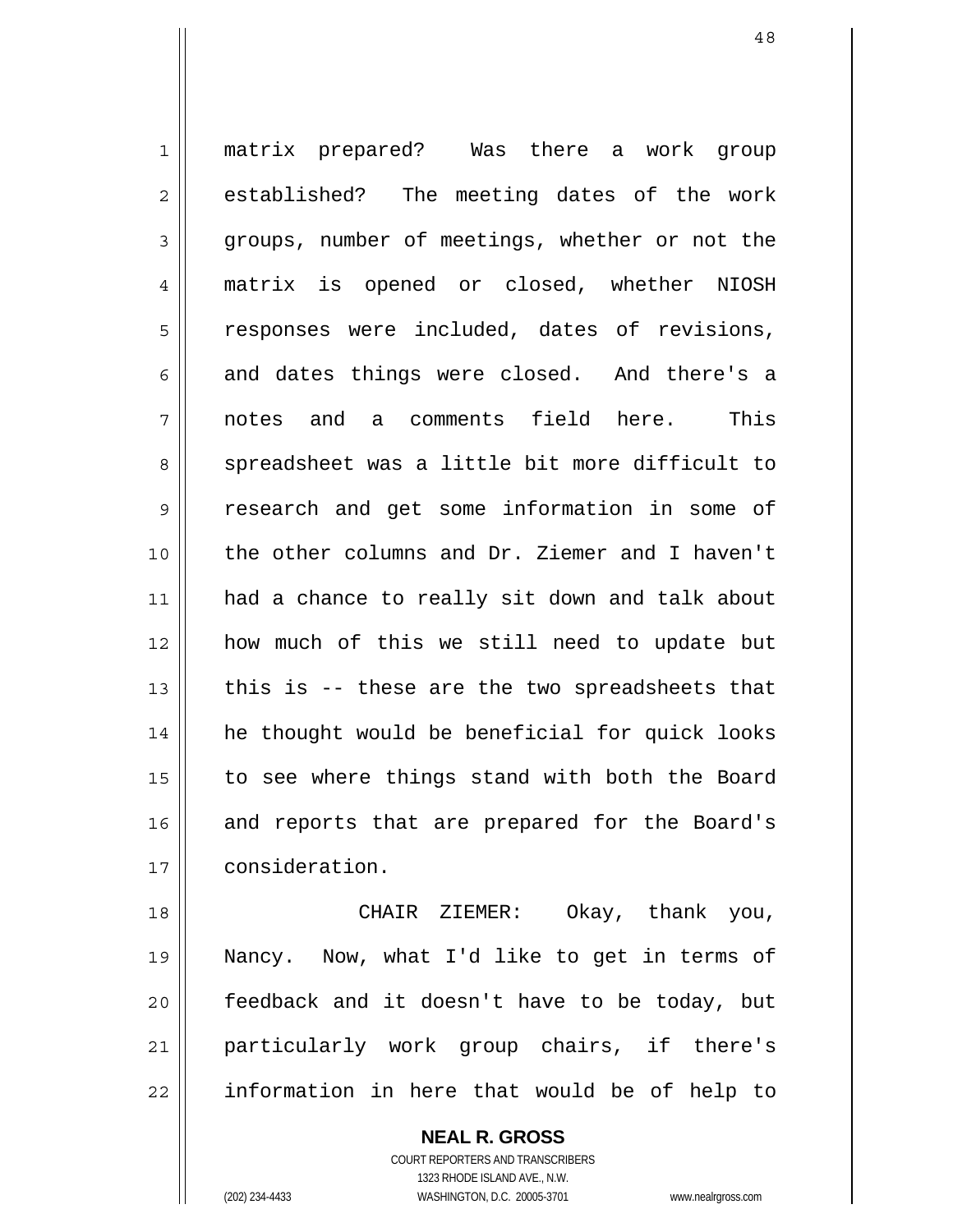**NEAL R. GROSS** COURT REPORTERS AND TRANSCRIBERS 1323 RHODE ISLAND AVE., N.W. 1 2 3 4 5 6 7 8 9 10 11 12 13 14 15 16 17 18 19 20 21 22 you or if you can help fill in spaces, that would be good. For example, is there some information you'd like to see on a regular basis that we've overlooked here? Again, this is just to help us keep track of what we're doing, kind of an overview big picture, because you know what happens, we say, "Now, let's see what did we do so far on Hanford? Let's see, we have a work group? Have they met? Where are they on things", so this will help us all keep track. Some of us know, because of our work groups, exactly what's going on and we lose track of sort of each other. So it's kind of an overview thing. Josie. MEMBER BEACH: How soon can we expect a copy of it so we can look at it a little closer? CHAIR ZIEMER: You can have a copy right away? MEMBER BEACH: Today? CHAIR ZIEMER: I can give you the

(202) 234-4433 WASHINGTON, D.C. 20005-3701 www.nealrgross.com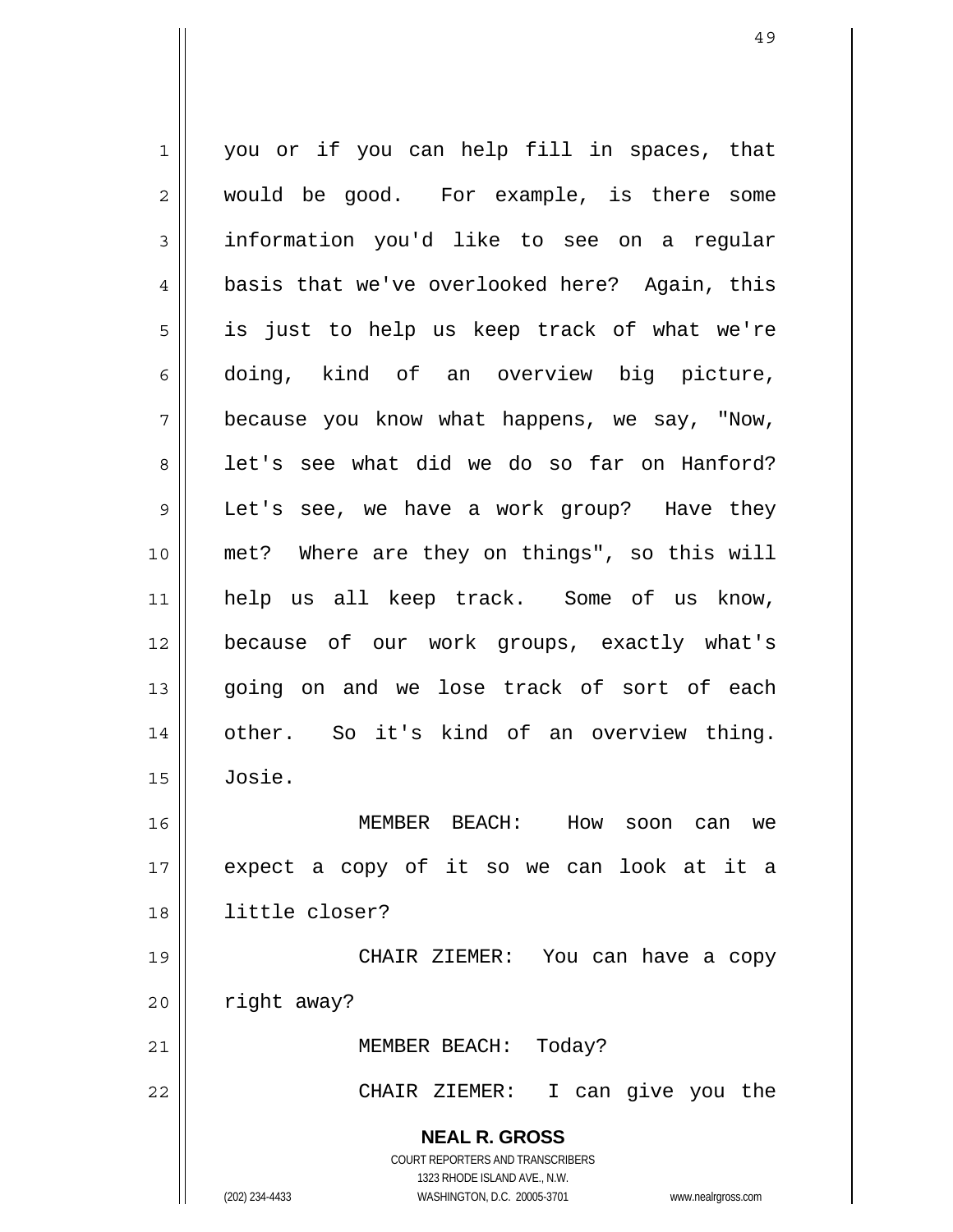1 2 3 4 5 6 7 8 9 10 11 12 13 14 15 16 17 18 19 20 21 22 flash stick, if you want to take this version with you. And then, as I say, I think we can have Zaida include it maybe each month with a new flash stick when we come here or in advance or something like that, or we can just distribute it by e-mail before every meeting. MEMBER BEACH: It would be great to have it on our flash sticks at every meeting. MS. ADAMS: Zaida and I can arrange for that to happen. The other thing that I would really appreciate if there's information on here that's either incorrect or that you have additional information that's not included, you know, please type it in and then e-mail it back to me and then I'll update it so that it becomes a living document and it's as current as we can possibly keep it. CHAIR ZIEMER: And one of the things we wanted to do also and this was for the website, because Chris Ellison asked if we could include the dates when all the work groups started and I said, you know, I

> COURT REPORTERS AND TRANSCRIBERS 1323 RHODE ISLAND AVE., N.W. (202) 234-4433 WASHINGTON, D.C. 20005-3701 www.nealrgross.com

**NEAL R. GROSS**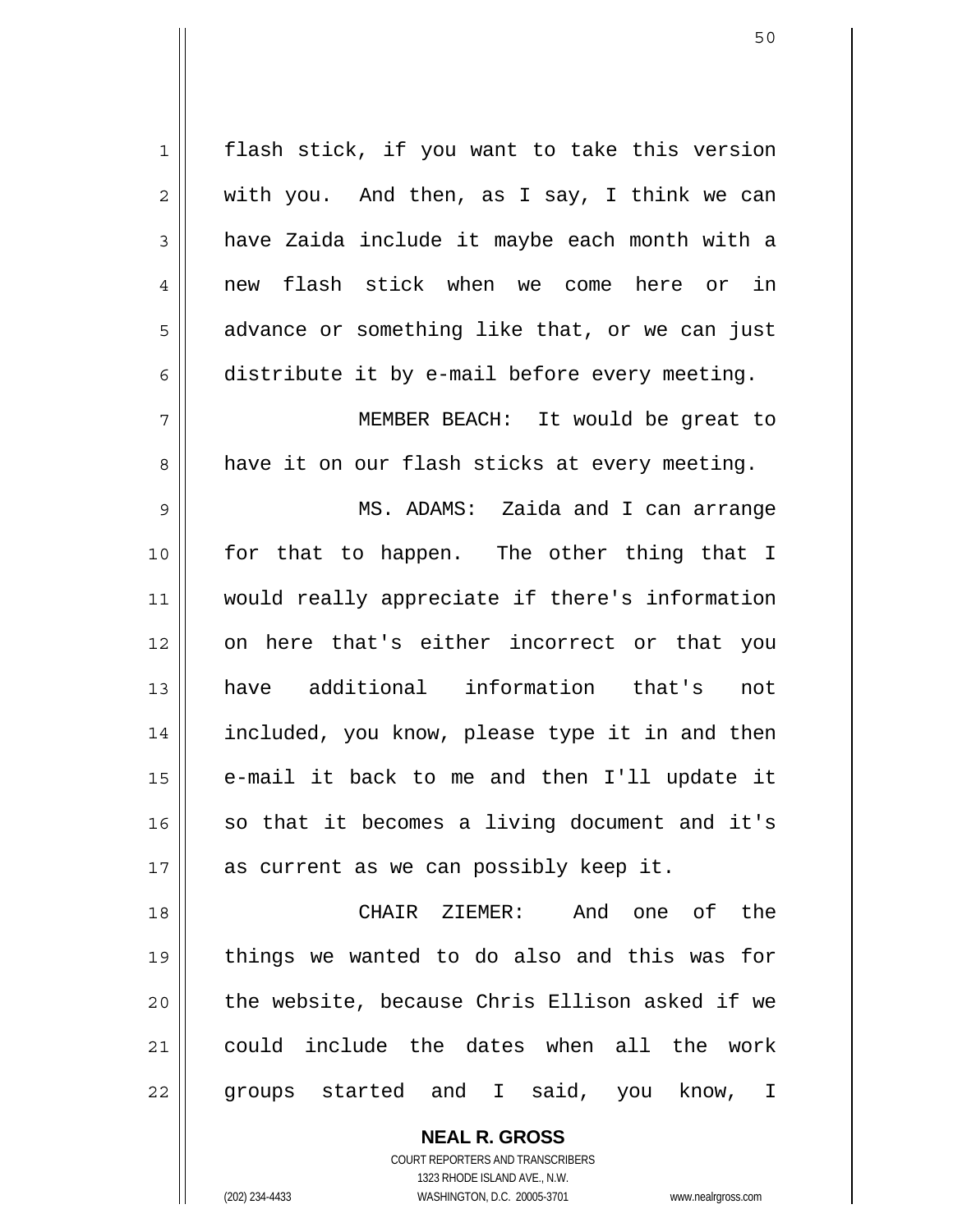1 2 3 4 couldn't tell her that on all of them. We had to go back into our records, but that will emerge through this eventually. We have most of them now, I think.

5 6 7 8 9 10 11 12 13 14 15 16 MS. ADAMS: Well, there's some. I mean, it's really interesting. This allowed me time to go back and read some of the original transcripts of the Board and it's not real clear from the transcripts because from what I can surmise from reading them, is at the beginning, the Board really was the work group, too. And so sites were discussed and things were done at the beginning, so there really wasn't a definitive establishment of some work groups. So it's difficult in the early days to delineate that.

17 18 19 20 21 CHAIR ZIEMER: Yes, it was after we got underway and realized we couldn't deal with many of these issues in a big meeting setting that we moved to the work group mode, but in any event --

22

MEMBER GRIFFON: Even then, I think

**NEAL R. GROSS** COURT REPORTERS AND TRANSCRIBERS 1323 RHODE ISLAND AVE., N.W. (202) 234-4433 WASHINGTON, D.C. 20005-3701 www.nealrgross.com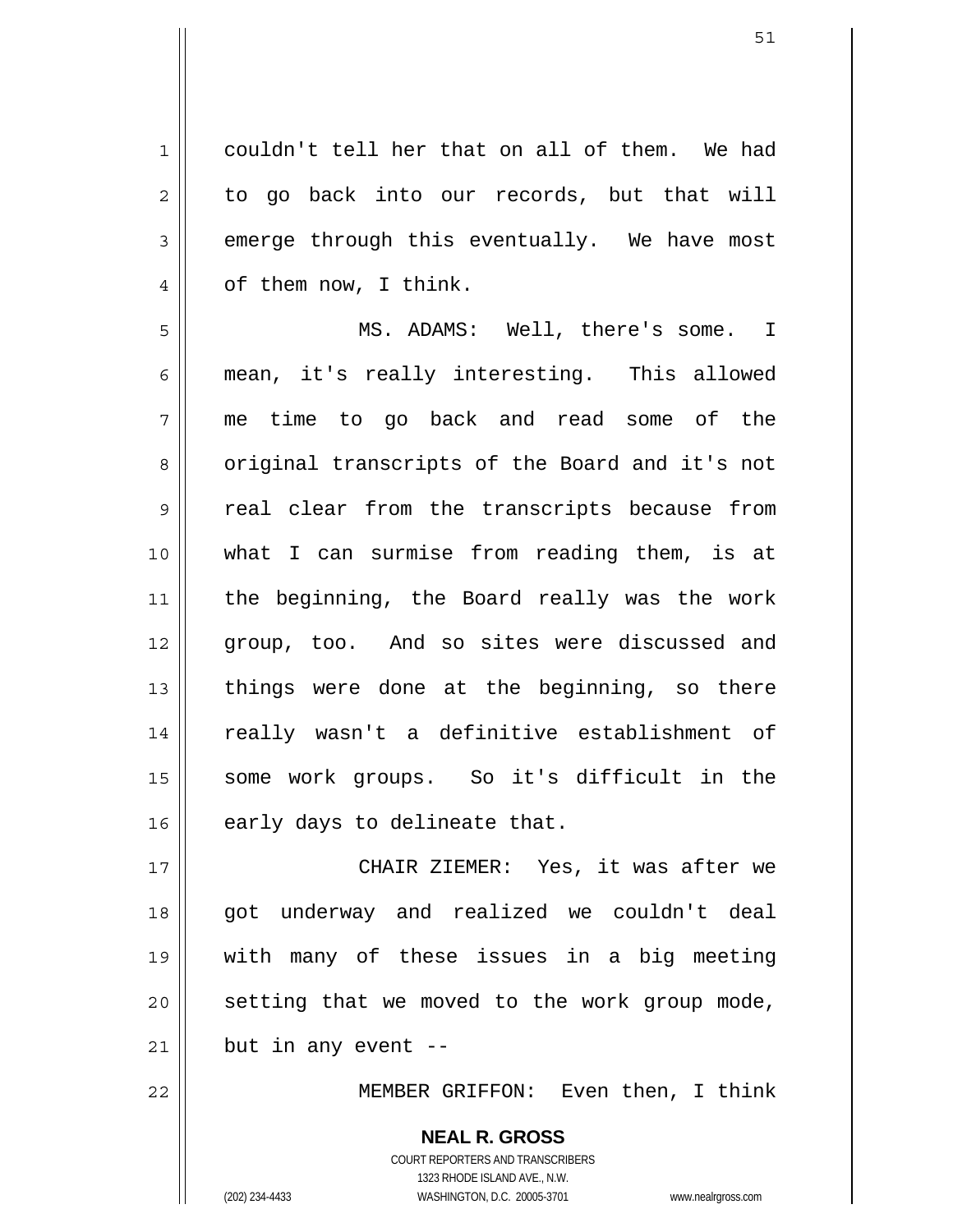early on there was one work group that was dealing with like Mallinckrodt and Y12 and we had a couple overlapping things. So it wasn't each site specified.

5 6 7 8 9 10 11 12 13 14 15 CHAIR ZIEMER: But in any event, the intent is just to help us all keep track of things and if there's other -- you know, if you say you know we ought to have a column that tells us this, let us know and we'll just make this available. I think it will just be helpful. This doesn't require any action. The work in putting it together is pretty much done and then it will just be a matter of updating it after every meeting as we proceed. MS. ADAMS: Right.

 CHAIR ZIEMER: As a work group meets, that will go on the record and show up and it will just be a living document.

19 20 21 22 MEMBER CLAWSON: But you know what they said about having to put on which site on the flash drive, I think that's very beneficial because I still catch myself going

> **NEAL R. GROSS** COURT REPORTERS AND TRANSCRIBERS 1323 RHODE ISLAND AVE., N.W. (202) 234-4433 WASHINGTON, D.C. 20005-3701 www.nealrgross.com

1

2

3

4

16

17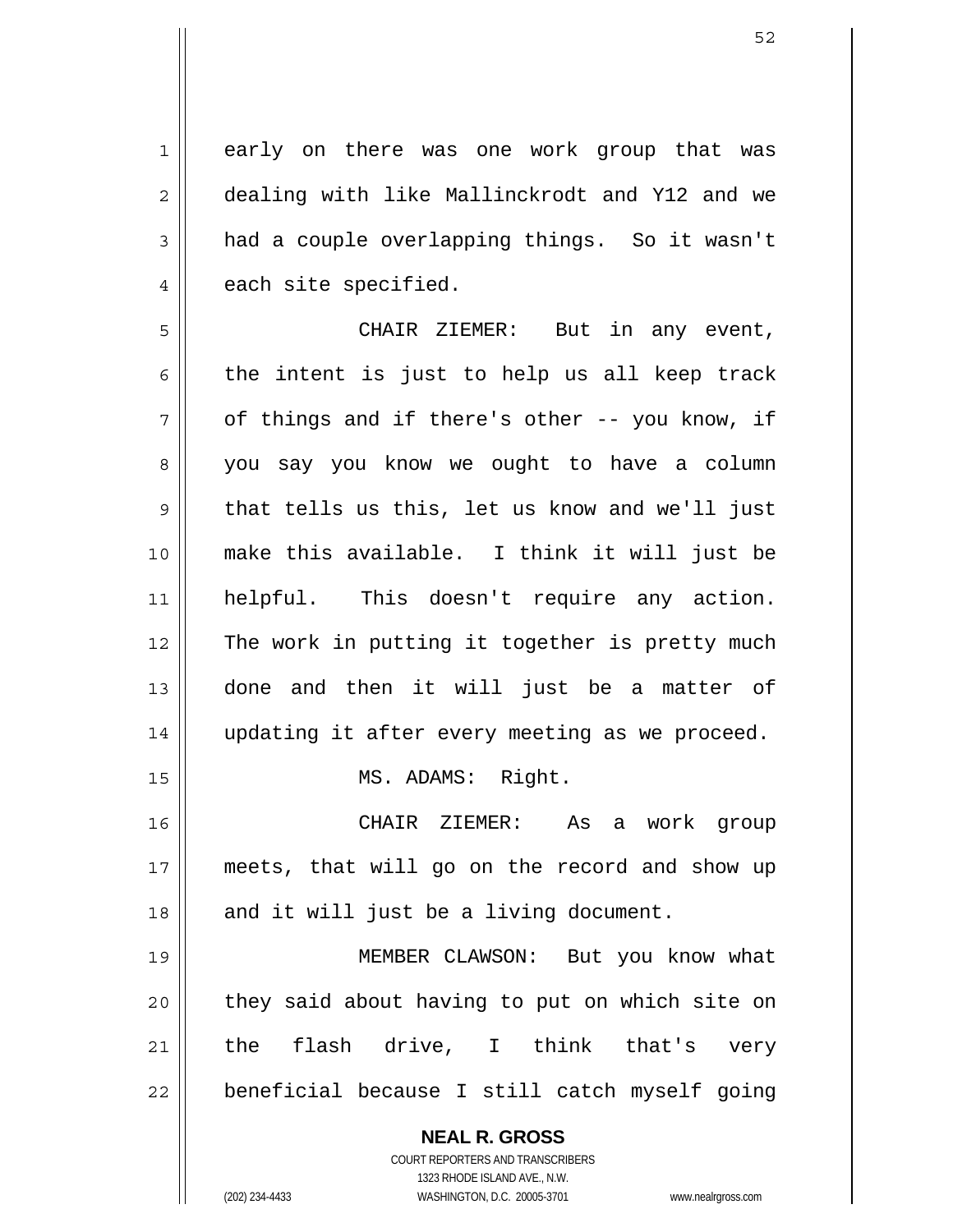**NEAL R. GROSS** COURT REPORTERS AND TRANSCRIBERS 1323 RHODE ISLAND AVE., N.W. (202) 234-4433 WASHINGTON, D.C. 20005-3701 www.nealrgross.com 1 2 3 4 5 6 7 8 9 10 11 12 13 14 15 16 17 18 19 20 21 22 back two, three meetings because I download everything because I have questions on certain things. CHAIR ZIEMER: And trying to remember when something was done and -- MEMBER CLAWSON: Yes, and if we had this on the flash drive when we download it, it would be very beneficial. MEMBER MUNN: There's no reason why it can't be transmitted by e-mail. CHAIR ZIEMER: Yes. MEMBER MUNN: It could come with the agenda when -- CHAIR ZIEMER: Sure. MEMBER MUNN: -- we get our agenda. CHAIR ZIEMER: If you'd like to have it in advance, then it might be helpful to work group people or whatever, we can do that as well. MEMBER MUNN: I would think it would be helpful. It would be helpful to me to have it in advance of the meeting.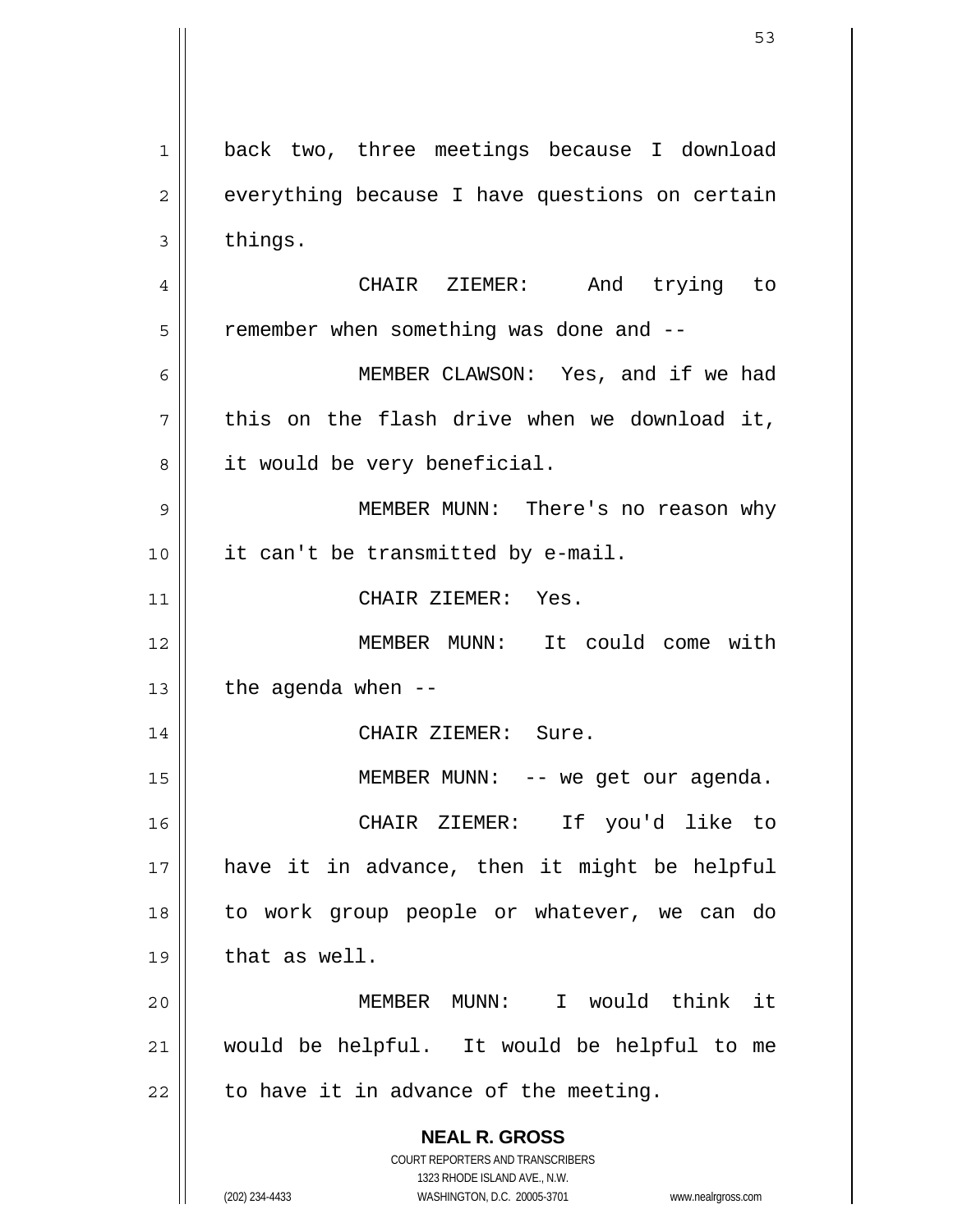**NEAL R. GROSS** 1 2 3 4 5 6 7 8 9 10 11 12 13 14 15 16 17 18 19 20 21 22 MS. ADAMS: Well, actually, we can do both. We can e-mail it ahead of time and then put it on the flash drive. CHAIR ZIEMER: Yes, in case you forget to bring it, we can have it on the flash drive. MS. ADAMS: Lord knows, with technology, you're not always successful at one. MEMBER MUNN: No. CHAIR ZIEMER: It doesn't take that much memory, so we can easily do both. MEMBER MUNN: Right, that's good. CHAIR ZIEMER: Okay, any other questions on this? Okay, thank you very much. I appreciate all the time that Nancy has taken to put this in shape. We had the rough outline for it but the real work is filling in the spaces. So that's been great. Another item that I had and it probably isn't on your annotated agenda and that is something we kind of talked about

> COURT REPORTERS AND TRANSCRIBERS 1323 RHODE ISLAND AVE., N.W.

(202) 234-4433 WASHINGTON, D.C. 20005-3701 www.nealrgross.com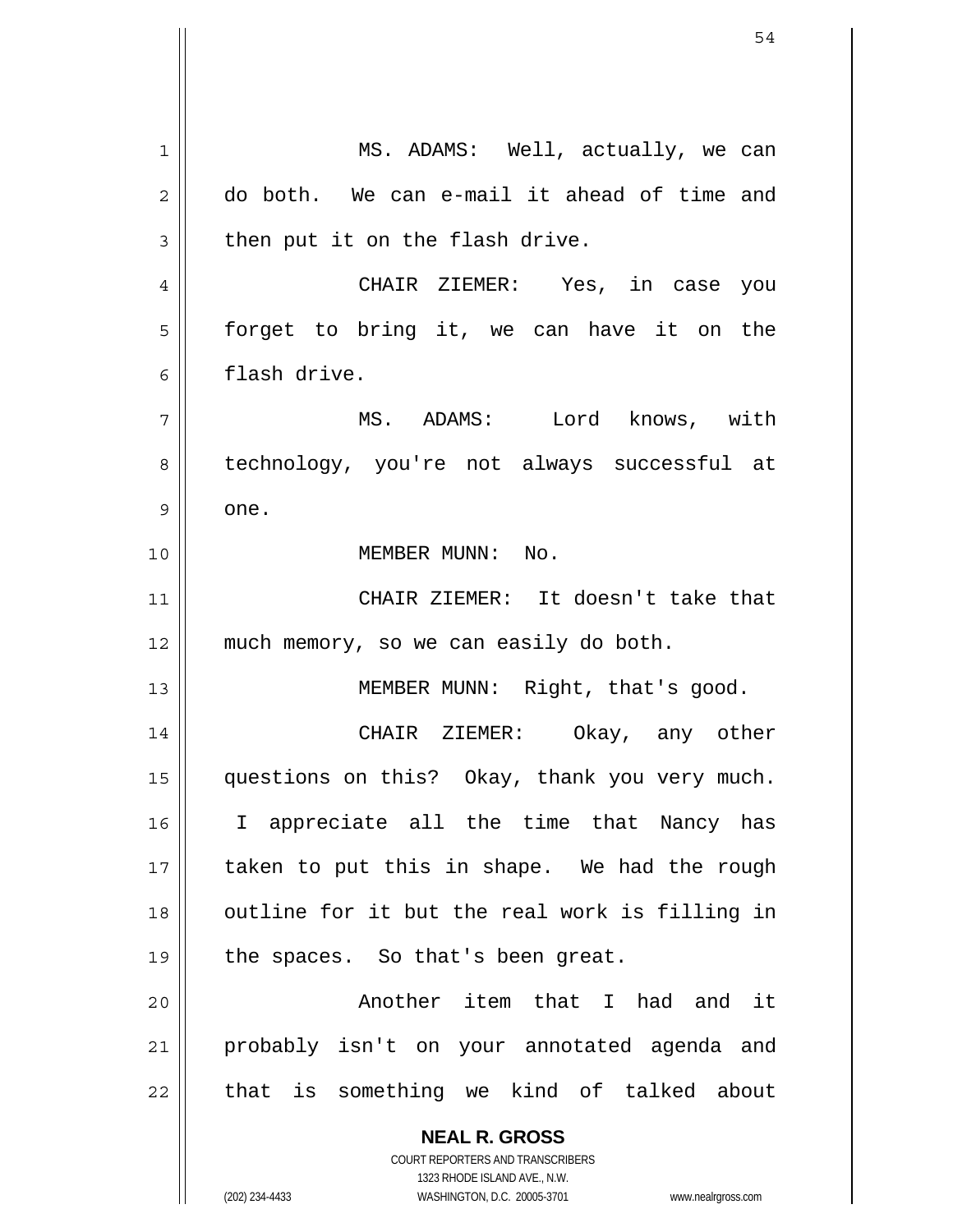1 2 3 4 5 6 7 8 9 10 11 before when we dealt with the discussion yesterday about SC&A interacting with NIOSH on issues where the Board has not yet had a work group and so on. And we talked about the fact that perhaps -- I think this was an open discussion. I sometimes lose track of whether I had a sidebar with the designated federal official or if we talked about it openly, but I think we talked about having the Chair at times appoint an ad hoc work group if necessary.

12 13 14 15 16 17 18 19 20 21 22 Ted thought that it might be worth further this issue in terms of getting at least a preliminary Board policy on how to proceed on cases such as the one described by John Mauro where NIOSH needed additional information on the references and resources that SC&A had used and Joe Fitzgerald described some of the early efforts to do that and then the concerns being raised about how much time would be devoted to these kind of efforts and billing.

> **NEAL R. GROSS** COURT REPORTERS AND TRANSCRIBERS 1323 RHODE ISLAND AVE., N.W. (202) 234-4433 WASHINGTON, D.C. 20005-3701 www.nealrgross.com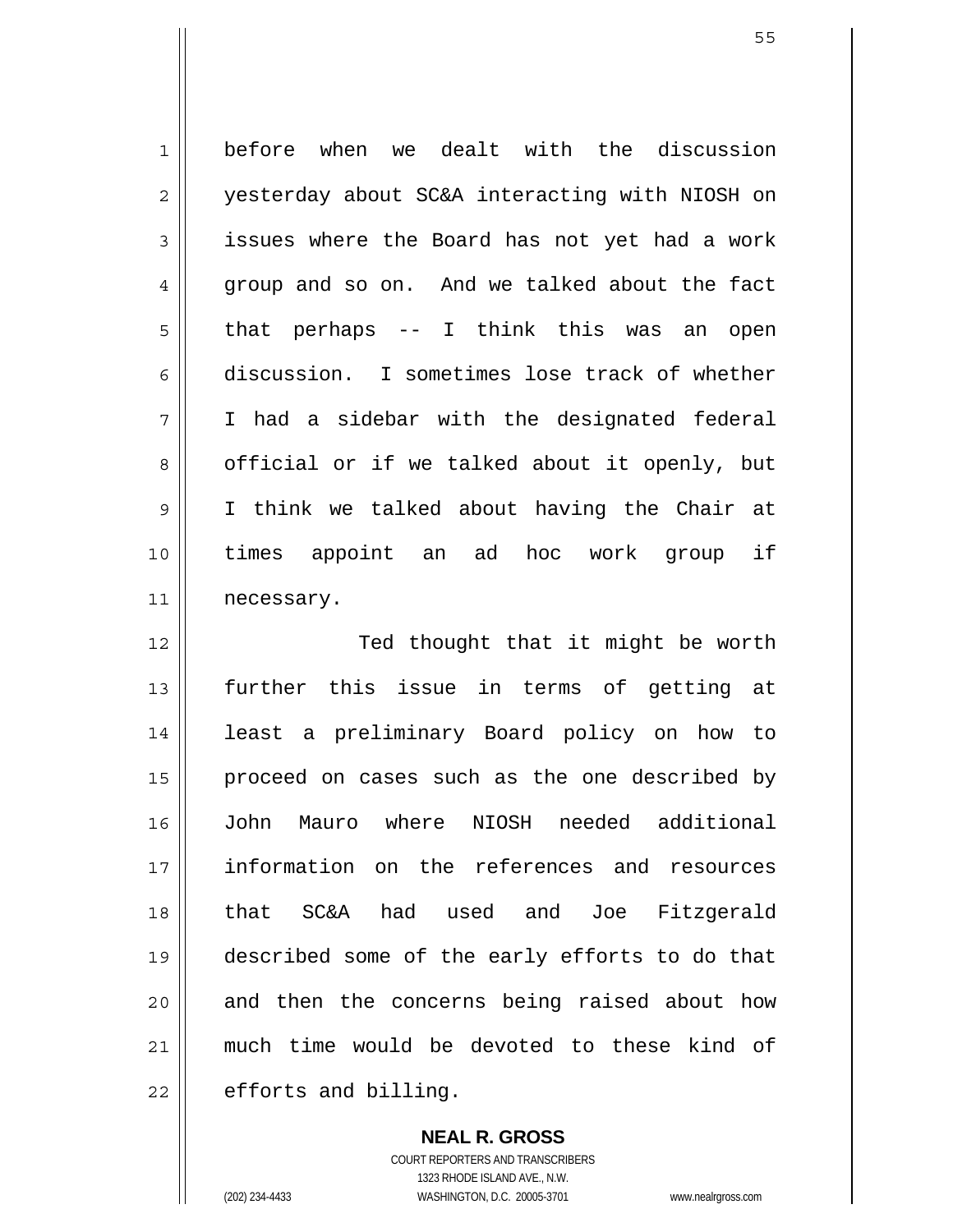| 1  | The question is, does the Board                                     |
|----|---------------------------------------------------------------------|
| 2  | wish to sort of officially bless a policy                           |
| 3  | where if such an arrangement occurred, that                         |
| 4  | the Chair would be empowered to, on a                               |
| 5  | temporary or ad hoc basis, appoint a working                        |
| 6  | group to facilitate that exchange between our                       |
| 7  | contractor and NIOSH at least until the full                        |
| 8  | Board met and could consider it as an                               |
| 9  | assembly, so that there would not be a delay                        |
| 10 | of three or four weeks that, in some case                           |
| 11 | where perhaps there was a level of urgency to                       |
| 12 | proceed on some issue.                                              |
| 13 | And Ted, do you have any additional                                 |
| 14 | comments? Did I describe that sufficiently?                         |
| 15 | MR. KATZ: Yes, the only, I guess                                    |
| 16 | point to make is that, I mean, it would be                          |
| 17 | expected this would be a fairly rare case as                        |
| 18 | it is.                                                              |
| 19 | CHAIR ZIEMER: And, in fact, we                                      |
| 20 | would not want this to be a regular thing.<br>We                    |
| 21 | don't want to be appointing ad hoc committees                       |
| 22 | every other week and in fact, one might be                          |
|    |                                                                     |
|    | <b>NEAL R. GROSS</b>                                                |
|    | COURT REPORTERS AND TRANSCRIBERS                                    |
|    | 1323 RHODE ISLAND AVE., N.W.                                        |
|    | (202) 234-4433<br>WASHINGTON, D.C. 20005-3701<br>www.nealrgross.com |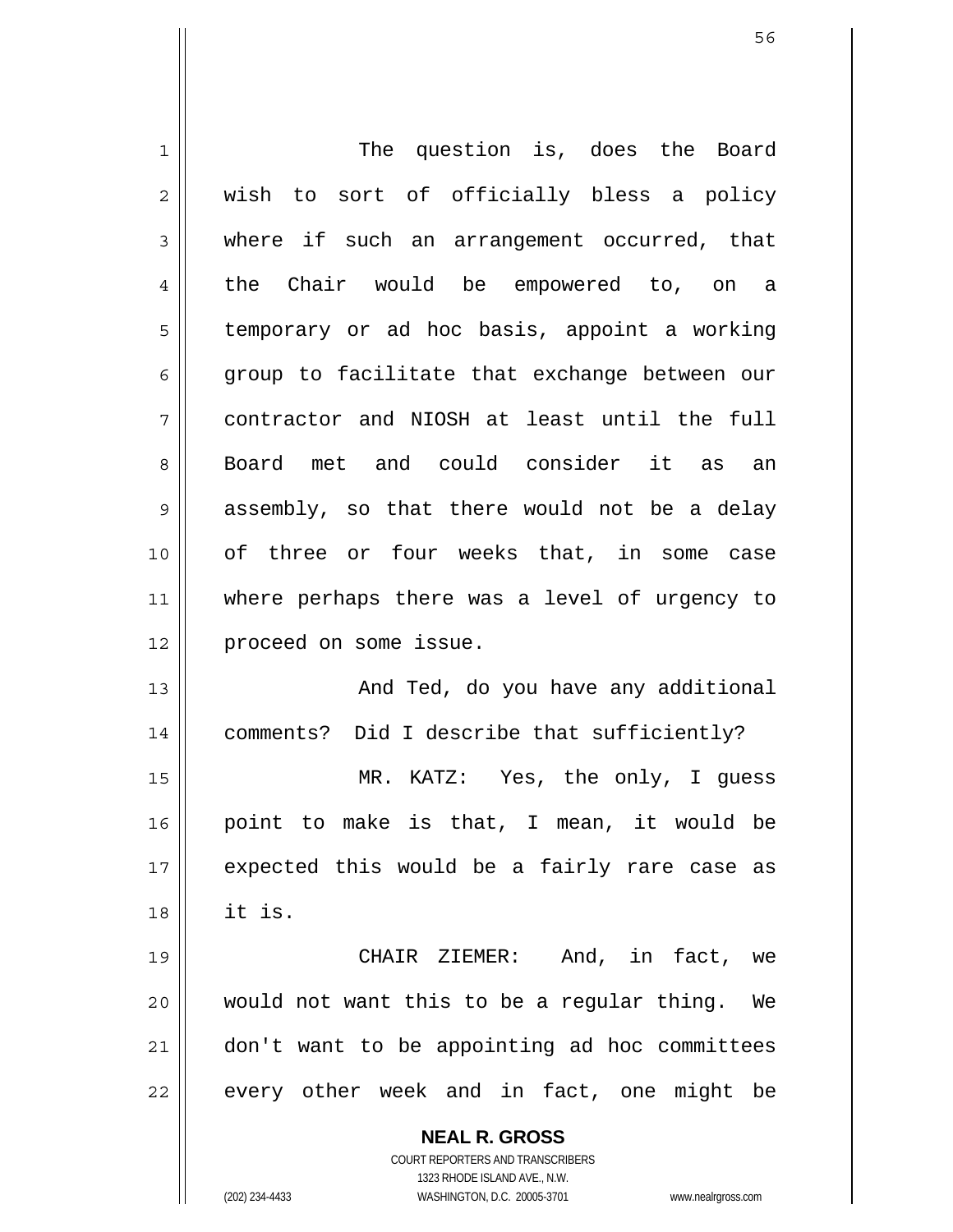1 2 3 4 5 6 7 concerned that if a lot of this was occurring that the activities of this Board would suddenly be more driven by NIOSH's agenda rather than our own agenda, not that they are different, but sometimes we have separate priorities. But in any event, what is your pleasure on this?

8 9 10 11 12 13 14 15 16 17 I think for the record, the Chair would want some direction on whether the Board is comfortable with such an action occurring between meetings. I an authorized to appoint working groups but this would be a case where a working group would be appointed and there would be -- the federal official, in essence, would do some early tasking, at least for a brief period before the Board in full assembly could act. Wanda or Ted?

18 19 20 MR. KATZ: I was just going to say, under the direction of the ad hoc committee of course.

> CHAIR ZIEMER: Yes. Wanda? MEMBER MUNN: We, for a couple of

**NEAL R. GROSS** COURT REPORTERS AND TRANSCRIBERS 1323 RHODE ISLAND AVE., N.W. (202) 234-4433 WASHINGTON, D.C. 20005-3701 www.nealrgross.com

21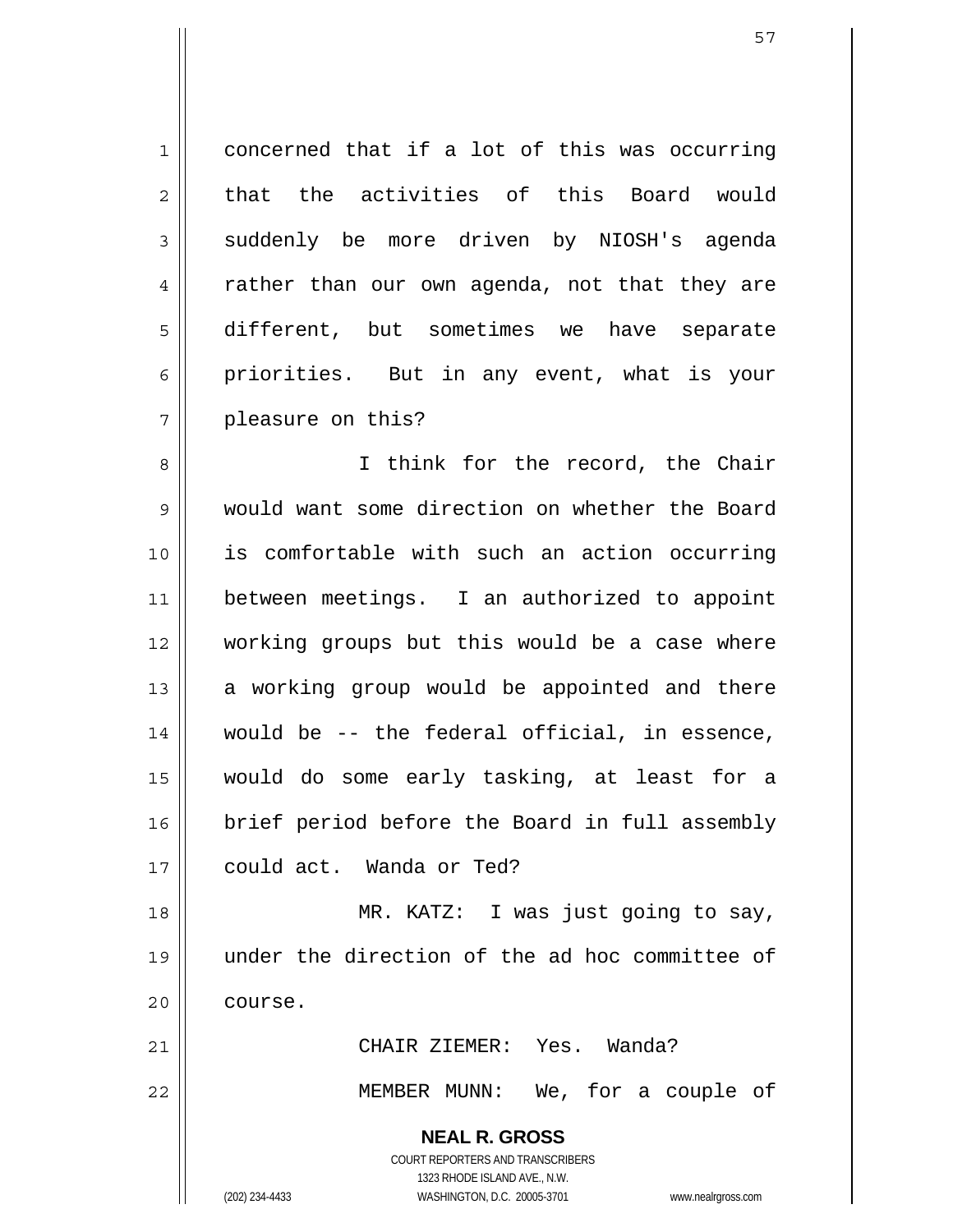1 2 3 4 5 6 7 8 9 10 11 12 years, operated very smoothly before we got cluttered up with so many different sites to be dealing with, with the assumption that the Chair would always be our point of contact for activities associated with the Board's concerns and that worked very smoothly from my perspective. It doesn't appear to be reasonable for us to approach this any other way. You certainly don't want to hold up the process of investigations and evaluations that are ongoing to wait until we have a formal meeting.

13 14 15 16 17 18 19 20 21 22 I certainly consider the process of bringing the matter to the attention of the Chair, having the Chair deal with it by notifying the Board and identifying individuals on the Board to thoroughly review it in a matter of hours or days rather than in a matter of weeks, and suggest the appropriate action to take until the full Board meets, it seems reasonable to do that and I can't see any other reasonable course of action,

> **NEAL R. GROSS** COURT REPORTERS AND TRANSCRIBERS 1323 RHODE ISLAND AVE., N.W. (202) 234-4433 WASHINGTON, D.C. 20005-3701 www.nealrgross.com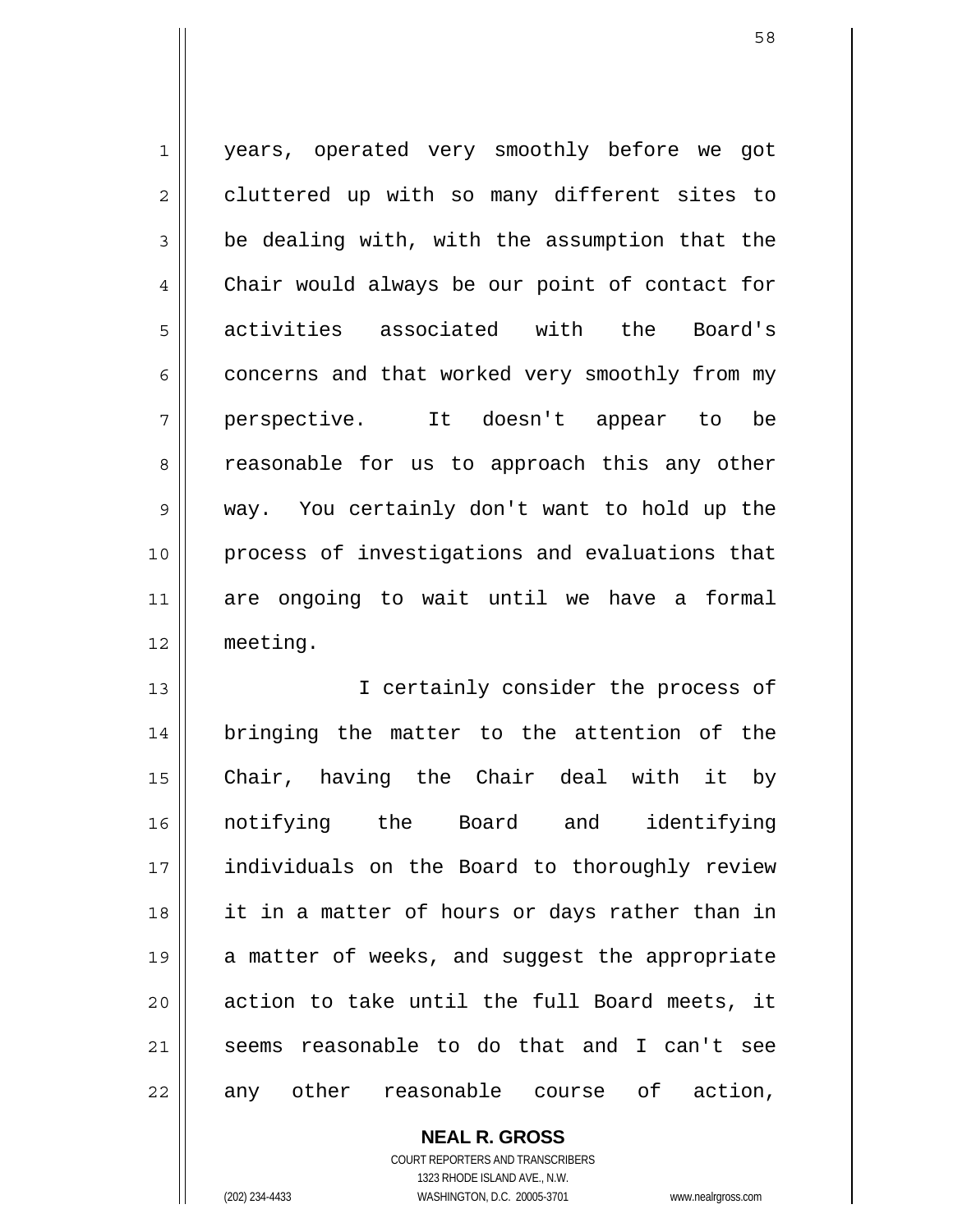1 actually.

2 3 CHAIR ZIEMER: Other comments? Brad?

4 5 6 7 8 9 10 MEMBER CLAWSON: I see no problem with that either. It's a way of keeping the Board advised and we know what's going on and it's no question of the Chair or anything else like that. It's just so we know what's going on, too. So I see no problem with it personally.

11 12 13 14 15 16 17 18 19 20 CHAIR ZIEMER: Well, if an ad hoc committee is appointed, the full Board would be apprised of that and both the membership of the committee and its charge or the ad hoc working group, I should not call it a committee, a work group. Any other comments? MEMBER BEACH: Does this require a vote or can we just agree? CHAIR ZIEMER: It doesn't require a vote if I sense there's consensus. I'm really

21 22 -- if anyone thinks this is not a good idea and it may not be but and if you believe it

> **NEAL R. GROSS** COURT REPORTERS AND TRANSCRIBERS 1323 RHODE ISLAND AVE., N.W. (202) 234-4433 WASHINGTON, D.C. 20005-3701 www.nealrgross.com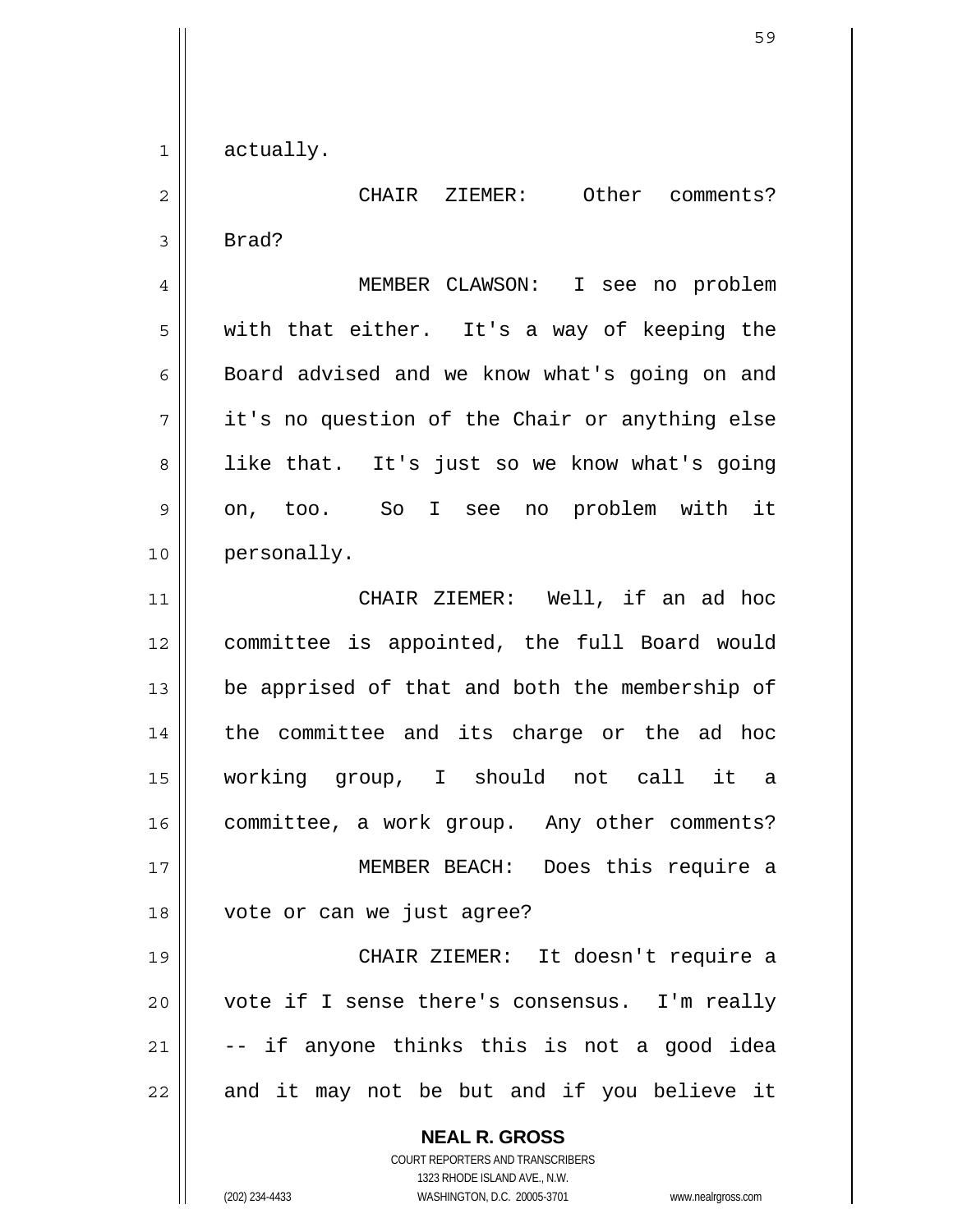1 2 3 4 5 6 7 8 9 10 11 12 13 14 15 16 17 18 19 20 21 22 isn't, say so as well, but otherwise I would proceed as I've described. MEMBER GRIFFON: Yes, I think I'm fine with it as long -- and you just clarified that you would notify all Board members when you appoint -- CHAIR ZIEMER: Oh, yes, yes. Any time a session -- MEMBER GRIFFON: I think like you said, we should keep track though, because if this becomes a frequent thing, then something is wrong. CHAIR ZIEMER: If this becomes a frequent thing, then we have to address it in a different way. I'm thinking of this as an infrequent, perhaps, rare occasion where we need -- for some reason we have to do something before an actual Board meeting, and I don't know why there would necessarily be such an urgency but one can -- sort of the idea came up after our discussion yesterday should we have the authority, if needed, to

**NEAL R. GROSS**

COURT REPORTERS AND TRANSCRIBERS 1323 RHODE ISLAND AVE., N.W. (202) 234-4433 WASHINGTON, D.C. 20005-3701 www.nealrgross.com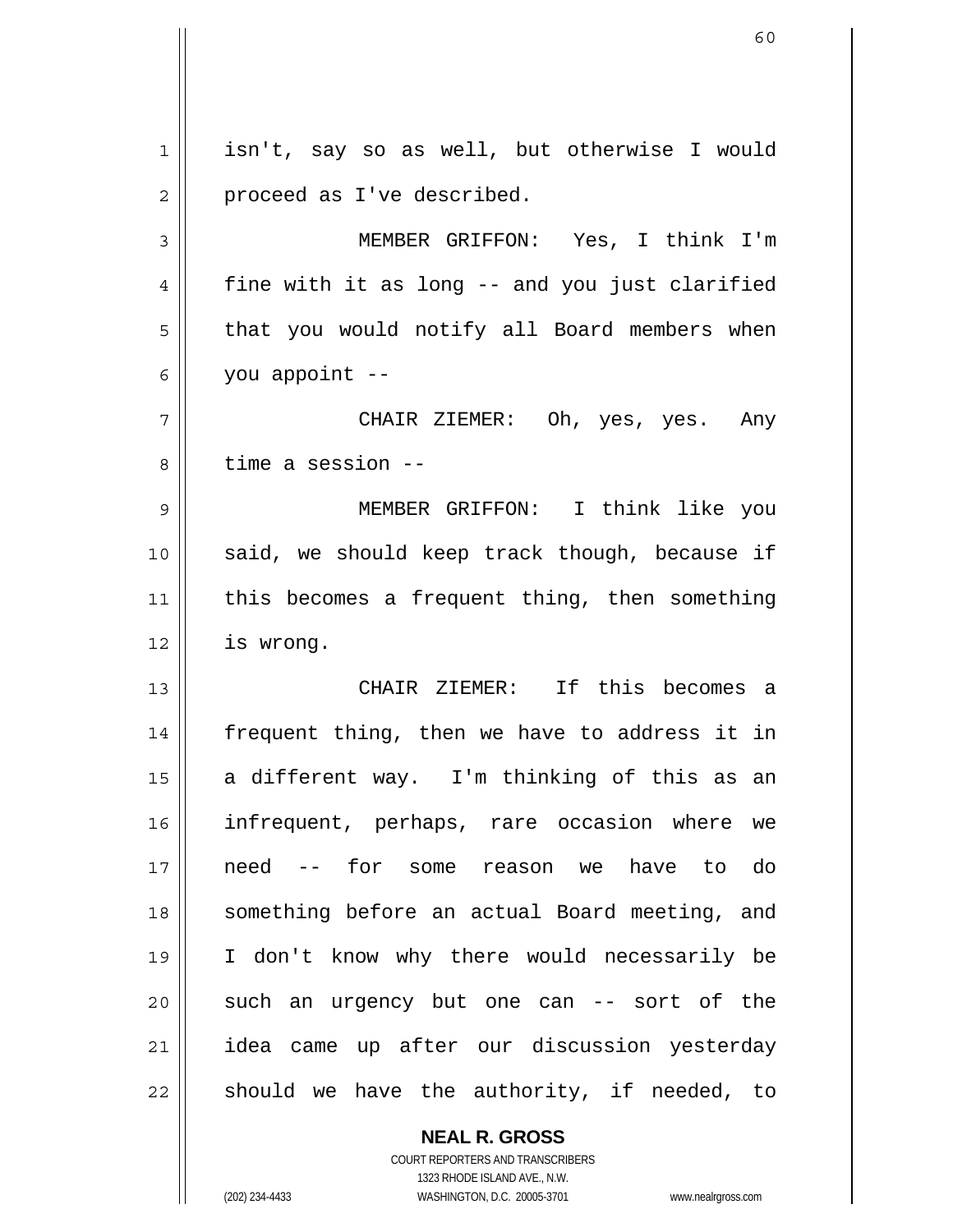$1||$ move in that direction.

| 2           | So I will take it by consent that                                                                                                                               |
|-------------|-----------------------------------------------------------------------------------------------------------------------------------------------------------------|
| 3           | that is what the Board wishes and certainly                                                                                                                     |
| 4           | will monitor it and the Board will have every                                                                                                                   |
| 5           | opportunity to modify that if it looked like                                                                                                                    |
| 6           | for some reason it was being abused in some                                                                                                                     |
| 7           | way.                                                                                                                                                            |
| 8           | Ted, did we have another item under                                                                                                                             |
| $\mathsf 9$ | this -- we're going to continue with the work                                                                                                                   |
| 10          | group issues, but did you have another item                                                                                                                     |
| 11          | under this current category that I'm not aware                                                                                                                  |
| 12          | of?                                                                                                                                                             |
| 13          | MR. KATZ: No.                                                                                                                                                   |
| 14          | CHAIR ZIEMER: Okay. I'm looking                                                                                                                                 |
| 15          | to see if I did. I always have this uneasy                                                                                                                      |
| 16          | feeling that I've forgotten something.                                                                                                                          |
| 17          | MR. KATZ: We have the issue<br>of                                                                                                                               |
| 18          | possible new assignments for the contractor.                                                                                                                    |
| 19          | No, that's later,<br>CHAIR ZIEMER:                                                                                                                              |
| 20          | okay.                                                                                                                                                           |
| 21          | I think what we'll do is we'll move into our                                                                                                                    |
| 22          | subcommittee and work group reports.<br>It's                                                                                                                    |
|             | <b>NEAL R. GROSS</b><br>COURT REPORTERS AND TRANSCRIBERS<br>1323 RHODE ISLAND AVE., N.W.<br>WASHINGTON, D.C. 20005-3701<br>(202) 234-4433<br>www.nealrgross.com |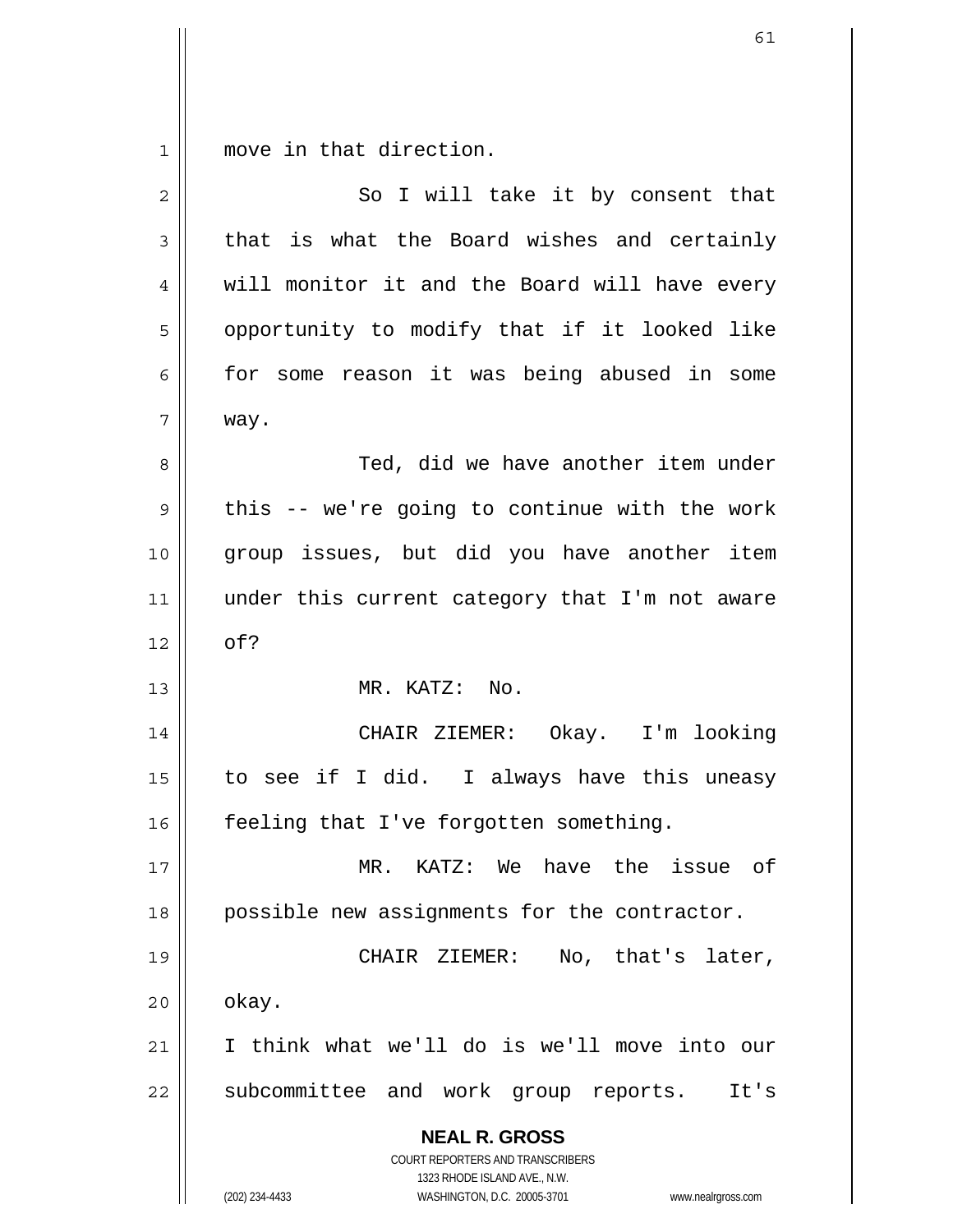**NEAL R. GROSS** COURT REPORTERS AND TRANSCRIBERS 1323 RHODE ISLAND AVE., N.W. (202) 234-4433 WASHINGTON, D.C. 20005-3701 www.nealrgross.com 1 2 3 4 5 6 7 8 9 10 11 12 13 14 15 16 17 18 19 20 21 22 just a little bit after 10:00 and we'll start with the Dose Reconstruction Subcommittee. Mark, can we have a -- MEMBER GRIFFON: Can I ask one thing? I'll report on the subcommittee stuff and this letter. Could we take a short break before the work groups because I just have to clarify some things before my work group reports? CHAIR ZIEMER: Yes, you want to take a break, okay. MEMBER GRIFFON: No, no, no, not now. I mean, I could -- CHAIR ZIEMER: Oh, before the other, oh, yes. Oh, yes. MEMBER GRIFFON: All right. CHAIR ZIEMER: So if you want to go ahead with your subcommittee report. MEMBER GRIFFON: Sure. CHAIR ZIEMER: And everybody should have the document that Mark distributed plus the attachments, right, tables?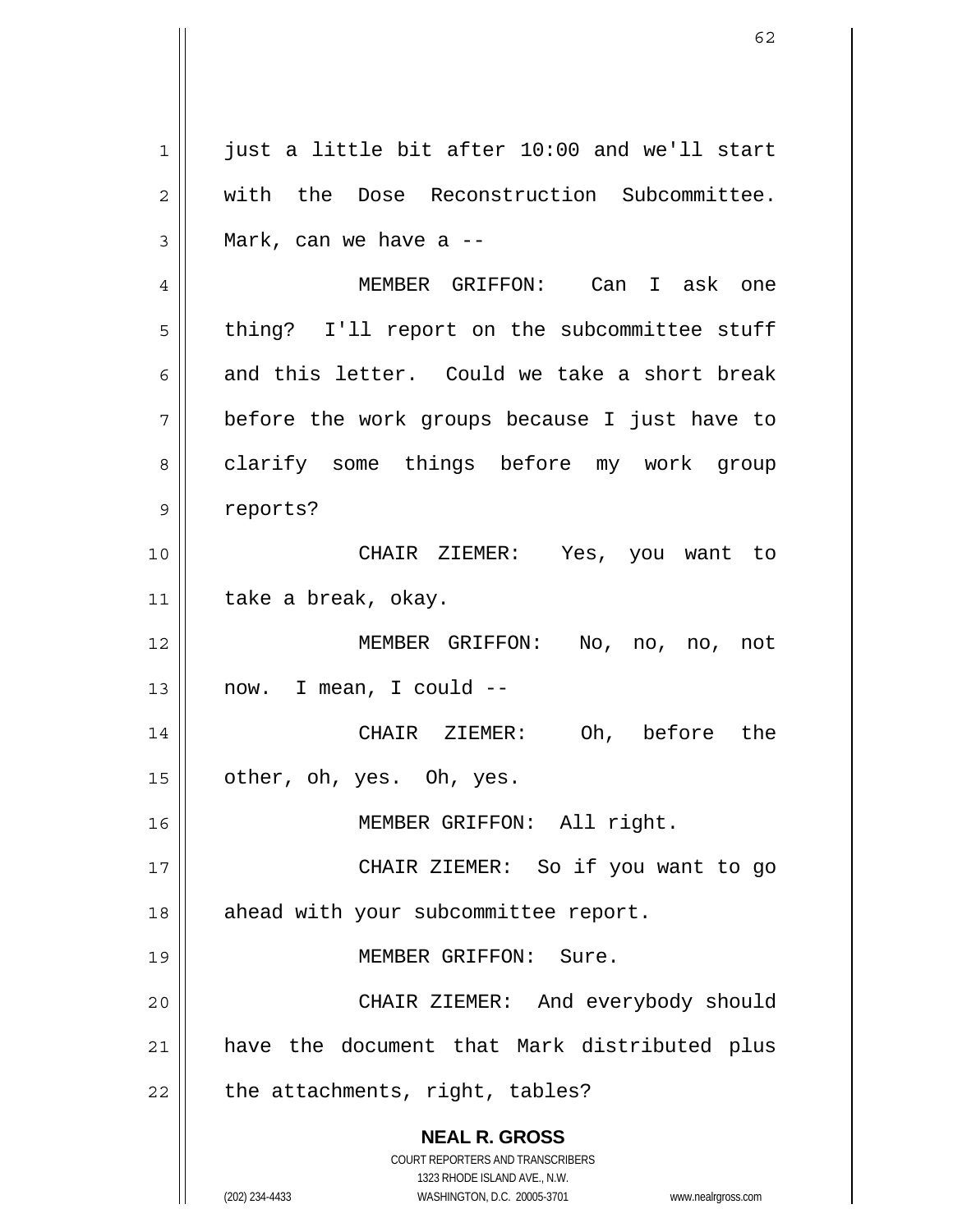| $\mathbf 1$ | MEMBER GRIFFON: Yes, this is a                |
|-------------|-----------------------------------------------|
| 2           | letter. It's a summary report of the first    |
| 3           | cases that we reviewed and it wasn't<br>100   |
| 4           | provided to everyone because it has not been  |
| 5           | privacy reviewed, although I don't anticipate |
| 6           | anything in there, but nonetheless, just the  |
| 7           | Board members have it at this point. This     |
| 8           | document --                                   |
| 9           | CHAIR ZIEMER: Do all Board members            |
| 10          | have a copy? And I'm wondering if Gen         |
| 11          | Roessler has a copy of this? Was this         |
| 12          | transmitted to Gen?                           |
| 13          | MEMBER ROESSLER: Zaida sent<br>me             |
| 14          | some attachments. Can you tell me what the    |
| 15          | attachments say?                              |
| 16          | CHAIR ZIEMER: Okay, the main                  |
| 17          | document is called "Draft Summary Report of   |
| 18          | the First 100 Cases", and then there are five |
| 19          | attachments called "Tables". The first table  |
| 20          | is the breakdown of the 100 cases reviewed by |
| 21          | site. The second one is the 100 cases by      |
| 22          | decade of employment. These are different     |
|             | <b>NEAL R. GROSS</b>                          |

COURT REPORTERS AND TRANSCRIBERS 1323 RHODE ISLAND AVE., N.W.

 $\mathsf{II}$ 

(202) 234-4433 WASHINGTON, D.C. 20005-3701 www.nealrgross.com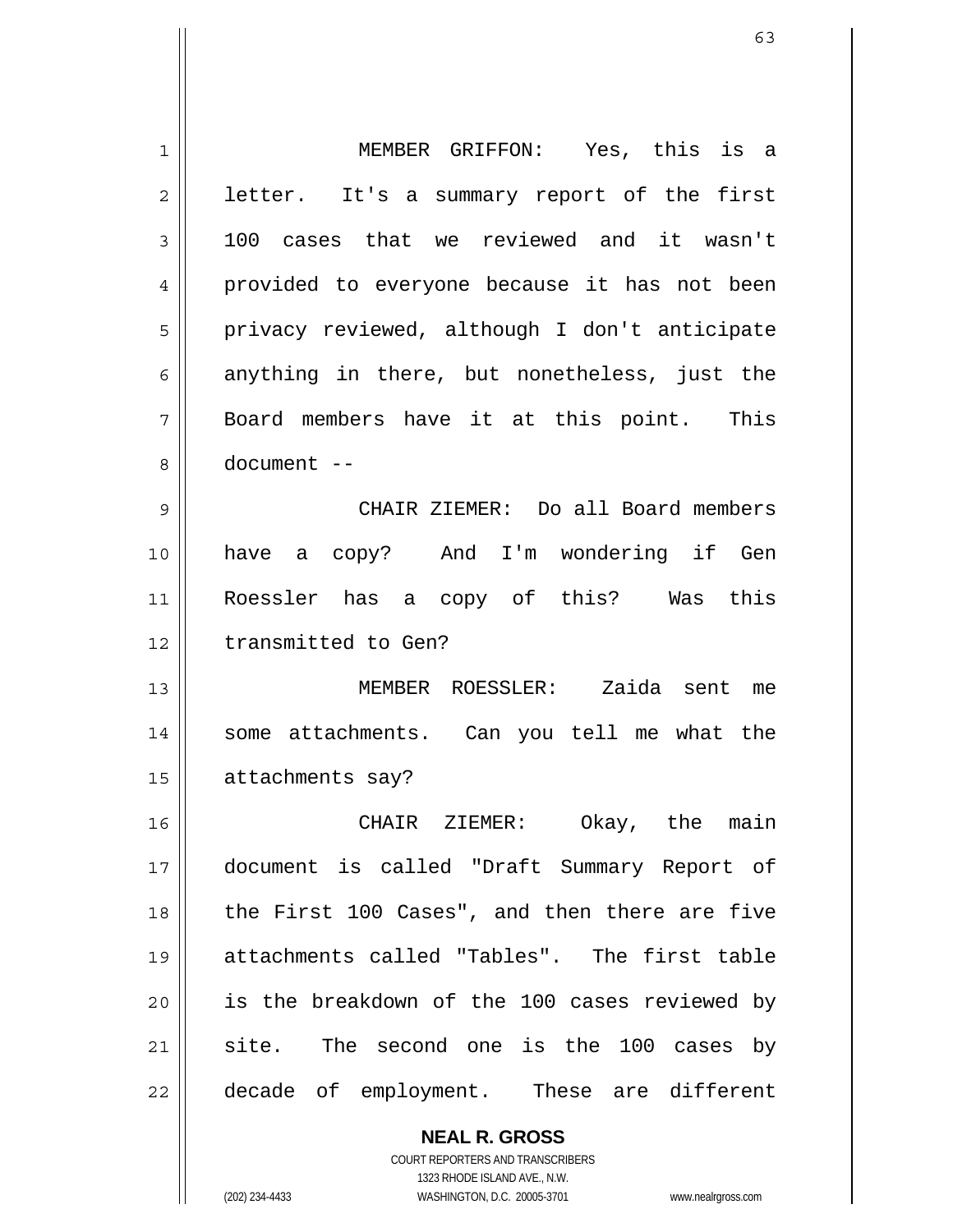**NEAL R. GROSS** COURT REPORTERS AND TRANSCRIBERS 1323 RHODE ISLAND AVE., N.W. 1 2 3 4 5 6 7 8 9 10 11 12 13 14 15 16 17 18 19 20 21 22 sorts, in other words. MEMBER GRIFFON: Yes, they're just statistics of the first 100 cases. MEMBER ROESSLER: Okay, they're not in the list that Zaida sent. Would I have gotten an e-mail of the -- CHAIR ZIEMER: They were only distributed to the Board members yesterday, so -- MEMBER ROESSLER: Okay, I don't have them. MEMBER GRIFFON: We might not have got them to  $-$ - maybe  $-$ - CHAIR ZIEMER: Maybe we can -- do we have them in the electronic form that Zaida could e-mail them right away to Dr. Roessler? MEMBER GRIFFON: They have them actually. Zaida has them, so if they could email them to Gen, that would be great. MEMBER ROESSLER: Okay, I'll look for them. MEMBER GRIFFON: All right, anyway

(202) 234-4433 WASHINGTON, D.C. 20005-3701 www.nealrgross.com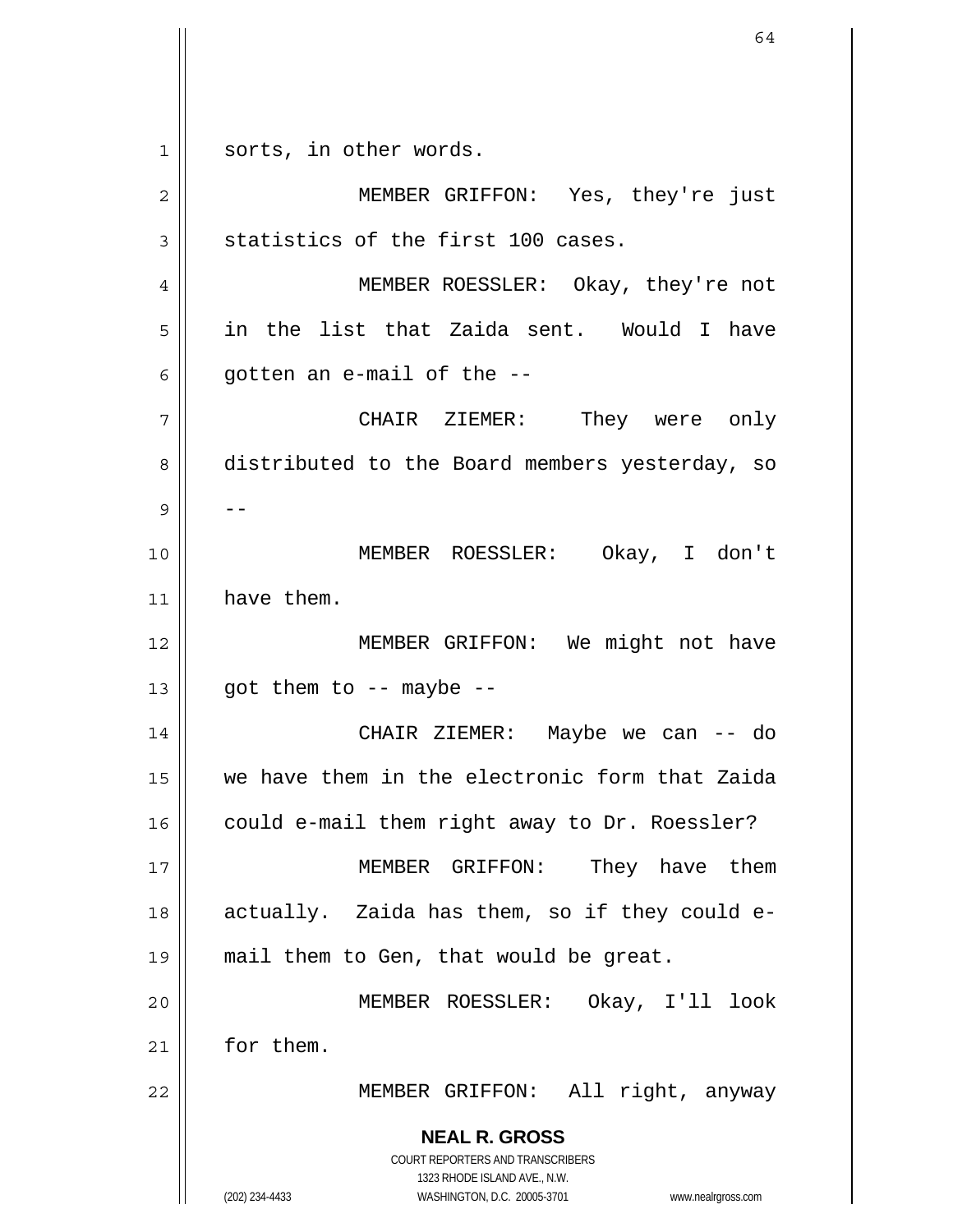1 2 3 4 5 6 7 8 9 10 11 12 13 -- CHAIR ZIEMER: Appreciate having them sent right away. Okay, go ahead. MEMBER GRIFFON: Anyway, I was going to say, this letter comes as a recommendation from the subcommittee. We went through, I think this is Revision 3, so we spent a couple meetings going through this and at this point, it has the summary report and as Paul just described, the other set of documents are the attachments or the tables that are referenced in -- went in the third paragraph of the report.

14 15 16 17 18 19 20 21 22 And just before the meeting, Wanda gave me several edits but I don't think they really changed the intent. You know, it was minor, mostly grammatical changes. I've made all those already in the document but I see those as friendly changes, grammatical changes, you know. So this -- we're bringing this before the Board for the full Board's consideration now.

> **NEAL R. GROSS** COURT REPORTERS AND TRANSCRIBERS 1323 RHODE ISLAND AVE., N.W. (202) 234-4433 WASHINGTON, D.C. 20005-3701 www.nealrgross.com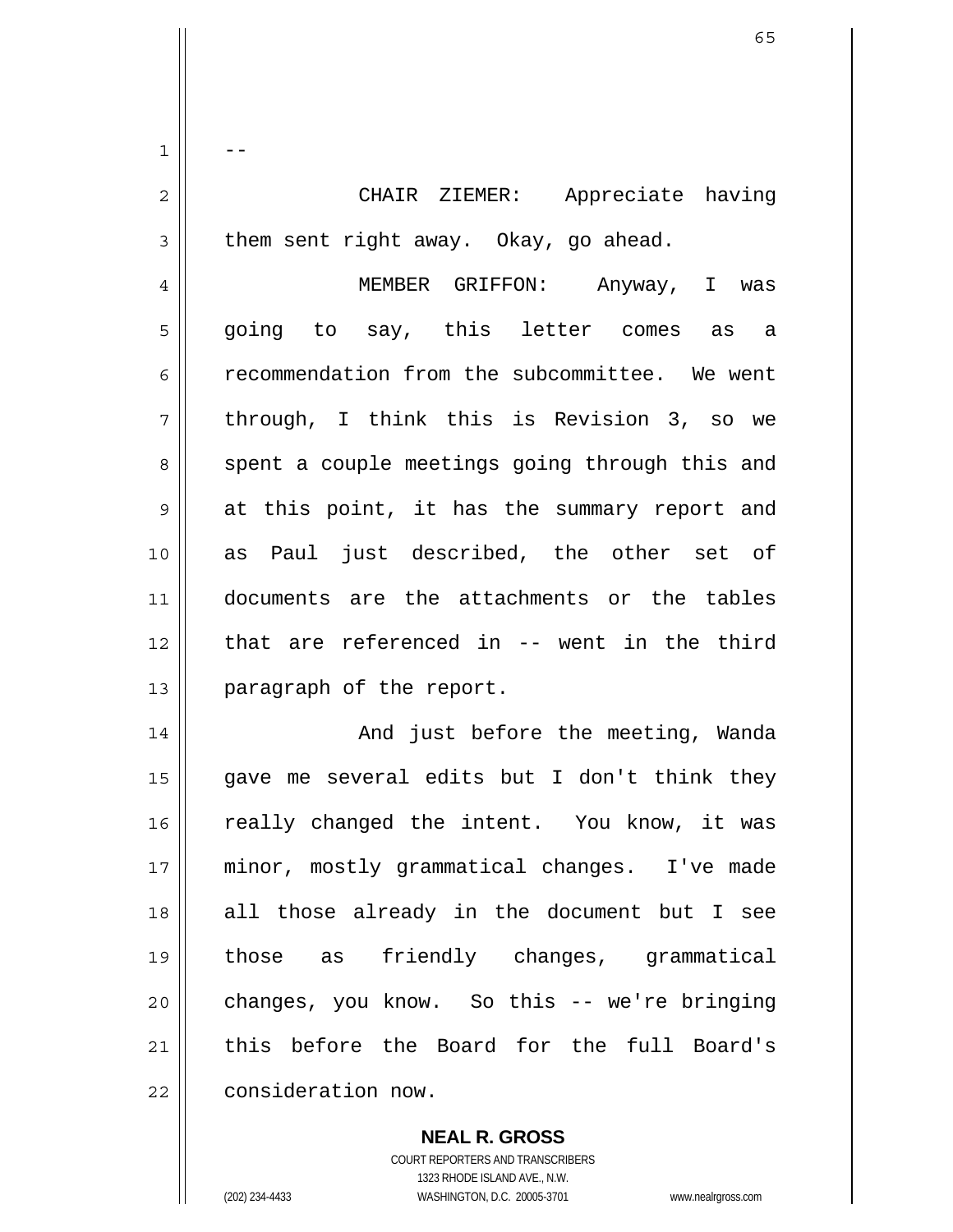| 1           | CHAIR ZIEMER: This comes from the              |
|-------------|------------------------------------------------|
| 2           | subcommittee to the Board. It constitutes a    |
| 3           | motion and since it comes from the             |
| 4           | subcommittee, it does not require a second.    |
| 5           | So, it's on the table for discussion. And I    |
| 6           | have a few editorials as well, which I will    |
| 7           | provide you.                                   |
| 8           | MEMBER GRIFFON: Okay. Or you can               |
| $\mathsf 9$ | add in before you send -- you know, if we get  |
| 10          | that far, yes.                                 |
| 11          | CHAIR ZIEMER: Right. But I want                |
| 12          | to ask -- and this is more of a main question, |
| 13          | the first paragraph spells out what the charge |
| 14          | is to the Board and it's the last sentence,    |
| 15          | "To advise the President on the scientific     |
| 16          | validity and quality of dose estimation and    |
| 17          | reconstruction efforts." And my question to    |
| 18          | the subcommittee is, there are six pointed     |
| 19          | conclusions -- no, eight conclusions, but as   |
| 20          | far as I can tell, unless I missed it, the     |
| 21          | report does not specifically make a statement  |
| 22          | about scientific validity and quality.<br>It   |
|             |                                                |

COURT REPORTERS AND TRANSCRIBERS 1323 RHODE ISLAND AVE., N.W. (202) 234-4433 WASHINGTON, D.C. 20005-3701 www.nealrgross.com

**NEAL R. GROSS**

 $\mathbf{I}$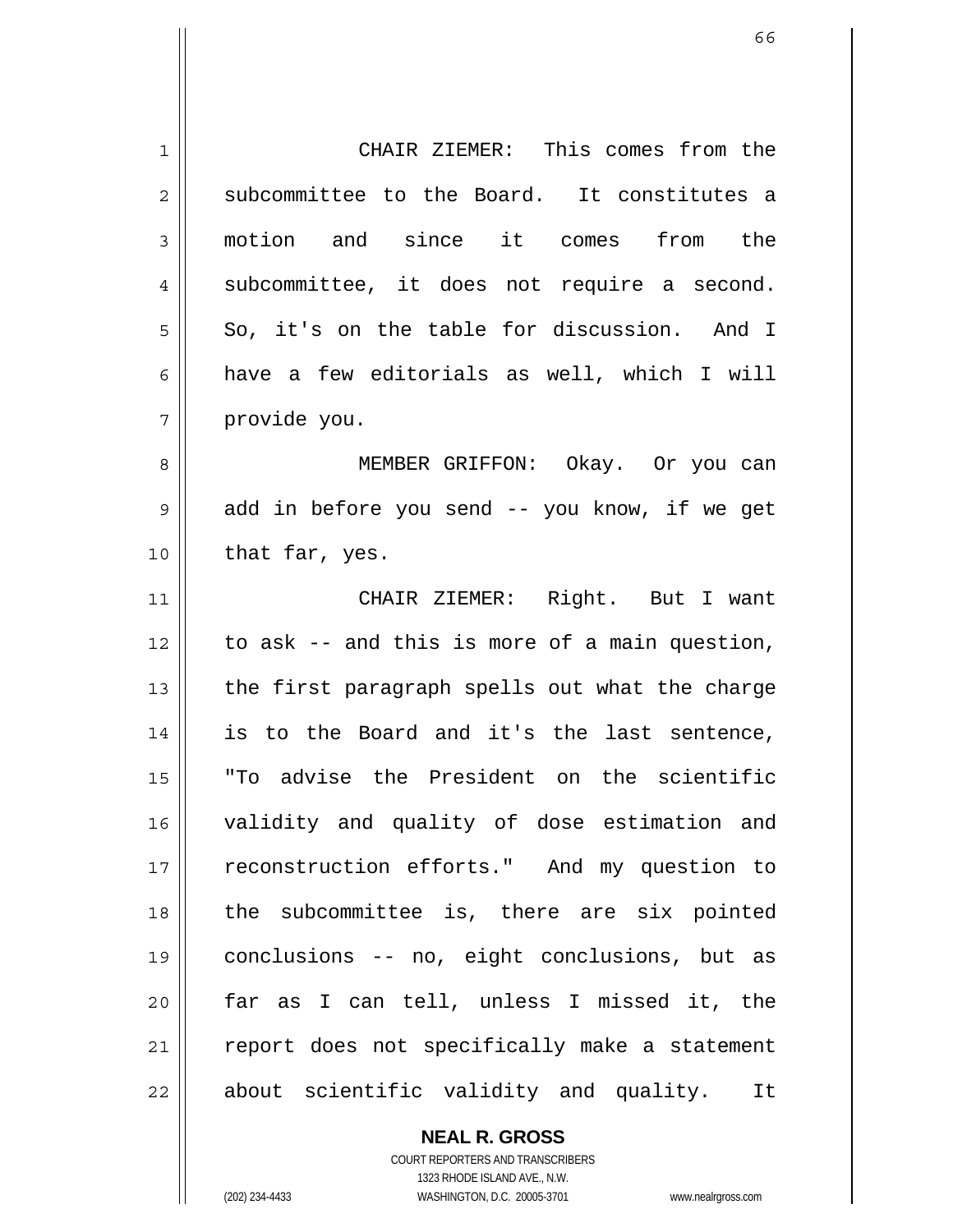1 2 indirectly does but what I was looking for was kind of what's the bottom line?

3 4 5 6 7 8 9 10 11 12 There are eight issues which raise some concerns and I think the fair statement is, do these concerns rise to the level where we are saying the dose reconstructions lack scientific quality or are we saying and this is sort of a rhetorical question now, but I think the reader would say, or are we saying that we have identified some issues which need correction but are we still saying that there's some quality to what is being done?

13 14 15 16 It seems to me we have an obligation to address the main issue of scientific quality and validity. Understand what I'm saying?

MEMBER GRIFFON: Yes.

18 19 20 21 22 CHAIR ZIEMER: And I don't mean that as a criticism of the subcommittee. I think the subcommittee has done a terrific job of summarizing all this, but I think for the Secretary or his staff, the bottom line

> **NEAL R. GROSS** COURT REPORTERS AND TRANSCRIBERS 1323 RHODE ISLAND AVE., N.W. (202) 234-4433 WASHINGTON, D.C. 20005-3701 www.nealrgross.com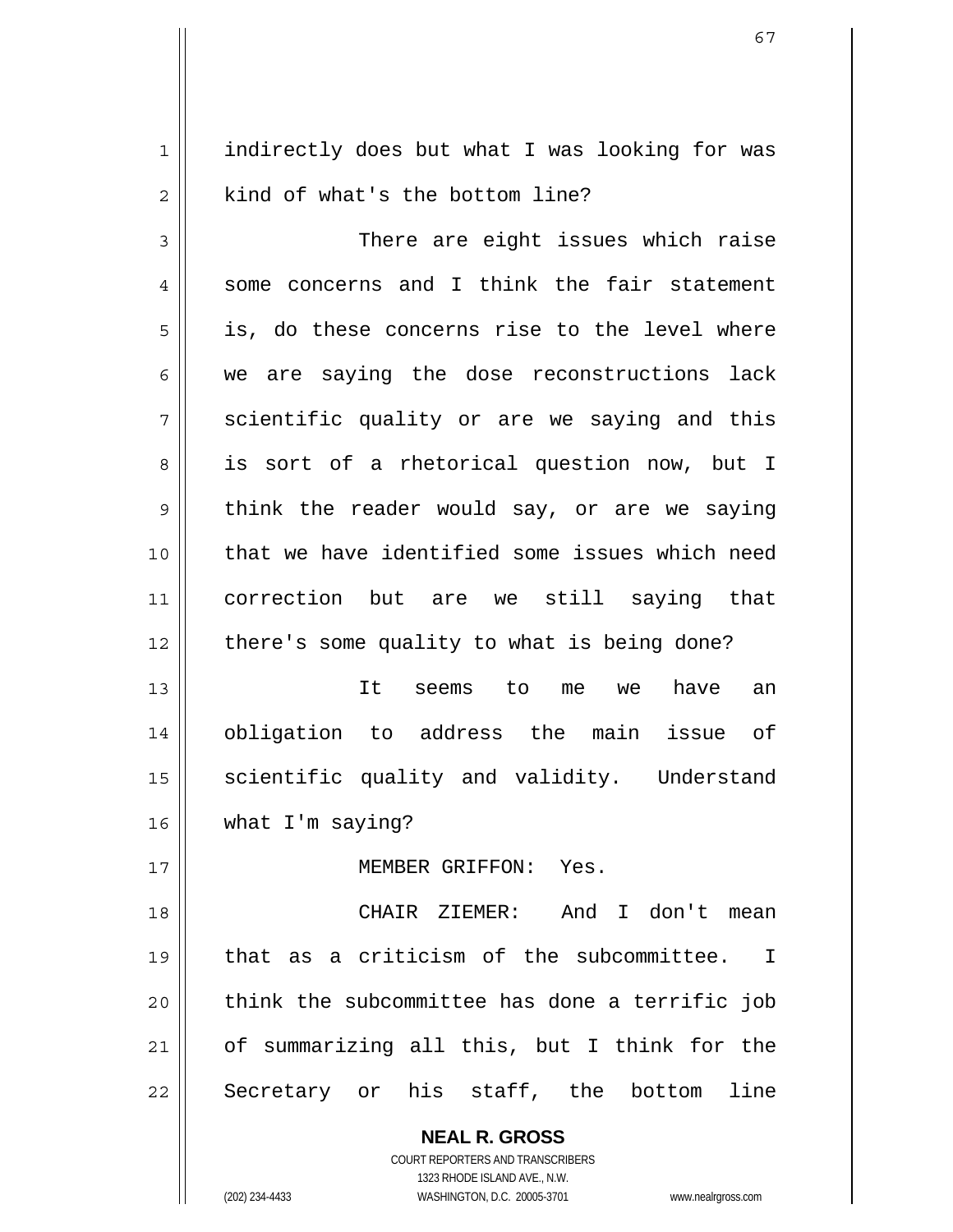1 2 3 4 5 6 7 8 9 10 11 12 13 14 15 16 17 18 19 20 21 22 question is, what does that mean when you give me a list of eight issues? What does that mean? MEMBER GRIFFON: Yes. And I think perhaps the -- CHAIR ZIEMER: If you had to summarize them in a sentence and then -- MEMBER GRIFFON: Well, and perhaps,  $we$   $---$  CHAIR ZIEMER: I'm the, you know, New York Times or the Augusta what is it Sentinel or whatever it is here? MEMBER GRIFFON: Perhaps we, at the subcommittee level or maybe I'm guilty of this, to get consensus, we might have dodged that question because I think lack of what's the words, lack of scientific validity is pretty subjective language and to get consensus on that you know, it might have been a little difficult. So I think maybe that's something that the Board -- you know, if we want to write something in the front

> **NEAL R. GROSS** COURT REPORTERS AND TRANSCRIBERS 1323 RHODE ISLAND AVE., N.W. (202) 234-4433 WASHINGTON, D.C. 20005-3701 www.nealrgross.com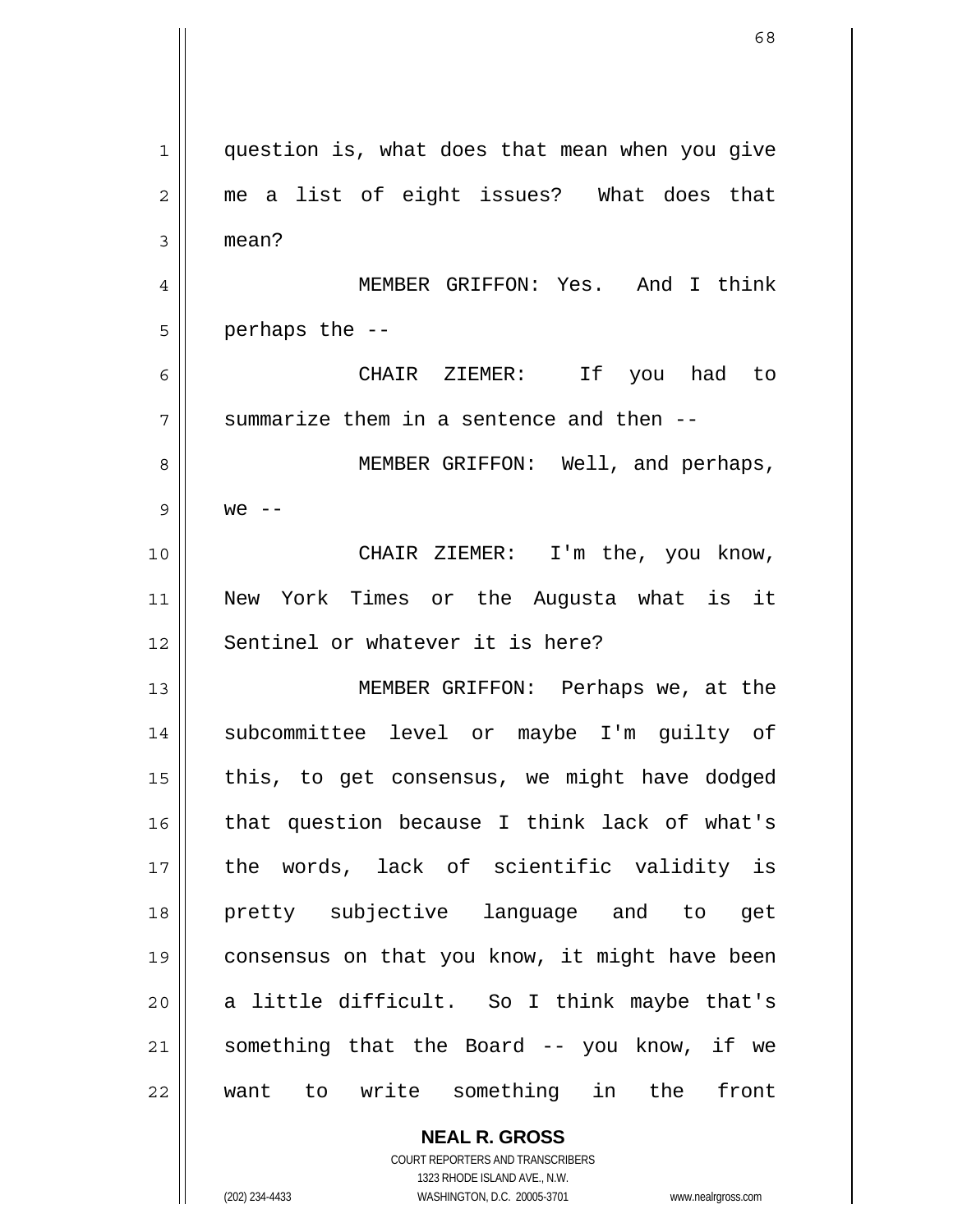1 2 overarching, I think that might be for a full deliberation here.

CHAIR ZIEMER: Yes.

7 MEMBER GRIFFON: You know, we laid out, yes, there's some problems. I think some on the subcommittee would characterize them as much less significant than others and, you know, so that might be something we have to debate here.

10 11 12 13 14 15 16 17 18 19 CHAIR ZIEMER: Right. I'm trying to determine whether or not -- I think we have to say something about that this means. I mean, if you go to the Secretary and he says, "This is your charge, what have you told me" - - MEMBER GRIFFON: Right, this is really more of -- CHAIR ZIEMER: I mean, the subcommittee has not said to NIOSH, "You've

20 21 got to stop doing these dose reconstructions because there are all these problems.

MEMBER GRIFFON: Right, right,

**NEAL R. GROSS**

COURT REPORTERS AND TRANSCRIBERS 1323 RHODE ISLAND AVE., N.W. (202) 234-4433 WASHINGTON, D.C. 20005-3701 www.nealrgross.com

3

4

5

6

8

9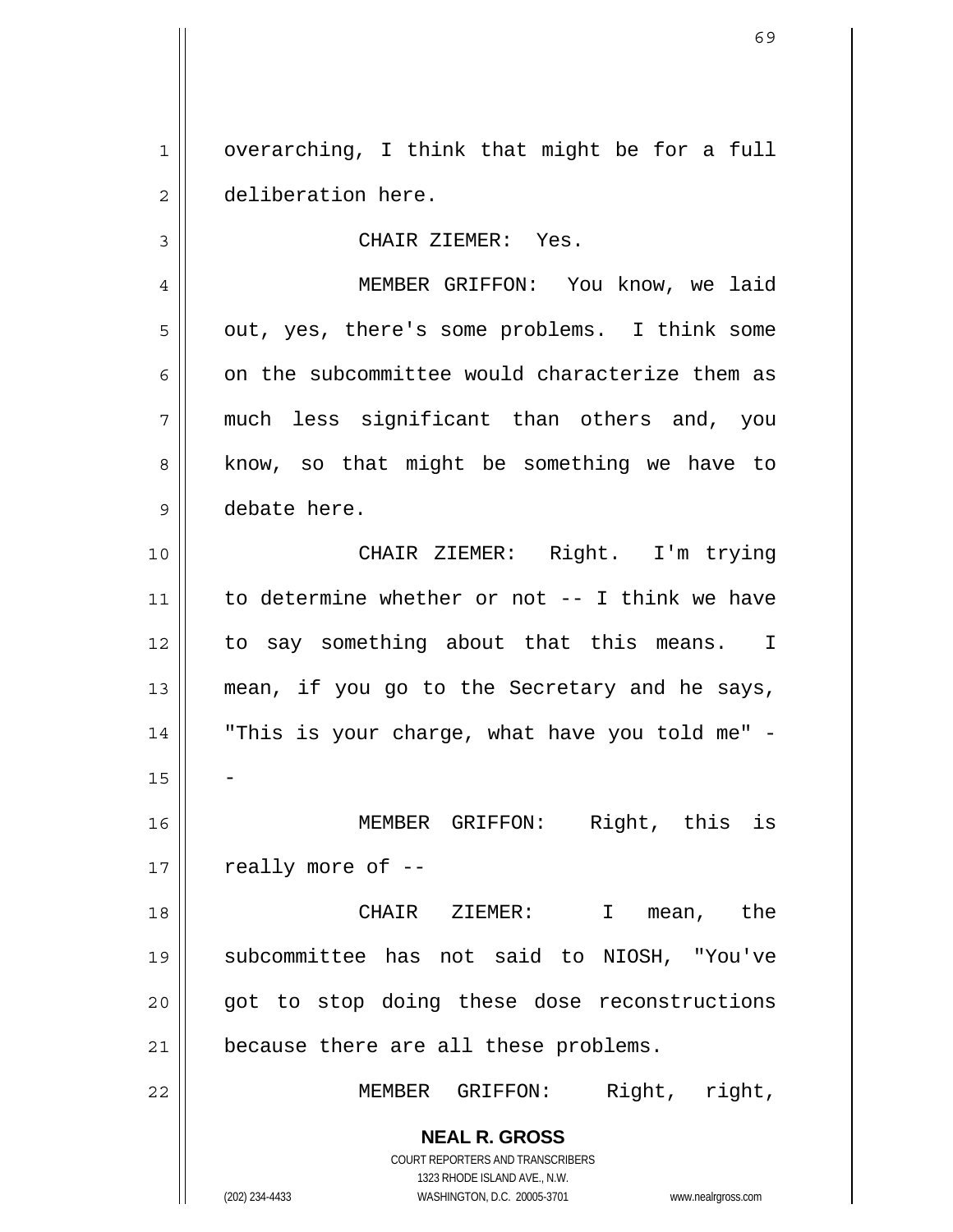1 2 3 4 5 6 7 8 9 10 11 12 13 14 15 16 17 18 19 20 21 22 right, but this is really also more of a rollup report than a conclusion, you know, and -- CHAIR ZIEMER: I understand, I understand that but actually, the individual reports didn't really address that either. MEMBER GRIFFON: I know, I know. CHAIR ZIEMER: Because they were more like incremental reports, "Here's what we found in this set, here's what we found in the next set", and in each case, we've identified issues and what we think the impact is individual cases and all cases, sort of the significance and the level of impact. And I think that's completely fine, but now here's the roll-up now. Now, we've done this, well, in this case five times 20 cases here. We've done this now five times. What can we conclude beyond simply saying there's this many findings of this sort and it's sort of -- I think it's like the auditor who says, "Okay," I don't know how many of you have seen

> **NEAL R. GROSS** COURT REPORTERS AND TRANSCRIBERS 1323 RHODE ISLAND AVE., N.W. (202) 234-4433 WASHINGTON, D.C. 20005-3701 www.nealrgross.com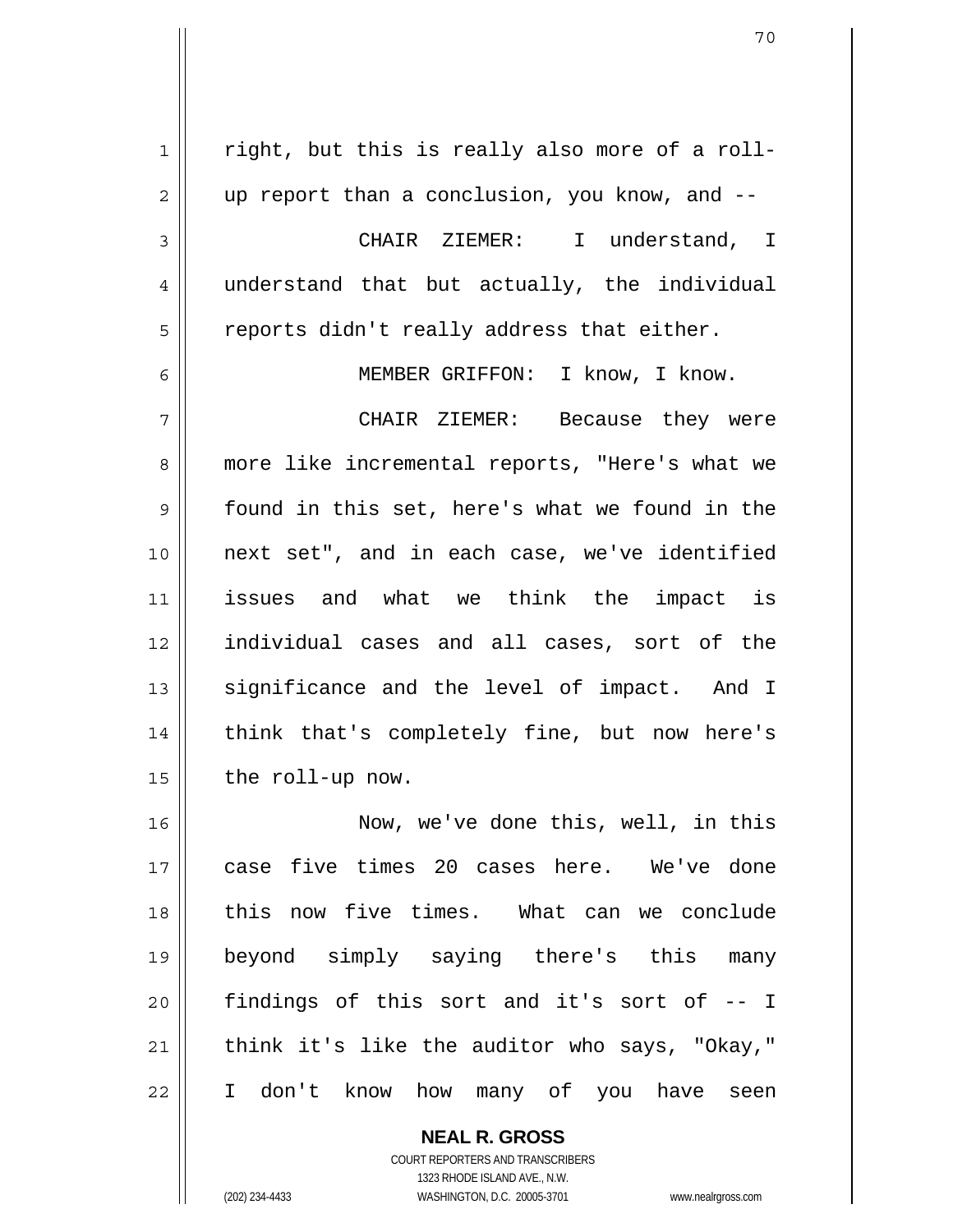**NEAL R. GROSS** COURT REPORTERS AND TRANSCRIBERS 1323 RHODE ISLAND AVE., N.W. (202) 234-4433 WASHINGTON, D.C. 20005-3701 www.nealrgross.com 1 2 3 4 5 6 7 8 9 10 11 12 13 14 15 16 17 18 19 20 21 22 Deloitte and Touche's audit statements and they'll list all of the findings, but then they will say, "You know, this company's records meet some level of requirement". MEMBER GRIFFON: Right, right, but also -- CHAIR ZIEMER: But they need to correct this, this and this. MEMBER GRIFFON: But also that's usually their final report, correct? I mean - - CHAIR ZIEMER: Yes, yes. MEMBER GRIFFON: -- we said we want to -- this is part of my dilemma is that we've -- CHAIR ZIEMER: Well, this can be interim, though. We can make an interim statement. MEMBER GRIFFON: Yes, yes. But I mean, we've  $--$  CHAIR ZIEMER: And I don't know what that statement is. I don't have a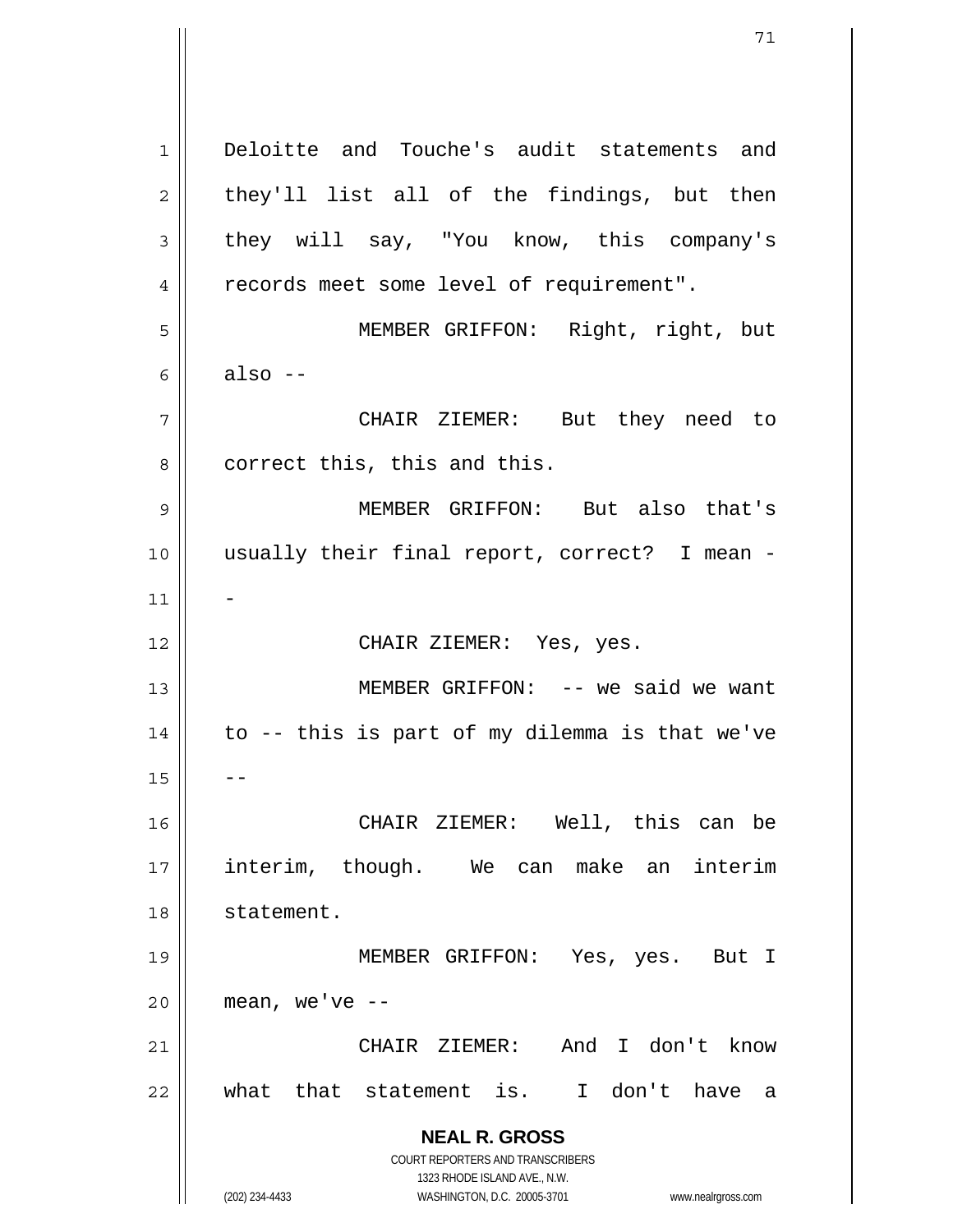1 2 3 4 5 6 7 8 9 10 11 12 13 14 15 16 17 18 19 20 21 22 statement in mind. It may be something -- MEMBER GRIFFON: We've put all these caveats in this report for this reason because I think you know, my opinion which will probably differ than other Board members, but you know, really, the best estimate type cases I think we have five out of 100 so we looked at a lot of cases that were very high and very low and, you know, did we get a good -- you know, would we expect you know, to have problems that would effect the outcomes of the cases, you know -- CHAIR ZIEMER: Right. MEMBER GRIFFON: -- on the types of cases we reviewed? Now, as we're going on with the sets, I think we're getting you know, into more of the best estimate cases and they might be more reflective of the -- you know, of being able to address that question. So that was sort of my hesitancy to conclude much out of this. The sampling might be a little skewed.

> **NEAL R. GROSS** COURT REPORTERS AND TRANSCRIBERS 1323 RHODE ISLAND AVE., N.W.

(202) 234-4433 WASHINGTON, D.C. 20005-3701 www.nealrgross.com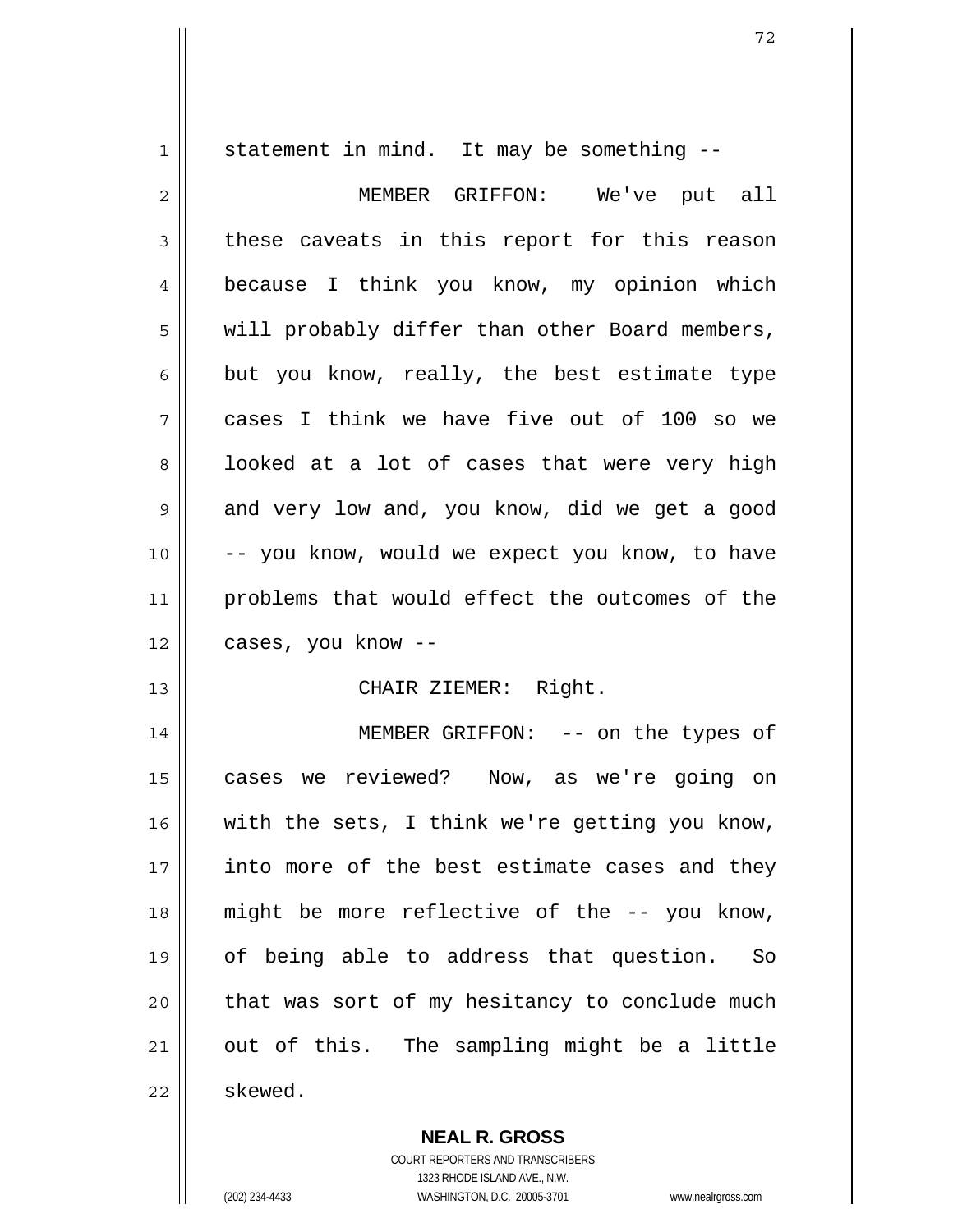**NEAL R. GROSS** COURT REPORTERS AND TRANSCRIBERS 1323 RHODE ISLAND AVE., N.W. 1 2 3 4 5 6 7 8 9 10 11 12 13 14 15 16 17 18 19 20 21 22 CHAIR ZIEMER: Well, for example, though, let me say and I would ask you as Chair and the other members, maybe it's three statements. What can we conclude about the over-estimates? Is that doing the job? What can we conclude about the under-estimates? Maybe there's a third statement about the best estimates that we haven't seen enough cases yet to -- you know, maybe it's not one overarching statement. I'm just trying to push -- I want to push the subcommittee on this because you guys have spent more time on it. I think the Board is certainly willing to adopt an overarching statement, but you know, I'm glad to hear the Chair's view on it. I think the Chair should say what -- you know, you should tell us your view and others as well. They may not be all the same, but  $--$  MEMBER GRIFFON: Yes. CHAIR ZIEMER: -- you know, I think we can be pointed. For example, if you say,

(202) 234-4433 WASHINGTON, D.C. 20005-3701 www.nealrgross.com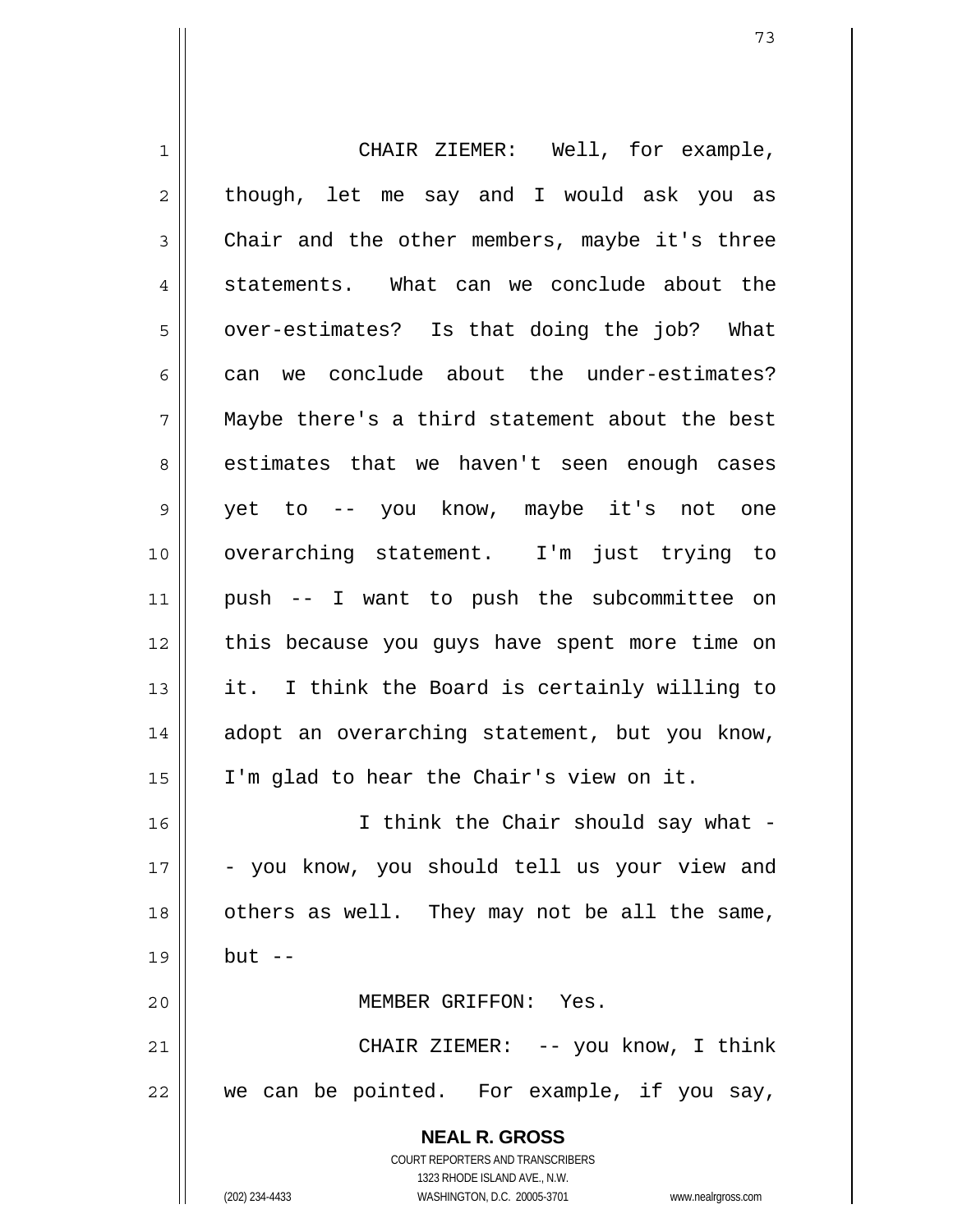| 1  | the over-estimate procedure is not useful or  |
|----|-----------------------------------------------|
| 2  | should be modified or it's good or whatever,  |
| 3  | or they underestimated, whatever it may be.   |
| 4  | So I'm just pushing us to $-$ because I think |
| 5  | we have to be able to say that. Somehow as a  |
| 6  | Board, what's the bottom line? Is there       |
| 7  | something we can agree on and maybe there's   |
| 8  | different levels. We think it's really good   |
| 9  | or sort of good or not so good or whatever it |
| 10 | may be.                                       |
| 11 | MEMBER GRIFFON: Right.                        |
| 12 | CHAIR ZIEMER: Wanda?                          |
| 13 | MEMBER MUNN: I was a little                   |
| 14 | concerned at the time that we were working on |
| 15 | the language and putting this together that   |
| 16 | there did not seem to be in my mind a clear   |
| 17 | conclusion either, but I think Mark's right,  |
| 18 | that we may -- that may be a really difficult |
| 19 | task given the varying perspectives of the    |
| 20 | members of the subcommittee to come up with a |
| 21 | statement, but your suggestion is certainly   |
| 22 | well-received here and understood.<br>I agree |

**NEAL R. GROSS**

 $\mathbf{I}$ 

COURT REPORTERS AND TRANSCRIBERS 1323 RHODE ISLAND AVE., N.W. (202) 234-4433 WASHINGTON, D.C. 20005-3701 www.nealrgross.com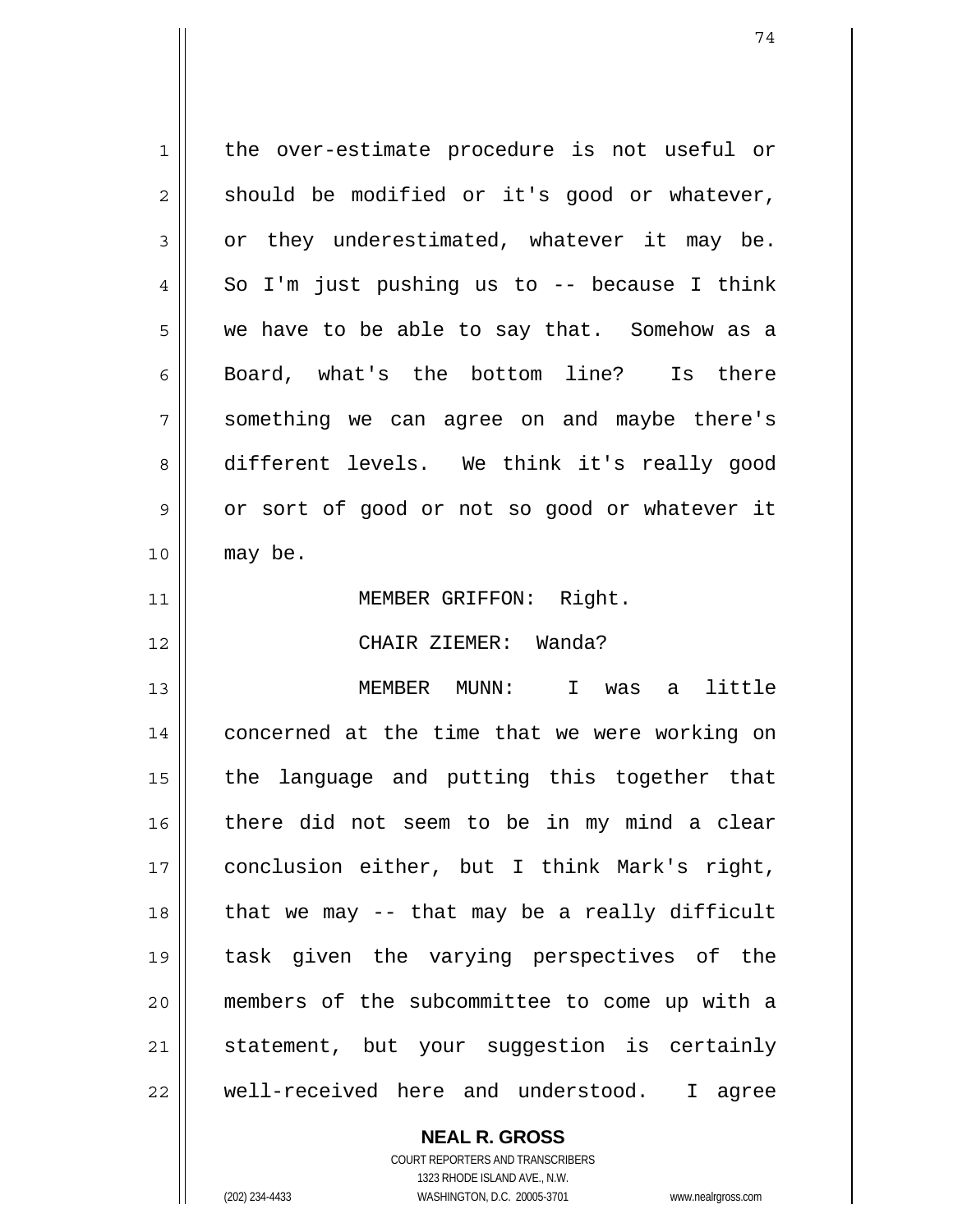1 2 3 4 5 6 7 8 9 10 11 12 13 14 15 16 17 18 19 20 21 22 with it very strongly. I don't believe that the statement needs to be long. I don't believe that it needs to be a Merrill Lynch, Pierce, Fenner and Bean statement, but it certainly would be helpful, I think, to the administrative reader of this to see that there is some sort of conclusion, even if it is limited pretty much to a statement that this process is without question, an evolutionary one and that each evolution makes an attempt to improve the validity of the calculations that are done as we narrow more and more to the best estimate cases and that will be the case. But we really don't say in this letter that the validity of the material and the approach appears to be scientifically acceptable and accurate. We haven't met any of those specific criteria. CHAIR ZIEMER: Okay, thank you. Mike? MEMBER GIBSON: I think it's going

> **NEAL R. GROSS** COURT REPORTERS AND TRANSCRIBERS 1323 RHODE ISLAND AVE., N.W. (202) 234-4433 WASHINGTON, D.C. 20005-3701 www.nealrgross.com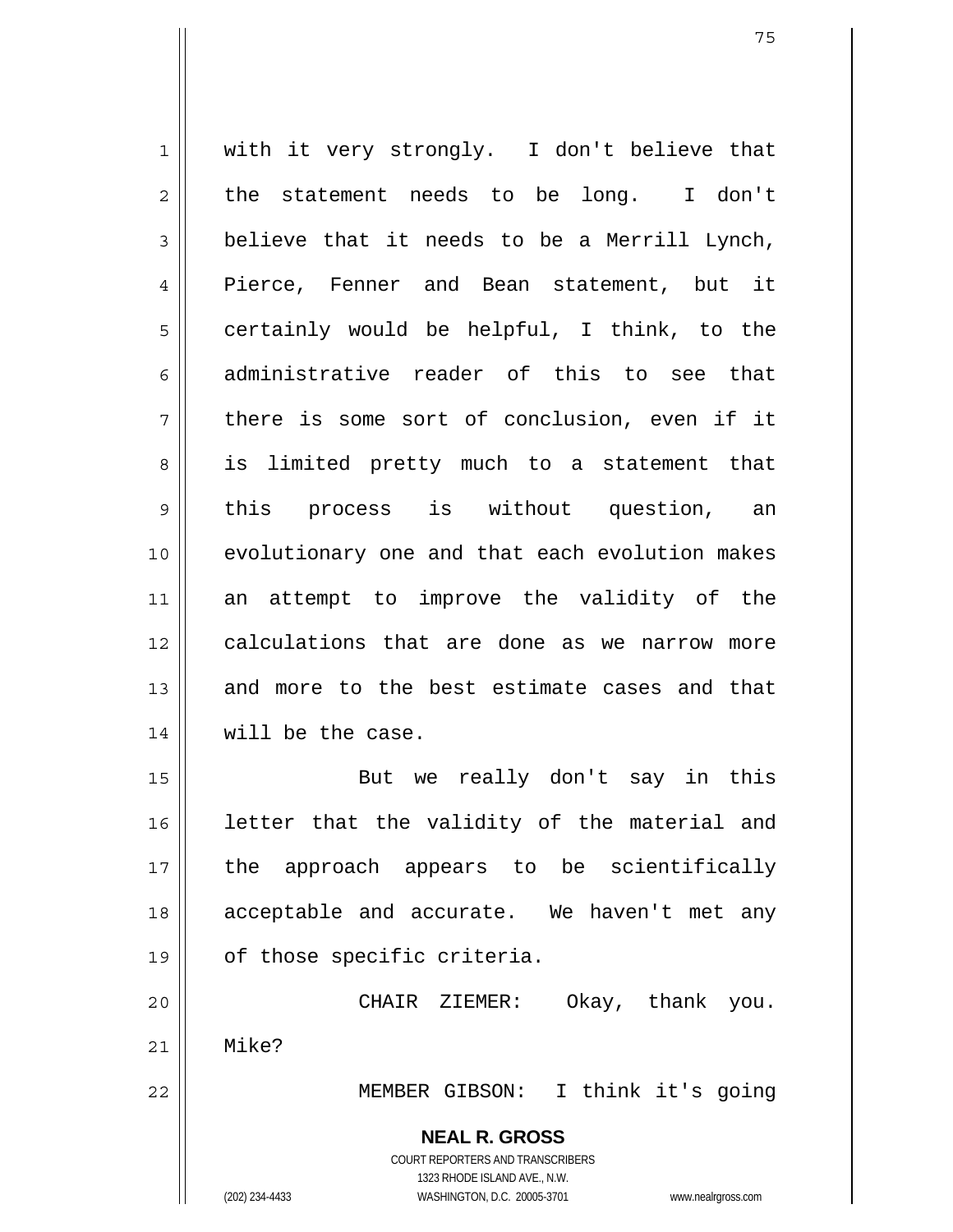1 2 3 4 5 6 7 8 9 10 11 12 13 14 15 16 17 18 19 20 21 22 to be hard to get a consensus to make one clear statement because of the different opinions of the subcommittee. You know, the science that is used, you know, appears correct but there's still questions in some of our minds about the data that that science is gathered from and the discrepancies that could come from that. So you know, I don't want to send a letter to the Secretary saying this thing is broken and I don't believe it yet, but in my mind I'm not convinced that the validity of the data used to bound this is - the junk in could effect the overall outcome. So it's just a work in progress, I think, and it's -- that's about all we can say, you know. We've done this many and here's kind of what we found but I'm like Mark, I don't think there can be any statements made that the subcommittee would agree on. CHAIR ZIEMER: Well, it's possible we could even indicate that there's some mixed evaluations on what the meaning of these

> COURT REPORTERS AND TRANSCRIBERS 1323 RHODE ISLAND AVE., N.W. (202) 234-4433 WASHINGTON, D.C. 20005-3701 www.nealrgross.com

**NEAL R. GROSS**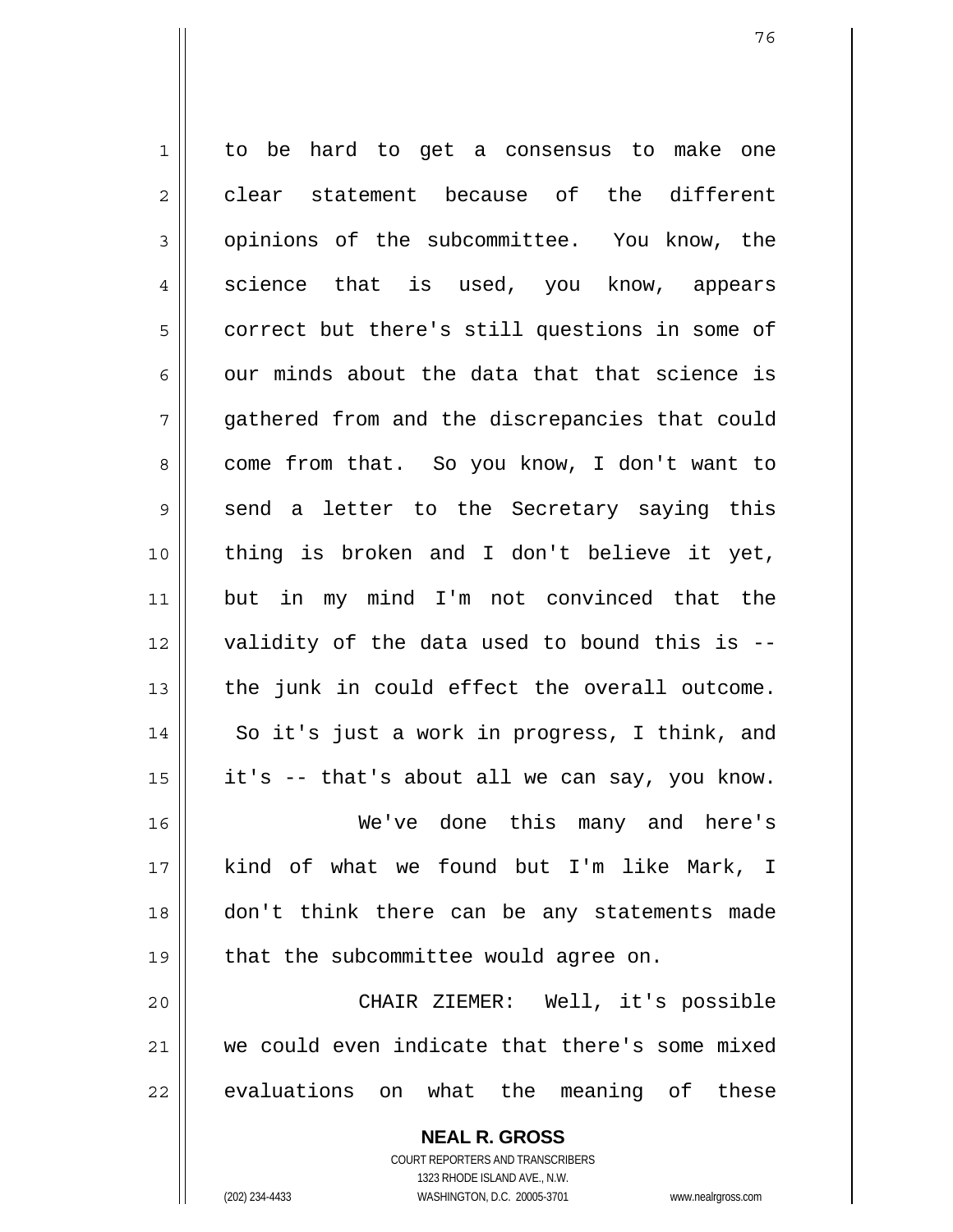**NEAL R. GROSS** COURT REPORTERS AND TRANSCRIBERS 1323 RHODE ISLAND AVE., N.W. (202) 234-4433 WASHINGTON, D.C. 20005-3701 www.nealrgross.com 1 2 3 4 5 6 7 8 9 10 11 12 13 14 15 16 17 18 19 20 21 22 things are or it could be broken down maybe - it may help to look at the -- for example, the over-estimates and the under-estimates and the best estimates separately and say what we can about those. For example, the under-estimate -- I think most Board members would agree that the under-estimate procedure, which virtually always compensates a person, seems to work pretty well. MEMBER GRIFFON: Well, by definition, it has to -- CHAIR ZIEMER: Yes, it has to and it is -- it's an efficiency procedure and -- MEMBER GRIFFON: It's an efficiency approach. CHAIR ZIEMER: -- but if we don't think that's a good procedure but I think both -- MEMBER GRIFFON: Yes, even that, even that. I think I agree, Paul. I think -- CHAIR ZIEMER: Well, you get what I'm getting at.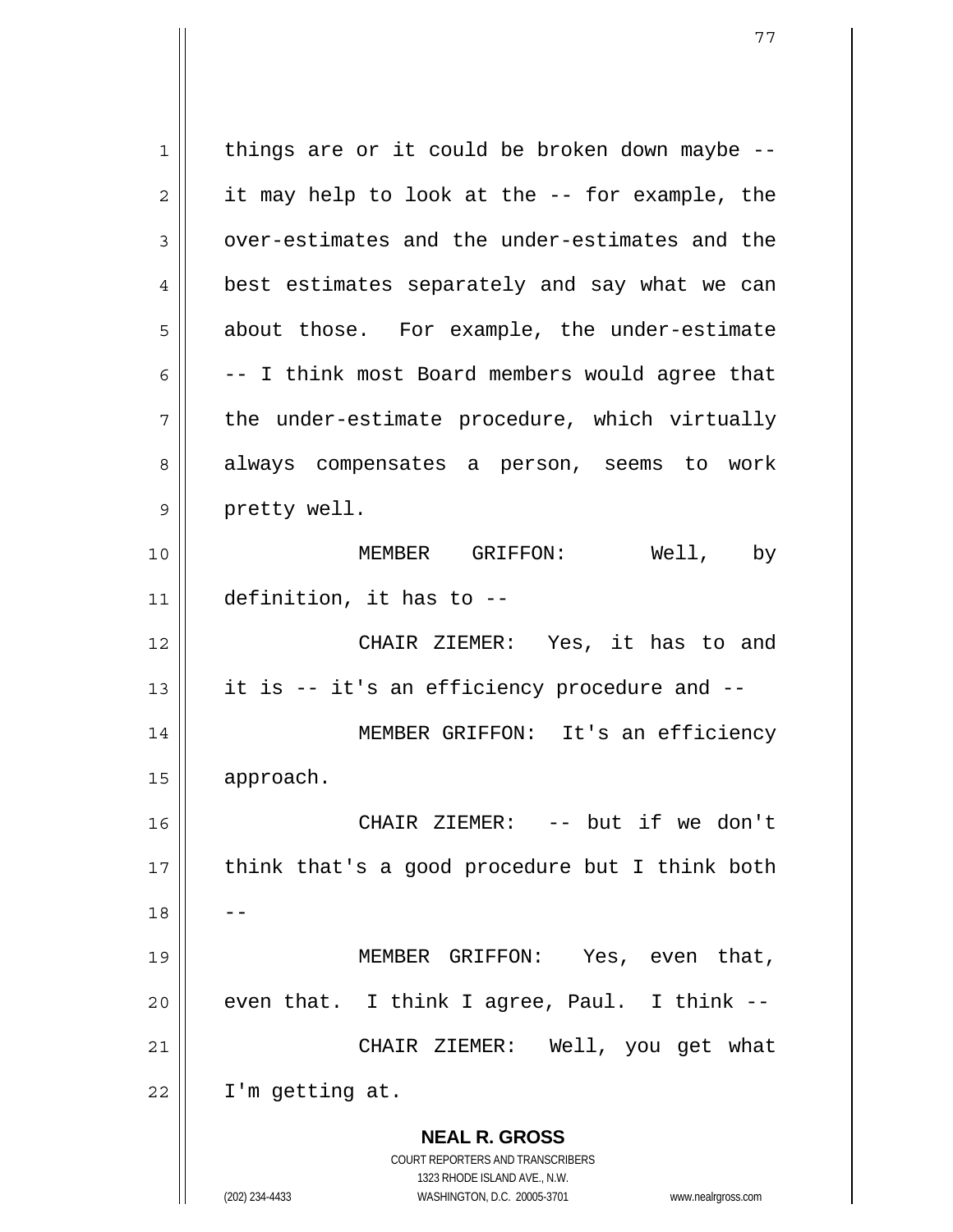**NEAL R. GROSS** COURT REPORTERS AND TRANSCRIBERS 1323 RHODE ISLAND AVE., N.W. (202) 234-4433 WASHINGTON, D.C. 20005-3701 www.nealrgross.com 1 2 3 4 5 6 7 8 9 10 11 12 13 14 15 16 17 18 19 20 21 22 MEMBER GRIFFON: There are some multiple statements but I -- as I start to write multiple statements, I almost start to say, well, you know, I'm relisting the findings here. You know, so I don't know that, you know, one -- I don't have a one-line answer to this but even the non- -- the underestimate cases, I'll give you an example where that's been a problem and that's the underestimate approach is used and then the person goes back -- has another cancer and has to resubmit and then the DR report comes back to them and there's -- no, the under-estimate is for compensable, I'm sorry. CHAIR ZIEMER: No, no, that wouldn't happen. They would -- MEMBER GRIFFON: I'm thinking of over, I'm sorry. CHAIR ZIEMER: Yes, the overestimate. MEMBER GRIFFON: So the underestimate is probably okay.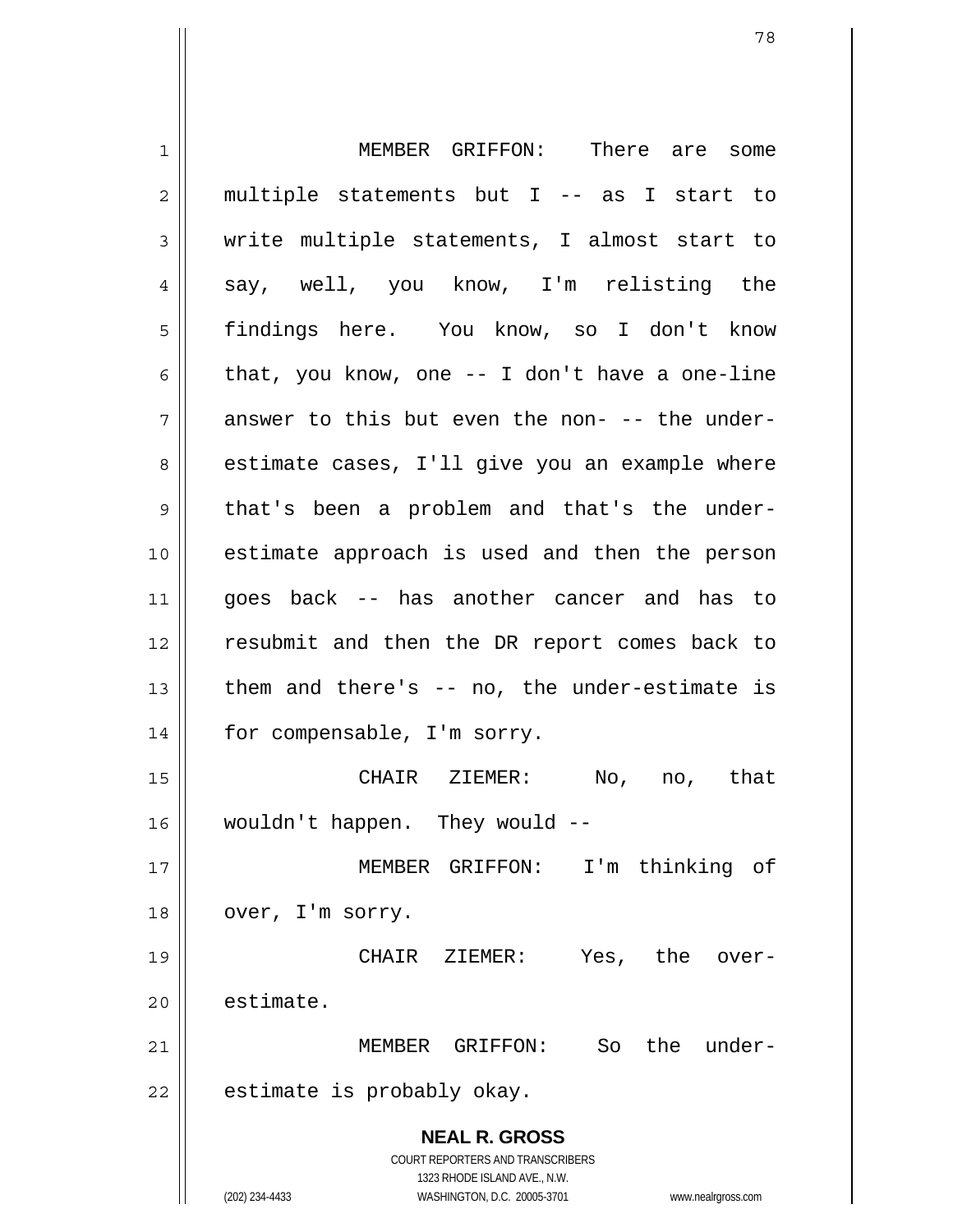**NEAL R. GROSS** 1 2 3 4 5 6 7 8 9 10 11 12 13 14 15 16 17 18 19 20 21 22 CHAIR ZIEMER: Yes, the overestimate where it changes. It causes problems sometimes for the claimant, certainly, because the number changes, it goes down and doesn't make sense. MEMBER GRIFFON: Yes, I'm sorry. I was thinking of the over-estimated, but anyway -- CHAIR ZIEMER: Well, another way to think about this might be and if we have to say it, if you have to say we've not sampled enough cases yet to make a conclusive statement on the quality, we could even say that, although I would -- you know, we've been at this several years and I sort of feel like we owe something to -- MEMBER GRIFFON: Yes. CHAIR ZIEMER: I mean, this is the charge to the Board, so I think we have to struggle with this. If we don't agree on it, we've got to figure out a way to express that and maybe, you know, and I don't have a good

> COURT REPORTERS AND TRANSCRIBERS 1323 RHODE ISLAND AVE., N.W.

(202) 234-4433 WASHINGTON, D.C. 20005-3701 www.nealrgross.com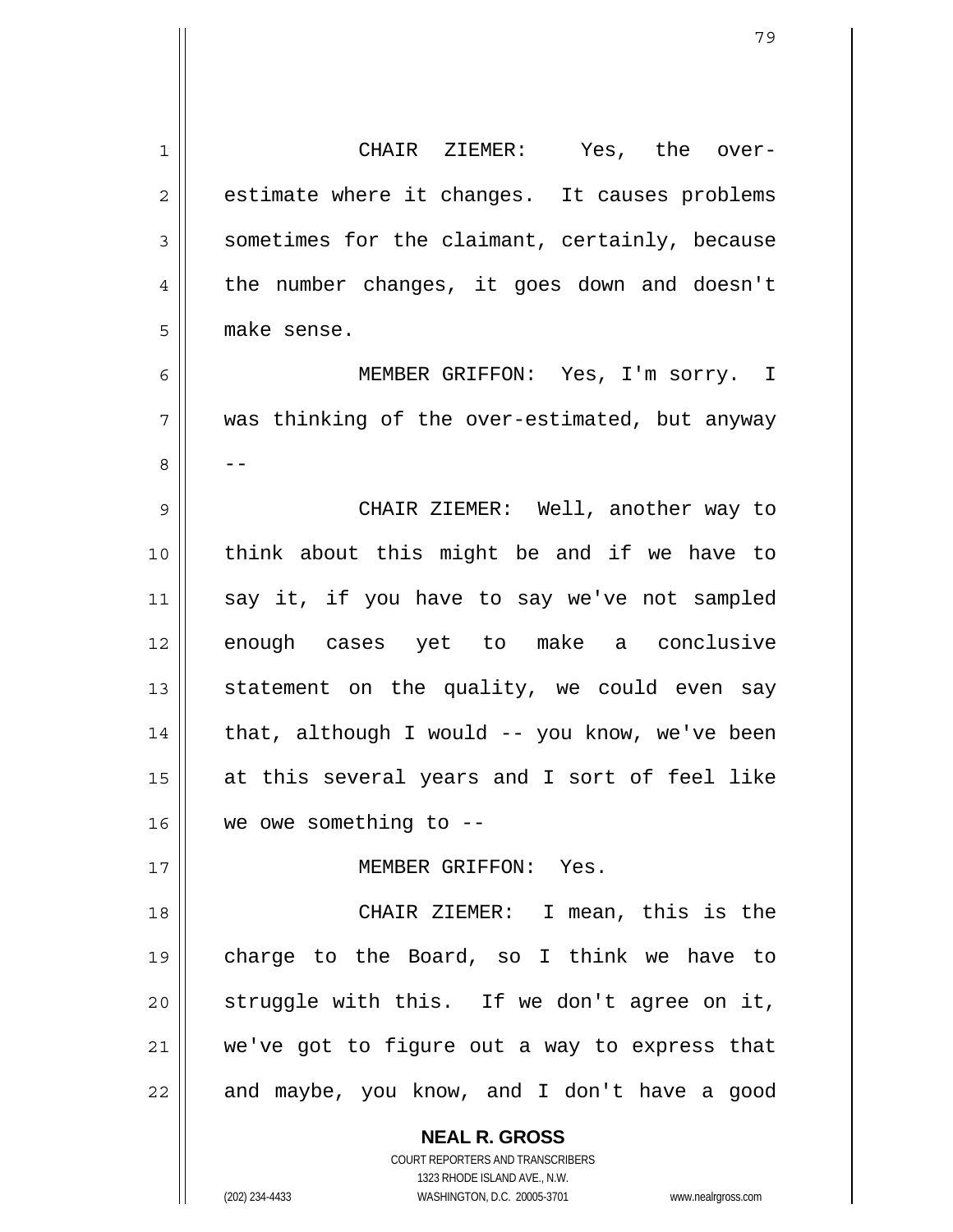1 2 3 solution to that. I'm simply concerned about sending this forward without addressing the primary charge to the Board.

4 5 6 7 8 9 MEMBER GRIFFON: Right. Well, we can -- I mean, I think -- I'm not prepared here to come up with something but we could take it back and -- I think you're right, that is our charge and it might just take us a little longer to hammer it out.

10 11 12 13 14 15 16 17 18 19 20 21 CHAIR ZIEMER: Now, if the Board wishes -- I mean, I'm just giving my opinion. This Board can say, "No, let's send it the way it is and let it be", and I will do that. I'm just trying to push you because at some point, I think we have to say something. We have -- you know, if we don't send this today, almost, then it's -- I mean, if you have another subcommittee, then it stretches into the next Secretary, although that's not as critical as the SECs because it doesn't effect claimants in any direct way.

22

MEMBER GRIFFON: Right, right.

**NEAL R. GROSS**

COURT REPORTERS AND TRANSCRIBERS 1323 RHODE ISLAND AVE., N.W. (202) 234-4433 WASHINGTON, D.C. 20005-3701 www.nealrgross.com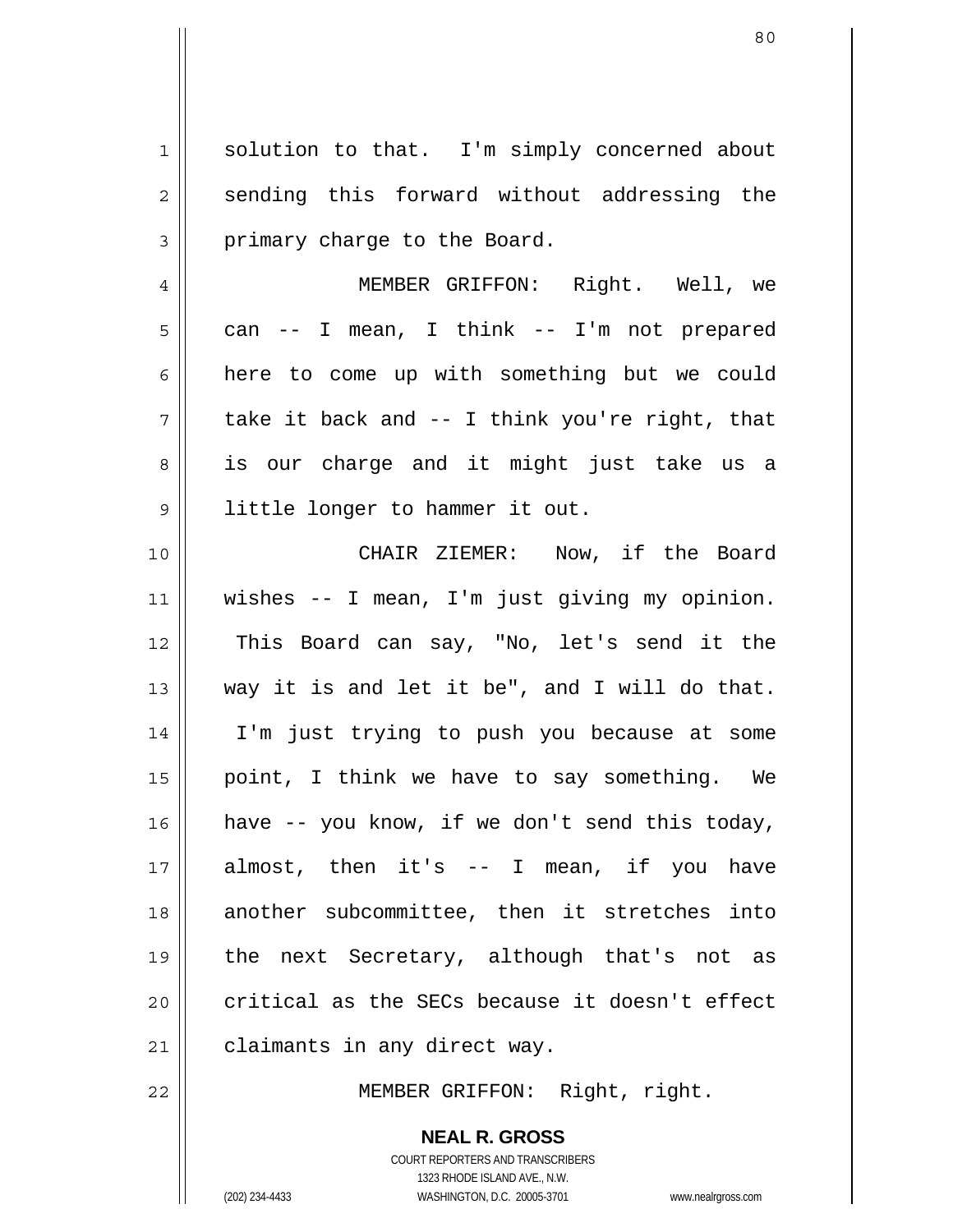| 1  | CHAIR ZIEMER: So that's not an                                      |
|----|---------------------------------------------------------------------|
| 2  | issue from sort of a pressuring point of view.                      |
| 3  | I don't want to prolong it in that sense, but                       |
| 4  | I feel somehow we're going to have to come to                       |
| 5  | grips with the main question. And I don't                           |
| 6  | know, Board members, if you -- or                                   |
| 7  | subcommittee, if you guys can struggle with                         |
| 8  | that, and I think -- Mike, I think it's all                         |
| 9  | right if you guys don't all agree on the                            |
| 10 | bottom line. You might be able to craft                             |
| 11 | something that says that.                                           |
| 12 | MEMBER GRIFFON: Right, right.                                       |
| 13 | CHAIR ZIEMER: I don't know. I                                       |
| 14 | know it's harder to do it if we don't all see                       |
| 15 | things the same way. It's very hard to craft                        |
| 16 | what you would call a consensus statement.                          |
| 17 | MEMBER GRIFFON: But at some point,                                  |
| 18 | we have to $-$                                                      |
| 19 | CHAIR ZIEMER: But sometimes the                                     |
| 20 | consensus is to agree to disagree also, and I                       |
| 21 | think it's all right. It's not always as                            |
| 22 | helpful to our administrators or it doesn't                         |
|    | <b>NEAL R. GROSS</b>                                                |
|    | COURT REPORTERS AND TRANSCRIBERS                                    |
|    | 1323 RHODE ISLAND AVE., N.W.                                        |
|    | (202) 234-4433<br>WASHINGTON, D.C. 20005-3701<br>www.nealrgross.com |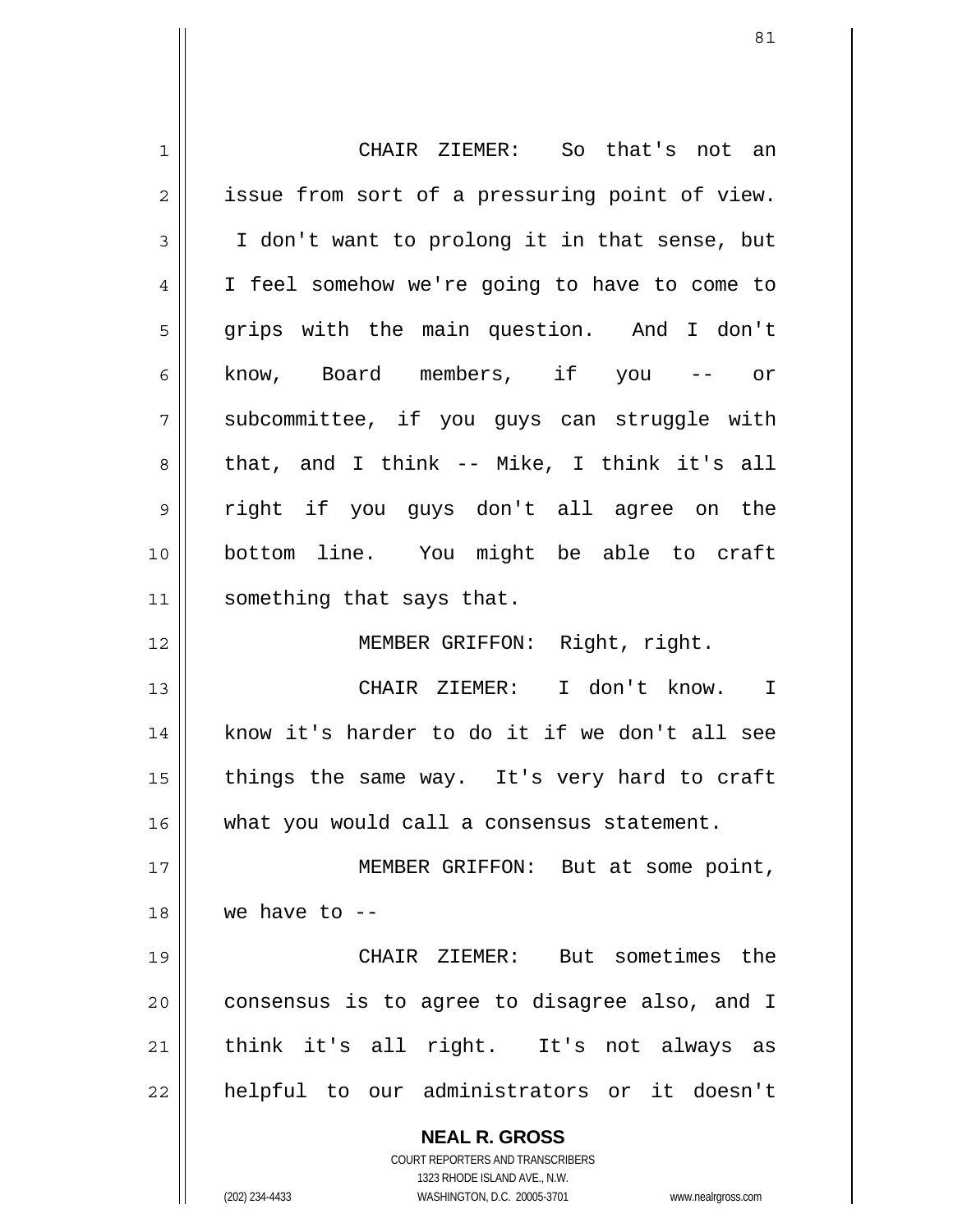1 2 3 4 5 6 7 8 9 10 11 12 13 14 15 16 17 18 19 always address our charges well, because everybody wants a yes or no answer. And we're already dealing with uncertainties and that's a difficult thing anyway, but I think it's all right to say that there's some level of -- we see this in different ways and that a lot of that is built into what we're looking at. It's also built into do we have different sort of views on this and that's fine. There's nothing wrong with that, you know. And my view is not the best view and yours isn't the best view. We all have a good view and somehow we need to bring those together and paint the picture in a way that is -- expresses that and still is sufficiently helpful to those who administer this so that they can understand what it means. And I don't even know what I just said, what that really means either except that I just feel

21 to our charge.

22

20

MEMBER GRIFFON: No, I agree. I

## **NEAL R. GROSS**

like we have to do something to be responsive

COURT REPORTERS AND TRANSCRIBERS 1323 RHODE ISLAND AVE., N.W. (202) 234-4433 WASHINGTON, D.C. 20005-3701 www.nealrgross.com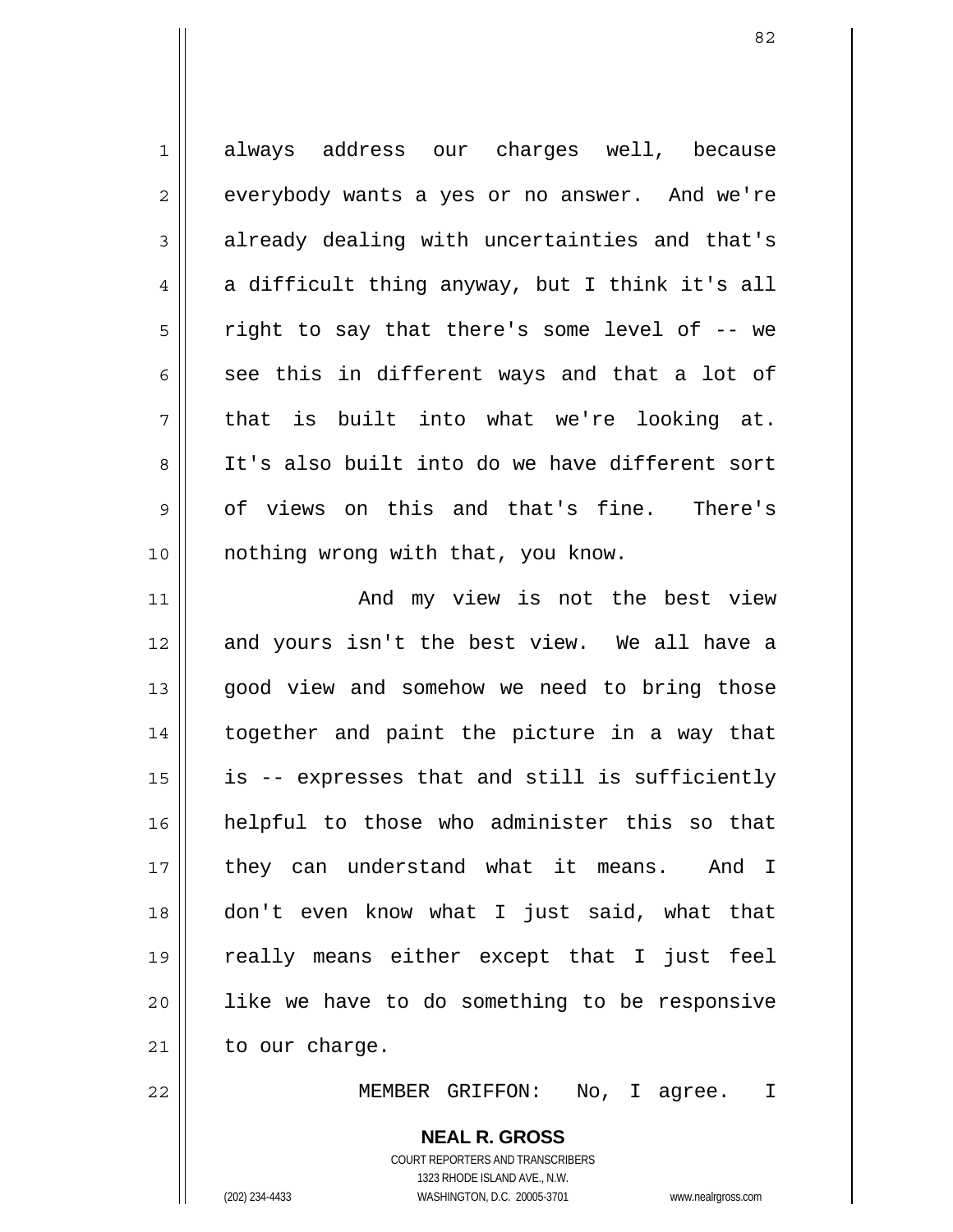**NEAL R. GROSS** COURT REPORTERS AND TRANSCRIBERS 1323 RHODE ISLAND AVE., N.W. (202) 234-4433 WASHINGTON, D.C. 20005-3701 www.nealrgross.com 1 2 3 4 5 6 7 8 9 10 11 12 13 14 15 16 17 18 19 20 21 22 would like to have some sort of more conclusive statement or statements, you know, in the front end and almost an executive summary sort of thing. CHAIR ZIEMER: And I think you know, your subcommittee you have talented folks who are creative and you know where you are on the view point spectrum. MEMBER GRIFFON: I'm certainly willing to bring it back and rework and take and add this to our agenda for January, yes. All I would ask is that -- CHAIR ZIEMER: Let's see how the other Board members, Board members, if you want to go forward with this, say so. MEMBER PRESLEY: No. CHAIR ZIEMER: Okay. MEMBER ROESSLER: Paul, this is Gen. CHAIR ZIEMER: Gen. MEMBER ROESSLER: Yes, thank Nancy, I did get the report and I've looked at it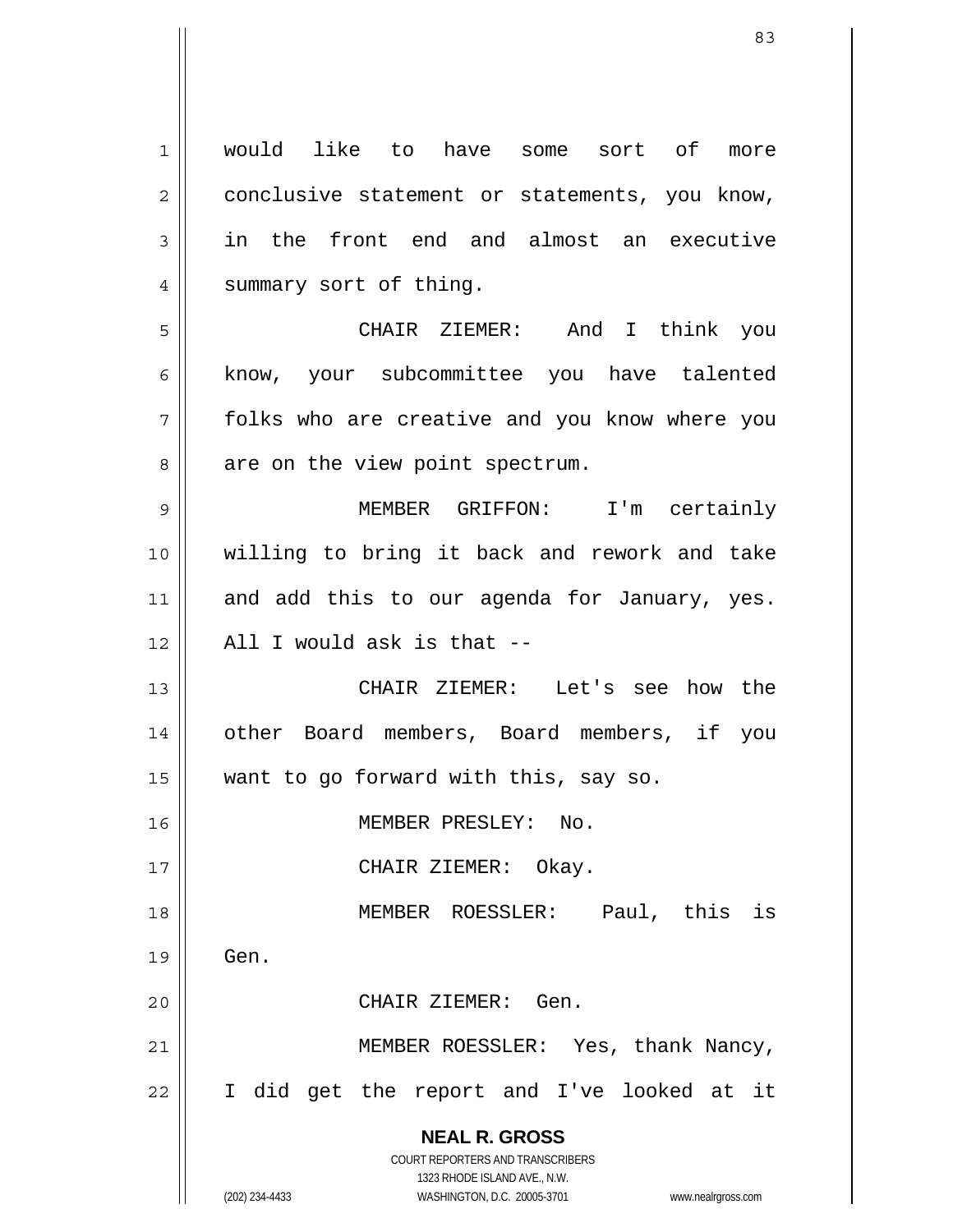**NEAL R. GROSS** COURT REPORTERS AND TRANSCRIBERS 1323 RHODE ISLAND AVE., N.W. (202) 234-4433 WASHINGTON, D.C. 20005-3701 www.nealrgross.com 1 2 3 4 5 6 7 8 9 10 11 12 13 14 15 16 17 18 19 20 21 22 very, very quickly. I agree with what you're saying. I think that if I were receiving this report, the thing I'd want to know, right at the top is what was the value of having done all of this work and what are the implications for the future? And I don't -- in my quick look at it; I don't see anything like that. CHAIR ZIEMER: Okay, well, it's a bottom line issue. Everything else in the report, I think, you know, it's a good report. Wanda. MEMBER GRIFFON: That would be my question, too, to Board members; if -- I'm willing to take it back but I would also ask at this point, does anyone have any input on the findings themselves. CHAIR ZIEMER: Any input? MEMBER GRIFFON: Right, right, because that would be helpful, too. CHAIR ZIEMER: Wanda, did you have an additional comment? MEMBER MUNN: My comment was with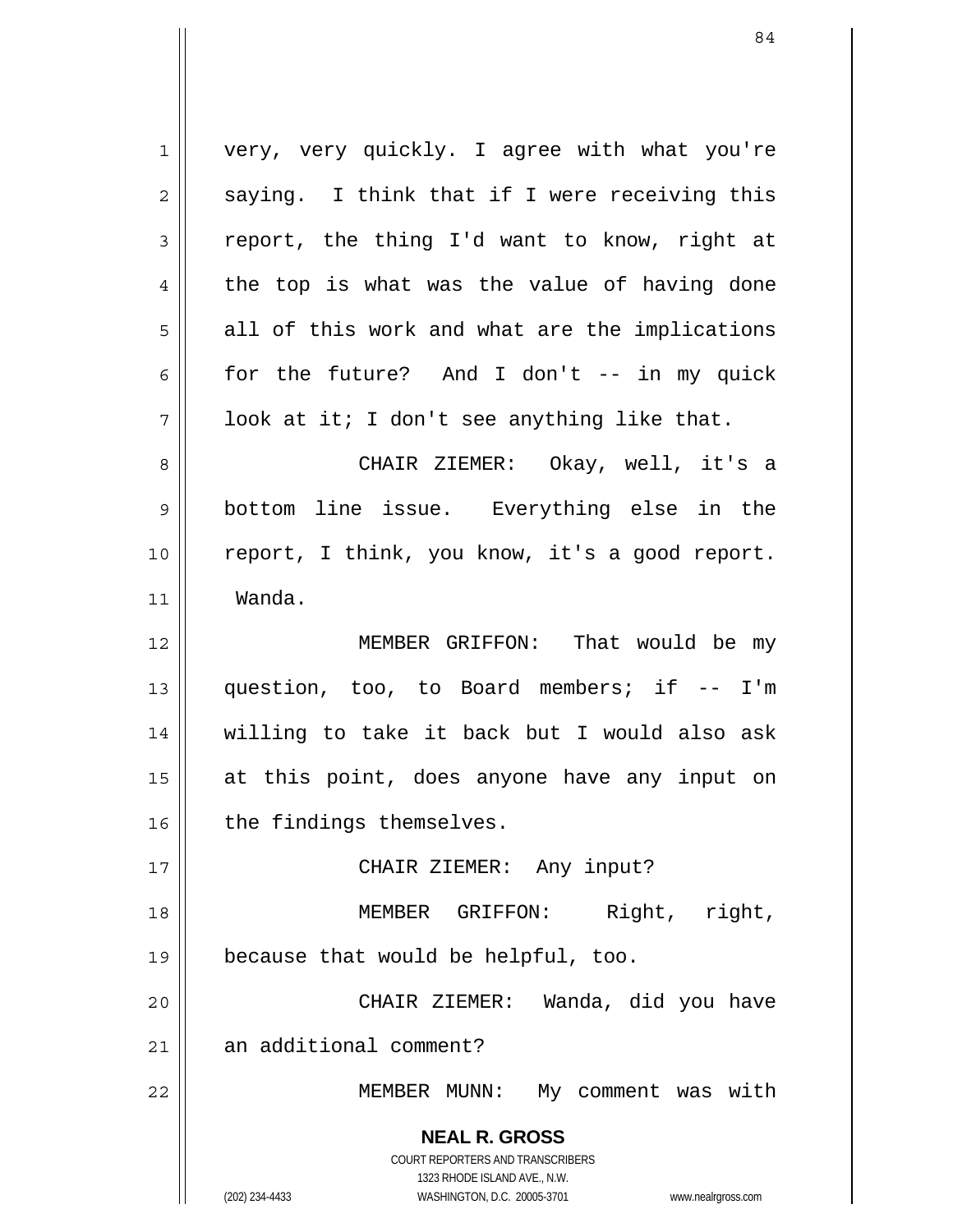**NEAL R. GROSS** COURT REPORTERS AND TRANSCRIBERS 1323 RHODE ISLAND AVE., N.W. 1 2 3 4 5 6 7 8 9 10 11 12 13 14 15 16 17 18 19 20 21 22 respect to the current topic which is if we don't decide to do this now, then at what juncture in following cases, in following reports would we decide to do it. So since we're going to have to grapple with this entire language -- CHAIR ZIEMER: Well, you'll have to grapple with it at some point. MEMBER MUNN: Yes, yes, we'll have to do it. We're set up for January. CHAIR ZIEMER: We're never going to have -- I mean, we can do another hundred reports and I can just predict it's going to look sort of similar. MEMBER GRIFFON: Yes. MEMBER MUNN: Yes. CHAIR ZIEMER: We'll have more cases, but we will have various levels of ease and unease with the final result. We might as well try to grapple with it. MEMBER GRIFFON: And it's going to have more value to NIOSH if we say some sort

(202) 234-4433 WASHINGTON, D.C. 20005-3701 www.nealrgross.com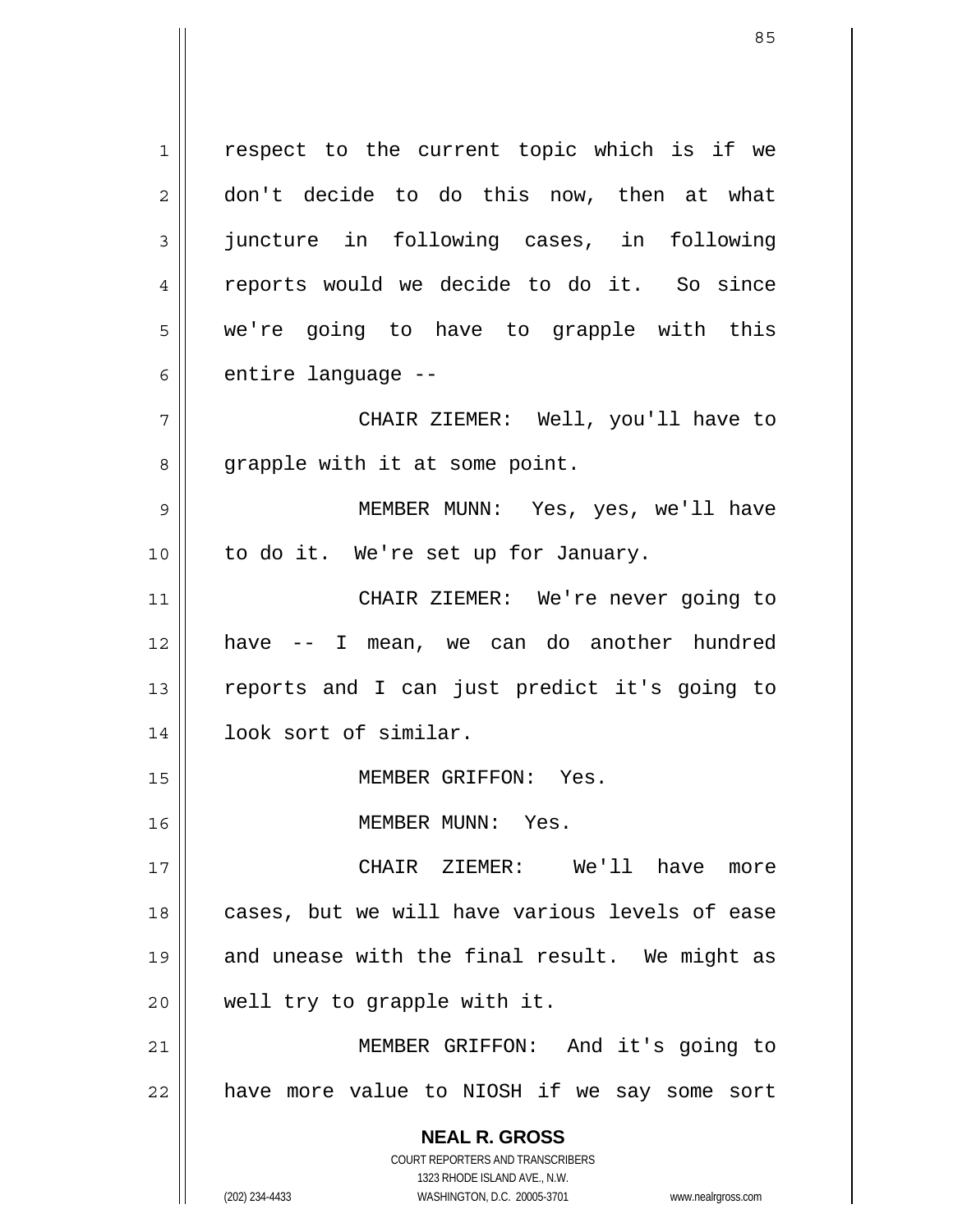| 1  | of conclusive language up front, too. You      |
|----|------------------------------------------------|
| 2  | know, if we -- depending on what that is, it   |
| 3  | may have more -- so, you know, I think you're  |
| 4  | right, we have to try to answer the questions. |
| 5  | We'll grapple with it.                         |
| 6  | CHAIR ZIEMER: Right, and it may be             |
| 7  | that you'll, you know, end up very frustrated  |
| 8  | and you'll say $-$                             |
| 9  | MEMBER GRIFFON: Yes, that's right.             |
| 10 | CHAIR ZIEMER: But let's give it a              |
| 11 | try, if that's agreeable with the Board        |
| 12 | members. And it will delay it a little bit     |
| 13 | going forward. I think it's all right. Maybe   |
| 14 | it will be fine to go to the new Secretary of  |
| 15 | Health and Human Services as a picture of      |
| 16 | what's happened so far. We have a new group    |
| 17 | coming in. The previous Secretary has all the  |
| 18 | other reports. Maybe the new folks would       |
| 19 | appreciate getting a roll-up of what's         |
| 20 | happened up to date and it would be helpful to |
| 21 | them to get up to speed anyway. So I'm not     |
| 22 | that concerned that it goes to the next group. |
|    |                                                |

**NEAL R. GROSS** COURT REPORTERS AND TRANSCRIBERS

1323 RHODE ISLAND AVE., N.W.

(202) 234-4433 WASHINGTON, D.C. 20005-3701 www.nealrgross.com

 $\mathbf{I}$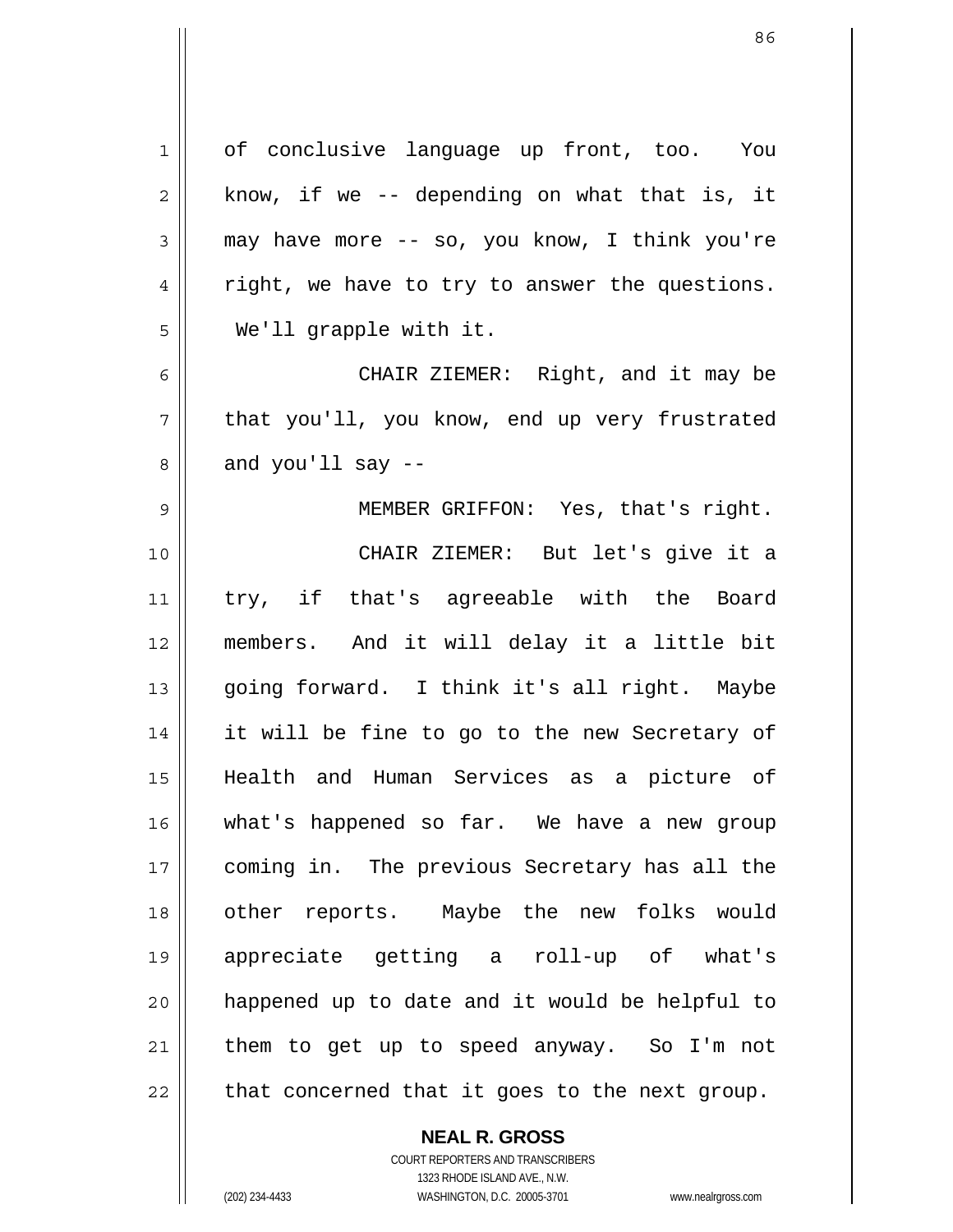**NEAL R. GROSS** 1 2 3 4 5 6 7 8 9 10 11 12 13 14 15 16 17 18 19 20 21 22 MEMBER GRIFFON: No, I'm fine in taking it back. I don't know how the others feel. It's fine with the Chair. CHAIR ZIEMER: Are we okay with the Board. We don't need to vote if -- MEMBER GRIFFON: We'll further consider it. CHAIR ZIEMER: Okay, I sense there's a consensus here. Appreciate the subcommittee and you guys have worked hard and we appreciate all the work that you've done. It's been a good committee and they've -- I think they've done us well in evaluating all of these cases and not just the subcommittee, because all of you have worked on the evaluation teams for all of these cases, not just this 100 but all of the previous ones as well. So it's been an excellent effort. I think the feedback to NIOSH has been useful, so the efforts have been very useful in the total picture. So we do thank you for all of that.

> COURT REPORTERS AND TRANSCRIBERS 1323 RHODE ISLAND AVE., N.W.

(202) 234-4433 WASHINGTON, D.C. 20005-3701 www.nealrgross.com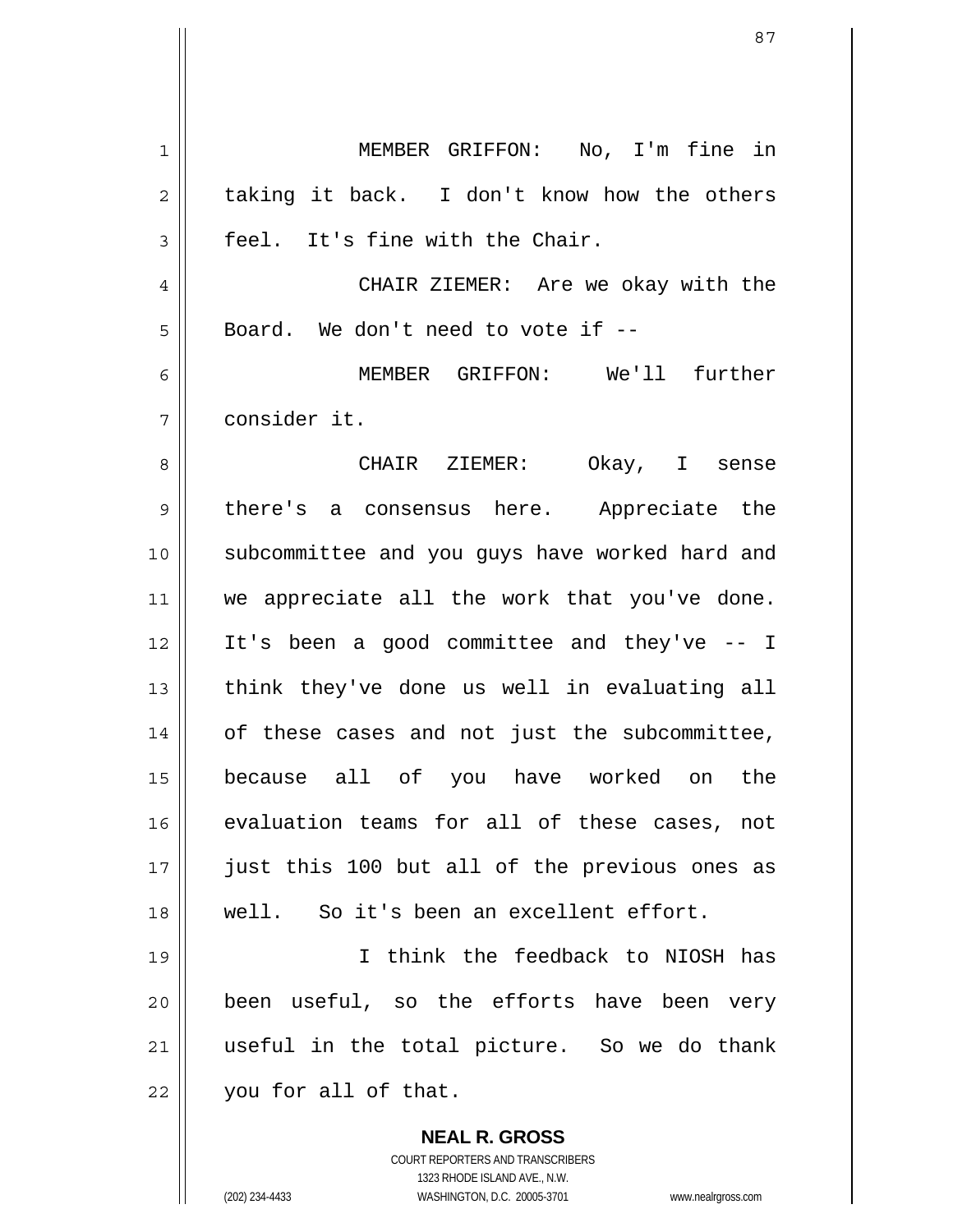**NEAL R. GROSS** 1 2 3 4 5 6 7 8 9 10 11 12 13 14 15 16 17 18 19 20 21 22 Okay, so do we need a little break then before we go to the subcommittee reports? Okay, comfort break. Now, the break effects when we finish this morning, so that will be incentive for you to come back in about 10 minutes if possible. Okay? (Whereupon, the above-entitled matter went off the record at 10:37 a.m. and resumed at 10:50 a.m.) CHAIR ZIEMER: Okay, let's reassemble and we'll get underway again. Board members, if you want a copy of that Excel spreadsheet that Nancy Adams described, the flash stick is being circulated. I think Phil has it right now. Phil, if you'll give it to Wanda when you're done, and then Wanda can pass it over to Mr. Presley. Okay, and Josie has a copy already, so just make sure everyone has a copy of they want it. Okay, we're going to move to the subcommittee -- or continue the subcommittee report and then proceed with the work group

> COURT REPORTERS AND TRANSCRIBERS 1323 RHODE ISLAND AVE., N.W.

(202) 234-4433 WASHINGTON, D.C. 20005-3701 www.nealrgross.com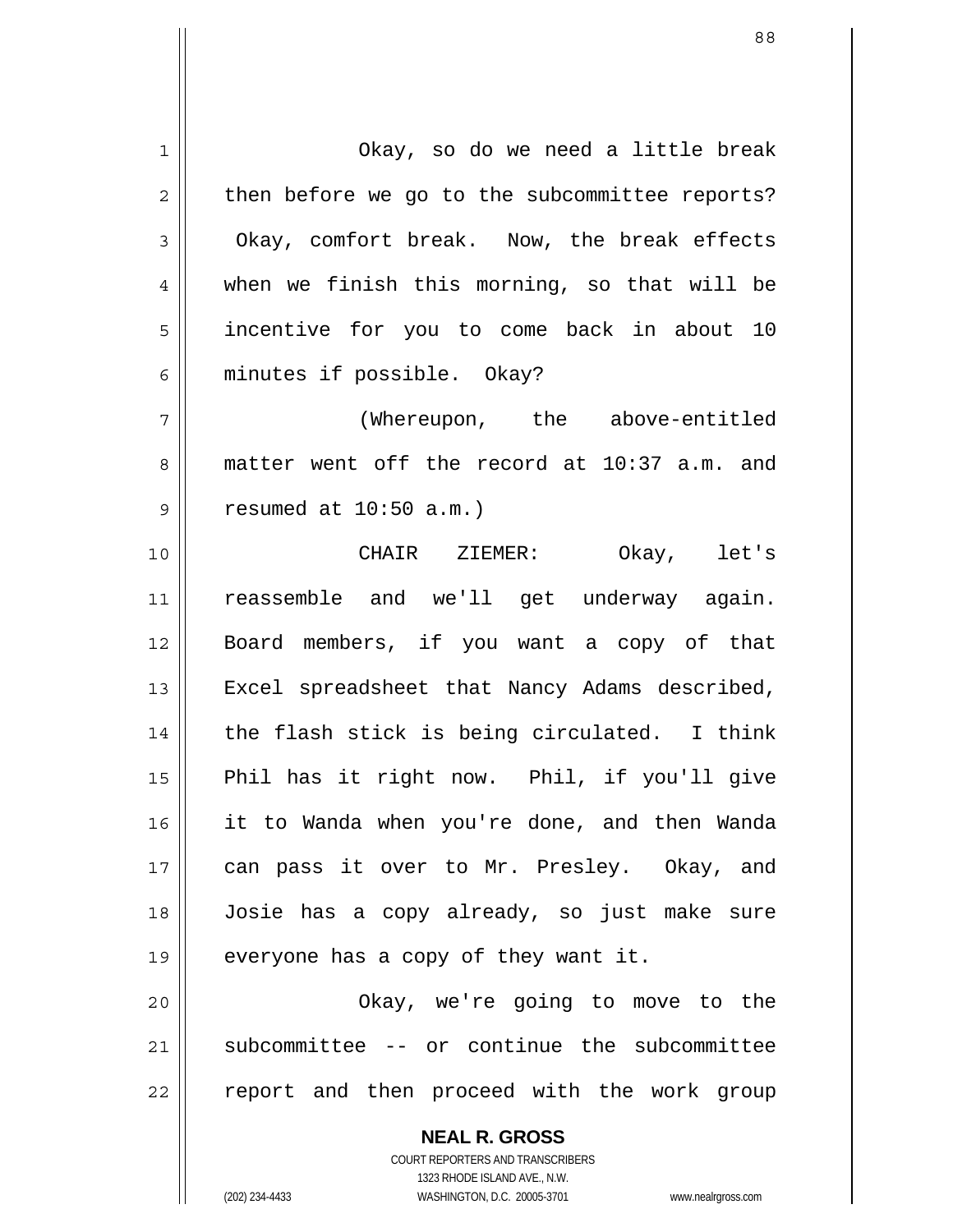89

1 2 3 4 5 6 7 8 9 10 11 12 13 14 15 16 17 18 reports and that will pretty much complete our business for today. We've already had the report from Mark on the 100 case roll-up. Mark, also you're going to speak about the path ahead on the next set of reviews. What do you have for us there? MEMBER GRIFFON: Just an update on the -- where we're at so far. We had a meeting recently in Cincinnati and we continued on our work with the sixth and seventh set of cases. We had the eighth set of cases on the agenda but that was a little too optimistic. We're continuing on the finding resolution process on the sixth and seventh and the next meeting, I anticipate we'll get into the eighth. The sixth, we have almost reached resolution on almost all the findings. The

19 20 21 22 seventh set is not quite as complete and then like I said, the eighth set we have NIOSH responses, but we have not gone through those with a first pass, so that will be our first

> **NEAL R. GROSS** COURT REPORTERS AND TRANSCRIBERS 1323 RHODE ISLAND AVE., N.W. (202) 234-4433 WASHINGTON, D.C. 20005-3701 www.nealrgross.com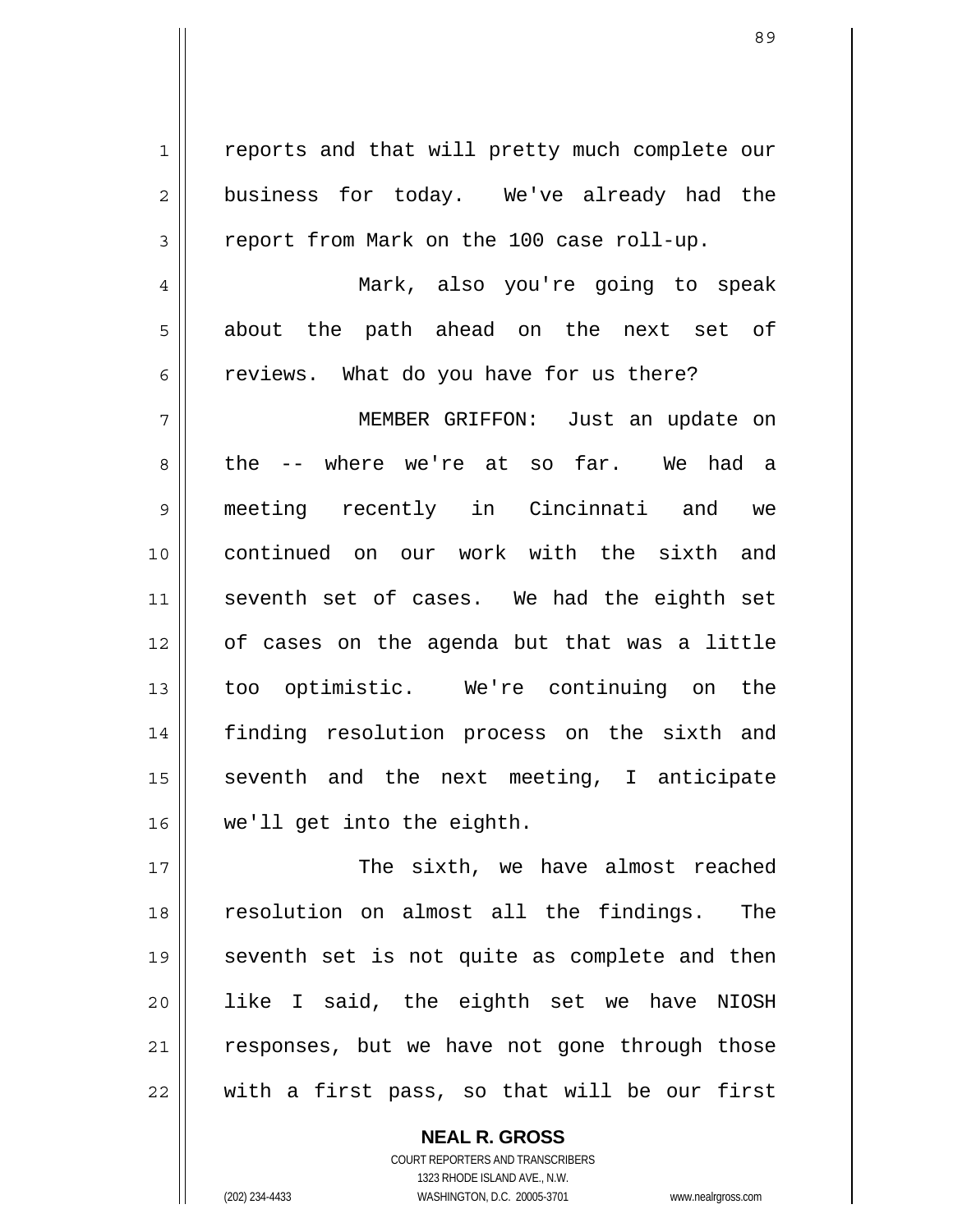1 2 3 4 5 6 7 8 9 10 11 12 13 14 15 16 17 18 19 20 21 22 time to discuss those. We're going to have another meeting in January of the subcommittee in Cincinnati. And then we also want to select the next set of cases for SC&A to start working on and as -- if I'm remembering it correctly, I don't know if Stu's in the room, it will be our eleventh set of cases and Stu assembled a file for the subcommittee and if you're a member, just to refresh all of us, we're doing this like in a two-step process, so we're going to take a look at the files that Stu pulled, both best estimate and random, I think is the way he's done it again, and go through those for potential cases of interest and then ask him to take that sublist, that smaller list and go back and get more information such as did it involve neutron doses, pre, post-70 I think we asked and did it -- several other factors are in there, best estimate for internal, external. So we get more information for the cases, then we make a final selection and

> **NEAL R. GROSS** COURT REPORTERS AND TRANSCRIBERS 1323 RHODE ISLAND AVE., N.W.

(202) 234-4433 WASHINGTON, D.C. 20005-3701 www.nealrgross.com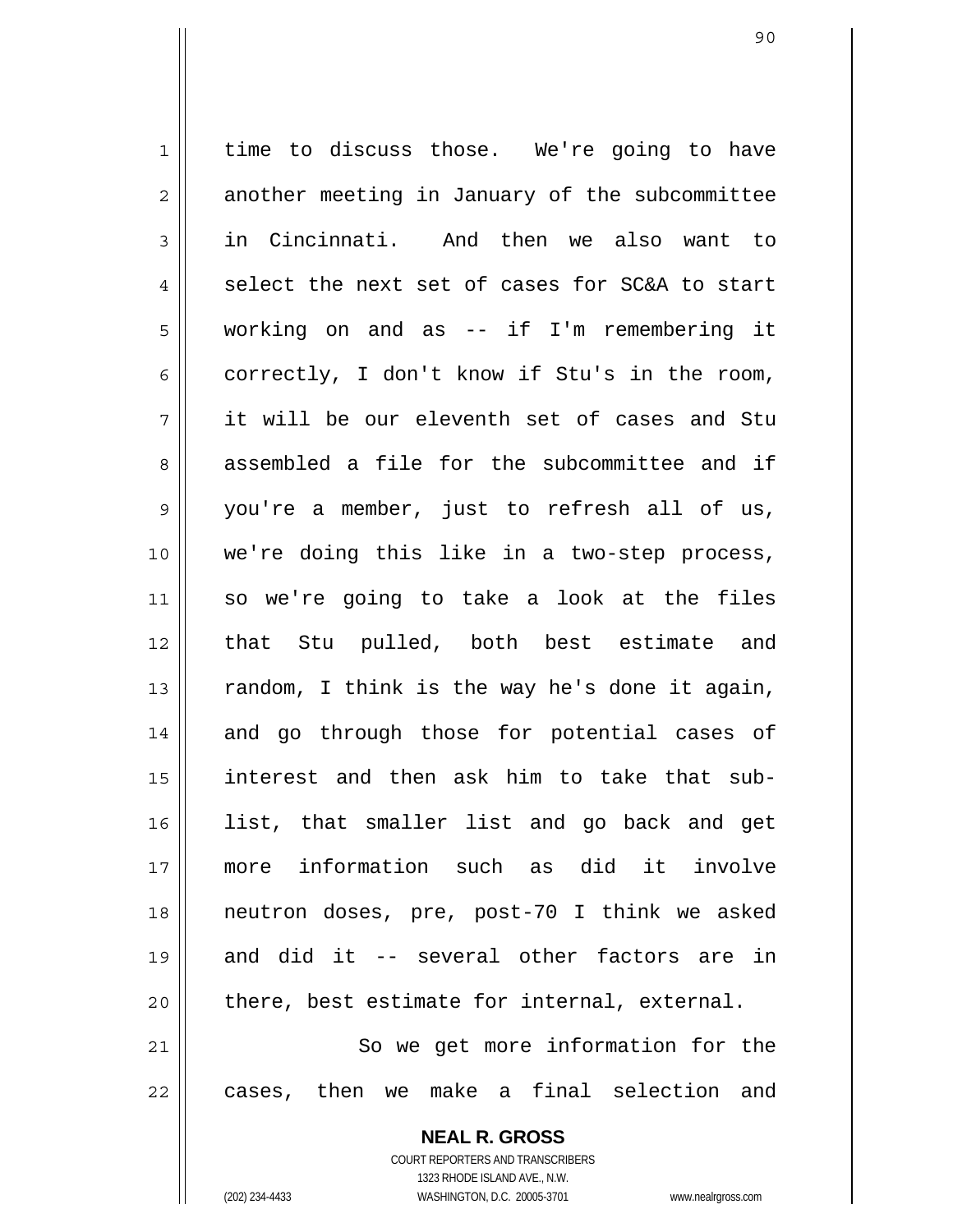1 2 3 4 5 6 7 8 9 10 11 12 13 14 15 16 17 18 19 20 21 22 bring it to the Board for a final -- so it's going to be a two-step process. We're not going to be ready to put sort of work in the hopper for SC&A yet, but we are starting that and we'll start that in January and I would hope some time -- the next Board meeting is in February. I think we'll be ready for a full selection at that point for the eleventh set of cases. So that's where we stand. CHAIR ZIEMER: And just for the record and for clarity, the ninth set of cases, have all of the teams finished their work with SC&A on the ninth set? MEMBER GRIFFON: Yes, I'm seeing from the audience that that has happened. CHAIR ZIEMER: That has happened, so that is complete. And my understanding is SC&A is completing or will complete their review of the tenth set. They will not have - - by the end of January at least because the contract is being extended by David Staudt through January. My understanding from John

> **NEAL R. GROSS** COURT REPORTERS AND TRANSCRIBERS

> > 1323 RHODE ISLAND AVE., N.W.

(202) 234-4433 WASHINGTON, D.C. 20005-3701 www.nealrgross.com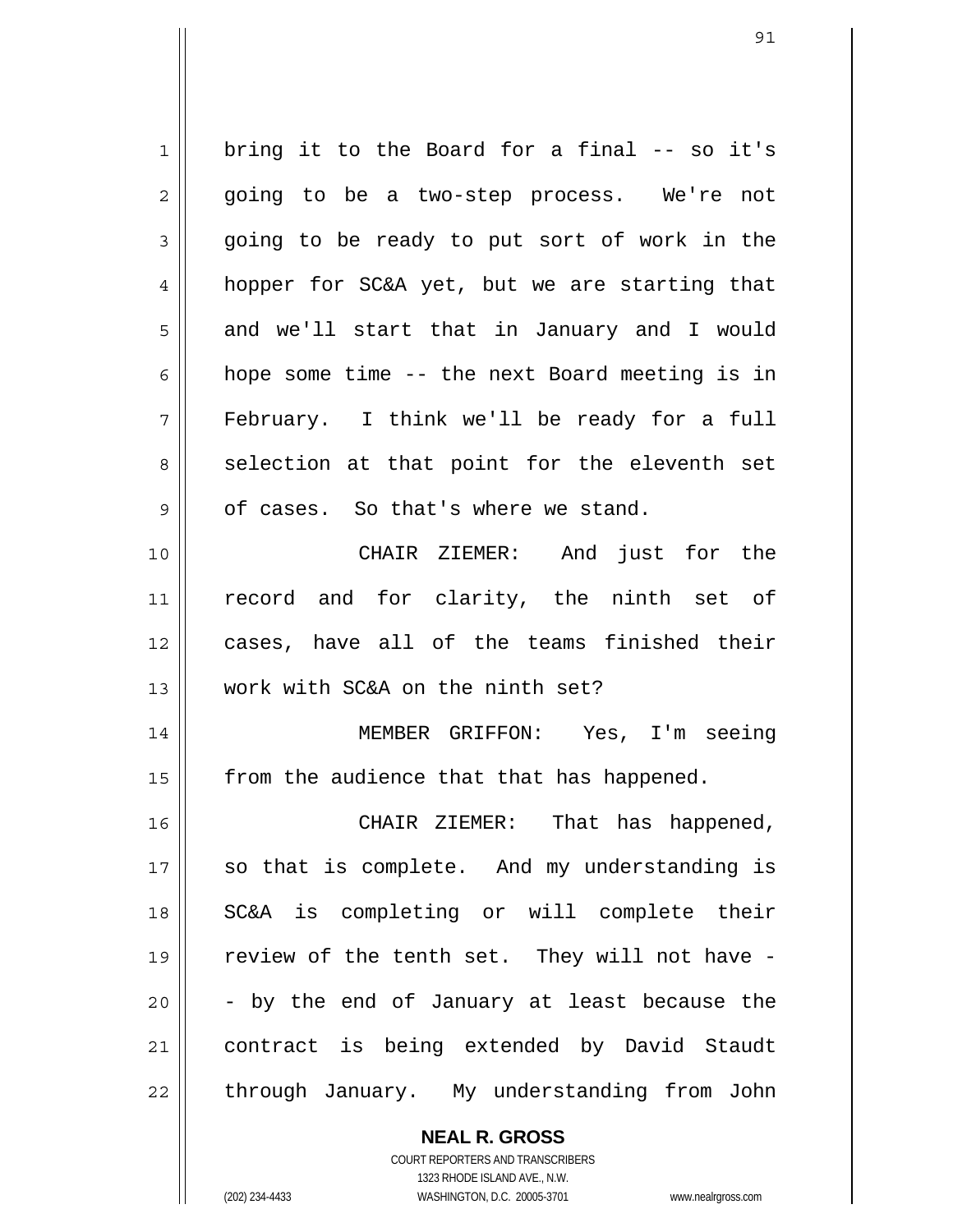**NEAL R. GROSS** COURT REPORTERS AND TRANSCRIBERS 1 2 3 4 5 6 7 8 9 10 11 12 13 14 15 16 17 18 19 20 21 22 Mauro was that at least SC&A's part of the tenth set would be completed. They probably would not have the Board's review teams in place and that part done, but at least the deliverable will be in place is my understanding. So SC&A will have completed -- MEMBER GRIFFON: I would think so, yes, yes. CHAIR ZIEMER: -- the tenth set. MEMBER GRIFFON: And on the ninth set, I don't think we -- SC&A has yet submitted a matrix to NIOSH but Doug can speak to that. CHAIR ZIEMER: But the teams have met but perhaps we don't have a matrix yet on that. MEMBER GRIFFON: Yes. MR. FARBER: We have completed all conference calls. We have made all the corrections from the conference calls and now it's a matter of putting together the summary, executive summary.

1323 RHODE ISLAND AVE., N.W.

(202) 234-4433 WASHINGTON, D.C. 20005-3701 www.nealrgross.com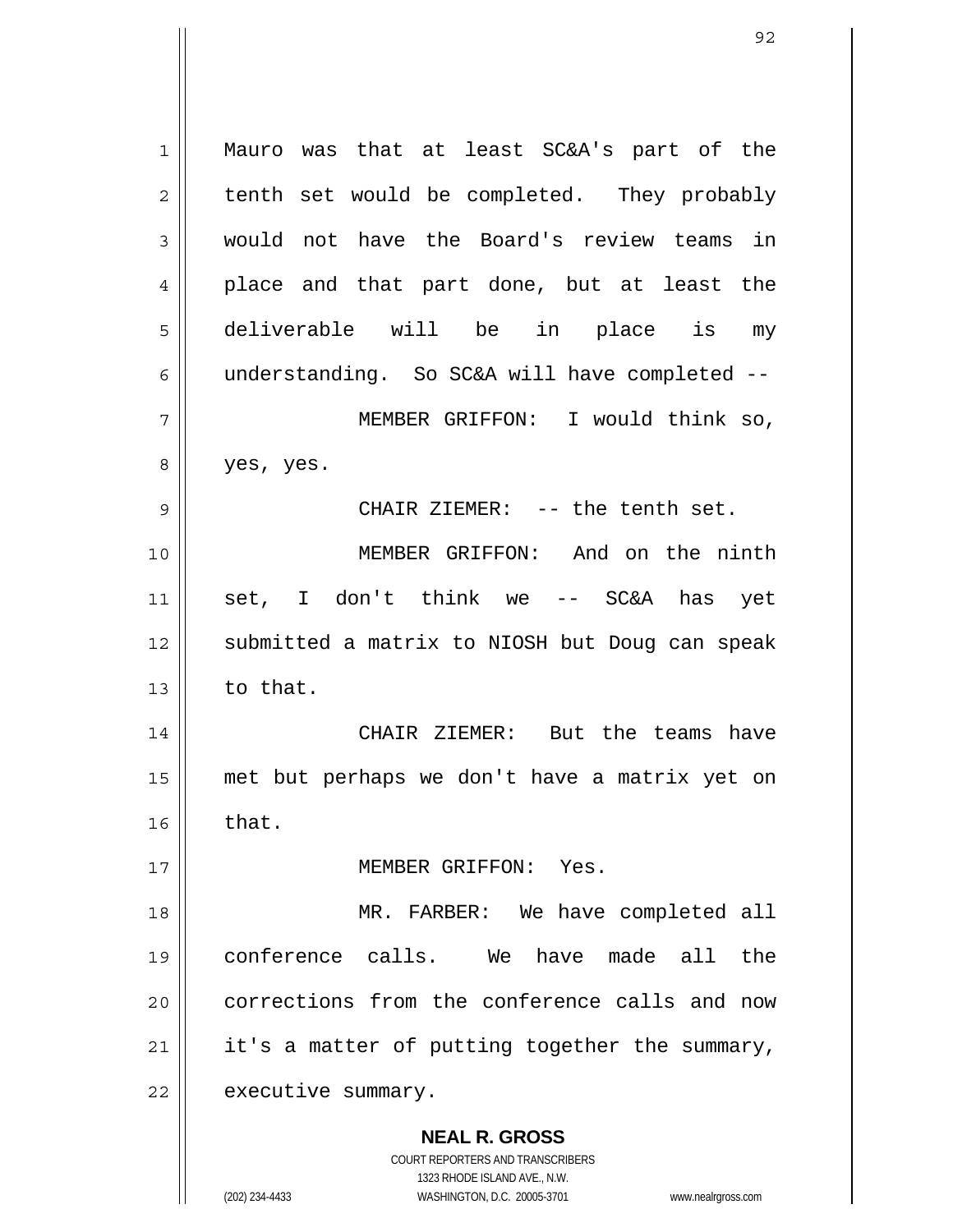| 1  | CHAIR ZIEMER: Okay, so that will                                    |
|----|---------------------------------------------------------------------|
| 2  | complete the --                                                     |
| 3  | That should be out<br>MR. FARBER:                                   |
| 4  | shortly.                                                            |
| 5  | CHAIR ZIEMER: -- initial work on                                    |
| 6  | the ninth set ready for the matrix.                                 |
| 7  | MR. FARBER: On the ninth set.                                       |
| 8  | CHAIR ZIEMER: And then the tenth                                    |
| 9  | set will have the SC&A report but not the team                      |
| 10 | reviews.                                                            |
| 11 | MR. FARBER: Right, that is our                                      |
| 12 | plan to have that completed.                                        |
| 13 | CHAIR ZIEMER: Thank you very much.                                  |
| 14 | Now, just for the record, and Mark, you                             |
| 15 | talked really about the eleventh set that                           |
| 16 | you'll be looking at. And I think it would be                       |
| 17 | appropriate if the Board actually -- and maybe                      |
| 18 | we don't need to do it today but in case                            |
| 19 | you're ready with the eleventh set, we can                          |
| 20 | officially task and I will describe it as                           |
| 21 | task, the contractor --                                             |
| 22 | MEMBER GRIFFON: Right, right.                                       |
|    | <b>NEAL R. GROSS</b>                                                |
|    | COURT REPORTERS AND TRANSCRIBERS<br>1323 RHODE ISLAND AVE., N.W.    |
|    | (202) 234-4433<br>WASHINGTON, D.C. 20005-3701<br>www.nealrgross.com |

 $\overline{\phantom{a}}$ 

 $\mathbb{I}$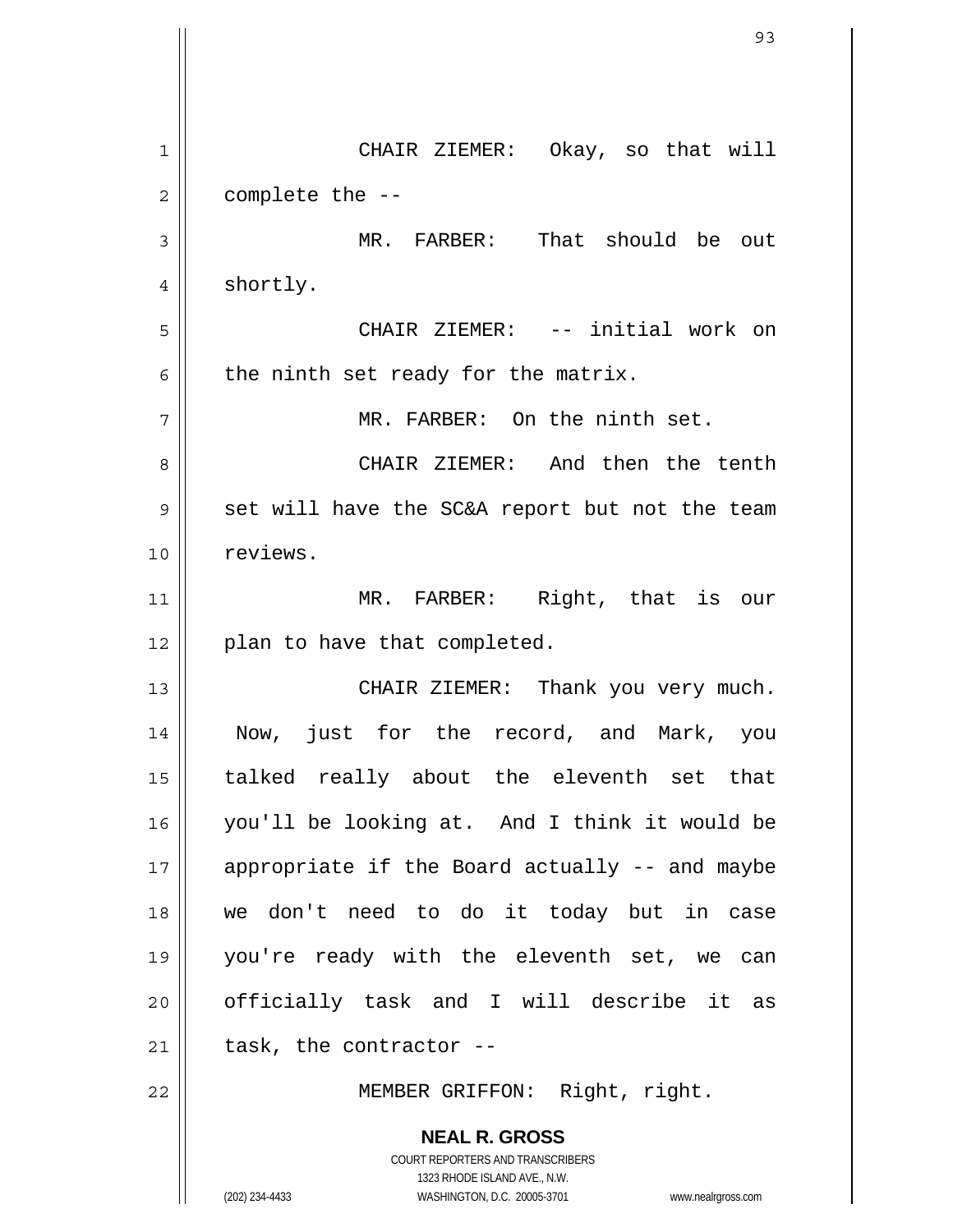| 1              | CHAIR ZIEMER: -- to proceed as                                                                      |
|----------------|-----------------------------------------------------------------------------------------------------|
| $\overline{2}$ | soon as the work group has identified the                                                           |
| 3              | eleventh set. Will that occur before the next                                                       |
| 4              | meeting?                                                                                            |
| 5              | MEMBER GRIFFON: I don't think --                                                                    |
| 6              | we've always brought the list, our list, back                                                       |
| 7              | to the full Board.                                                                                  |
| 8              | CHAIR ZIEMER: Okay, so we won't                                                                     |
| 9              | have an eleventh set before our next meeting                                                        |
| 10             | anyway.                                                                                             |
| 11             | MEMBER GRIFFON: Right.                                                                              |
| 12             | CHAIR ZIEMER: So we don't have to                                                                   |
| 13             | task today. Okay.                                                                                   |
| 14             | MEMBER GRIFFON: Right, we can't                                                                     |
| 15             | really. I mean, we were hoping to, but I                                                            |
| 16             | don't think we can do it to stick with our                                                          |
| 17             | procedure.                                                                                          |
| 18             | CHAIR ZIEMER: No, I wanted to make                                                                  |
| 19             | sure that our quote contractor which currently                                                      |
| 20             | will be unnamed for -- after January, at the                                                        |
| 21             | moment is unnamed, would -- if necessary,                                                           |
| 22             | would be in place to do the work but it won't                                                       |
|                | <b>NEAL R. GROSS</b>                                                                                |
|                | <b>COURT REPORTERS AND TRANSCRIBERS</b>                                                             |
|                | 1323 RHODE ISLAND AVE., N.W.<br>(202) 234-4433<br>WASHINGTON, D.C. 20005-3701<br>www.nealrgross.com |
|                |                                                                                                     |

 $\mathsf{I}$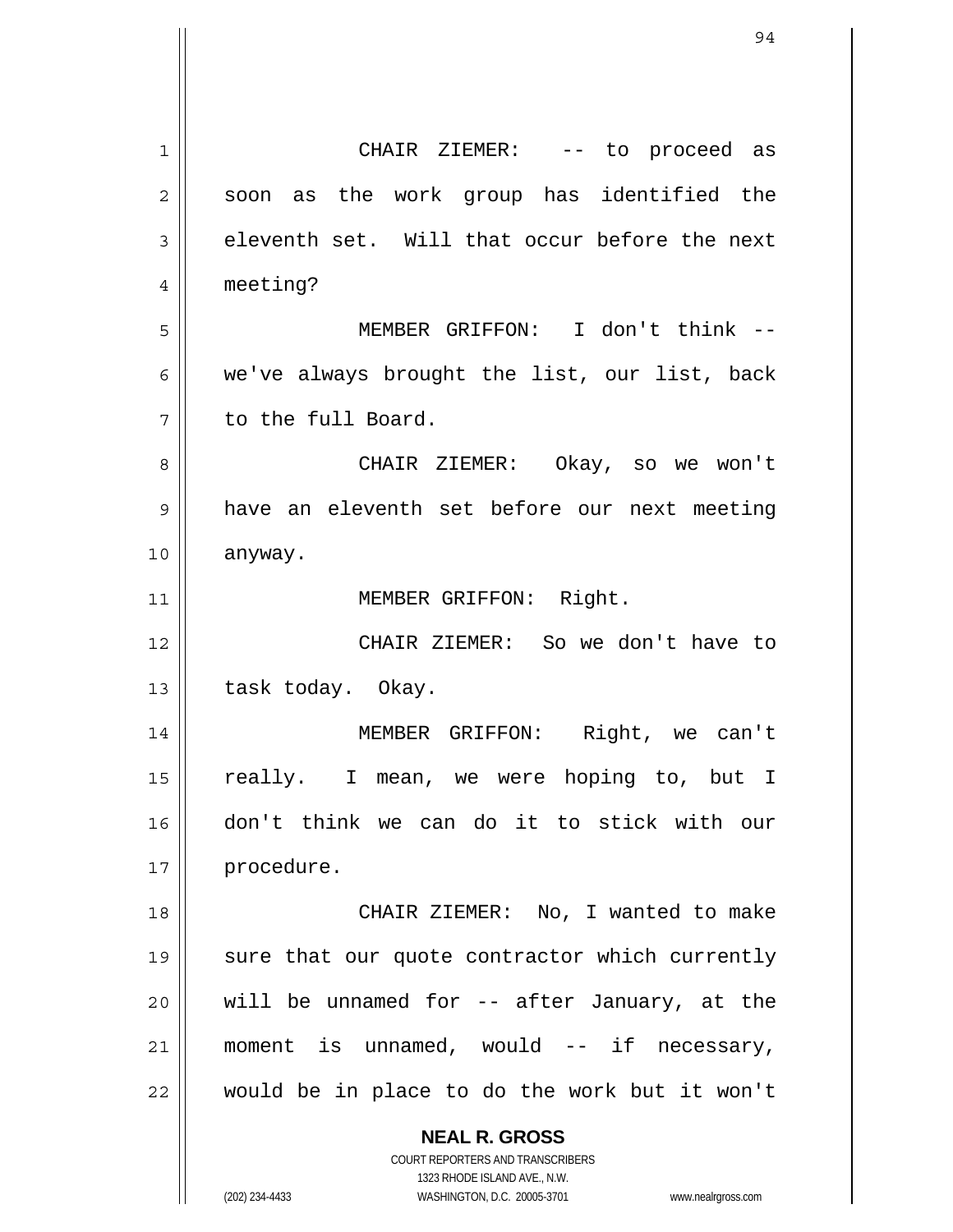| $\mathbf{1}$ | be ready in any event till our next meeting                         |
|--------------|---------------------------------------------------------------------|
| 2            | and hopefully, we will know the name of the                         |
| 3            | contractor at the next meeting.                                     |
| 4            | MEMBER GRIFFON: Right.                                              |
| 5            | CHAIR ZIEMER: Okay, so we don't                                     |
| 6            | need to task that. Any questions for the Dose                       |
| 7            | Reconstruction Subcommittee? Okay, then let                         |
| 8            | us proceed to the Work Group reports. And                           |
| 9            | what I'd like to ask you to do -- well, first                       |
| 10           | of all, we won't repeat reports of groups that                      |
| 11           | we've already covered, such as Blockson.                            |
| 12           | Also, if your work group has                                        |
| 13           | nothing new to report, you either haven't met                       |
| 14           | or there's no new issues or updates for the                         |
|              | Board, simply indicate no report and we'll                          |
| 15           |                                                                     |
| 16           | move onto the next one. So let's go down                            |
| 17           | through the list.                                                   |
| 18           | MR. KATZ: Okay, so the first that                                   |
| 19           | hasn't already met or discussed its work is                         |
| 20           | Chapman, John, Dr. Poston?                                          |
| 21           | MEMBER POSTON: No report.                                           |
| 22           | MR. KATZ: Right, no report. And                                     |
|              | <b>NEAL R. GROSS</b>                                                |
|              | COURT REPORTERS AND TRANSCRIBERS                                    |
|              | 1323 RHODE ISLAND AVE., N.W.                                        |
|              | (202) 234-4433<br>WASHINGTON, D.C. 20005-3701<br>www.nealrgross.com |

 $\overline{\mathsf{I}}$ 

 $\mathsf{l}$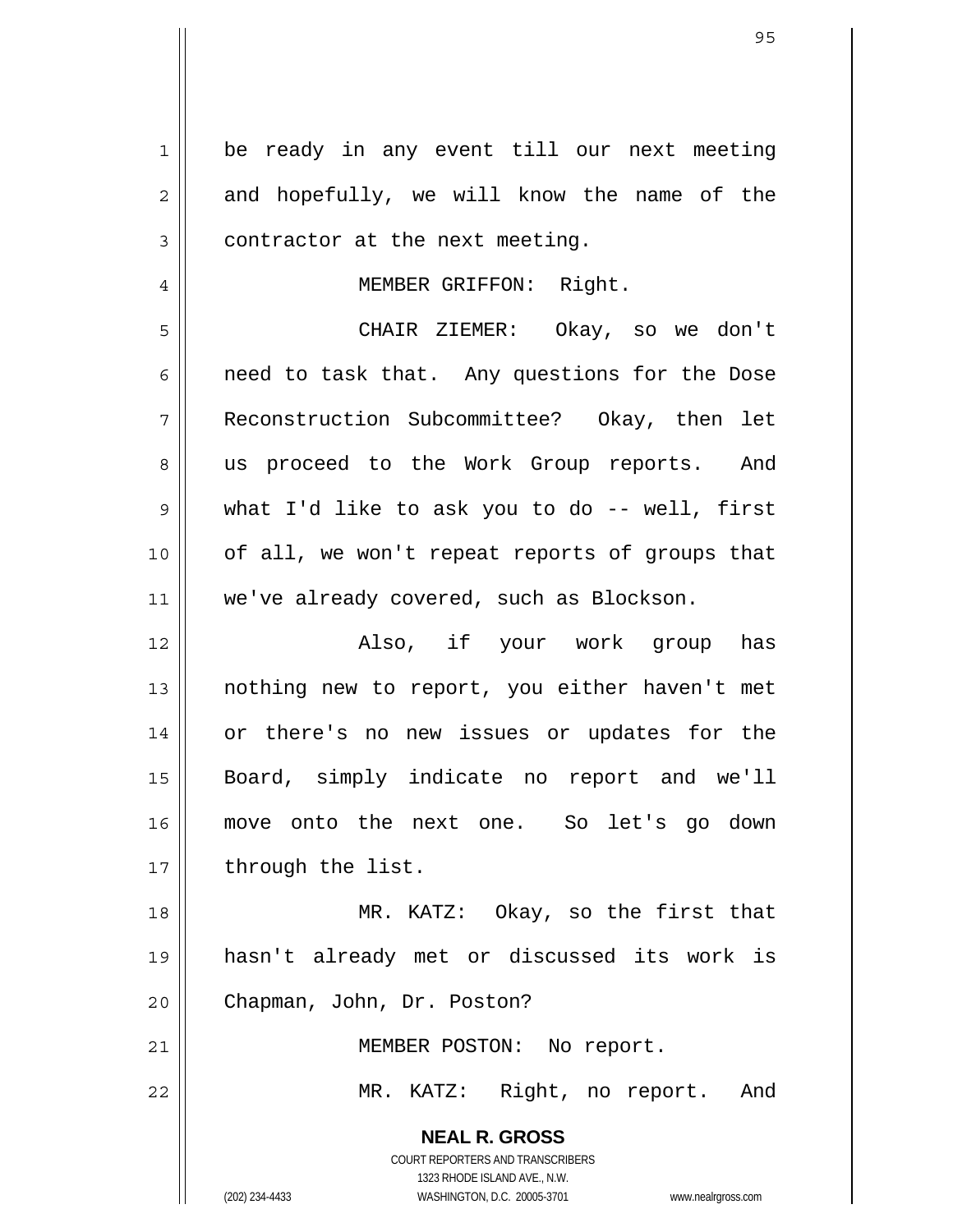1 the next is Fernald, Brad.

| 2  | MEMBER CLAWSON: We've had a work                         |
|----|----------------------------------------------------------|
| 3  | group since then. We're still chasing some of            |
| 4  | the issues we raised on the K-25 silos and so            |
| 5  | forth, but we're just proceeding on K-65.                |
| 6  | MR. KATZ: The Chair for the next                         |
| 7  | is not here. It's Dr. Melius, does someone               |
| 8  | who's-- that's Hanford Site Profile, so                  |
| 9  | there's Brad and --                                      |
| 10 | MEMBER POSTON: Yes. He did, in                           |
| 11 | essence, report that Hanford has not met.                |
| 12 | They were awaiting the documents. So we're               |
| 13 | aware of that, right.                                    |
| 14 | MR. KATZ: That's right, thank you.                       |
| 15 | So the next is INL. Phil?                                |
| 16 | MEMBER SCHOFIELD: Well, there's a                        |
| 17 | - my designee is working on the -- SC&A has              |
| 18 | worked on the text basis document, going over            |
| 19 | it. I haven't seen what they've come up with             |
| 20 | yet. Neither has anybody else that I know of.            |
| 21 | CHAIR ZIEMER: The work group has                         |
| 22 | not met yet.                                             |
|    | <b>NEAL R. GROSS</b><br>COURT REPORTERS AND TRANSCRIBERS |

1323 RHODE ISLAND AVE., N.W.

96

 $\prod$ 

(202) 234-4433 WASHINGTON, D.C. 20005-3701 www.nealrgross.com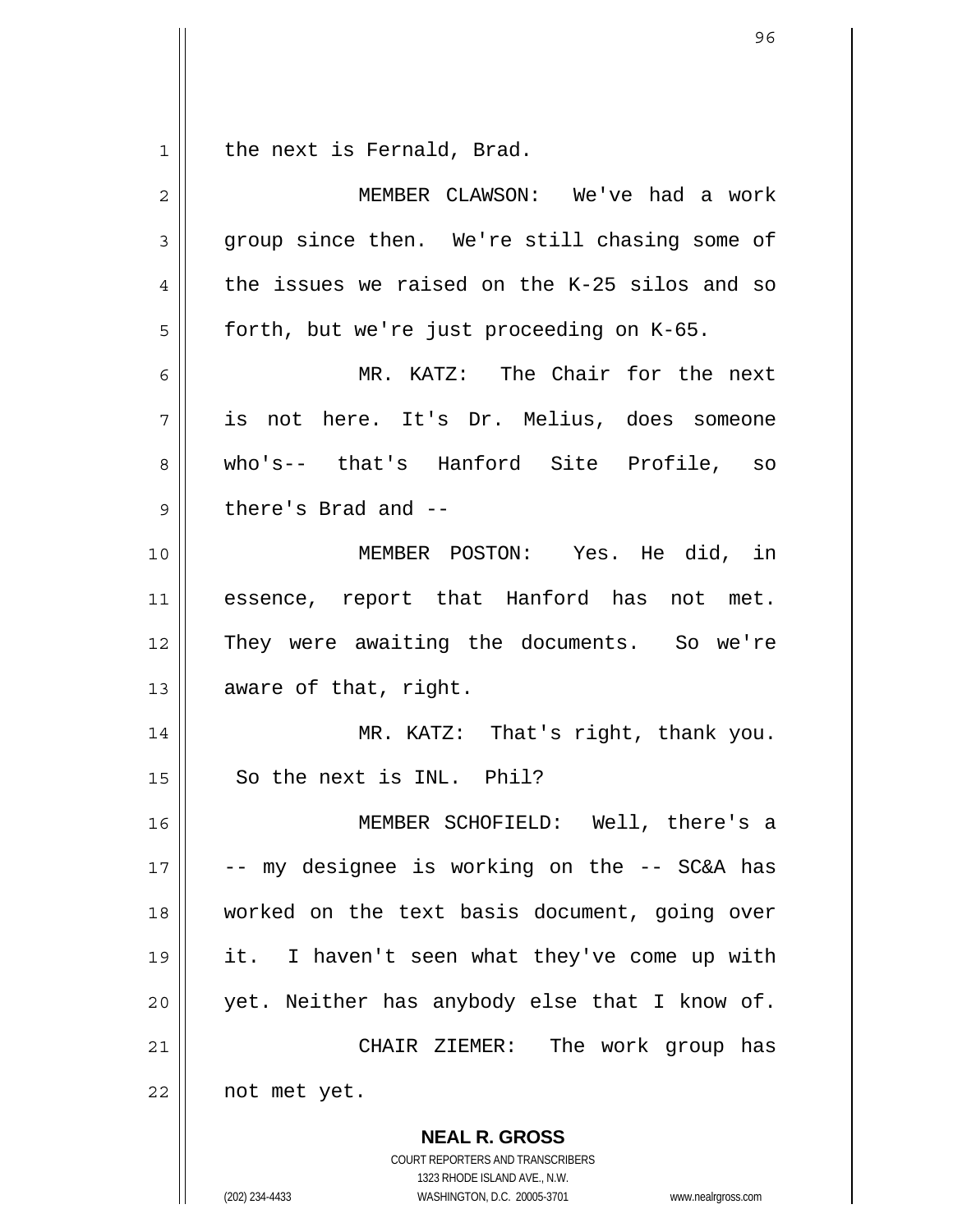| 1  | MEMBER SCHOFIELD: No, we have not.                          |
|----|-------------------------------------------------------------|
| 2  | MR. KATZ: Los Alamos, Mark.                                 |
| 3  | MEMBER GRIFFON: No progress -- we                           |
| 4  | haven't met, no progress. I think we have --                |
| 5  | the evaluation report is still being worked                 |
| 6  | on, is that correct? LaVon has been updating                |
| 7  | me in between, but there's been some delays on              |
| 8  | it, some -- is it similar to Savannah River or              |
| 9  | different? Anyway, it's been delayed a little               |
| 10 | bit, and we're not going to meet until we have              |
| 11 | the evaluation report for the later years of                |
| 12 | the petition.                                               |
| 13 | MR. KATZ: Mound, Josie?                                     |
| 14 | MEMBER BEACH: I have nothing new                            |
| 15 | to report than what I reported on our November              |
| 16 | 6 <sup>th</sup> conference call for the Mound Work Group.   |
| 17 | MR. KATZ: NTS.                                              |
| 18 | MEMBER PRESLEY: We met on October                           |
| 19 | the 29 <sup>th</sup> . We have not had a meeting since, but |
| 20 | at this meeting, SC&A and NIOSH and myself                  |
| 21 | have got together and ironed out some of the                |
| 22 | problems that we had on getting some of the                 |
|    | <b>NEAL R. GROSS</b><br>COURT REPORTERS AND TRANSCRIBERS    |

1323 RHODE ISLAND AVE., N.W.

 $\prod$ 

(202) 234-4433 WASHINGTON, D.C. 20005-3701 www.nealrgross.com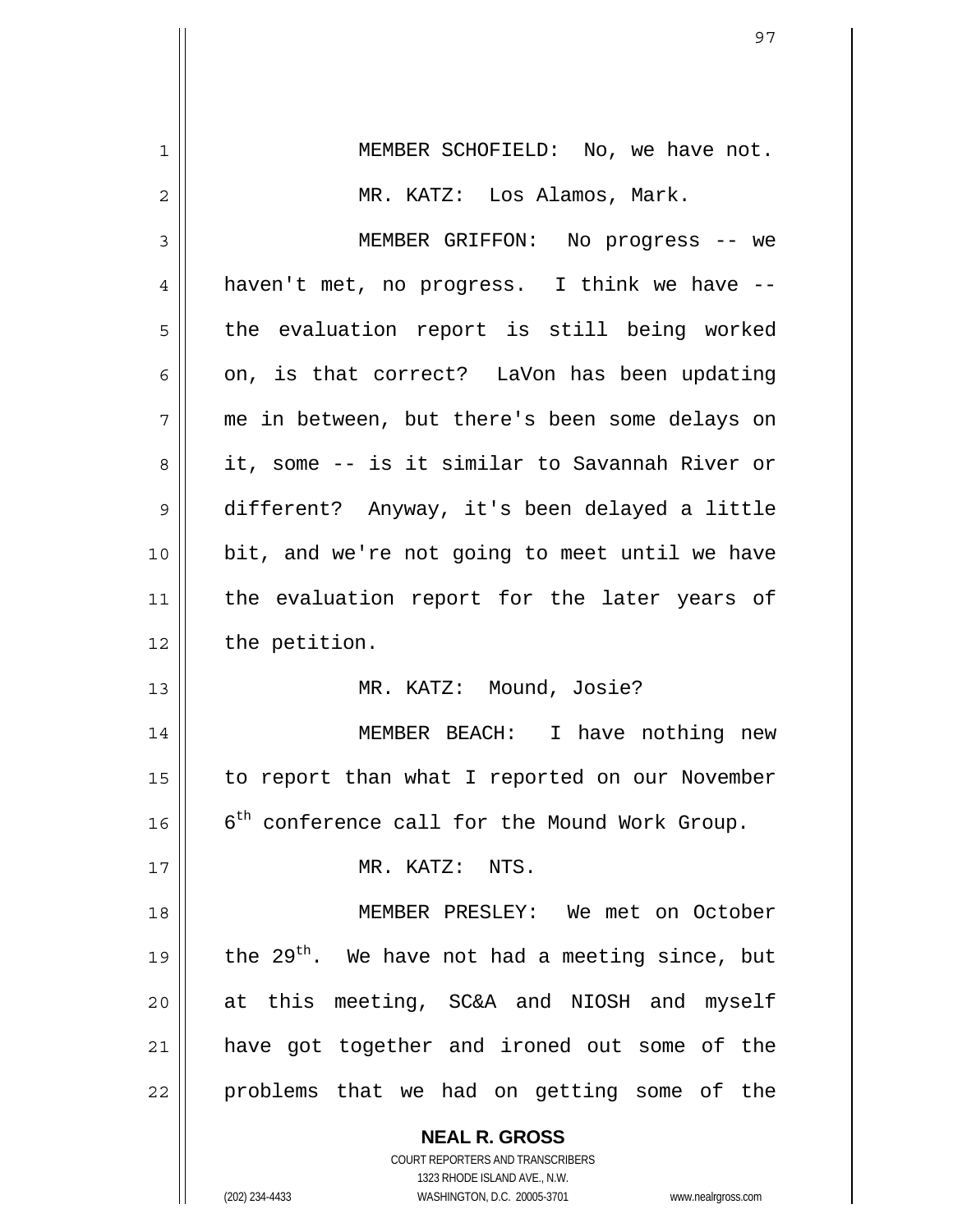**NEAL R. GROSS** COURT REPORTERS AND TRANSCRIBERS 1323 RHODE ISLAND AVE., N.W. 1 2 3 4 5 6 7 8 9 10 11 12 13 14 15 16 17 18 19 20 21 22 information back and forth, and hopefully something will be forthcoming at our next meeting on the site profile. MR. KATZ: And we have Pantex, Brad? MEMBER CLAWSON: Nothing to report. We haven't met yet. SC&A has delivered a matrix to us, and we're trying to set up a meeting as we speak. MR. KATZ: Pinellas, Phil? MEMBER SCHOFIELD: We had a work group scheduled, but we've had to cancel it because of some new information that we haven't seen yet on the depleted uranium and give everybody a chance to look at the Revision 66. MR. KATZ: Right, so we've postponed that. Procedures we've done-- and the next is Rocky Flats. Mark? MEMBER GRIFFON: Yes, we haven't had a work group meeting, but there has been some -- and I think Larry on the first day

(202) 234-4433 WASHINGTON, D.C. 20005-3701 www.nealrgross.com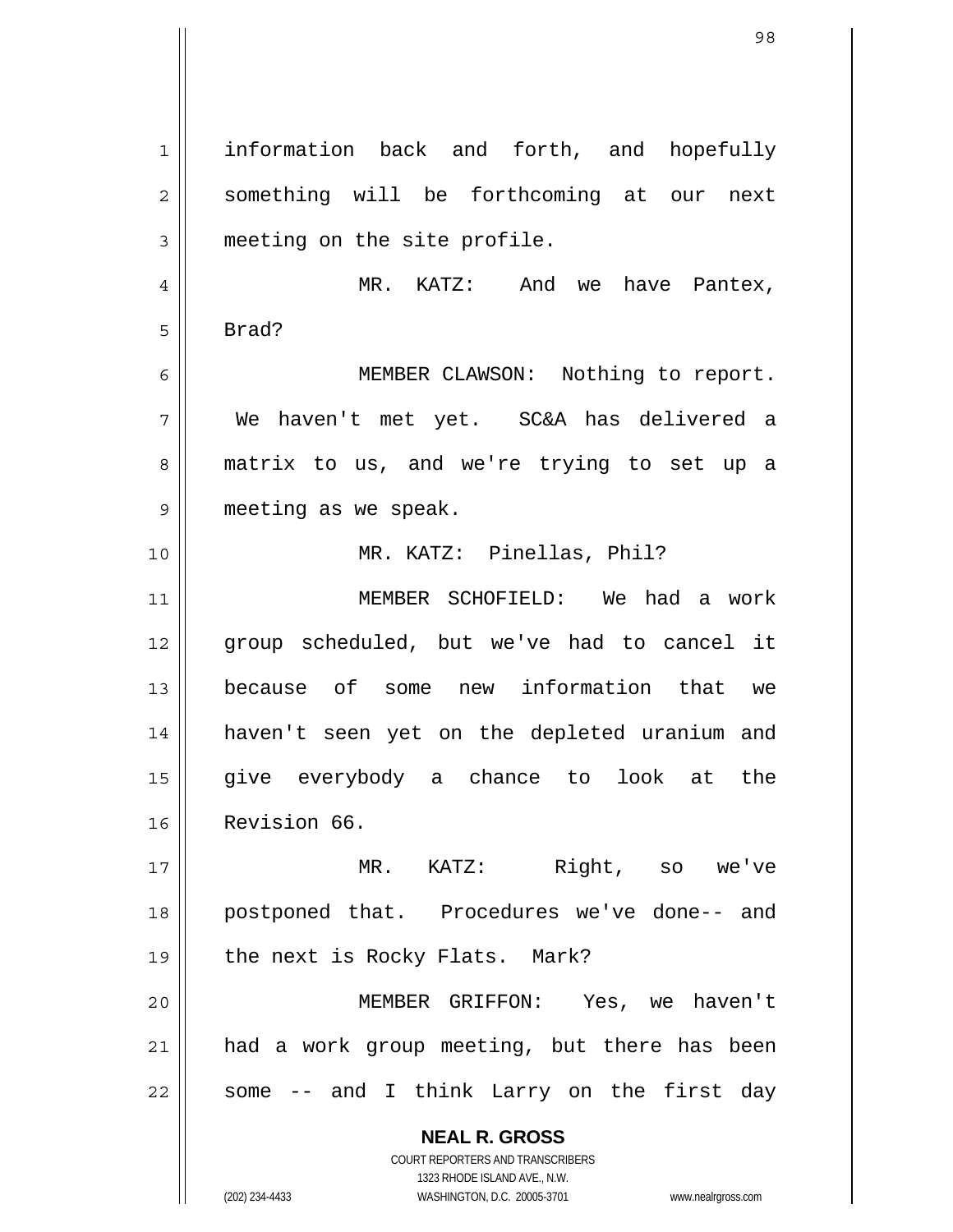1 2 3 4 5 6 7 8 9 10 11 gave an update, sort of a news update of some stuff that's going on with regard to Rocky Flats. There's still this question of whether people qualify for the class based on, you know, it should have been monitored for neutrons, and Larry indicated in his remarks on Tuesday that they are still working with the University of Colorado to try to get this database, and we're hoping that that happens sooner than later. I know Larry is hopeful as well.

12 13 14 15 16 17 18 As soon as that is available, Larry indicated that NIOSH will put it on the O Drive for the work group's consideration. I will commit to looking at that. There's some questions raised about whether this University of Colorado database has different information than what NIOSH had.

19 20 21 22 We had been under the understanding -- right now, we're just not sure. It seemed all along that it was from the same source data, so discrepancies seemed to -- I mean, we

> **NEAL R. GROSS** COURT REPORTERS AND TRANSCRIBERS 1323 RHODE ISLAND AVE., N.W. (202) 234-4433 WASHINGTON, D.C. 20005-3701 www.nealrgross.com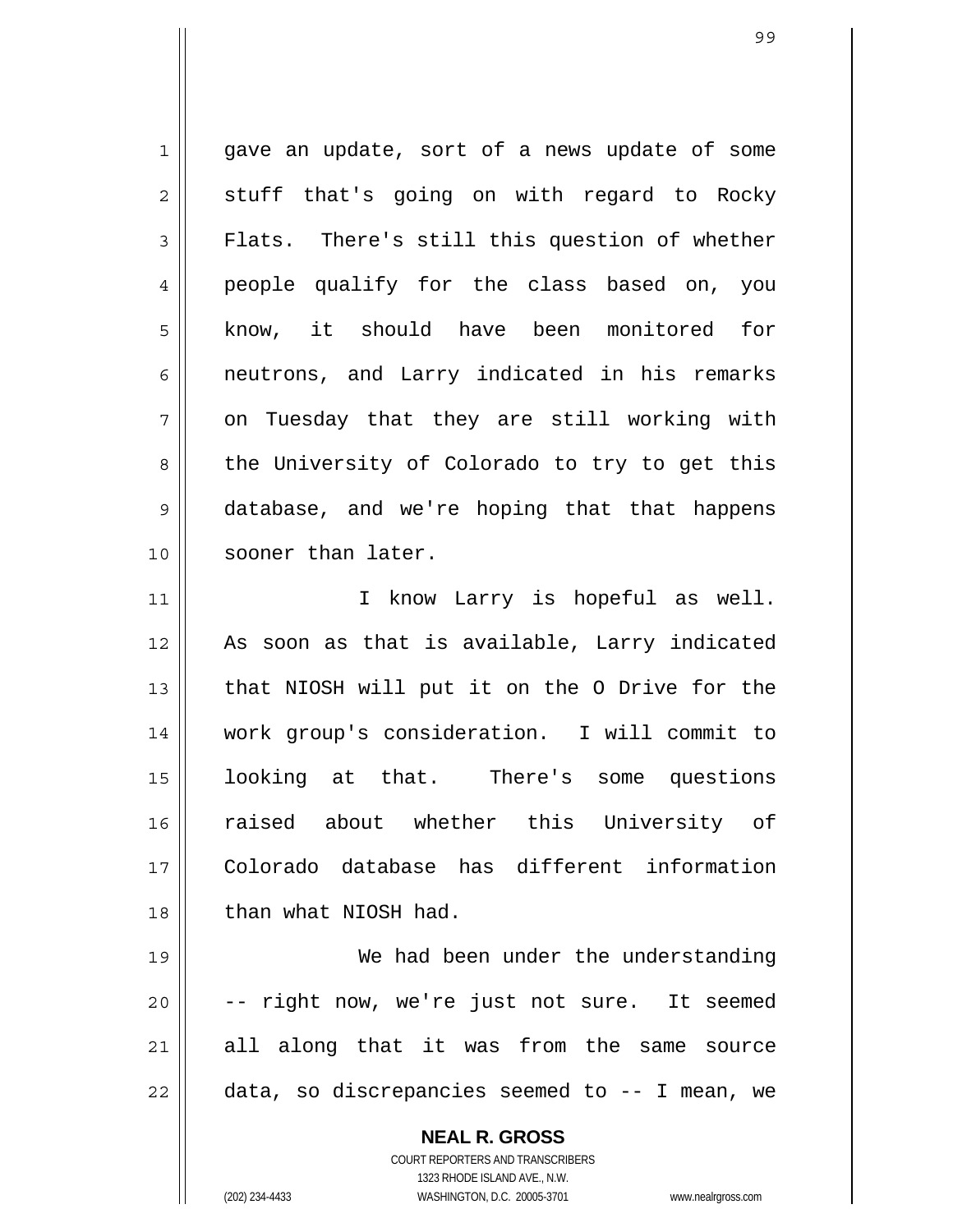1 2 3 4 5 6 7 8 9 10 11 12 13 14 15 16 17 18 19 20 21 22 couldn't understand why there might be discrepancies, but there appear to be some concerns about it, so we want to follow up on that, and I know NIOSH wants to follow upon this, too, and resolve it. So we're just hoping that the database can be obtained quickly and we can move on this, but I will commit as a work group to follow this and make sure we do look at the database once it's available. MR. KATZ: Great, and Santa Susana, Mike. MEMBER GIBSON: We're still working on trying to get a possible combination meeting with our work group and a worker outreach type meeting out in the area near the site, but we haven't done it yet. MR. KATZ: Thank you. Savannah River Site we have covered. And exposure cohort issues, that's Dr. Melius. Maybe - did Jim speak with Josie or Mark? Did one of you want to give a brief -- this is 250-day

> **NEAL R. GROSS** COURT REPORTERS AND TRANSCRIBERS

1323 RHODE ISLAND AVE., N.W. (202) 234-4433 WASHINGTON, D.C. 20005-3701 www.nealrgross.com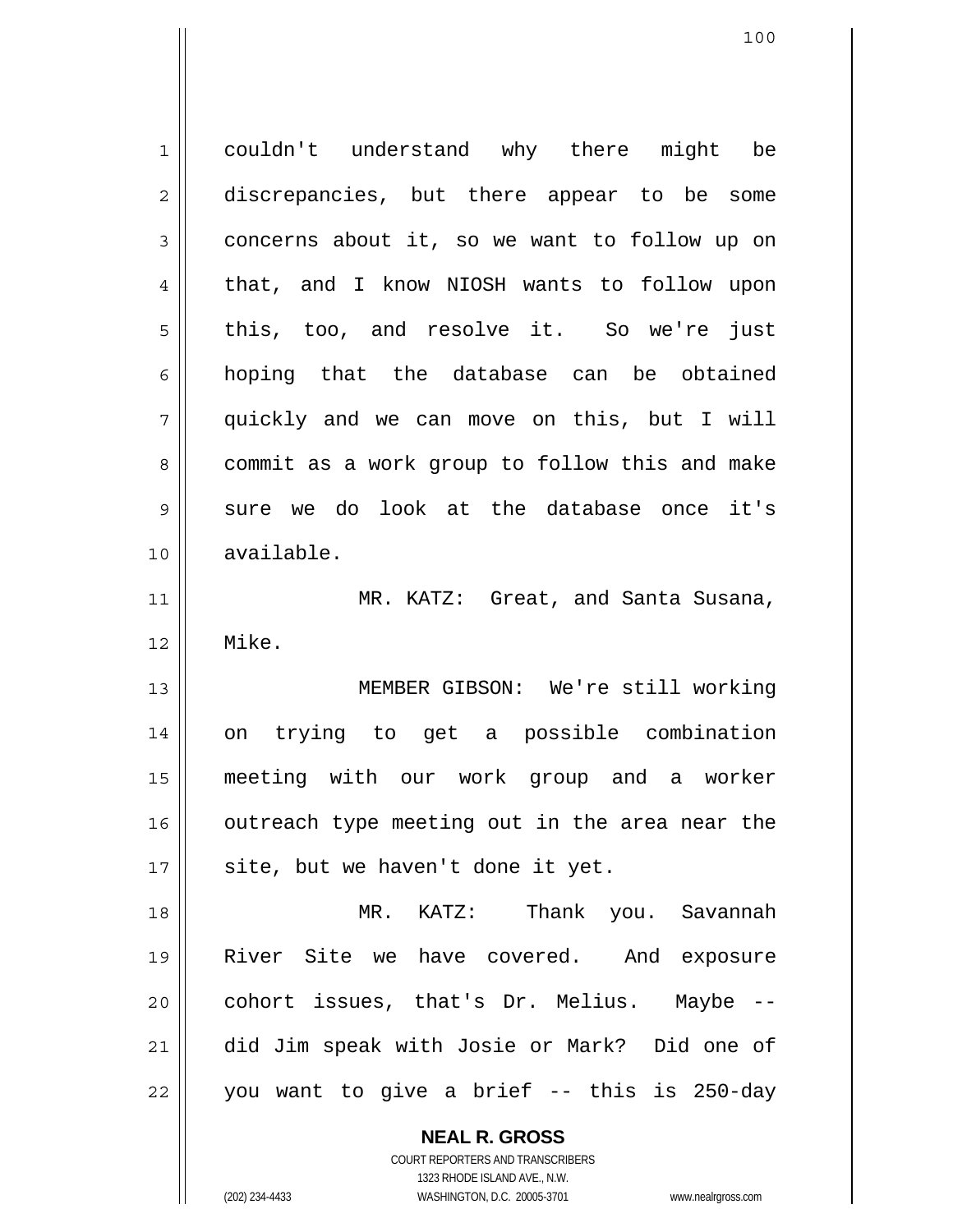1 and preliminary.

| $\overline{2}$ | MEMBER GRIFFON: We did meet.                                                                                                                                    |
|----------------|-----------------------------------------------------------------------------------------------------------------------------------------------------------------|
| 3              | MR. KATZ: You did meet, yes.                                                                                                                                    |
| $\overline{4}$ | MEMBER GRIFFON: I'm -- we did have                                                                                                                              |
| 5              | a meeting. I think -- I'm not exactly sure                                                                                                                      |
| 6              | where we left it, so I'd be reluctant to give                                                                                                                   |
| 7              | an update. We did discuss the aim situation                                                                                                                     |
| 8              | fairly extensively, and some on the NTS, but                                                                                                                    |
| $\mathsf 9$    | I'm not sure where it stands at this point, so                                                                                                                  |
| 10             | I'd hate to $-$ -                                                                                                                                               |
| 11             | MR. KATZ: You discussed Dow as                                                                                                                                  |
| 12             | well, I think, right?                                                                                                                                           |
| 13             | MEMBER GRIFFON: Yes, and we did                                                                                                                                 |
| 14             | discuss Dow, right, and the procedure that                                                                                                                      |
| 15             | went along with Dow, the technical information                                                                                                                  |
| 16             | bulletin that went along with Dow. So I know                                                                                                                    |
| 17             | we had a meeting and we did discuss those                                                                                                                       |
| 18             | items, and I don't have any conclusions to                                                                                                                      |
| 19             | I didn't know I'd be speaking for<br>report.                                                                                                                    |
| 20             | Jim's work group.                                                                                                                                               |
| 21             | CHAIR ZIEMER: Well, I was involved                                                                                                                              |
| 22             | in that, too, and we didn't come to closure.                                                                                                                    |
|                | <b>NEAL R. GROSS</b><br>COURT REPORTERS AND TRANSCRIBERS<br>1323 RHODE ISLAND AVE., N.W.<br>(202) 234-4433<br>WASHINGTON, D.C. 20005-3701<br>www.nealrgross.com |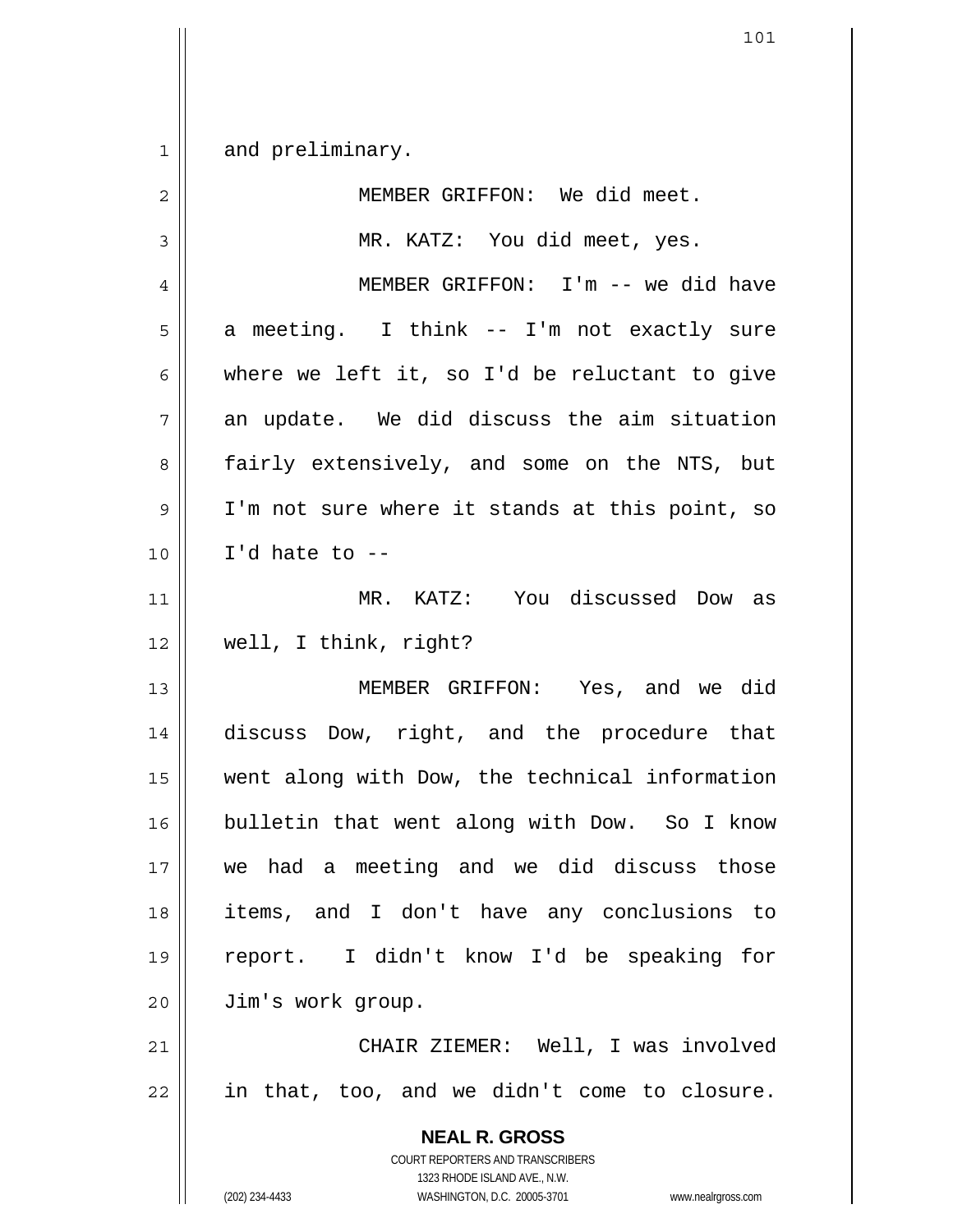1 2 3 4 5 6 7 8 9 10 11 12 13 14 15 16 17 18 19 20 21 22 It appeared that most of the cases we discussed, which were the Aims cases-- it ended up being in order to discuss them, they were bounding the doses. It appeared that they could be bounded, I think in every case- but I'm trying to remember if there was still an open issue, and I didn't bring my notes with me. I wasn't planning to report, and I was looking to see if Jim Neton was still here because Jim may remember, because we were talking about that, but the group did meet and they're still trying to address those issues of the blow-outs and so on, and the Dow issue is still on the table as well. MR. KATZ: Then we have Dr. Ziemer, TBD-6000. CHAIR ZIEMER: Yes, TBD-6000's work group had its initial meeting November 10<sup>th,</sup> and so we were starting basically from scratch, but we inherited some material from the procedures work group, so at the meeting on November  $10^{th}$  we reviewed the SC&A findings

> **NEAL R. GROSS** COURT REPORTERS AND TRANSCRIBERS 1323 RHODE ISLAND AVE., N.W. (202) 234-4433 WASHINGTON, D.C. 20005-3701 www.nealrgross.com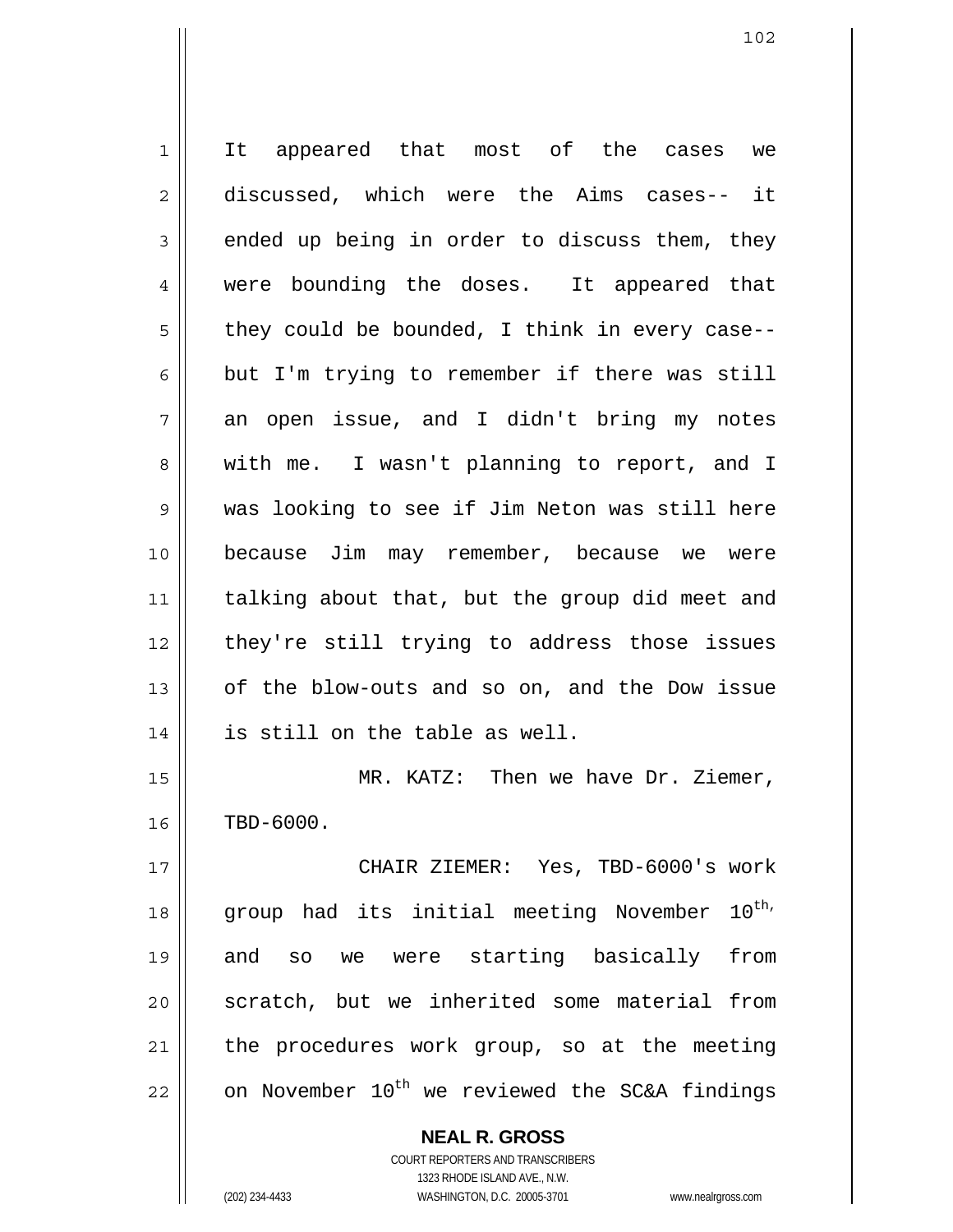1 2 3 4 5 6 7 8 9 10 11 12 13 14 15 16 from TBD-6000. There were seven main findings, and we reviewed those and the initial SC&A-- or the initial NIOSH responses, mainly to become familiar with the material. We didn't take any actions on those because it was new material to the work group. We also then focused on Appendix BB, which is the General Steel Industry's appendix for which there are 13 findings, and there are responses from NIOSH on those-- and we did an initial review of those to become acquainted with the issues and the responses, but then the focus was on the NIOSH White Paper, which dealt with the General Steel Industry's film badge results which had been obtained from the R.S. Landauer Company.

17 18 19 20 21 22 So we had just received that initial White Paper, and that's being looked at also now by SC&A as well. But we're kind of in the middle of things, and are underway. We have a number of tasks that were assigned. NIOSH is putting on the O Drive the film badge

> COURT REPORTERS AND TRANSCRIBERS 1323 RHODE ISLAND AVE., N.W. (202) 234-4433 WASHINGTON, D.C. 20005-3701 www.nealrgross.com

**NEAL R. GROSS**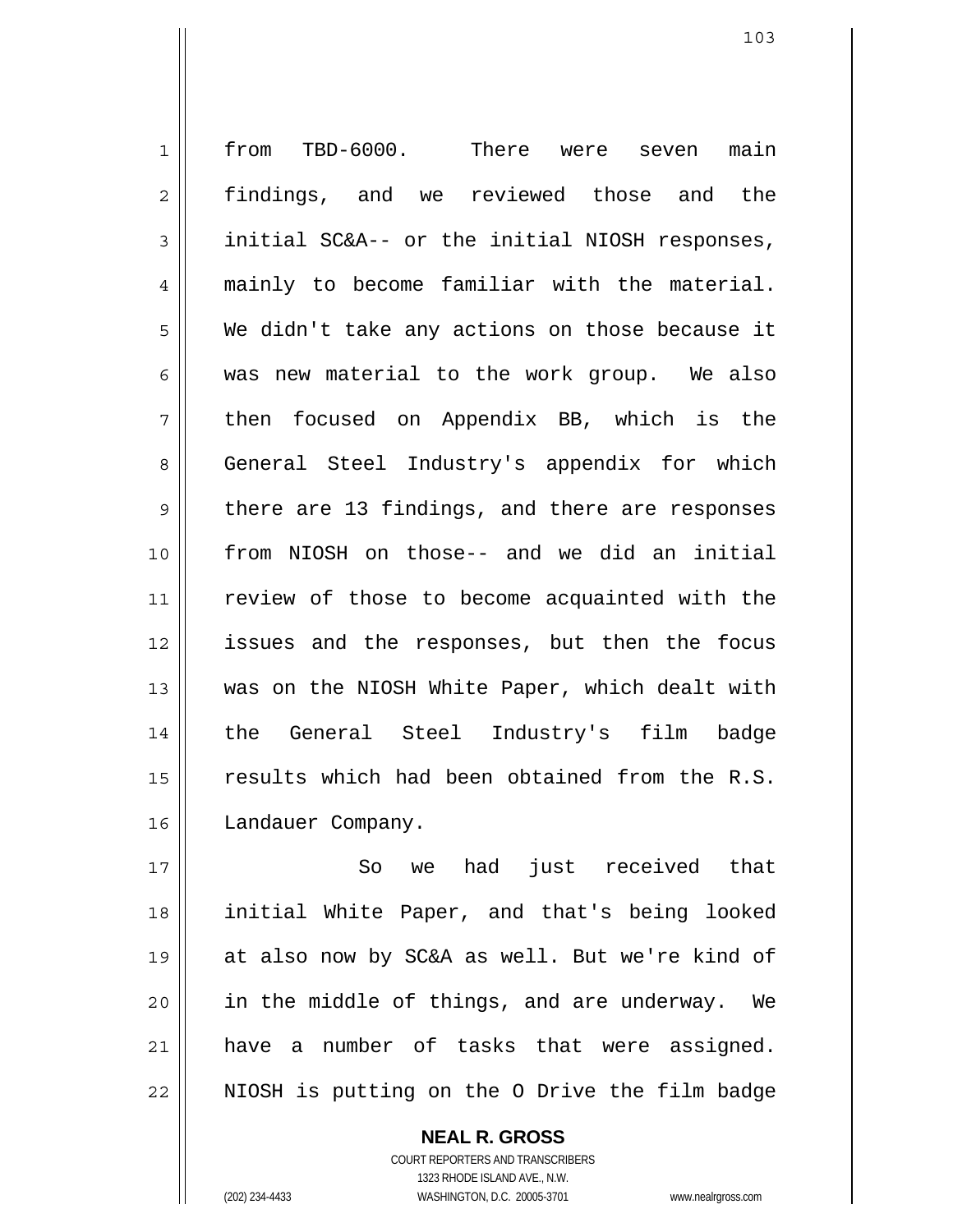1 2 3 data that they received so that there's some differences between what the petitioners have found in their film badge searches through Personal Identifier redacted and what we got from Landauer, so we're trying to resolve some of those. 4 5 6

7 8 9 10 11 12 13 14 NIOSH is in the process of responding to some of the matrix findings on TBD-6000 itself, and on the White Paper dealing with film badges, there's some issues on the modeling, to establish and confirm that the film badge data indeed supports the issue of whether the model that NIOSH is using is bounding.

15 16 17 18 NIOSH is also addressing some other issues on unmonitored exposures to the 250 KVP x-rays and the cobalt sources at General Steel Industries. We have to confirm some high dose 19 values that come out of some of the personal identifier redacted data, so there's a number of open issues that are being looked at, and hopefully we'll be able to meet again shortly 20 21 22

> **NEAL R. GROSS** COURT REPORTERS AND TRANSCRIBERS 1323 RHODE ISLAND AVE., N.W. (202) 234-4433 WASHINGTON, D.C. 20005-3701 www.nealrgross.com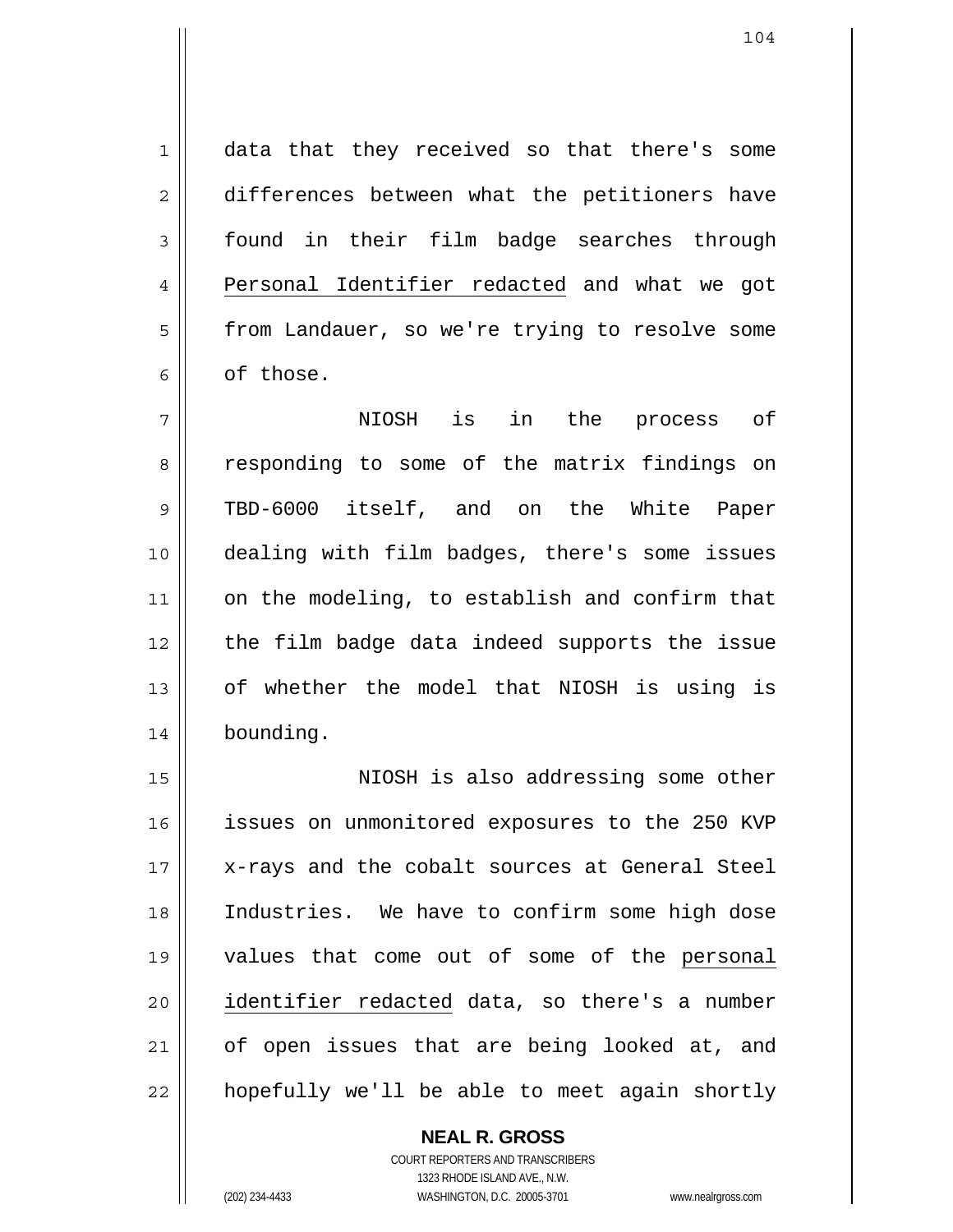1 2 3 4 5 6 7 after the new year and pursue many of these open issues. But there's much to be done yet both -- well, right now the priority item is the General Steel Industries' appendix and of course, there will be other appendices that will be looked at following that as well. So that is our report.

8 9 10 11 MR. KATZ: The next group is surrogate data. Dr. Melius leads that. It hasn't met. Josie's on that group. Is there anything else to say?

12 13 14 15 16 17 18 19 20 CHAIR ZIEMER: Well, I will report one thing and remind the Board members that Dr. Melius did distribute the draft criteria for how surrogate data should be used. The work group had identified I believe it was four criteria, and it asked the Board for comments, and we're actually using those criteria. It sort of worked out this way, I think.

21 22 Originally, we thought perhaps the Board would adopt criteria, then apply them to

> **NEAL R. GROSS** COURT REPORTERS AND TRANSCRIBERS 1323 RHODE ISLAND AVE., N.W. (202) 234-4433 WASHINGTON, D.C. 20005-3701 www.nealrgross.com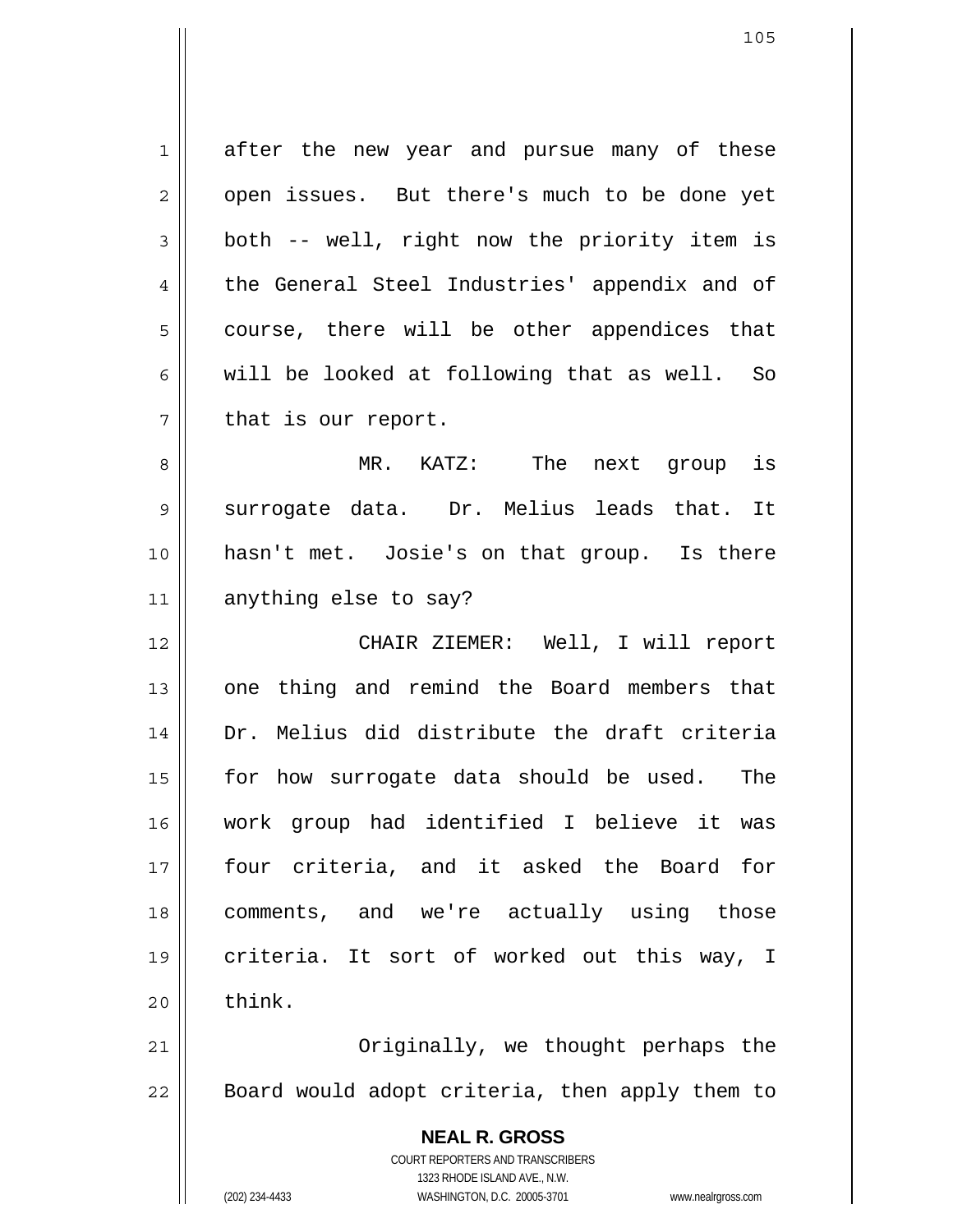1 2 3 4 5 6 7 8 9 10 11 12 13 14 15 16 17 18 19 20 21 22 a site, but as it worked out, we ended up using Texas City site to sort of determine how well these criteria worked. It certainly appears to me-- and I've given some comments to Dr. MeliusB- I believe there's at least a fifth criteria that need to be added and some modifications of the other criteria, and I think Dr. Melius was seeking input from other Board members as well, so if you would go back and find the five criteria -- or the four criteria that were distributed. If you have comments, feed that back to the work group and the work group needs to sort of settle on those and also address how well they work with and I think the Texas City facility is probably a good site to try that out on, so it's going to work out well, I think, to see whether the criteria are useful and meaningful and whether they cover what needs to be done- but in any event, if you could take a look at those criteria and not just in terms of Texas City, but think about them in terms of how

**NEAL R. GROSS**

COURT REPORTERS AND TRANSCRIBERS 1323 RHODE ISLAND AVE., N.W. (202) 234-4433 WASHINGTON, D.C. 20005-3701 www.nealrgross.com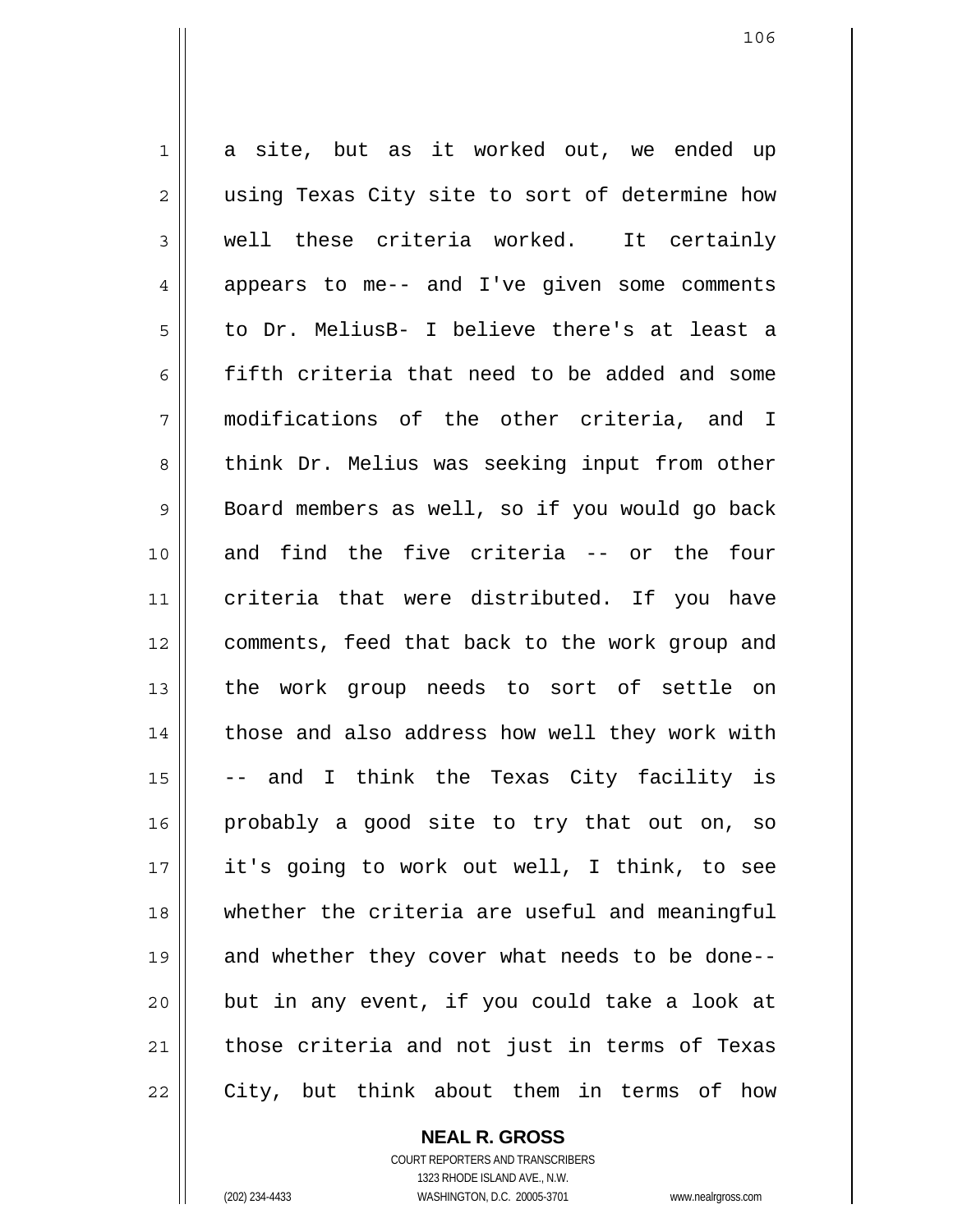**NEAL R. GROSS** COURT REPORTERS AND TRANSCRIBERS 1323 RHODE ISLAND AVE., N.W. (202) 234-4433 WASHINGTON, D.C. 20005-3701 www.nealrgross.com 1 2 3 4 5 6 7 8 9 10 11 12 13 14 15 16 17 18 19 20 21 22 they might apply in any case where surrogate data are used in kind of a generic way, and feed your comments back because there may be a number of sites where the surrogate data issue arises. Well, there are some already, and we need to establish the ground rules for that. So the issues are important, and we're still sort of in the draft stage. MEMBER MUNN: Paul, you mentioned that you had provided some suggestion with respect to a possible fifth. Does anyone other than the work group CHAIR have those comments? CHAIR ZIEMER: I think that I made copies of my comments to the other members of the work group but I'd have to go back and check. Did you get -- MR. KATZ: You copied them in the e-mail. CHAIR ZIEMER: Okay. MEMBER MUNN: I guess I didn't save it in the right place then.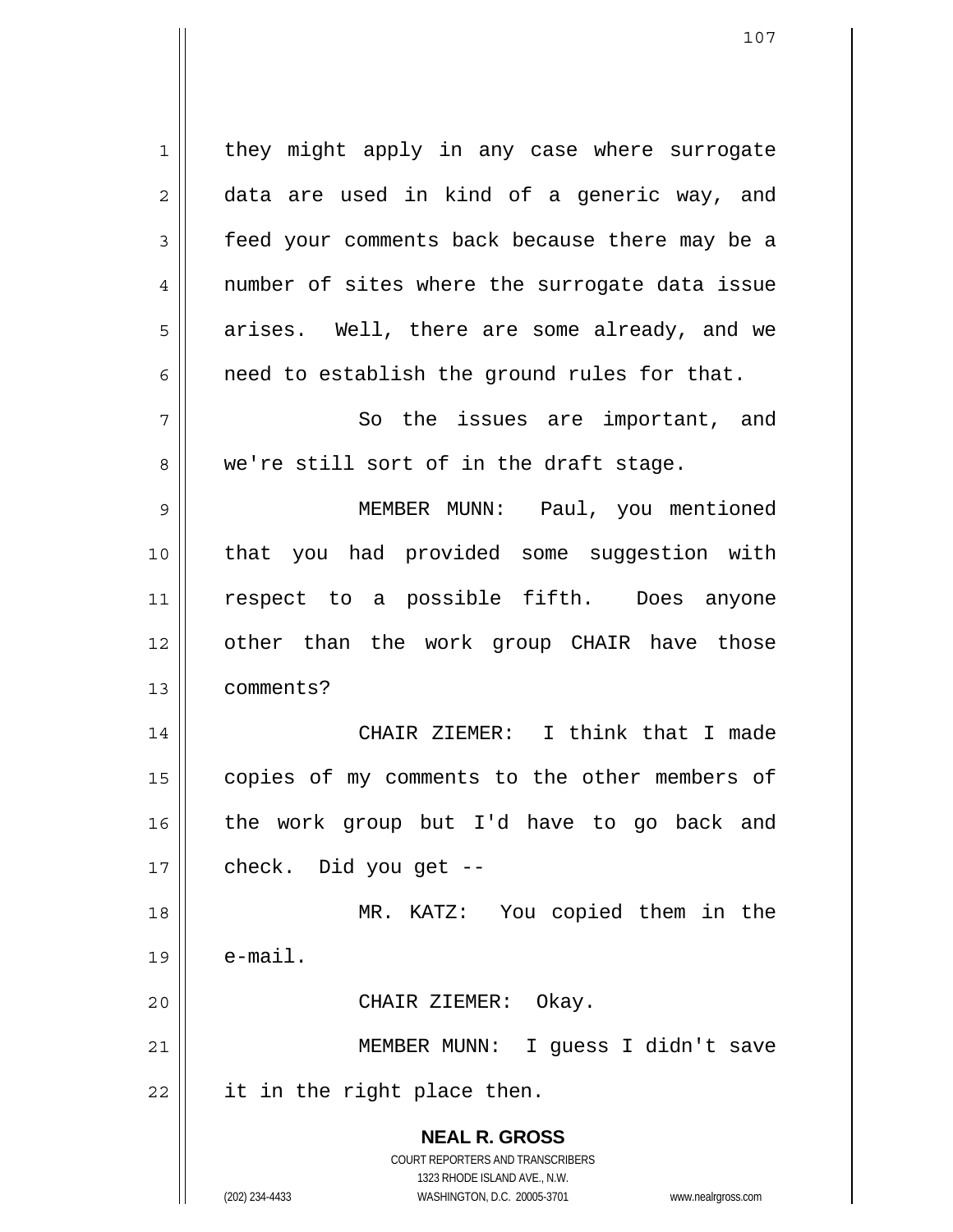| $\mathbf 1$  | CHAIR ZIEMER: Well, if you'll                  |
|--------------|------------------------------------------------|
| $\mathbf{2}$ | remind me, I'll resend them. Mine are not so   |
| $\mathsf 3$  | profound, and actually I must give credit, I   |
| 4            | think, to SC&A because I think the fifth       |
| 5            | criteria is one that they suggested and I      |
| 6            | thought it was such a good suggestion, I tried |
| 7            | to modify it a little bit and take partial     |
| 8            | credit for it. But I believe it actually was   |
| 9            | a criteria that SC&A may have raised, is my    |
| 10           | recollection.                                  |
| 11           | MEMBER MUNN: Thank you.                        |
|              |                                                |
| 12           | MR. KATZ: I mean, I might just --              |
| 13           | CHAIR ZIEMER: In connection with               |
| 14           | Texas City, I believe, but go ahead.           |
| 15           | MR. KATZ: I might just mention,                |
| 16           | SC&A has done -- I'm not clear, maybe Joe can  |
| 17           | clarify exactly where it is, but I think SC&A  |
| 18           | has completed a review of the NIOSH procedure  |
| 19           | with respect to surrogate data which I think   |
| 20           | is IG 004 or -- and anyway, it's not quite     |
| 21           | delivered yet, but I think it's largely        |

**NEAL R. GROSS** COURT REPORTERS AND TRANSCRIBERS 1323 RHODE ISLAND AVE., N.W.

 $\mathsf{II}$ 

(202) 234-4433 WASHINGTON, D.C. 20005-3701 www.nealrgross.com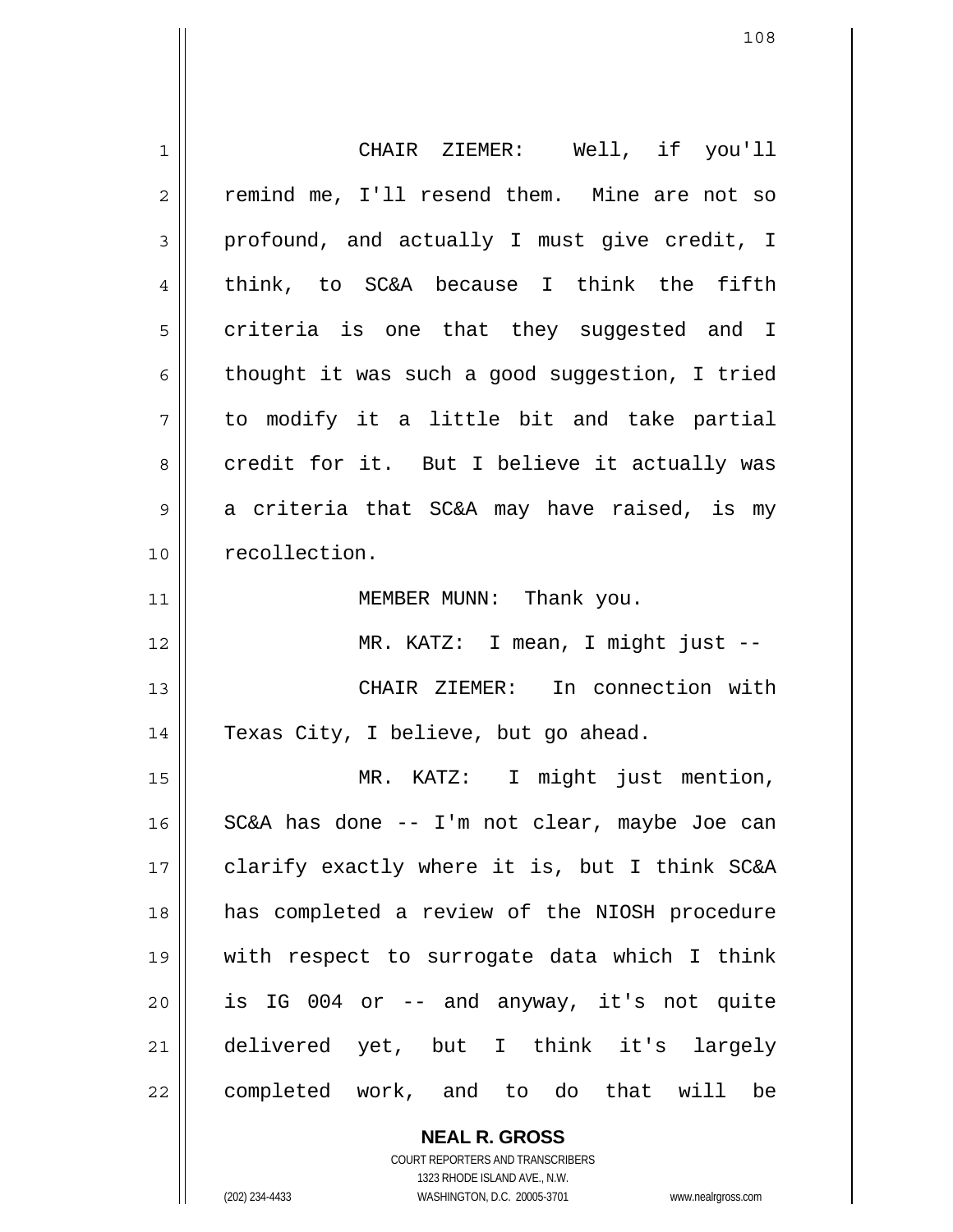**NEAL R. GROSS** COURT REPORTERS AND TRANSCRIBERS 1323 RHODE ISLAND AVE., N.W. 1 2 3 4 5 6 7 8 9 10 11 12 13 14 15 16 17 18 19 20 21 22 information that will be useful to the subcommittee. That was just my main point. CHAIR ZIEMER: Right, Joe Fitzgerald, repeat what you said. MR. FITZGERALD: Yes, it's in draft. I don't know exactly where it is from out standpoint to the Board. So I think it probably is on our side still. MR. KATZ: Yes. Okay then, the last work group so far is worker outreach. Mike? MEMBER GIBSON: We have a meeting scheduled in Cincinnati on January the  $12^{th}$ , 2009. MR. KATZ: Just freshly scheduled. MEMBER GIBSON: Yes. CHAIR ZIEMER: Okay, thank you. MEMBER GRIFFON: Can I ask one thing? I've asked this before but -- and maybe it was never a work group. It might have been this broader group that we had-- but Y-12, it's not like we had a meeting, but Y-12

(202) 234-4433 WASHINGTON, D.C. 20005-3701 www.nealrgross.com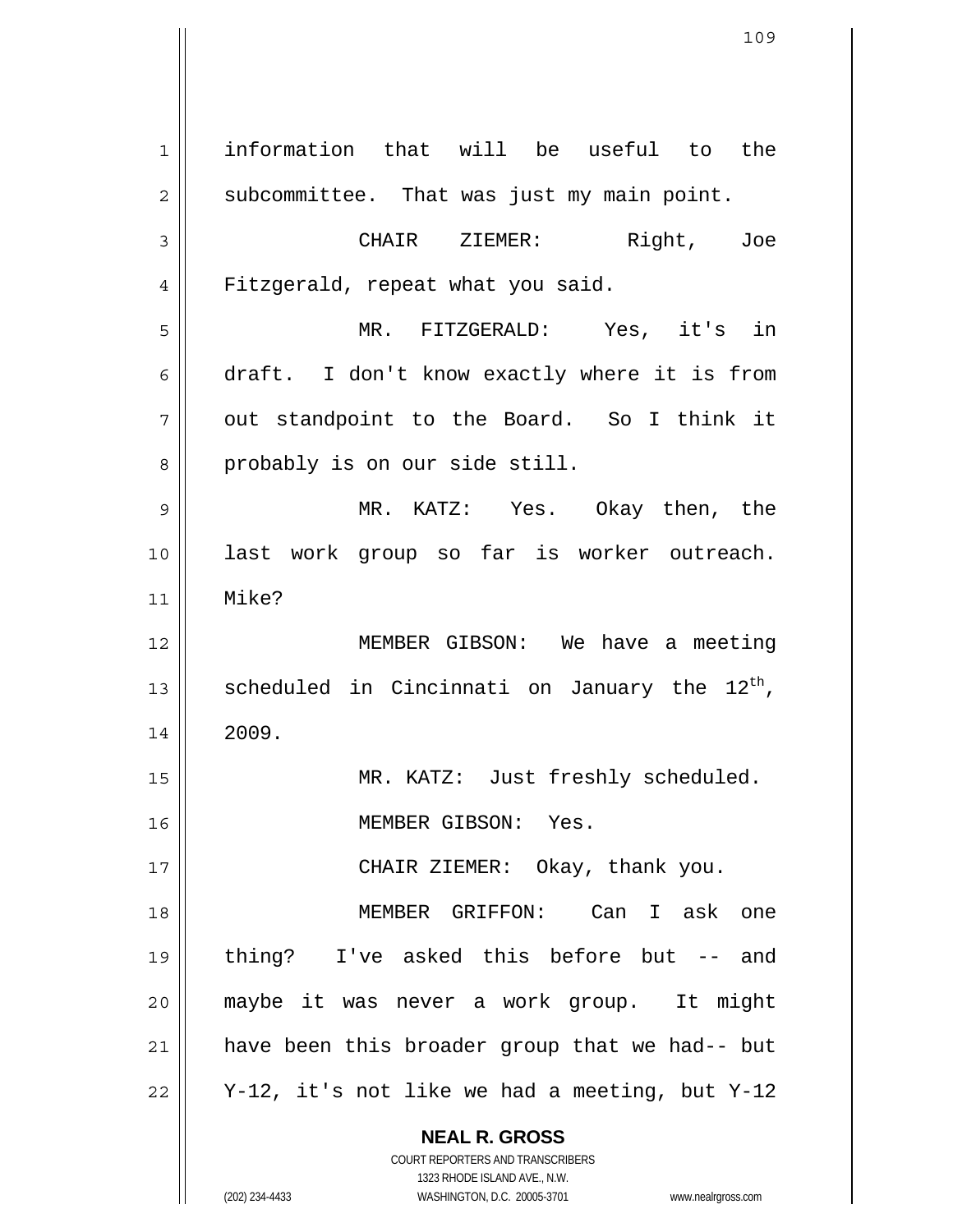**NEAL R. GROSS** COURT REPORTERS AND TRANSCRIBERS 1323 RHODE ISLAND AVE., N.W. 1 2 3 4 5 6 7 8 9 10 11 12 13 14 15 16 17 18 19 20 21 22 has still outstanding site profile issues that we've never gone back to. So I just don't want to lose it. At one point, I was -- I chaired the process for the Y-12 SEC. I forget if that was a separate work group or if it was combined with Mallinckrodt. You know, I don't know if it was one big work group at that point. I can't remember, but I think we need to -- CHAIR ZIEMER: And we may need to have Nancy Adams go back and help us remember what we did in the past on Y-12. But in any event, I think -- MEMBER GRIFFON: Yes, but I know there are outstanding issues on the site profile. CHAIR ZIEMER: -- the reminder that Y-12 is still something that we don't want to lose. If we need to reappoint a -- I guess we don't currently have a Y-12, do we? MR. KATZ: We do not currently have a Y-12.

(202) 234-4433 WASHINGTON, D.C. 20005-3701 www.nealrgross.com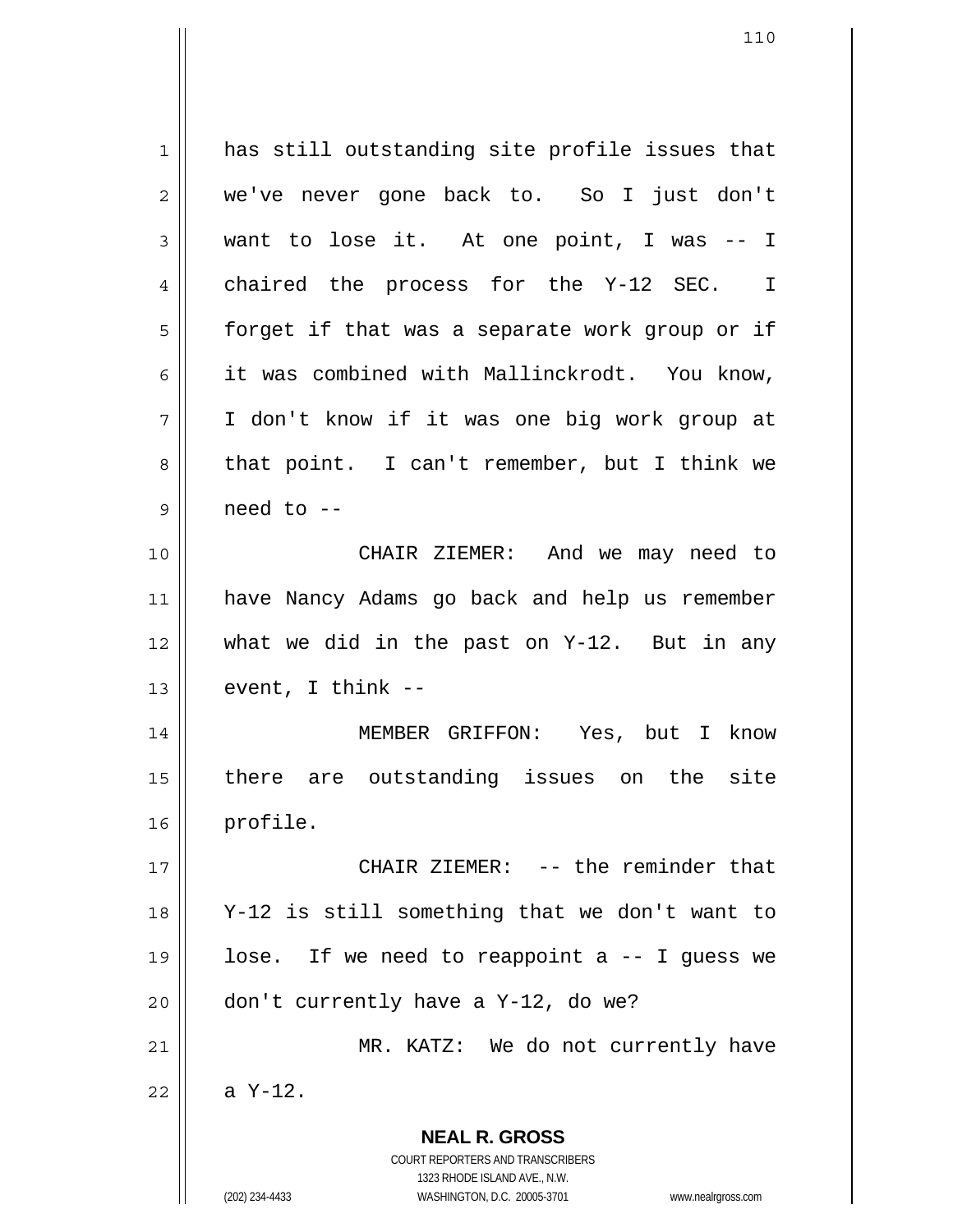1 2 3 4 5 6 7 8 9 10 11 12 13 14 15 16 17 18 19 20 21 22 MEMBER GRIFFON: It's not listed, I know, but I know -- I mean, I can't remember who was on -- CHAIR ZIEMER: Well, and we may have done that in the days when we were kind of working as a full group. MEMBER GRIFFON: It was a larger group, right. It wasn't a full group. It was a sub-group. CHAIR ZIEMER: We may need to go back and pick that up with a separate Y-12 work group. MEMBER BEACH: Is that the only work group that's in question? It might be handy to put all the closed work groups on that one close-out sheet that we now have. CHAIR ZIEMER: Well, actually, in the work group -- the website listing, we have included all work groups that existed as far as we know, and including those that are no longer active. So I think -- I believe that's the only one that -- it sort of didn't have --

> COURT REPORTERS AND TRANSCRIBERS 1323 RHODE ISLAND AVE., N.W. (202) 234-4433 WASHINGTON, D.C. 20005-3701 www.nealrgross.com

**NEAL R. GROSS**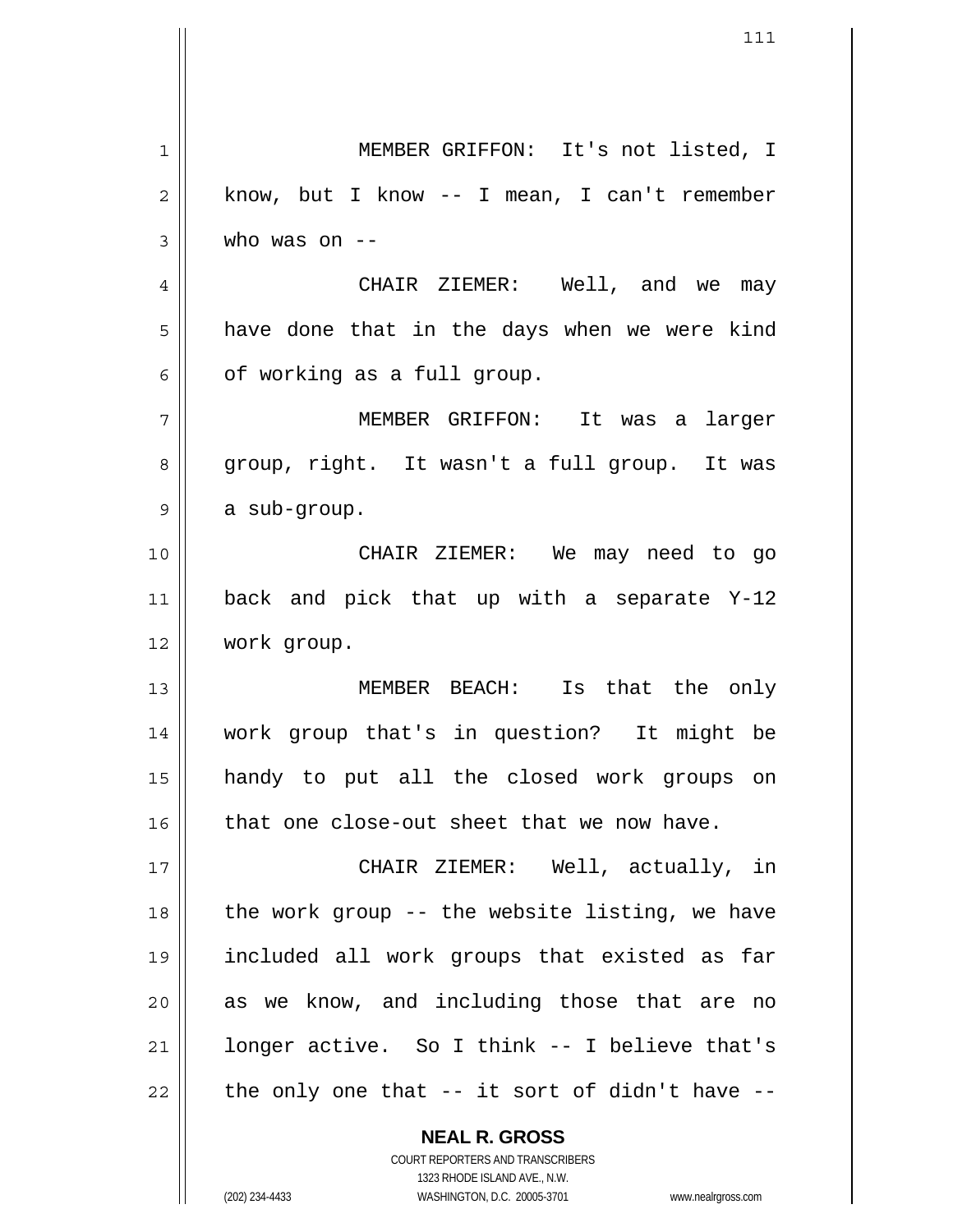**NEAL R. GROSS** COURT REPORTERS AND TRANSCRIBERS 1323 RHODE ISLAND AVE., N.W. 1 2 3 4 5 6 7 8 9 10 11 12 13 14 15 16 17 18 19 20 21 22 it may not have had an official status. MEMBER GRIFFON: Yes. Was Mallinckrodt on that? MR. KATZ: There was no work group. MEMBER GRIFFON: Yes, I think it was kind of the -- CHAIR ZIEMER: It was indicated in some of the earlier days. MEMBER GRIFFON: There was a work group. It wasn't the full board, I know that, but it wasn't a site specific work group. CHAIR ZIEMER: But we hadn't formalized things in the way we do now. We just had a subgroup work on an issue. MEMBER GRIFFON: Yes, I know, right, right. CHAIR ZIEMER: And we've become a little more formal on work groups since then. So I believe there may not have ever been an official Y-12 work group, just a subset of -- MEMBER GRIFFON: I think you're right, yes.

(202) 234-4433 WASHINGTON, D.C. 20005-3701 www.nealrgross.com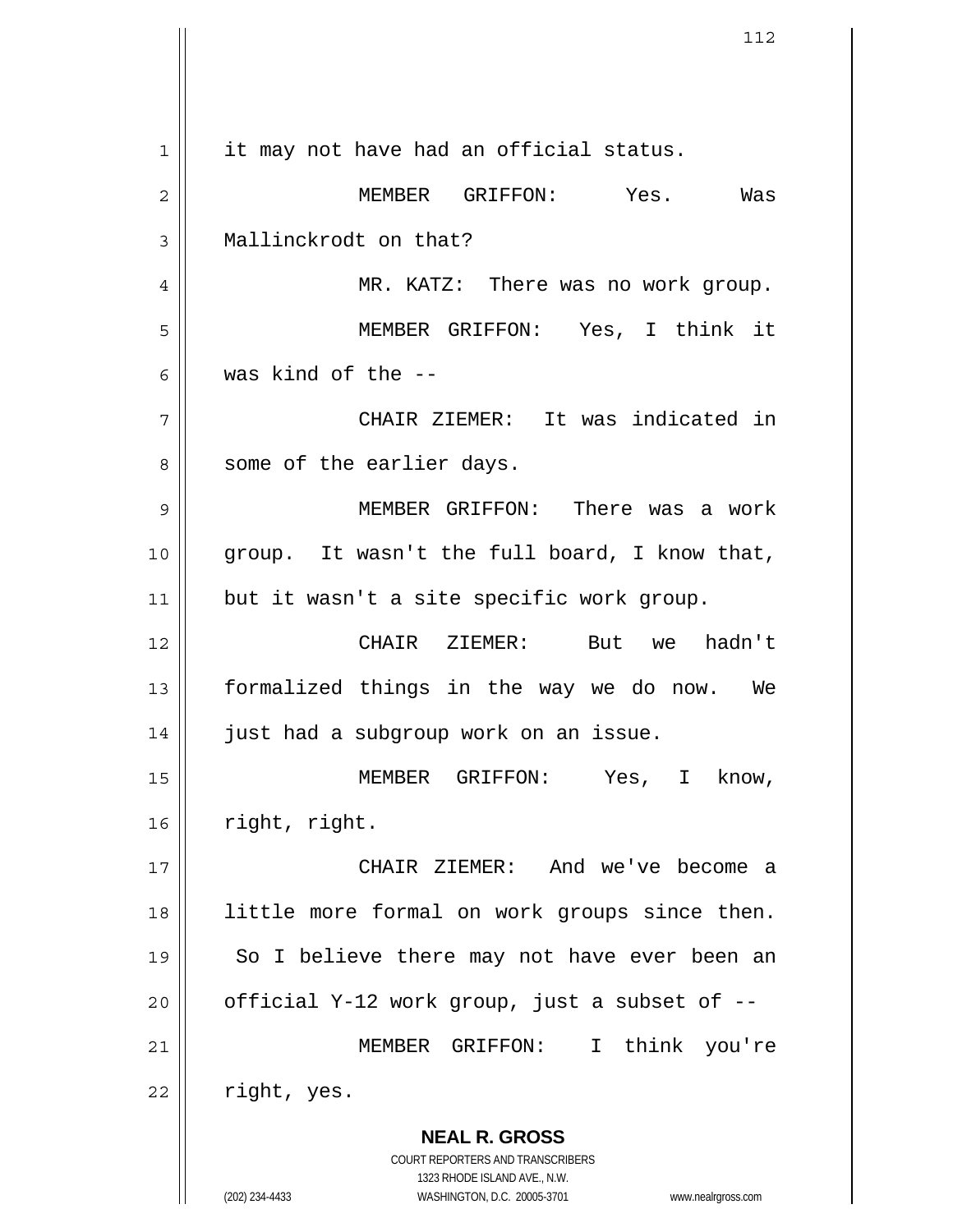| $\mathbf 1$    | CHAIR ZIEMER: -- the Board that we                                                                  |
|----------------|-----------------------------------------------------------------------------------------------------|
| $\overline{c}$ | said, "Examine this and report back to us", or                                                      |
| 3              | something. That completes our work group                                                            |
| 4              | reports, does it not?                                                                               |
| 5              | MR. KATZ: It does.                                                                                  |
| 6              | CHAIR ZIEMER: Thank you very much.                                                                  |
| 7              | MR. KATZ: Thank you.                                                                                |
| 8              | CHAIR ZIEMER: Now, we also need to                                                                  |
| $\mathsf 9$    | look at where we -- this is not really on the                                                       |
| 10             | agenda as an annotated item, but we need to                                                         |
| 11             | look at the tasking issues in terms of both                                                         |
| 12             | completing work that's on the docket for our                                                        |
| 13             | contractor and then looking ahead for future                                                        |
| 14             | work, and I indicated earlier in this meeting                                                       |
| 15             | it may be important for us to task whoever it                                                       |
| 16             | may be-- "the contractor"-- as we move ahead.                                                       |
| 17             | Now, SC&A has been willing to help                                                                  |
| 18             | us think about that, because in terms of what                                                       |
| 19             | they've done-- and John Mauro and his folks                                                         |
| 20             | have helped us think about what's already been                                                      |
| 21             | done and what's coming on the horizon.                                                              |
| 22             | And John, before he left today, did                                                                 |
|                | <b>NEAL R. GROSS</b>                                                                                |
|                | COURT REPORTERS AND TRANSCRIBERS                                                                    |
|                | 1323 RHODE ISLAND AVE., N.W.<br>(202) 234-4433<br>WASHINGTON, D.C. 20005-3701<br>www.nealrgross.com |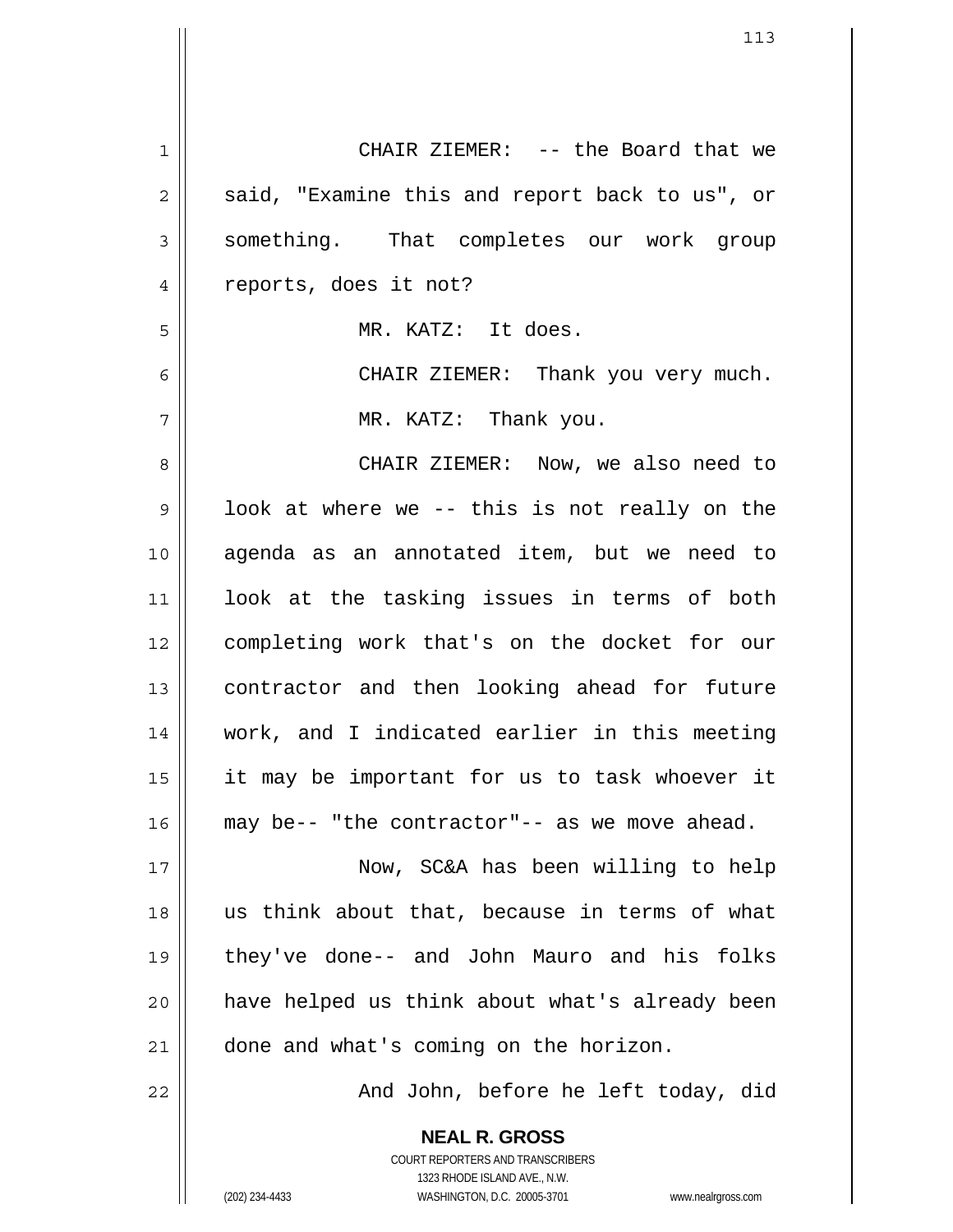1 2 3 4 5 6 7 8 9 10 11 12 13 14 15 jot down some ideas, and I think Joe Fitzgerald is here to represent that in terms of what SC&A thought might be of value for our consideration on site profile reviews-- SEC reviews-- and of course, dose reconstruction we've already talked about doing the eleventh set, so -- and we won't task that until the next meeting, in any event. And then, perhaps, even some PER work. So I think if it's agreeable, I'd like to ask Joe Fitzgerald: Joe, if you wouldn't mind first giving us your -- I'm calling it your-- SC&A's recommendation on what might be the next group of site profiles that we should think about reviewing, from

16 your perspective.

17 18 19 20 21 22 MR. FITZGERALD: Right. Actually, we're looking downstream at some of the, you know, upcoming SEC ERs. I think a lot of the value we've gained in the recent past has been to get ahead of the curve in looking at site profiles for which an SEC is -- an Evaluation

> **NEAL R. GROSS** COURT REPORTERS AND TRANSCRIBERS 1323 RHODE ISLAND AVE., N.W. (202) 234-4433 WASHINGTON, D.C. 20005-3701 www.nealrgross.com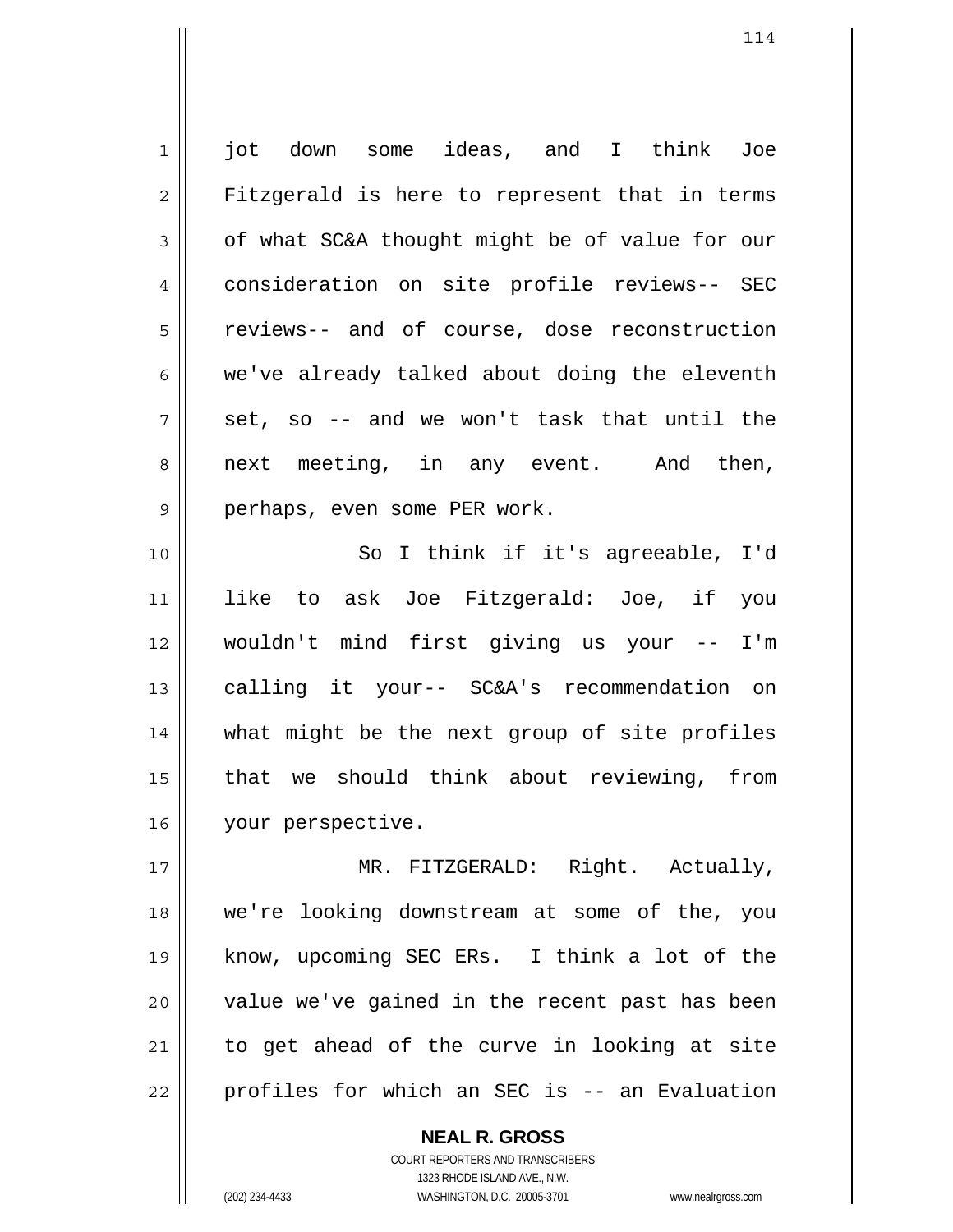1 Report-- is expected, and I think one of those is Brookhaven. The last status report, I think, LaVon put out that was briefed to the Board had the ER for Brookhaven I guess earmarked or tentatively scheduled for maybe the May meeting.

7 8 9 10 11 12 13 So this gives about six months before that. That would be an appropriate time for us to, you know, be able to review the existing site profile, perhaps be in a better position if, in fact, the Board would want to charter a contractor next year to look at the Evaluation Report, starting from zero.

14 15 16 17 18 19 20 21 22 The other site, I think, that was on John's list as an idea was Lawrence Berkeley, only because I think we're now getting to the point where most of the major sites have been covered. I think this was perhaps one of the few major sites that has not been addressed in terms of site profile review. So those are the two, I think, for the coming year that were, you know, more

> **NEAL R. GROSS** COURT REPORTERS AND TRANSCRIBERS 1323 RHODE ISLAND AVE., N.W. (202) 234-4433 WASHINGTON, D.C. 20005-3701 www.nealrgross.com

2

3

4

5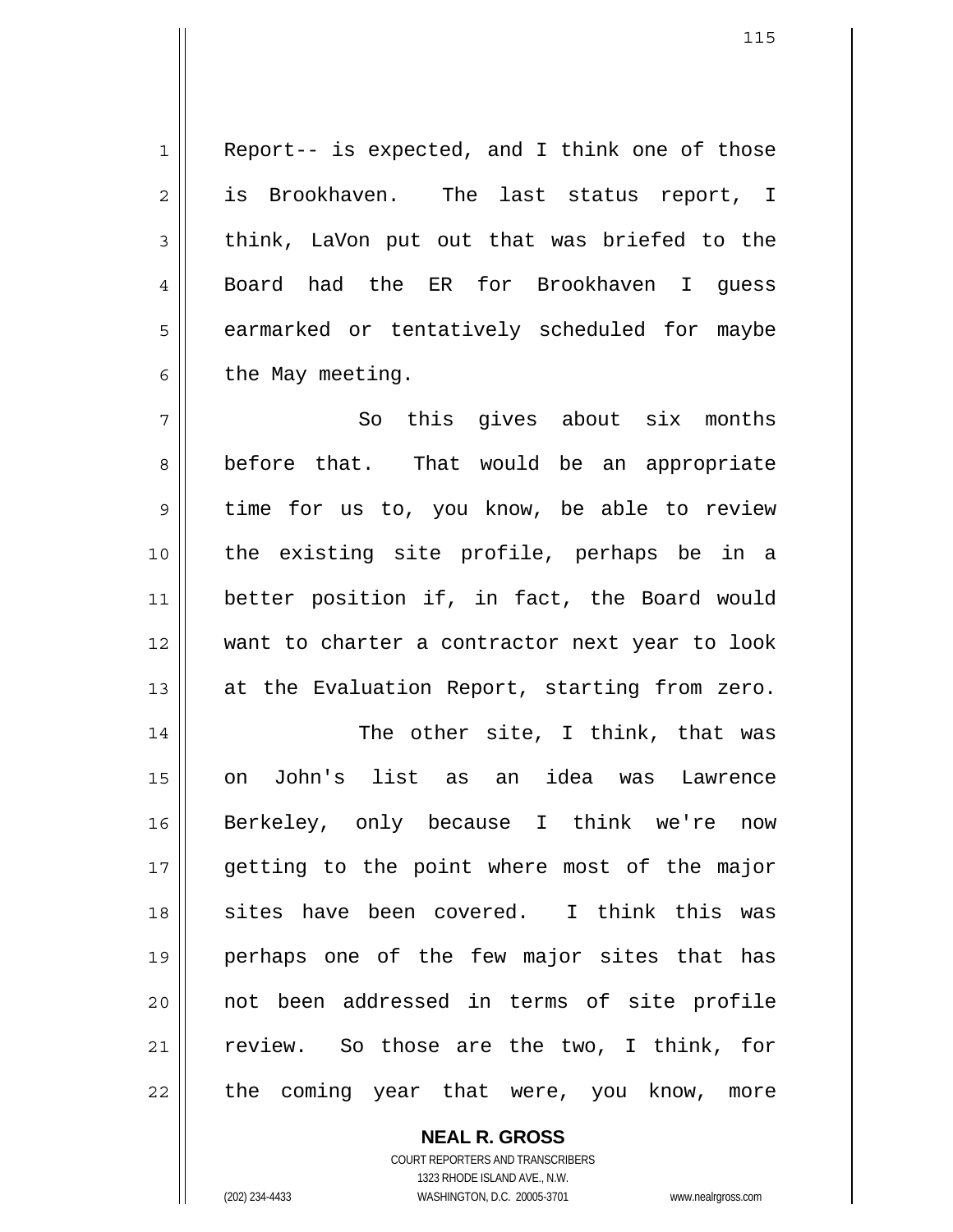1 2 obvious, I guess, from the standpoint of being of some value to look at.

3 4 5 6 7 8 9 10 11 12 13 14 15 16 CHAIR ZIEMER: Okay, thank you. I'm going to stop at this point and I'll call you back in a minute, but let's talk about site profiles. Keep in mind that at the time that a new contractor-- or a continuing contractor, as the case may be-- is identified, the contract includes or identifies tasks and it -- under the site profile task, it has funding for a certain number, I forget what it is, but it's not that critical at the moment. But within that task, it's the Board's prerogative to assign the - or do the tasking for which site profiles we wish to have done.

17 18 19 20 21 22 Now, what I'm suggesting is that it would seem appropriate, since we're expecting the contractor identity to be revealed within the next few weeks, hopefully-- or sooner, maybe the next few days-- but in any event, soon, as we were told by David Staudt, that

> **NEAL R. GROSS** COURT REPORTERS AND TRANSCRIBERS 1323 RHODE ISLAND AVE., N.W. (202) 234-4433 WASHINGTON, D.C. 20005-3701 www.nealrgross.com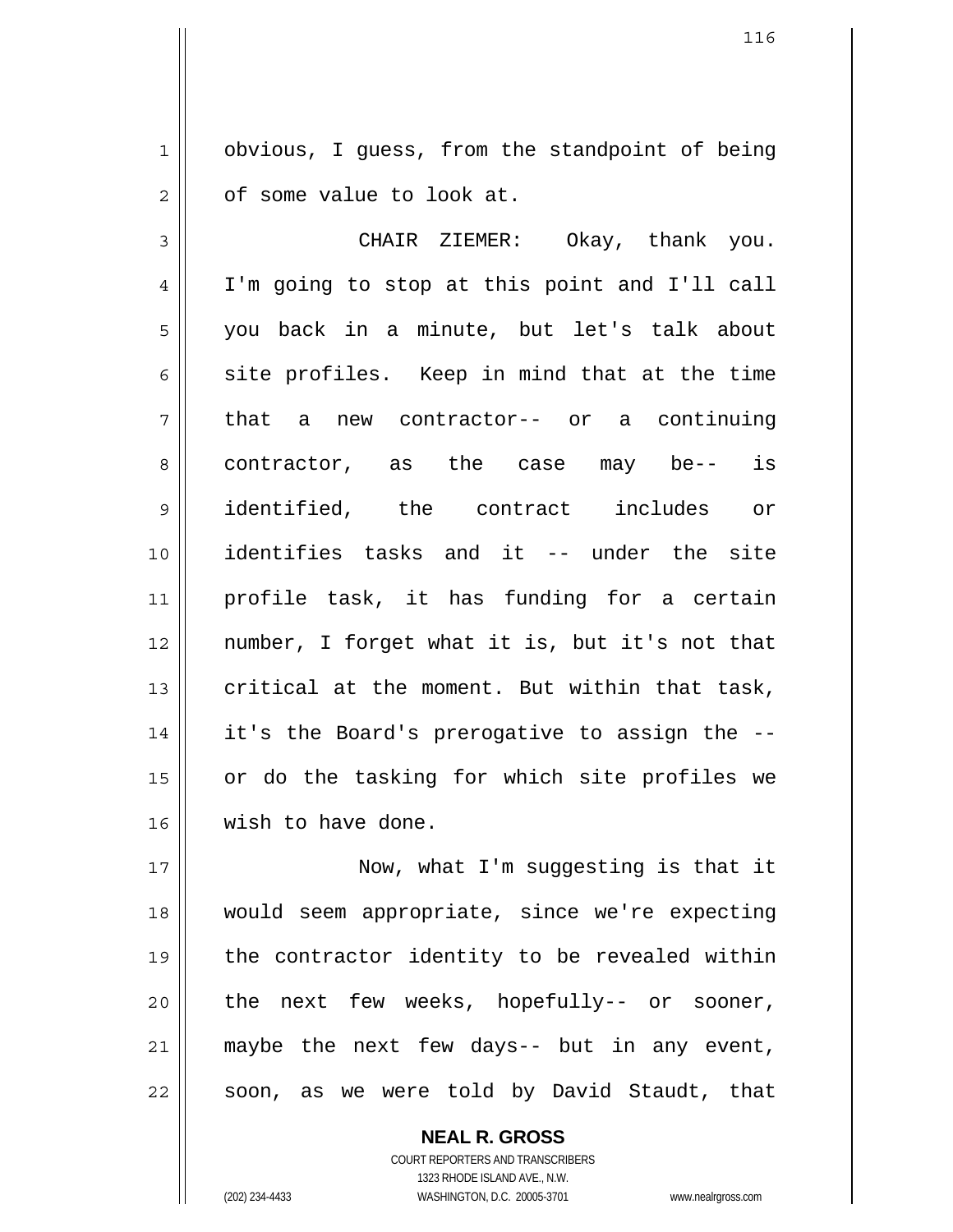the identities of the site profiles that the Board wishes to put on first priority also be readily available to the contractor, so once the contract is awarded, that work can get underway.

6 7 8 9 10 11 12 So you've heard the recommendation from SC&A regarding Brookhaven and Lawrence Berkeley, and I'd like to ask the Board members if you agree that these are of high priority, or are there other sites that you would add or substitute for these? And so let's discuss that.

13 14 15 16 Brookhaven is recommended, and Lawrence Berkeley as the next two site profiles for the contractor to review. Yes, Mr. Presley?

17 18 19 MEMBER PRESLEY: What are we doing about Sandia, Albuquerque and Sandia Livermore?

20 21 22 CHAIR ZIEMER: Okay, Sandia, Albuquerque and Livermore. I believe there are site profiles for both of those. I don't

> **NEAL R. GROSS** COURT REPORTERS AND TRANSCRIBERS 1323 RHODE ISLAND AVE., N.W.

1

2

3

4

5

(202) 234-4433 WASHINGTON, D.C. 20005-3701 www.nealrgross.com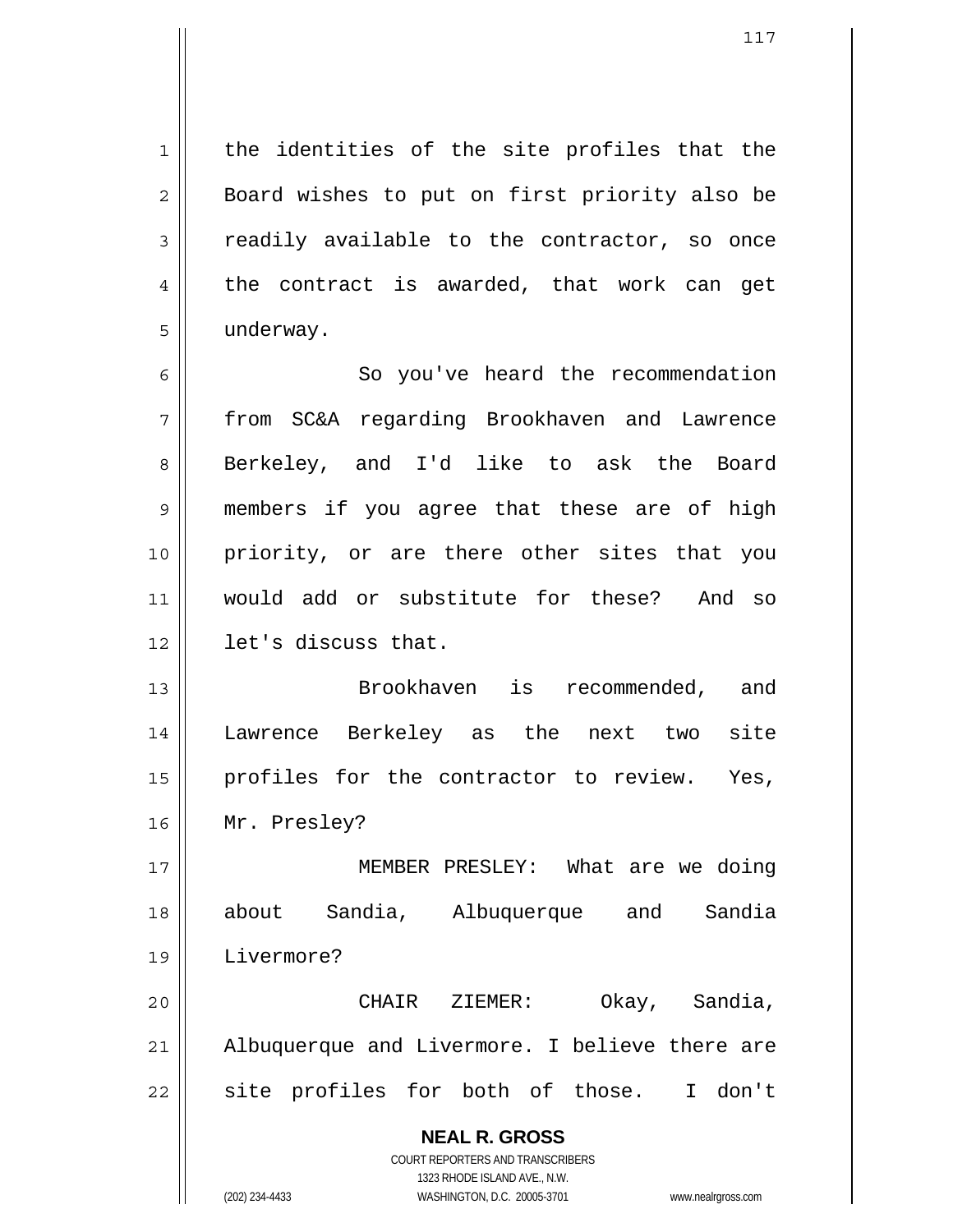| 1  | think -- we've not done Sandia, have --                             |
|----|---------------------------------------------------------------------|
| 2  | MR. FITZGERALD: I can say safely                                    |
| 3  | that we've completed that review, and it                            |
| 4  | $hasn't --$                                                         |
| 5  | CHAIR ZIEMER: Albuquerque?                                          |
| 6  | MR. FITZGERALD: Yes, it hasn't                                      |
| 7  | been forwarded to the Board. It had to go                           |
| 8  | through DOE review, so that's held it up a                          |
| 9  | little bit, but it's finished. We did do the                        |
| 10 | review. Sandia, Livermore, no.                                      |
| 11 | CHAIR ZIEMER: Now, that's not been                                  |
| 12 | delivered, but will be by -- before the end of                      |
| 13 | the contract.                                                       |
| 14 | MR. FITZGERALD: Shortly, very                                       |
| 15 | shortly, right, by the end of the year.                             |
| 16 | Sandia Livermore, no, we have not done that                         |
| 17 | component of Livermore. We did do the                               |
| 18 | Livermore-- you know, the full lab, but not                         |
| 19 | that component.                                                     |
| 20 | CHAIR ZIEMER: And that might be                                     |
| 21 | also a high priority item as well, and could                        |
| 22 | be yet a third one on such a list or could be                       |
|    | <b>NEAL R. GROSS</b>                                                |
|    | COURT REPORTERS AND TRANSCRIBERS<br>1323 RHODE ISLAND AVE., N.W.    |
|    | (202) 234-4433<br>WASHINGTON, D.C. 20005-3701<br>www.nealrgross.com |

 $\overline{\phantom{a}}$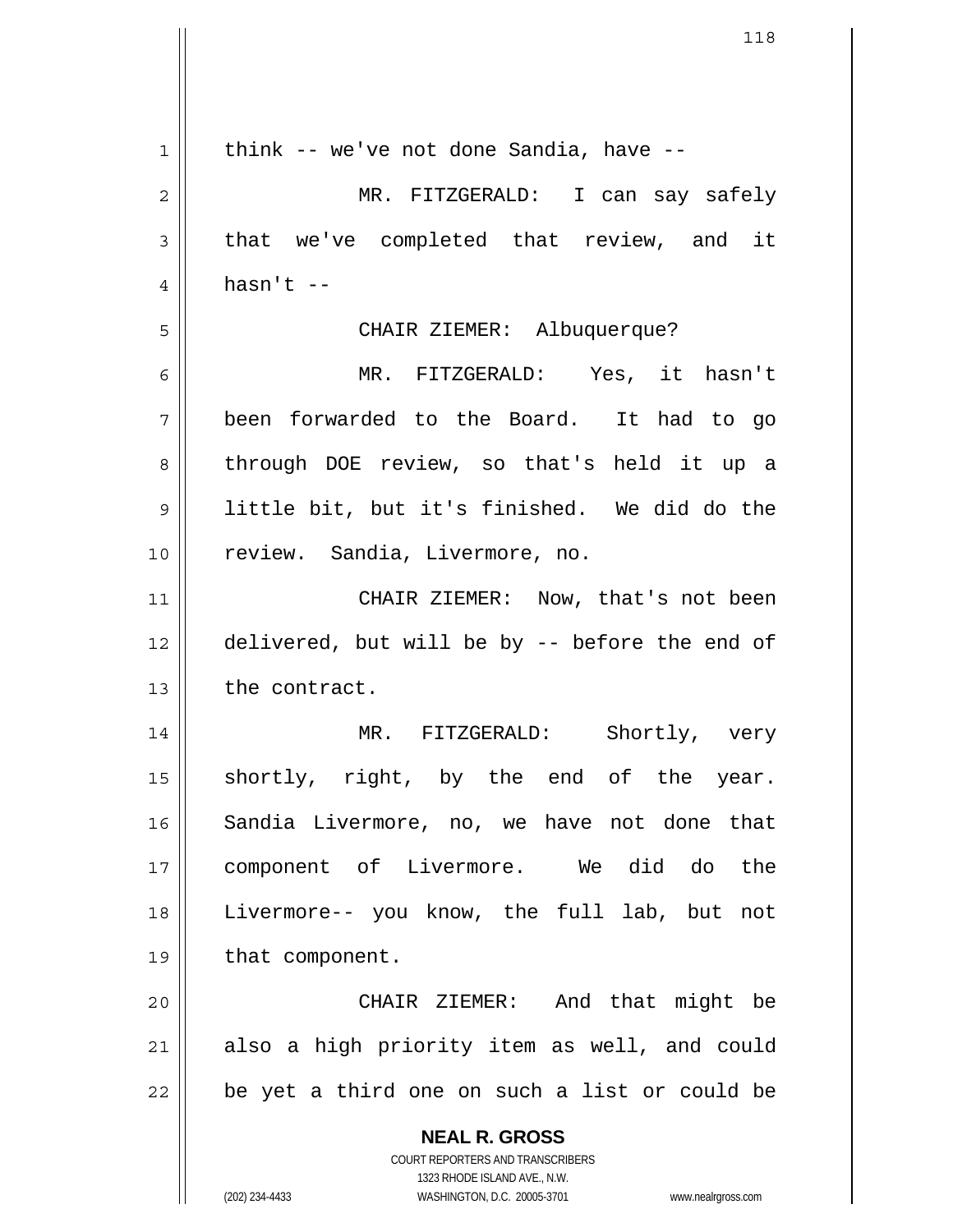**NEAL R. GROSS** COURT REPORTERS AND TRANSCRIBERS 1323 RHODE ISLAND AVE., N.W. 1 2 3 4 5 6 7 8 9 10 11 12 13 14 15 16 17 18 19 20 21 22 -- you know, the order may not be so critical now, but we do want to identify several high priority ones, at least two and maybe more. Thank you. Others? If there aren't any others, I think just for the record I would ask for a motion from the Board to task the Board's contractor to identify as its first priorities under the new contract, the site profile reviews for Brookhaven, Lawrence Berkeley and Sandia Livermore. I'm not sure if the order is critical here. If you wish to order them, we can do that. MEMBER CLAWSON: I move that we task the Contractor. CHAIR ZIEMER: Okay, is there a second? MEMBER BEACH: I'll second it. CHAIR ZIEMER: It's been seconded. Any discussion? What about priority? Do you wish to put one or the other at the top of the list?

(202) 234-4433 WASHINGTON, D.C. 20005-3701 www.nealrgross.com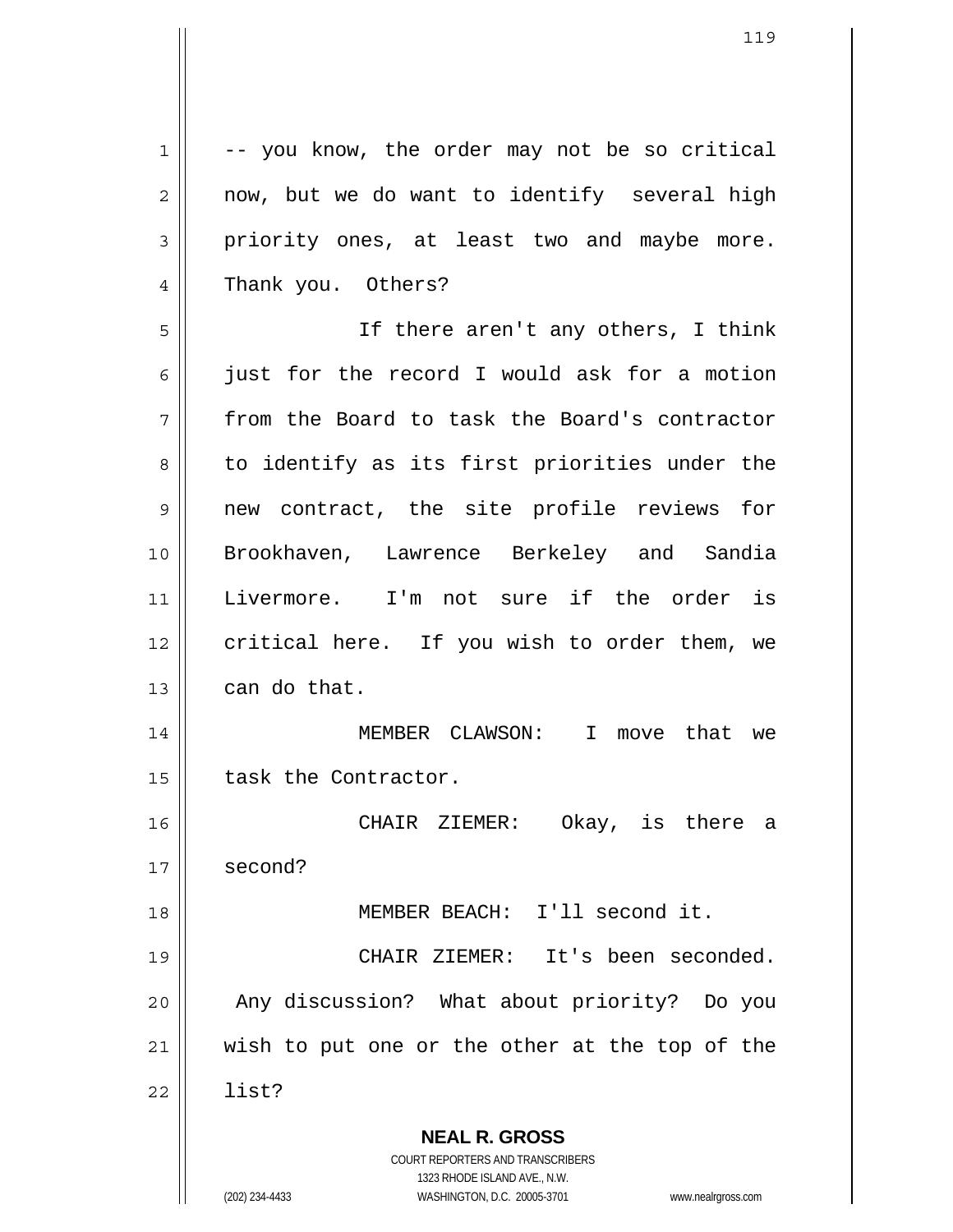**NEAL R. GROSS** COURT REPORTERS AND TRANSCRIBERS 1323 RHODE ISLAND AVE., N.W. (202) 234-4433 WASHINGTON, D.C. 20005-3701 www.nealrgross.com 1 2 3 4 5 6 7 8 9 10 11 12 13 14 15 16 17 18 19 20 21 22 MEMBER PRESLEY: Do we know how many cases we have at Berkeley versus Sandia? CHAIR ZIEMER: We do know that there are some activities coming up on Brookhaven, do we not? What are we anticipating there? It seems to me that Brookhaven may be fairly high on the list in terms of what we may need to do as a Board. MEMBER MUNN: Brookhaven would be my suggestion for the first priority, yes. MEMBER BEACH: With a second of Lawrence. CHAIR ZIEMER: Okay, Lawrence and then Sandia, okay. Is that agreeable? So the motion for these three will include as priority, Brookhaven, one, Lawrence Berkeley, two, Sandia Livermore as three. Okay, let's - - we'll just voice vote. All in favor "Aye". (Chorus of Ayes.) CHAIR ZIEMER: Opposed? (No verbal response.) CHAIR ZIEMER: Gen Roessler?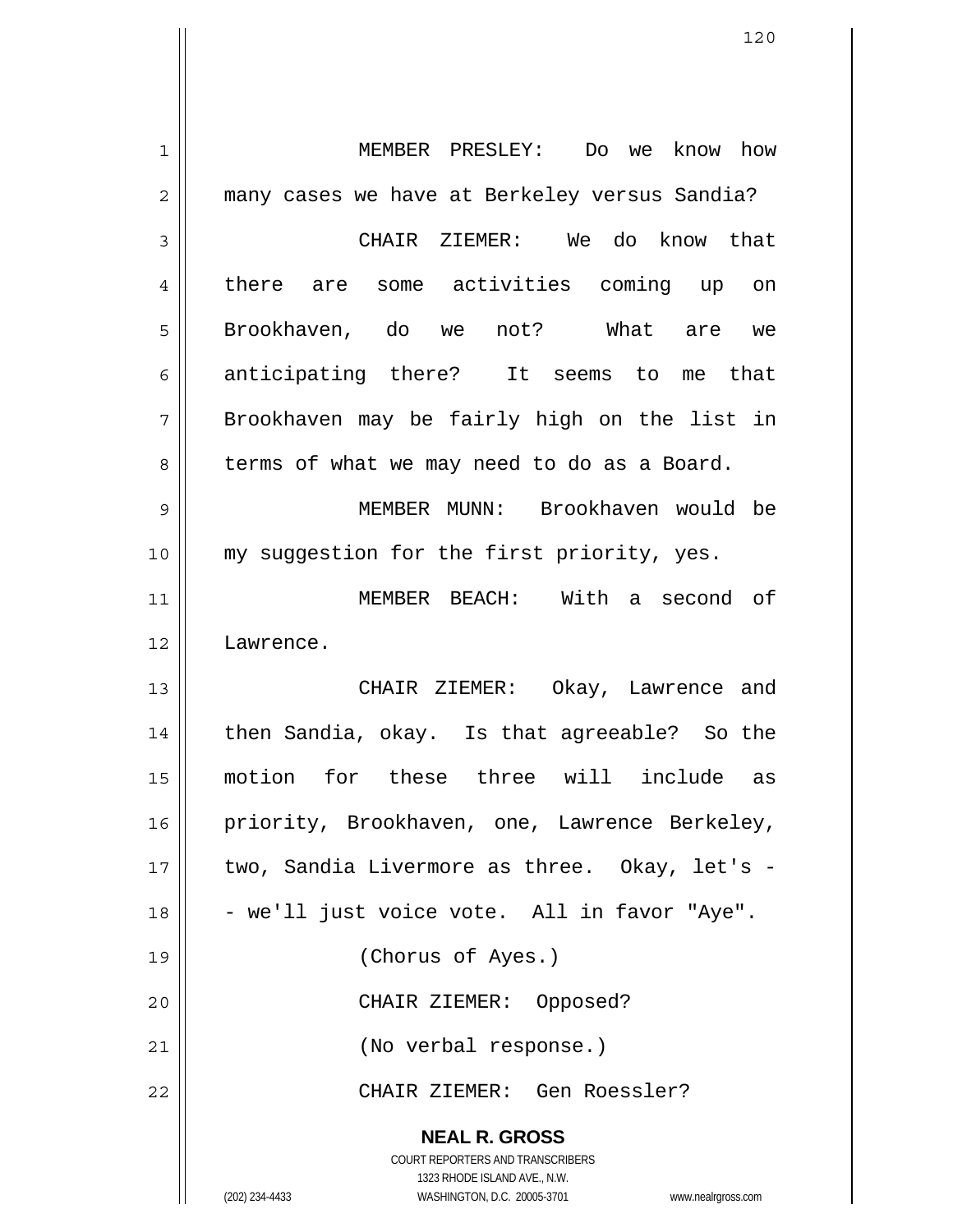**NEAL R. GROSS** COURT REPORTERS AND TRANSCRIBERS 1323 RHODE ISLAND AVE., N.W. (202) 234-4433 WASHINGTON, D.C. 20005-3701 www.nealrgross.com 1 2 3 4 5 6 7 8 9 10 11 12 13 14 15 16 17 18 19 20 21 22 MEMBER ROESSLER: Aye. CHAIR ZIEMER: Okay. With your vote, Gen, it carried the say. MEMBER ROESSLER: Oh, good. CHAIR ZIEMER: And that will get us underway on site profiles. Let's talk about SECs. Again, Joe, I'm going to ask for the SC&A on SEC. MR. FITZGERALD: Okay. CHAIR ZIEMER: Isn't it great to talk in acronyms? MR. FITZGERALD: Yes, there's been a lot of news in SEC. This is Special Exposure Cohorts. There's several, I think, categories on the SECs. We have the existing work that we're doing on the SECs: the Fernald SEC, the Mound SEC-- let's see if I can remember them all-- Hanford, you know. So that grouping would need to continue, obviously. CHAIR ZIEMER: Right, and you also have been tasked I think on Savannah River.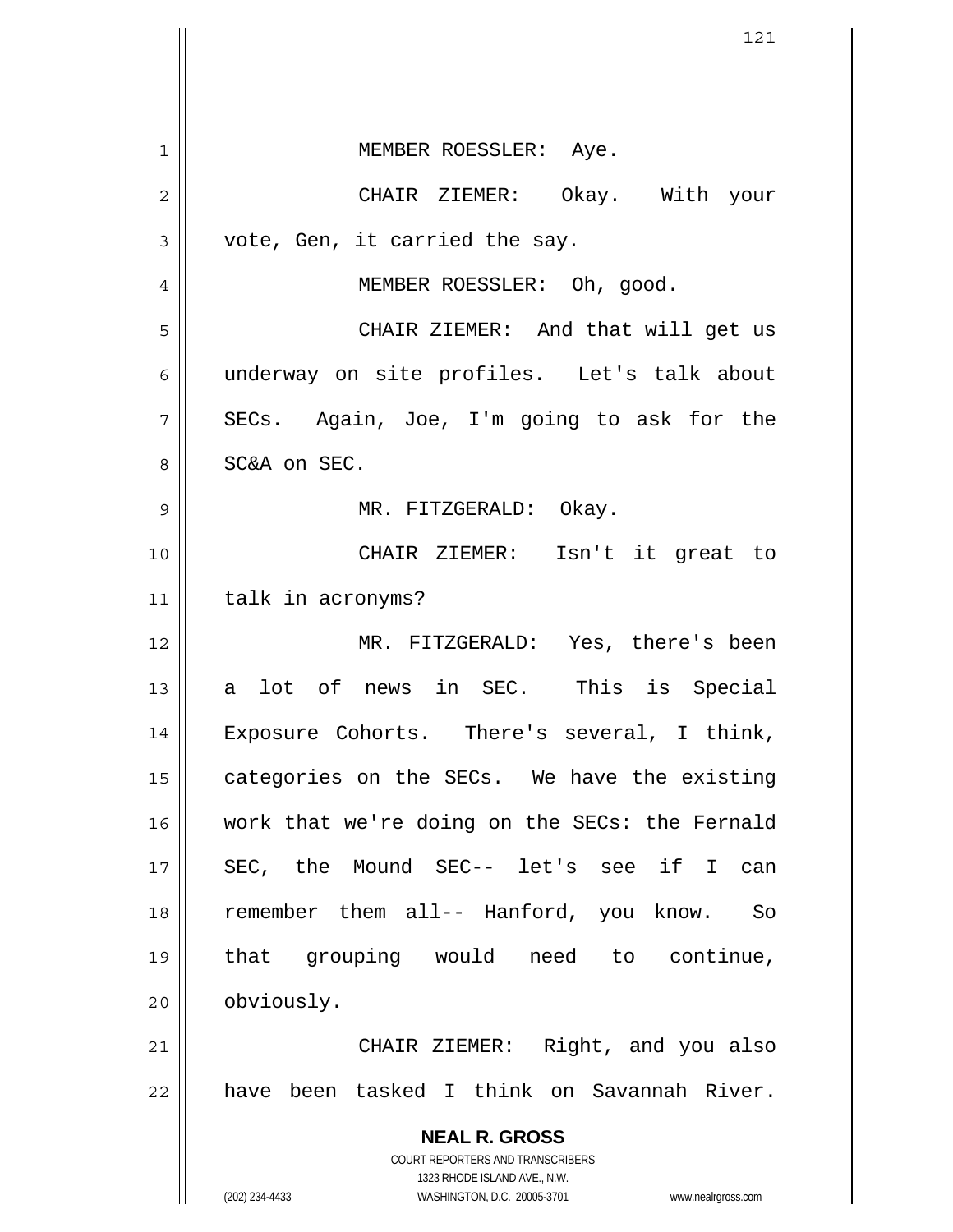1 Have we or not?

2 3 4 5 6 7 8 9 10 11 12 13 14 15 16 17 MR. FITZGERALD: No, no. CHAIR ZIEMER: Okay, the paper review, okay, yes. Right. MR. FITZGERALD: Right, there's a second grouping. That's the first group that we're working on now. We've already been authorized and there's work groups. The second grouping is the so-called paper studies, the ones that were authorized because of the end of the contract back at Redondo Beach in that meeting. That's where we have Pantex, Savannah River and Santa Susana, right. So those three would need, I think, authorizations from the Board to in fact do a full traditional ER evaluation. And that's pretty much the two groupings.

18 19 20 21 22 CHAIR ZIEMER: Yes and actually, we have another meeting in February, but to cover us between now and then, probably to task these three would be plenty for a contractor to get those underway.

> **NEAL R. GROSS** COURT REPORTERS AND TRANSCRIBERS 1323 RHODE ISLAND AVE., N.W. (202) 234-4433 WASHINGTON, D.C. 20005-3701 www.nealrgross.com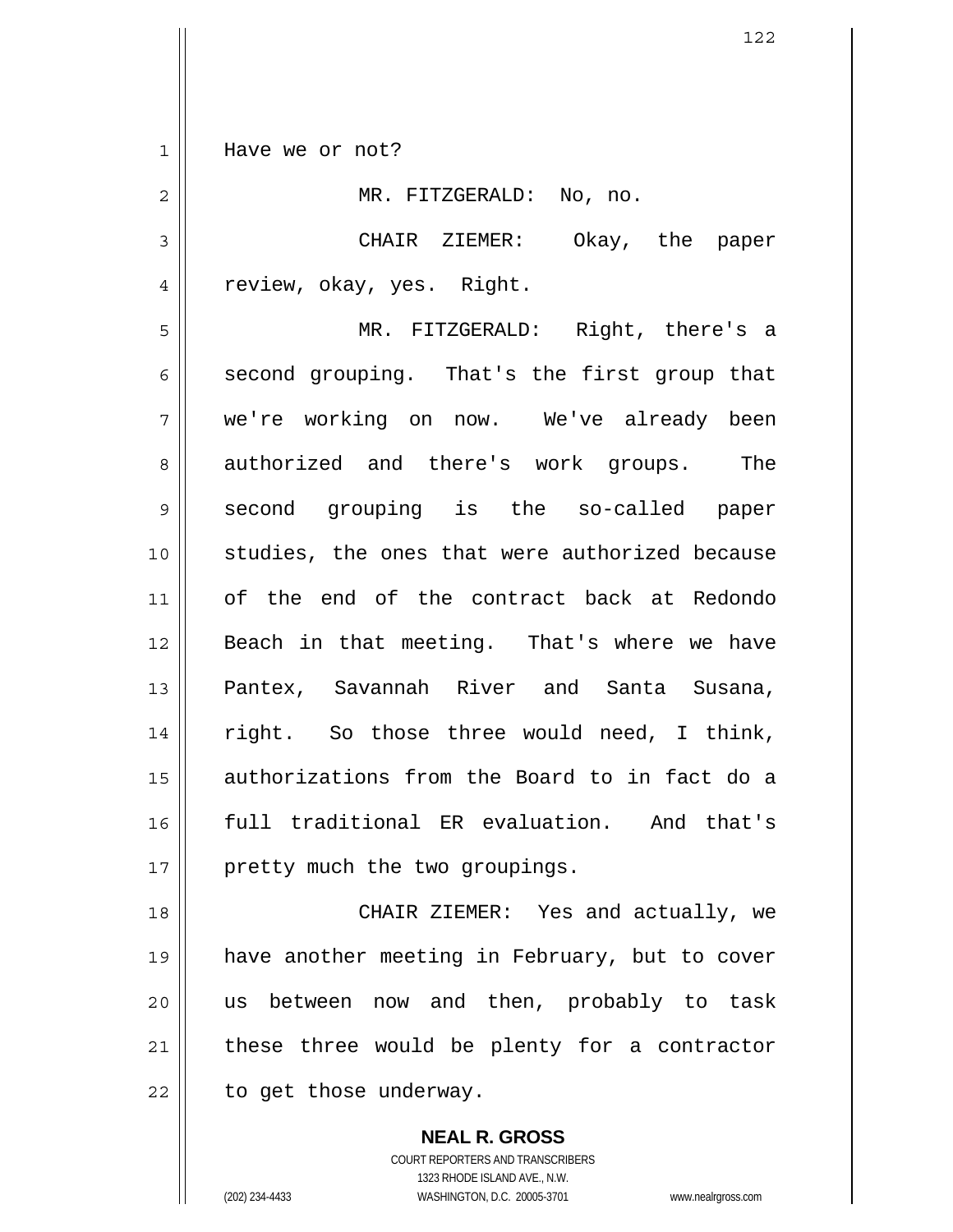|    | 123                                                                 |
|----|---------------------------------------------------------------------|
|    |                                                                     |
| 1  | MR. FITZGERALD: Right.                                              |
| 2  | CHAIR ZIEMER: And Board members,                                    |
| 3  | if you agree with that, let's have a motion to                      |
| 4  | officially task. Yes.                                               |
| 5  | MEMBER GIBSON: So moved.                                            |
| 6  | CHAIR ZIEMER: Okay, Mike has moved                                  |
| 7  | that we task our contractor to do the SEC                           |
| 8  | work, and seconded by Poston for Savannah                           |
| 9  | River, Santa Susana and Pantex. And again, I                        |
| 10 | think, you know, others will come along, but                        |
| 11 | we will be meeting again in February. Are you                       |
| 12 | ready to vote on that tasking? All in favor,                        |
| 13 | "Aye"?                                                              |
| 14 | (Chorus of Ayes.)                                                   |
| 15 | CHAIR ZIEMER: Opposed?                                              |
| 16 | (No verbal response.)                                               |
| 17 | CHAIR ZIEMER: Abstentions?<br>Dr.                                   |
| 18 | Roessler?                                                           |
| 19 | MEMBER ROESSLER: Aye.                                               |
| 20 | CHAIR ZIEMER: Thank you. So the                                     |
| 21 | SECs -- we don't need to do anything today on                       |
| 22 | dose reconstructions. We may wish to do some                        |
|    | <b>NEAL R. GROSS</b>                                                |
|    | COURT REPORTERS AND TRANSCRIBERS<br>1323 RHODE ISLAND AVE., N.W.    |
|    | (202) 234-4433<br>WASHINGTON, D.C. 20005-3701<br>www.nealrgross.com |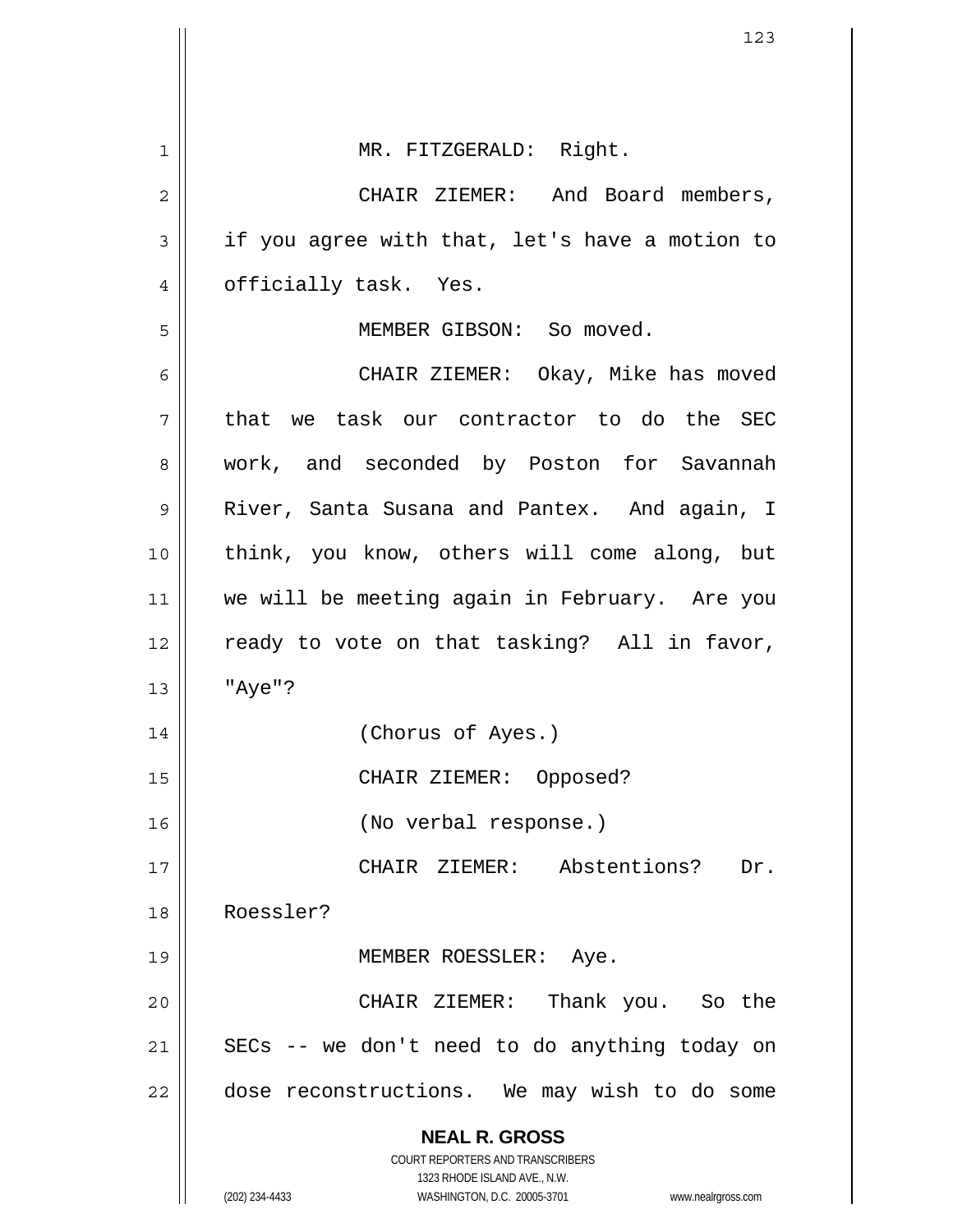**NEAL R. GROSS** 1 2 3 4 5 6 7 8 9 10 11 12 13 14 15 16 17 18 19 20 21 22 tasking on reviews of PERs. There have been at least a couple PERs that are substantial, and I know that -- I know that SC&A has also thought about this a bit. Joe, do you want to comment on that at all? I have some suggestions, but -- MR. FITZGERALD: Well, you know, I think the only comment is -- CHAIR ZIEMER: There's a couple PERs. MR. FITZGERALD: -- there's a couple PERs, in confirming with Larry, that have reached a point where it would be, in fact, useful to review those and provide some feedback in support of the Board, so certainly a future contractor would have at least the two, I think, that were identified on your idea list, which is Blockson and high fired issues that came about from Oak Tip 49. So those are the two, I think, key ones that have come up. CHAIR ZIEMER: And there may be

> COURT REPORTERS AND TRANSCRIBERS 1323 RHODE ISLAND AVE., N.W.

(202) 234-4433 WASHINGTON, D.C. 20005-3701 www.nealrgross.com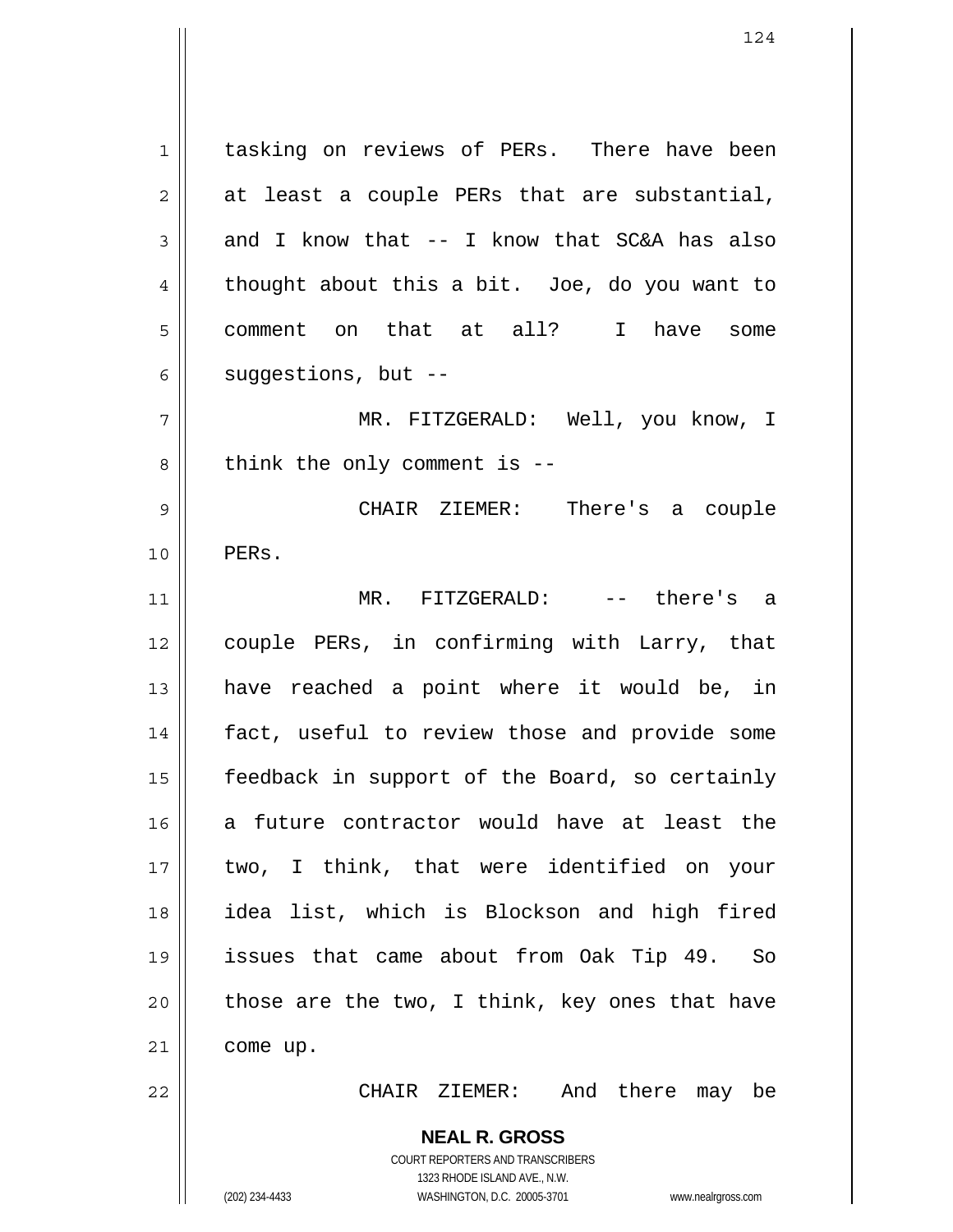**NEAL R. GROSS** COURT REPORTERS AND TRANSCRIBERS 1323 RHODE ISLAND AVE., N.W. (202) 234-4433 WASHINGTON, D.C. 20005-3701 www.nealrgross.com 1 2 3 4 5 6 7 8 9 10 11 12 13 14 15 16 17 18 19 20 21 22 some others that NIOSH would recommend, but those are certainly high on the list. Larry? MR. ELLIOTT: I'm fairly certain that the Blockson PER has been completed but we're not -- I'm awaiting an e-mail confirmation that the high fired plutonium is not a completed PER. We're still getting cases back to finish that one out. So I don't believe that that one is a finished PER of cases that have been treated. CHAIR ZIEMER: Right, right, but we could still do the tasking. I mean, it wouldn't -- yes, I guess you could or maybe we should -- MR. ELLIOTT: Well, I think we've agreed that you review a completed effort, not an in progress effort. So -- CHAIR ZIEMER: No, no. MR. ELLIOTT: -- you could task, but  $--$  CHAIR ZIEMER: Nothing would happen until it's completed, right.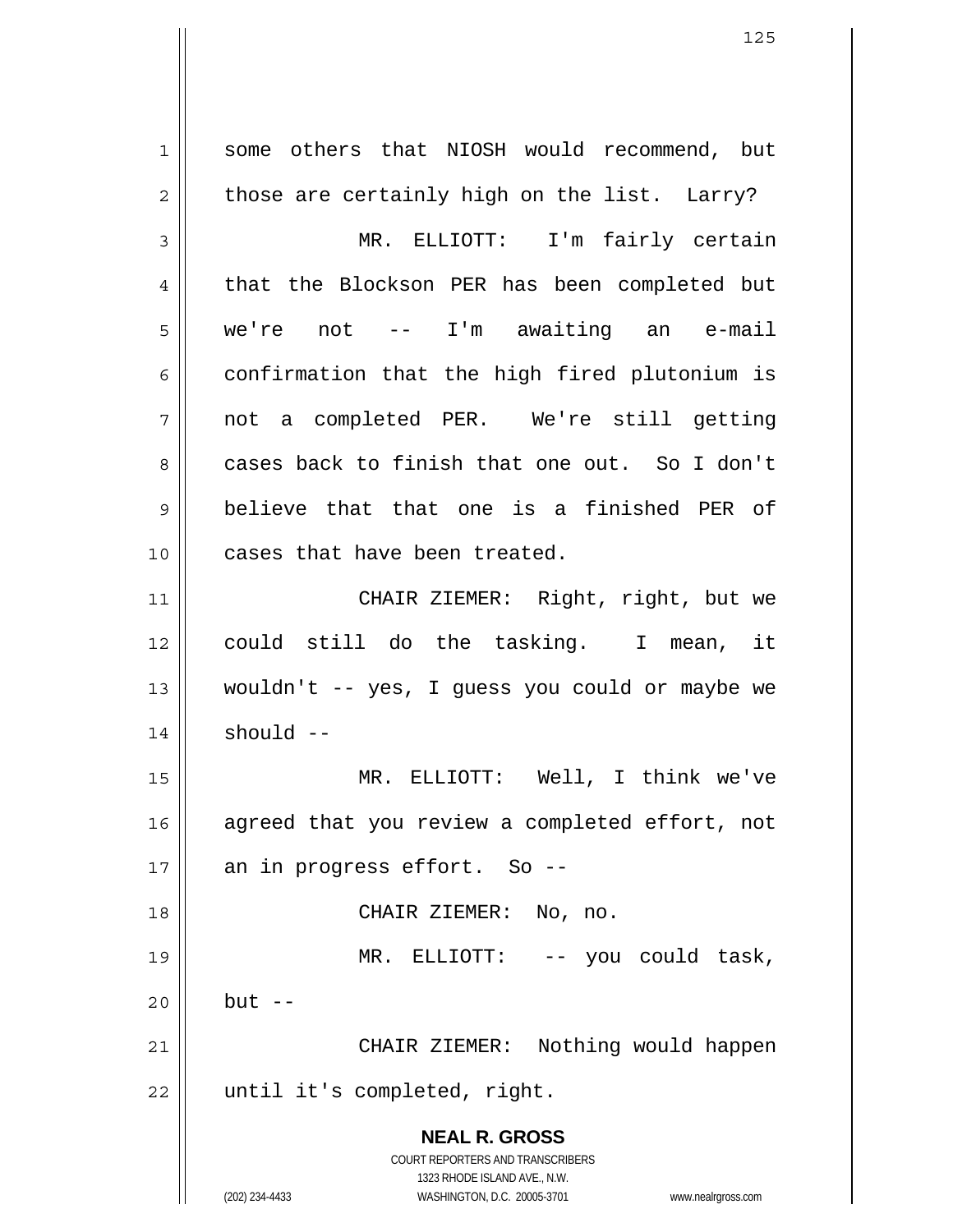**NEAL R. GROSS** COURT REPORTERS AND TRANSCRIBERS 1323 RHODE ISLAND AVE., N.W. 1 2 3 4 5 6 7 8 9 10 11 12 13 14 15 16 17 18 19 20 21 22 MR. ELLIOTT: -- you couldn't pick it up. CHAIR ZIEMER: I mean, even if we tasked-- and I honestly don't know whether it's better to wait until the document is on the street and do the tasking or task in advance, understanding that nothing will happen until the -- MR. ELLIOTT: On the street. PERs- - there are 32 PERs that have been issued, but the PERs, as you know, prescribe how to screen cases that might be effected, and then the next step in the process is that we work with DOL to see those cases returned to us for examination and rework. And in that instance, in this high-fire plutonium situation, I don't believe we've completed all those cases. We have issued the PER, but we haven't completed the cases. CHAIR ZIEMER: The Blockson is complete, and we can certainly task that at the moment. A motion to do that?

(202) 234-4433 WASHINGTON, D.C. 20005-3701 www.nealrgross.com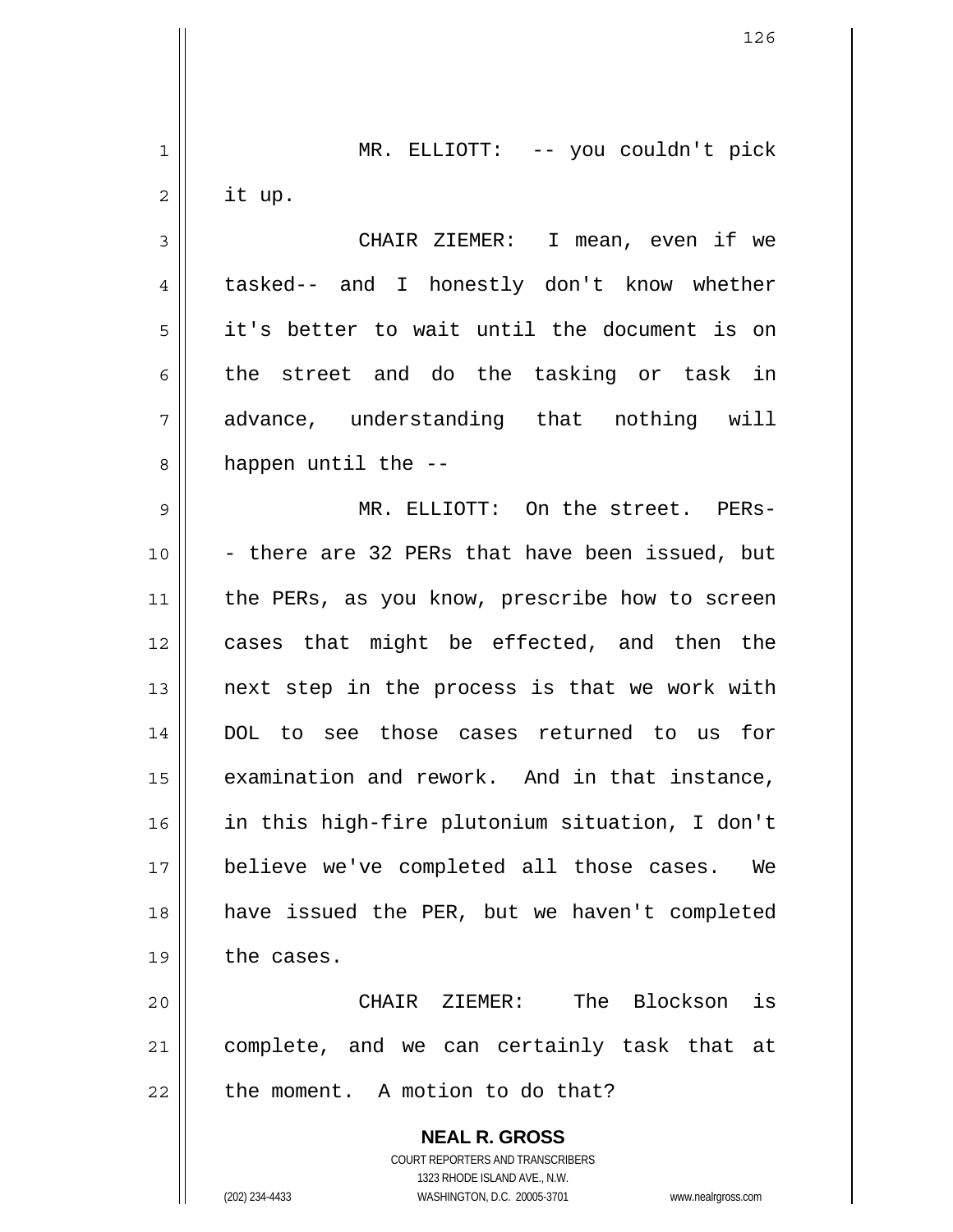**NEAL R. GROSS** 1 2 3 4 5 6 7 8 9 10 11 12 13 14 15 16 17 18 19 20 21 22 MEMBER CLAWSON: Move to perform Blockson for the PER. CHAIR ZIEMER: PER review for Blockson. Second? MEMBER BEACH: Second. CHAIR ZIEMER: Discussion? All in favor, "Aye". (Chorus of Ayes.) CHAIR ZIEMER: Opposed? Aye, okay, thank you. I'd like to ask Ted, do we need to authorize close-out for any existing reviews  $or$   $--$  MR. KATZ: No, we do not. It's already authorized. CHAIR ZIEMER: Okay, so old work will continue under the contract, which is the continuation of the close-out for the tasks that are underway. And the only caveat would be there -- I think John has told us that not everything can be closed out either in the time available or within the resources available, but the close-out process is

> COURT REPORTERS AND TRANSCRIBERS 1323 RHODE ISLAND AVE., N.W.

(202) 234-4433 WASHINGTON, D.C. 20005-3701 www.nealrgross.com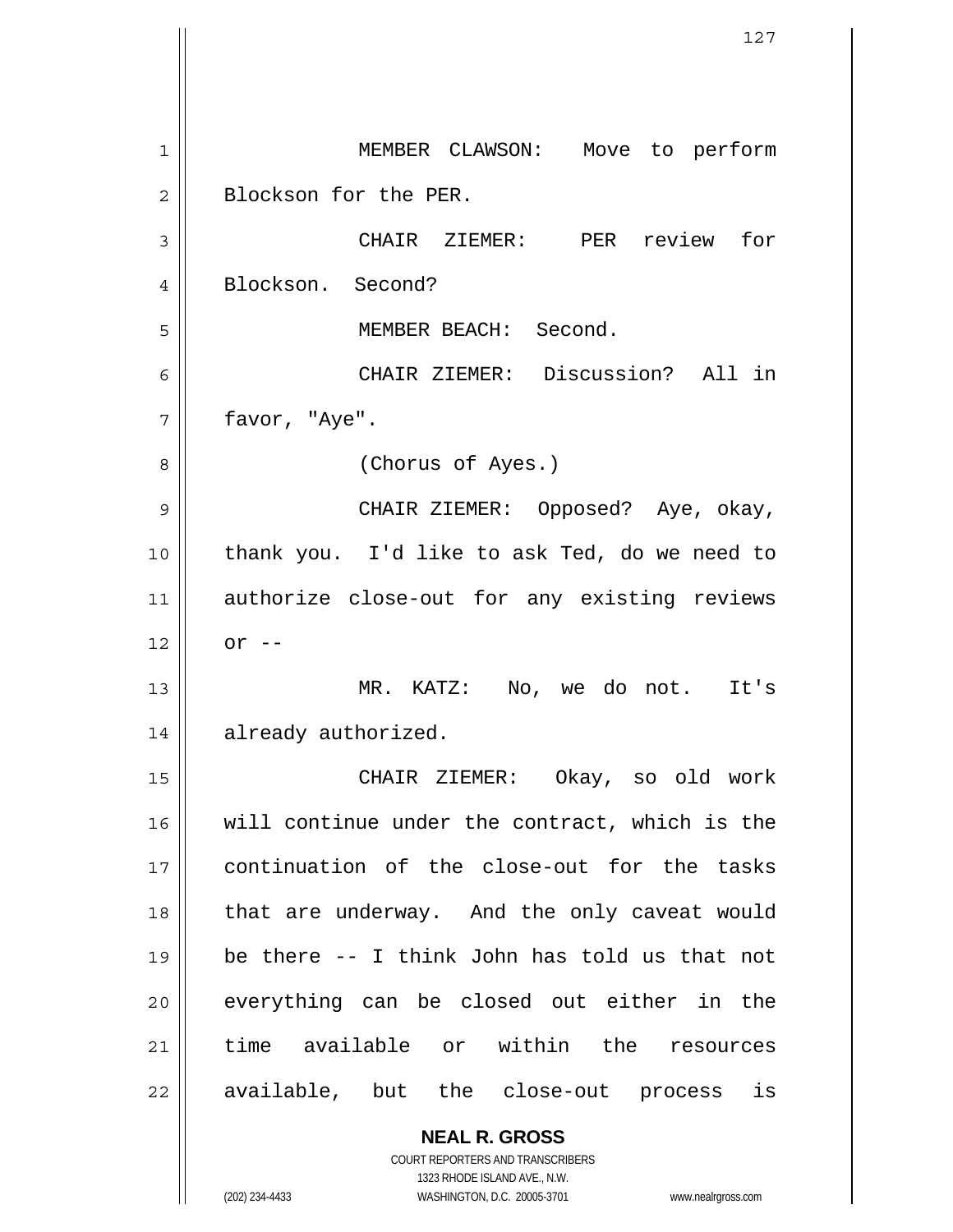**NEAL R. GROSS** COURT REPORTERS AND TRANSCRIBERS 1323 RHODE ISLAND AVE., N.W. (202) 234-4433 WASHINGTON, D.C. 20005-3701 www.nealrgross.com 1 2 3 4 5 6 7 8 9 10 11 12 13 14 15 16 17 18 19 20 21 22 underway. I think the only question would be if there's something that the Board feels has highest priority that needs more attention than something else we can so identify that. Otherwise it will continue as it is. Okay, unless there's any direction -- MR. KATZ: I guess a question which arises from the whole discussion yesterday, but it all arose out of the special case at Lawrence Livermore. What's going on with Lawrence Livermore? I don't know whether there needs to be a work group and work done in that area or -- CHAIR ZIEMER: It appeared to me that it is not necessary at the moment. Is that -- is that Lawrence Livermore issue taken care of, or is that ongoing? MR. FITZGERALD: Yes, no, I think it's fine. I think if anything develops, we owe it to you to come back and report that. CHAIR ZIEMER: Right now it's not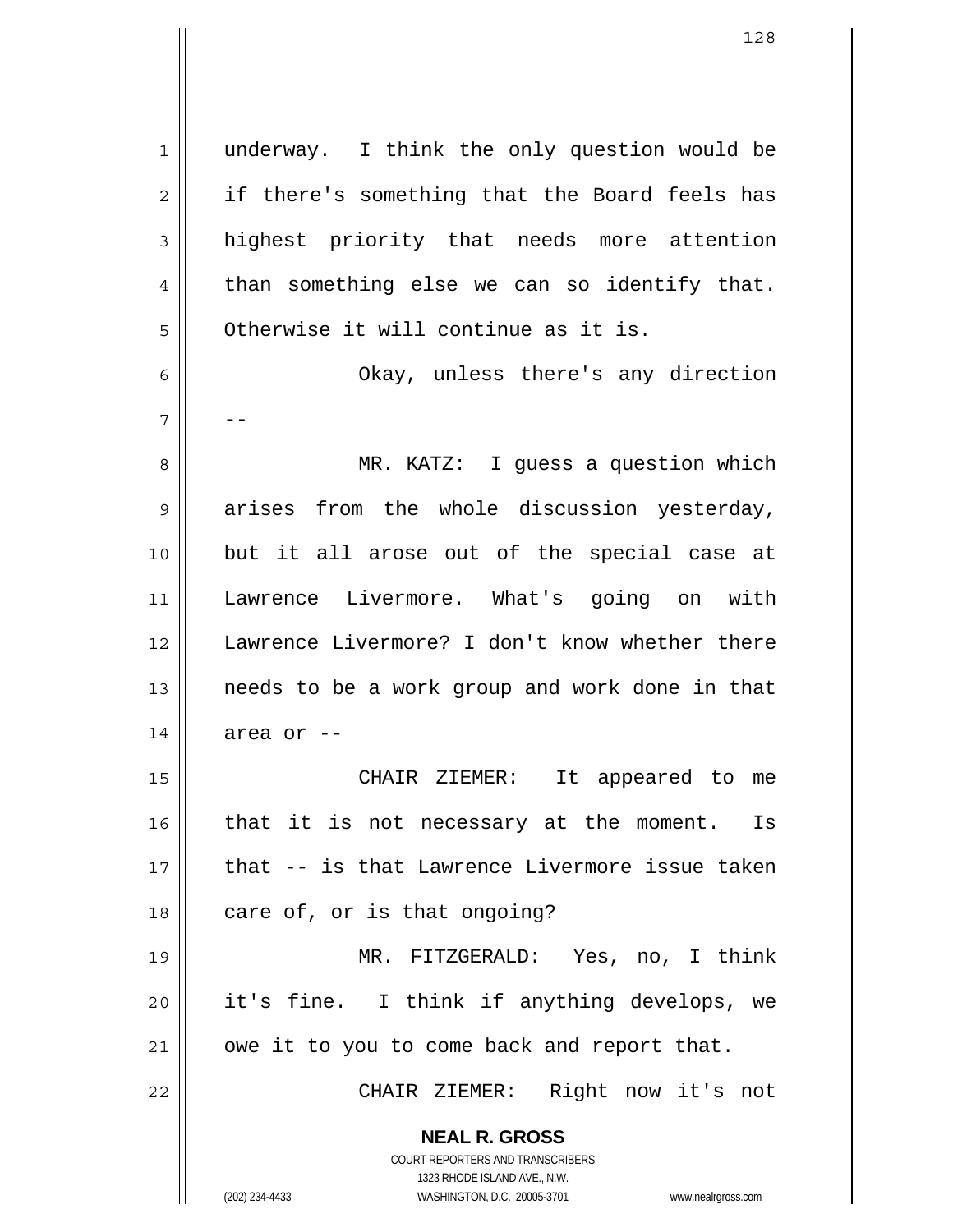1 2 3 4 5 6 7 8 9 10 11 12 13 14 15 16 17 18 19 20 21 22 an issue, okay, thank you. Ted, we need a report on status of IT arrangement. MR. KATZ: Right, that's Information Technology-- to get out of acronyms-- but that's all the Board members getting on line with the government computers and so on, and the computers haven't come in yet, but the security folks at CDC seem to be working well with people. I'd be happy to hear any feedback for anybody who might have any issues with that. It seems like they're making reasonable progress in getting people lined up. There are a few Board members, it seems, who will require fresh fingerprinting. It's a minority of Board members, and they're going to do their best to arrange that so that either you can do it when you're already visiting Cincinnati and go out to the facility and get your fingerprints, or even possibly be able to get it at a local facility near where you live.

> COURT REPORTERS AND TRANSCRIBERS 1323 RHODE ISLAND AVE., N.W. (202) 234-4433 WASHINGTON, D.C. 20005-3701 www.nealrgross.com

**NEAL R. GROSS**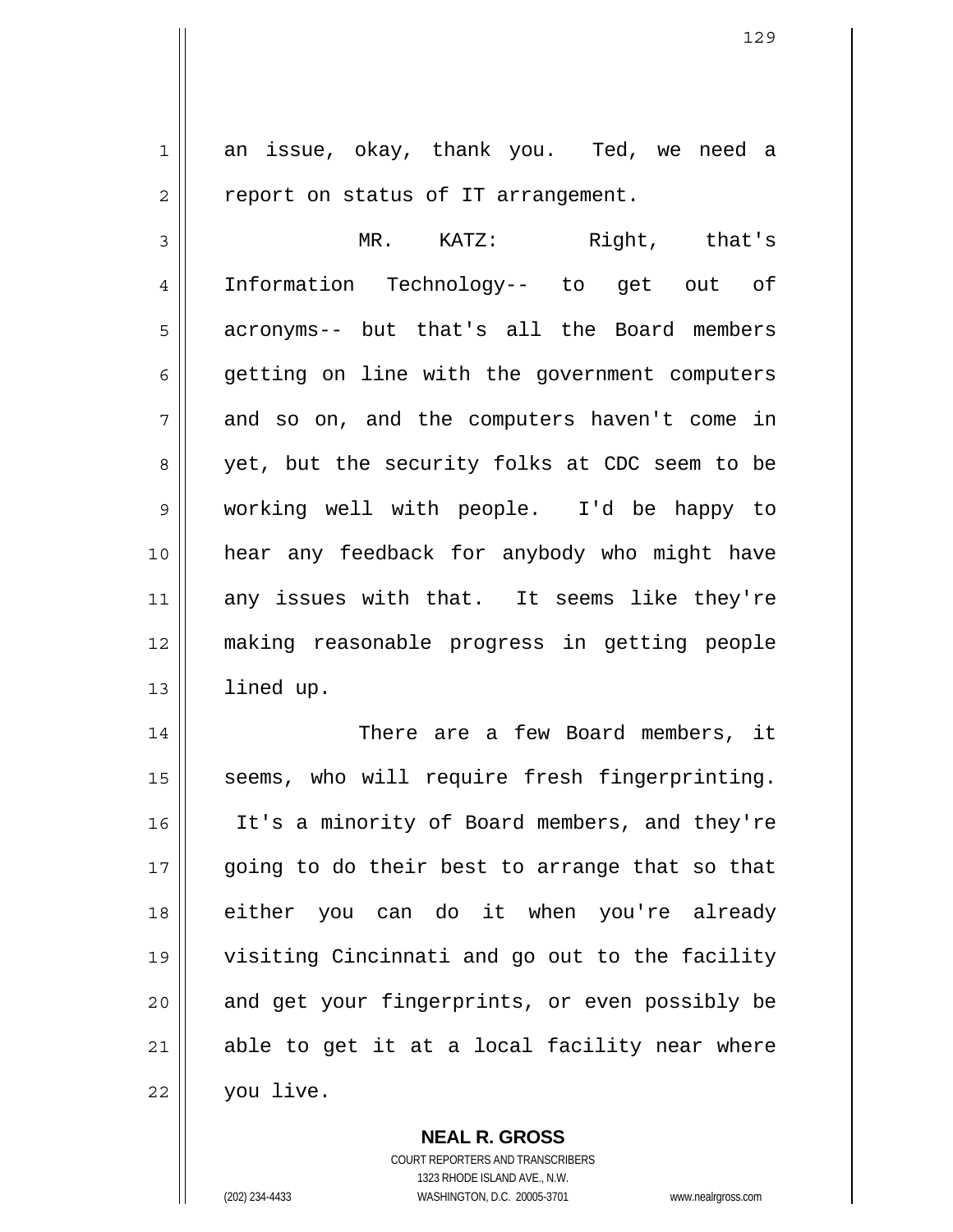**NEAL R. GROSS** COURT REPORTERS AND TRANSCRIBERS 1323 RHODE ISLAND AVE., N.W. (202) 234-4433 WASHINGTON, D.C. 20005-3701 www.nealrgross.com 1 2 3 4 5 6 7 CHAIR ZIEMER: But they will let each person know. MR. KATZ: They will, and I think some  $--$  CHAIR ZIEMER: If you have any fresh fingers that need printing -- MEMBER ROESSLER: I've been talking with Personal Identifier. He's already sent me a package, so I can get the fingerprinting locally. 8 9 10 11 12 13 14 15 16 17 18 19 20 21 22 CHAIR ZIEMER: Okay, so apparently they can arrange for that as needed. MR. KATZ: Yes. The other piece is, everybody needs to complete their -- who hasn't-- complete their IT training and send in their tests showing that -- CHAIR ZIEMER: Right. And you should have all received a disk with the training and the form in it, right? MR. KATZ: Everybody should have a disk, that's correct. MEMBER POSTON: I just got mine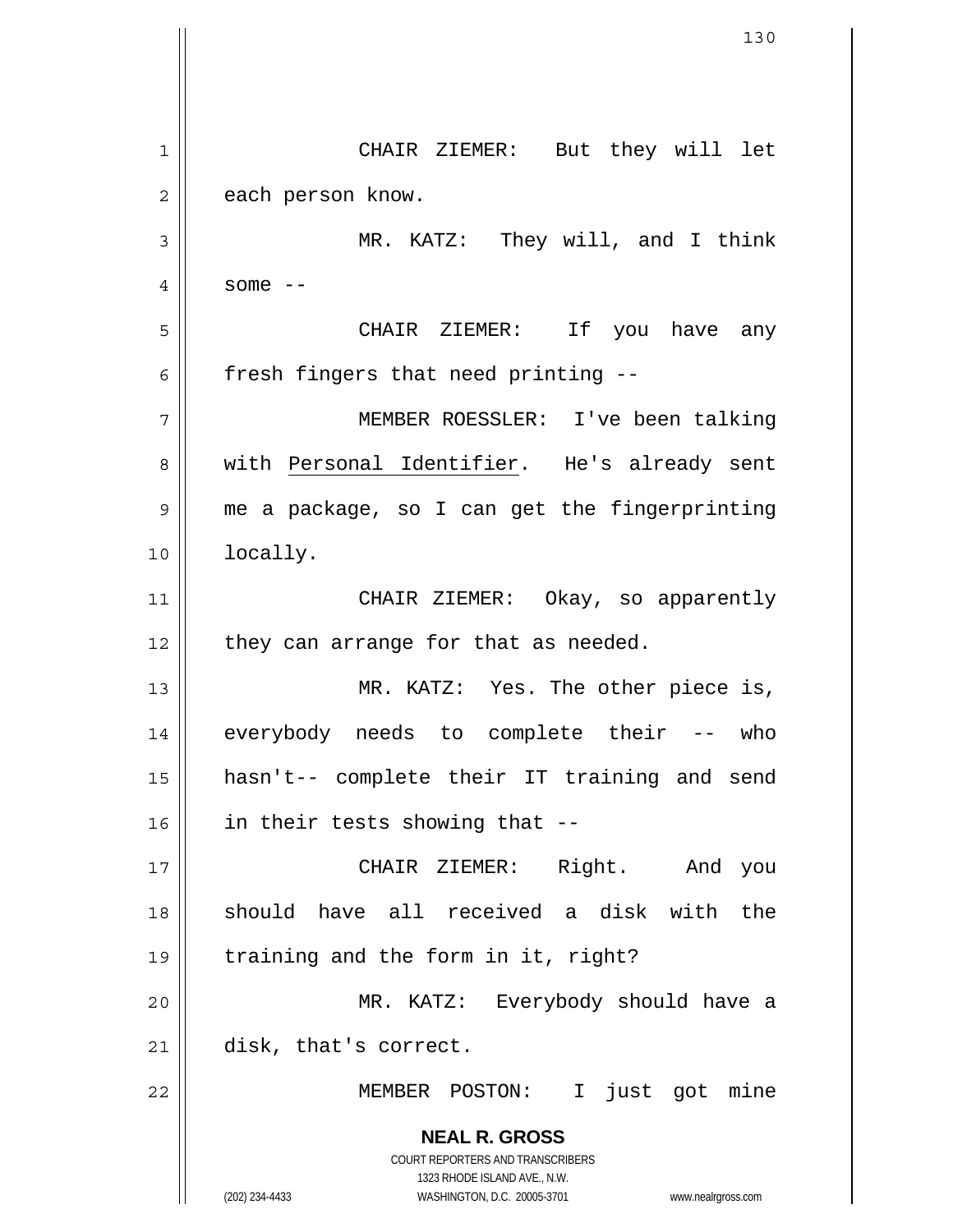1 this week.

**NEAL R. GROSS** COURT REPORTERS AND TRANSCRIBERS 1323 RHODE ISLAND AVE., N.W. (202) 234-4433 WASHINGTON, D.C. 20005-3701 www.nealrgross.com 2 3 4 5 6 7 8 9 10 11 12 13 14 15 16 17 18 19 20 21 22 CHAIR ZIEMER: I did too, just received it this week. MR. KATZ: Yes, and some of you may find that you can take the test without taking the training and pass. It would be very quick then. MEMBER CLAWSON: There's a through the whole thing or refresh or -- if we can go through the refresher and test out, then we're all right or -- MR. KATZ: Yes. Anyway, you take the test and pass and that's good enough for them. They're not concerned with whether you read the materials leading up to that, the training. CHAIR ZIEMER: As long as you know it. MR. KATZ: As long as you get the right answers. CHAIR ZIEMER: Okay, any other questions on that at this time?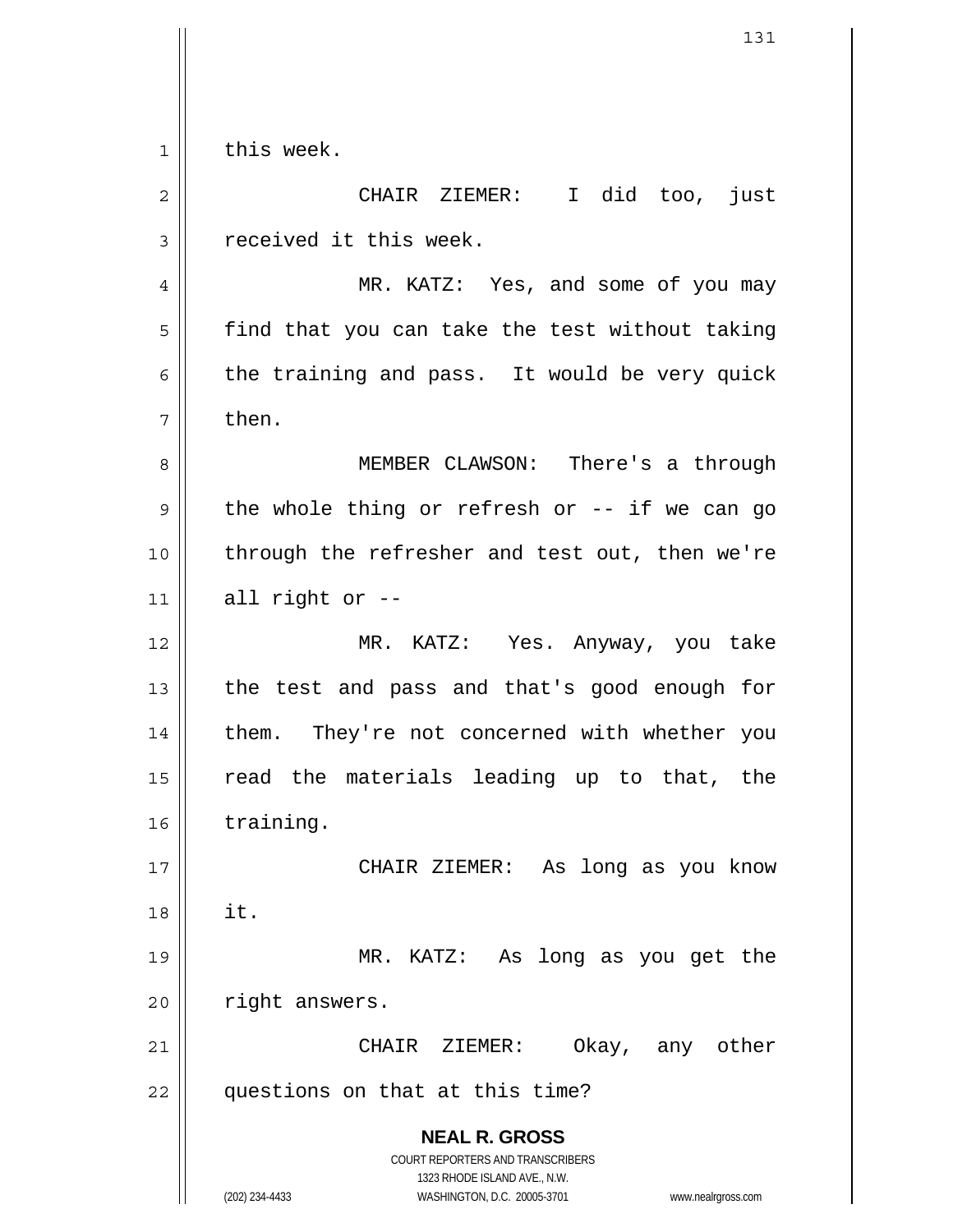| 1              | MR. KATZ: No, none others. I                                                                        |
|----------------|-----------------------------------------------------------------------------------------------------|
| $\overline{c}$ | still expect some time early January we'll be                                                       |
| 3              | wrapping this up, and everybody will be                                                             |
| 4              | getting computers. But there's a little bit                                                         |
| 5              | of a question with that, just because of the                                                        |
| 6              | holidays, and I know how government works over                                                      |
| 7              | the holidays when everybody has leave and so                                                        |
| 8              | on.                                                                                                 |
| 9              | CHAIR ZIEMER: Okay. And then                                                                        |
| 10             | future meetings. Ted, you were looking forward                                                      |
| 11             | to October 2009 and wanting recommendations on                                                      |
| 12             | where to meet, is that correct?                                                                     |
| 13             | MR. KATZ: Right, exactly.                                                                           |
| 14             | CHAIR ZIEMER: Let me ask a                                                                          |
| 15             | question. Let's see, that's a ways off.                                                             |
| 16             | Should we think about meeting in the                                                                |
| 17             | Brookhaven area by then?                                                                            |
| 18             | MR. KATZ: I<br>mean, that was a                                                                     |
| 19             | thought I had, but I'm not sure what sort of                                                        |
| 20             | in the schedule in terms of, for example, SECs                                                      |
| 21             | and so on that might also make sense.                                                               |
| 22             | MEMBER GRIFFON: Yes, another                                                                        |
|                | <b>NEAL R. GROSS</b>                                                                                |
|                | COURT REPORTERS AND TRANSCRIBERS                                                                    |
|                | 1323 RHODE ISLAND AVE., N.W.<br>(202) 234-4433<br>WASHINGTON, D.C. 20005-3701<br>www.nealrgross.com |

 $\mathsf{I}$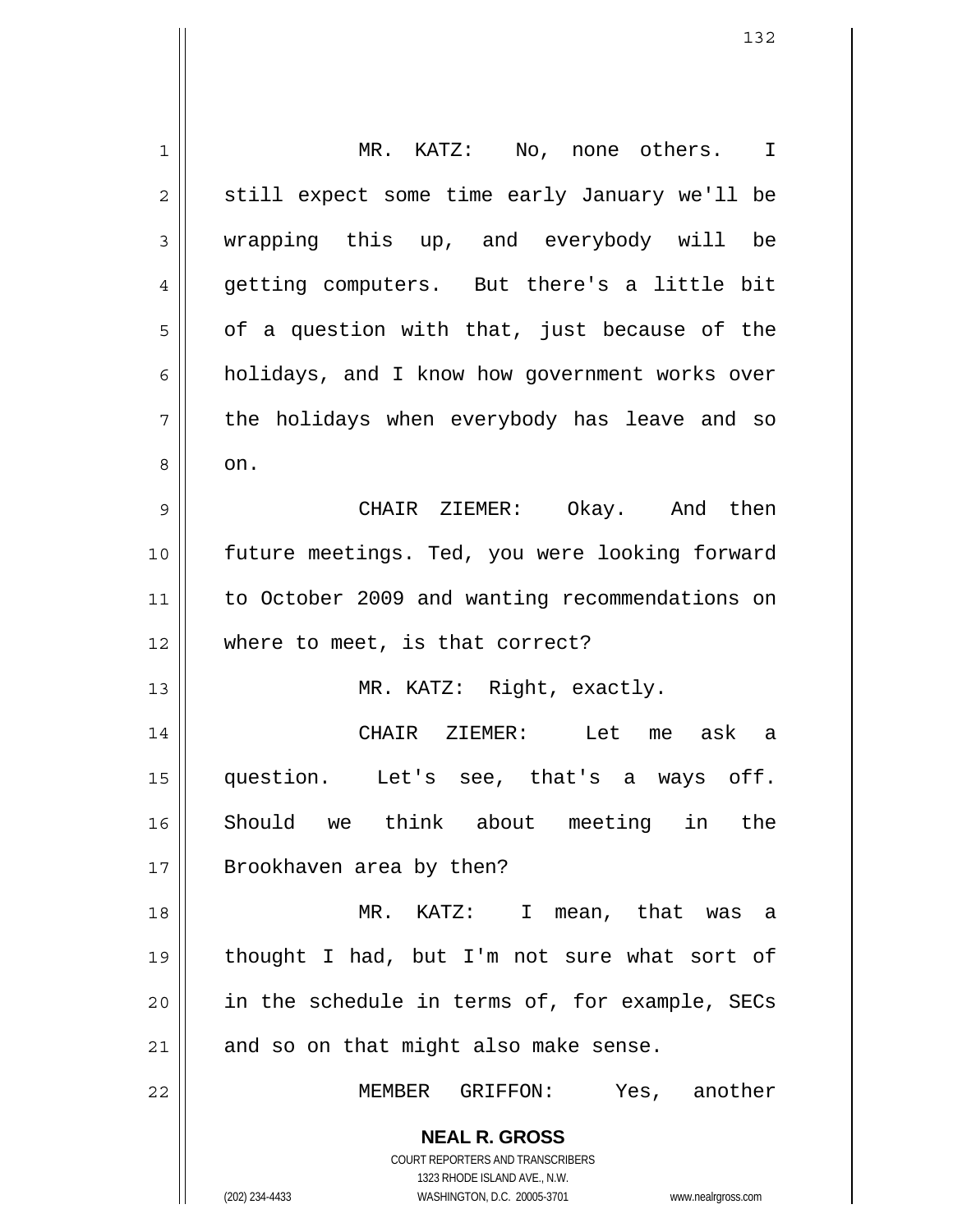1 2 option might be Cincinnati or Dayton, because we have --

3 4 MR. KATZ: We have a meeting in Cincinnati already so --

5 6 7 8 9 10 CHAIR ZIEMER: Brookhaven is a logistical problem. And I don't know if anyone at Brookhaven can advise us. Is there any site that's a little more convenient that would still be suitably convenient for the workers to get to?

11 12 13 MR. KATZ: Nancy, I think, has lived near there and could probably give us some guidance.

14 15 16 MS. ADAMS: There's -- from a hotel perspective, Port Jefferson has got a nice hotel with conference facilities.

17 18 19 CHAIR ZIEMER: How far from Brookhaven and how far from the nearest airport?

20 21 22 MS. ADAMS: It's 35 miles from LaGuardia and closer to Islip, although getting into Islip-- in and out of Islip-- is

> **NEAL R. GROSS** COURT REPORTERS AND TRANSCRIBERS 1323 RHODE ISLAND AVE., N.W.

(202) 234-4433 WASHINGTON, D.C. 20005-3701 www.nealrgross.com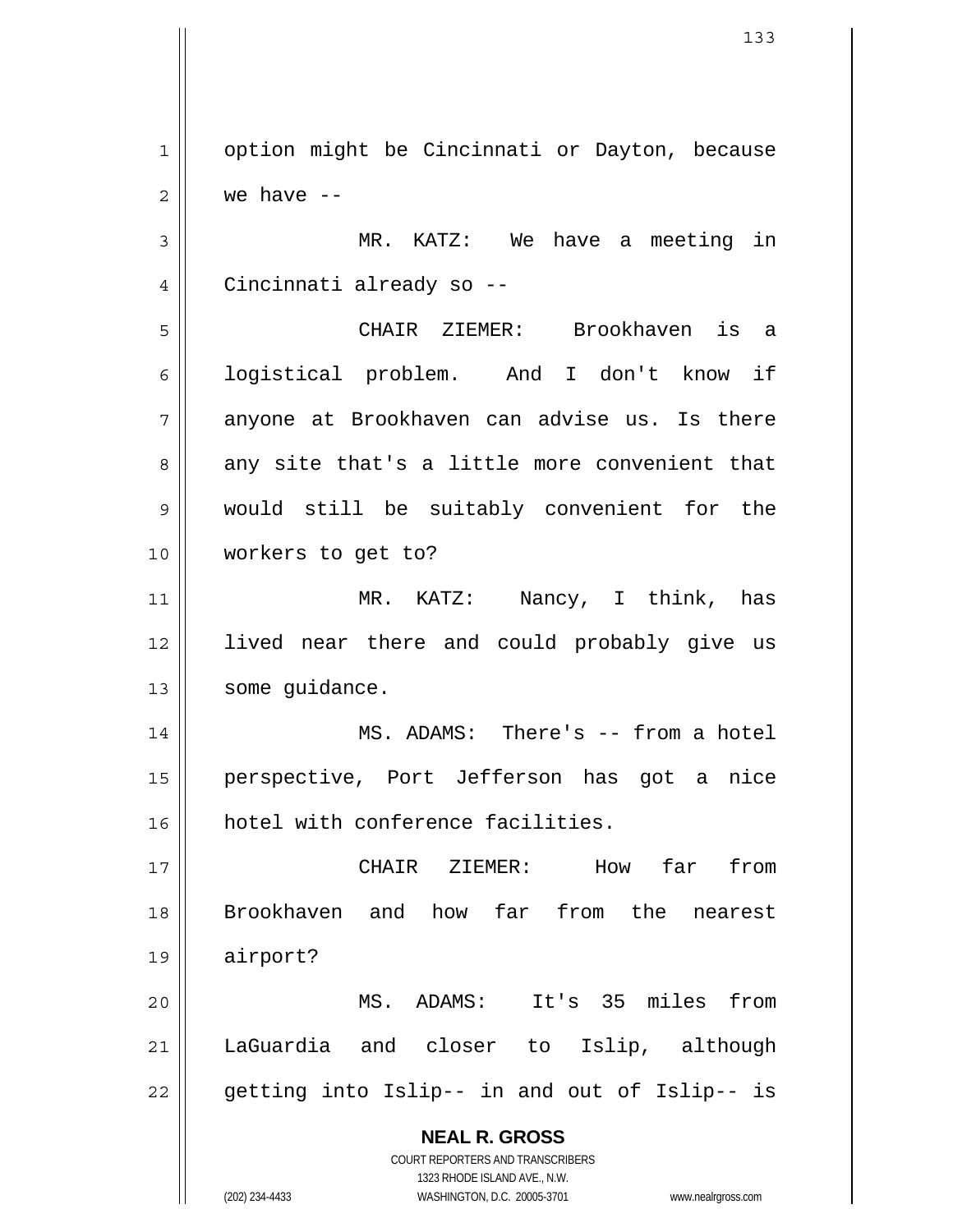**NEAL R. GROSS** COURT REPORTERS AND TRANSCRIBERS 1323 RHODE ISLAND AVE., N.W. (202) 234-4433 WASHINGTON, D.C. 20005-3701 www.nealrgross.com 1 2 3 4 5 6 7 8 9 10 11 12 13 14 15 16 17 18 19 20 21 22 not necessarily the best in terms of schedules. And I think LaGuardia, there's even a shuttle type thing. CHAIR ZIEMER: A shuttle? MS. ADAMS: And it's only 25 miles at max from the site. CHAIR ZIEMER: Okay, so that's probably doable, yes. So that's one possibility. When do we have to lock this in, fairly soon? MR. KATZ: Fairly soon. I mean, you tend of have to go out pretty far to get suitable hotel accommodations and so on. So that's why I keep trying to raise these seven, eight months in advance. CHAIR ZIEMER: Are there any other suggestions at the moment? MEMBER PRESLEY: I'm holding out for the Bikini Atoll. CHAIR ZIEMER: Idaho is fine. Will we have any sort of actions that are pending for Idaho that would --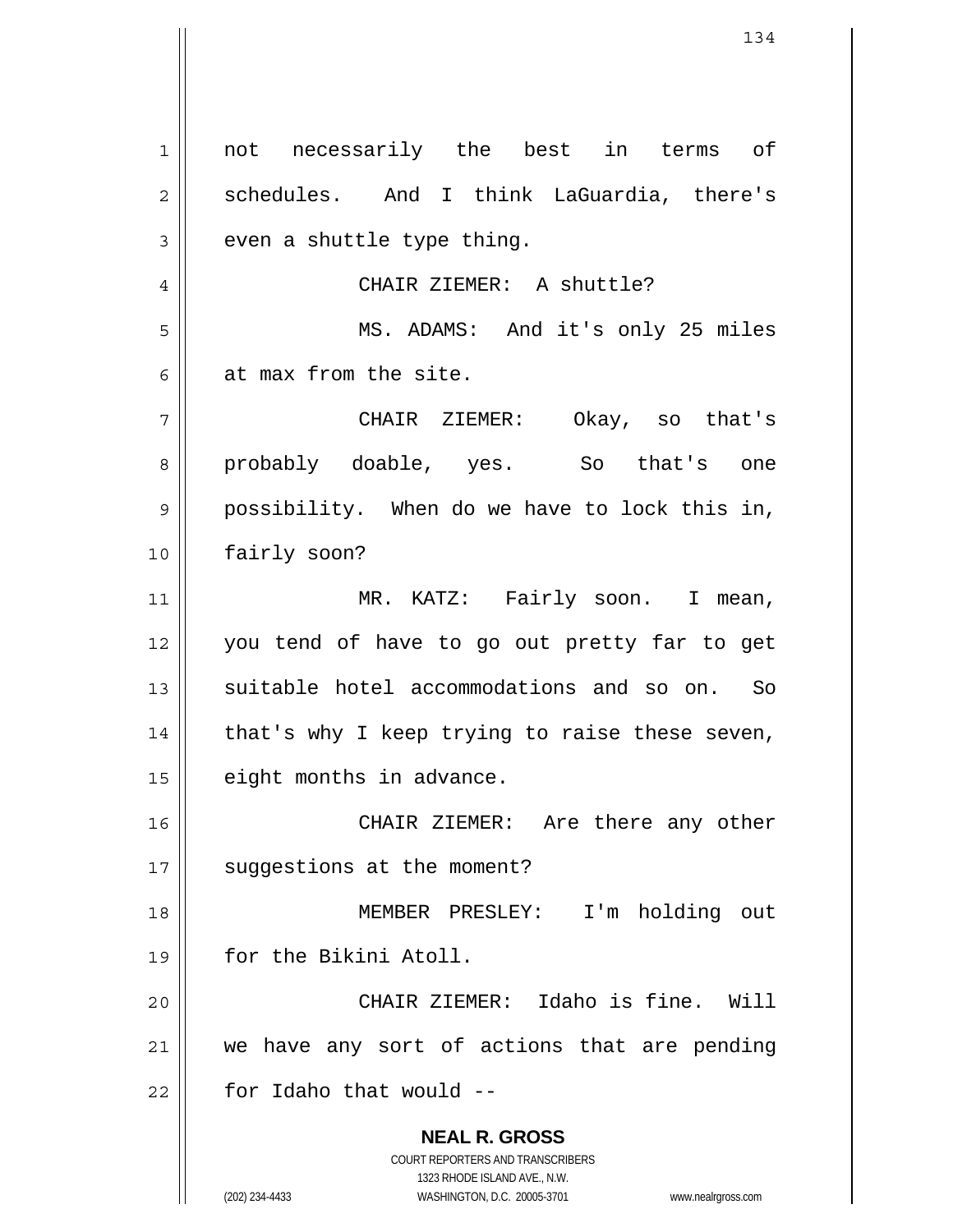| 1  | MEMBER CLAWSON: I don't think so.              |
|----|------------------------------------------------|
| 2  | I think we're okay.                            |
| 3  | MEMBER PRESLEY: The Bikini Atoll.              |
| 4  | CHAIR ZIEMER: Okay, any other                  |
| 5  | frivolous remarks?                             |
| 6  | MR. KATZ: With respect to Idaho, I             |
| 7  | think there are a couple things going on.      |
| 8  | SC&A I think is doing a refresher review,      |
| 9  | isn't it, of the site profile? So that's one   |
| 10 | thing that's going on and another is that we   |
| 11 | did form a work group that hasn't met yet and  |
| 12 | probably won't meet in the near future but so  |
| 13 | there's a little bit of action going on.       |
| 14 | MEMBER CLAWSON: I have to hold out             |
| 15 | on for better months or whatever, but I would  |
| 16 | like to see one there.                         |
| 17 | CHAIR ZIEMER: Yes, we have met                 |
| 18 | there in the past a couple of times, but we're |
| 19 | due to come back there. Well, shall we go      |
| 20 | ahead and recommend Brookhaven at the moment?  |
| 21 | I suppose if something occurred that was an    |
| 22 | urgency to move the meeting, I suppose that    |
|    | <b>NEAL R. GROSS</b>                           |

COURT REPORTERS AND TRANSCRIBERS 1323 RHODE ISLAND AVE., N.W.

 $\mathsf{II}$ 

 $\overline{\mathsf{I}}$  $\mathsf{l}$ 

(202) 234-4433 WASHINGTON, D.C. 20005-3701 www.nealrgross.com